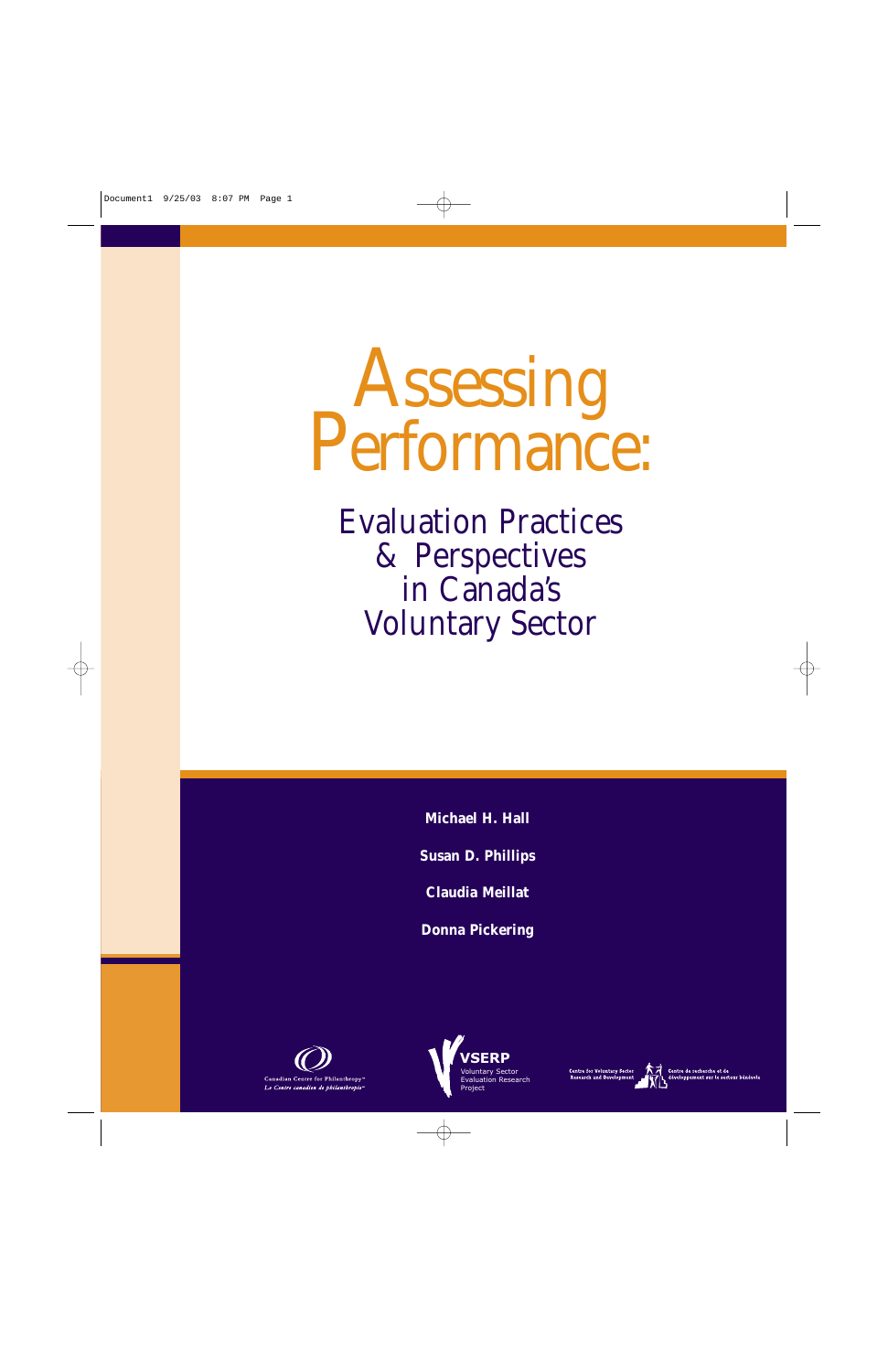**The Voluntary Sector Evaluation Research Project is co-directed by the Canadian Centre for Philanthropy (CCP) and the Centre for Voluntary Sector Research and Development (CVSRD), Carleton University.**

**© Canadian Centre for Philanthropy, 2003**

**Copyright for Assessing Performance: Evaluation Practices & Perspectives in Canada's Voluntary Sector is waived for charitable and voluntary organizations for non-commercial use. All charitable and voluntary organizations are encouragd to copy and distribute this document.**

**Editor: Norah McClintock**

#### **Published by:**

**Canadian Centre for Philanthropy 425 University Avenue, Suite 700 Toronto, Ontario, M5G 1T6 Telephone: (416) 597-2293 Fax: (416) 597-2294 Toll free: (800) 263-1178 www.ccp.ca www.nonprofitscan.ca www.givingandvolunteering.ca www.kdc-cdc.ca**

**Centre for Voluntary Sector Research and Development 20th floor, Dunton Tower Carleton University 1125 Colonel By Drive Ottawa, Ontario, K1S 5B6 Telephone: (613) 520-2600 ext. 7444 Fax (613) 520-7488 www.cvsrd.org www.vserp.ca**

#### **ISBN: 1-55401-058-6**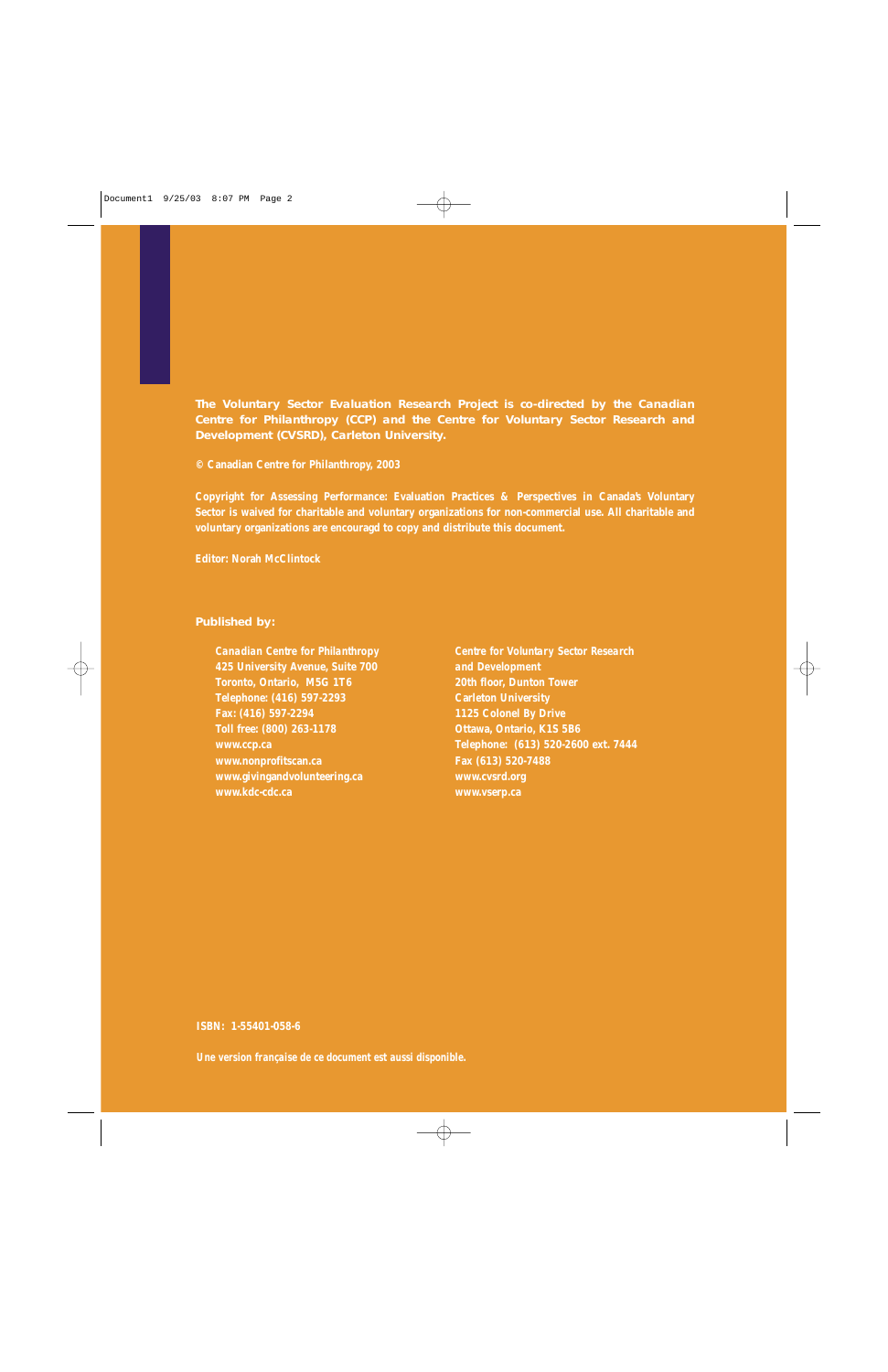## PREFACE & ACKNOWLEDGEMENTS

#### **PREFACE**

This report is the product of the multi-year Voluntary Sector Evaluation Research Project (VSERP) that has been developed to improve the capacity of voluntary organizations to evaluate their work and communicate their effectiveness to their funders, stakeholders, and the public. VSERP is co-directed by the Canadian Centre for Philanthropy and Carleton University (through the Centre for Voluntary Sector Research and Development) who work in partnership with YMCA Canada, Volunteer Canada, United Way of Canada - Centraide Canada, the Max Bell Foundation, the CCAF-FCVI (formerly known as the Canadian Comprehensive Auditing Foundation), Community Foundations of Canada, and Philanthropic Foundations Canada.

The five key goals of the project are to:

- assess the evaluation capacity and needs of voluntary organizations;
- develop recommendations on how to build evaluation capacity and resources;
- create joint voluntary sector-university teams to implement these recommendations;
- create local demonstration projects to develop best practices for the application of resources and for connecting community organizations to resource tools and expertise; and,
- disseminate evaluation resources and build capacity in ways that will promote the use of the evaluation resources developed as part of the project.

#### **ACKNOWLEDGEMENTS**

We would like to acknowledge the members of the VSERP Steering Committee for their contributions to this research. The Steering Committee members are: **DAVID ELTON**, Max Bell Foundation, **KATHERINE GRAHAM**, Carleton University, **MICHAEL HALL**, Canadian Centre for Philanthropy, **KATHRYN HILL**, United Way of Canada - Centraide Canada, **JOANNE LINZEY**, United Way of Halifax Region, **RUTH MACKENZIE**, Volunteer Canada, **MICHAEL J. MCLAUGHLIN**, CCAF-FCVI, **MONICA PATTEN**, Community Foundations of Canada, **HILARY PEARSON**, Private Foundations of Canada, **SUSAN PHILLIPS**, Carleton University, **TIM SIMBOLI**, Family Service Centre of Ottawa-Carleton, **MICHAEL WEIL**, YMCA Canada, **ELIZABETH WHITMORE**, School of Social Work, Carleton University.

We would also like to thank the following organizations for their assistance in identifying possible focus group and consultation participants and for hosting the VSERP focus groups and consultations: The Community Services Council Newfoundland and Labrador, United Way of Halifax Region, Volunteer Victoria, United Way Society of the Yukon, Volunteer Calgary, United Way of Central Alberta, United Way of Saskatoon, Volunteer Centre of Winnipeg, Volunteer Ottawa, and Federation des centres d'action bénévole du Québec. Finally, we are grateful to the many voluntary organization participants who generously contributed their time to participate in our focus groups, consultations, and survey.

This research has been funded by the Community University Research Alliance (CURA) program of the Social Sciences Humanities Research Council (SSHRC), the Max Bell Foundation, and Human Resources Development Canada (HRDC).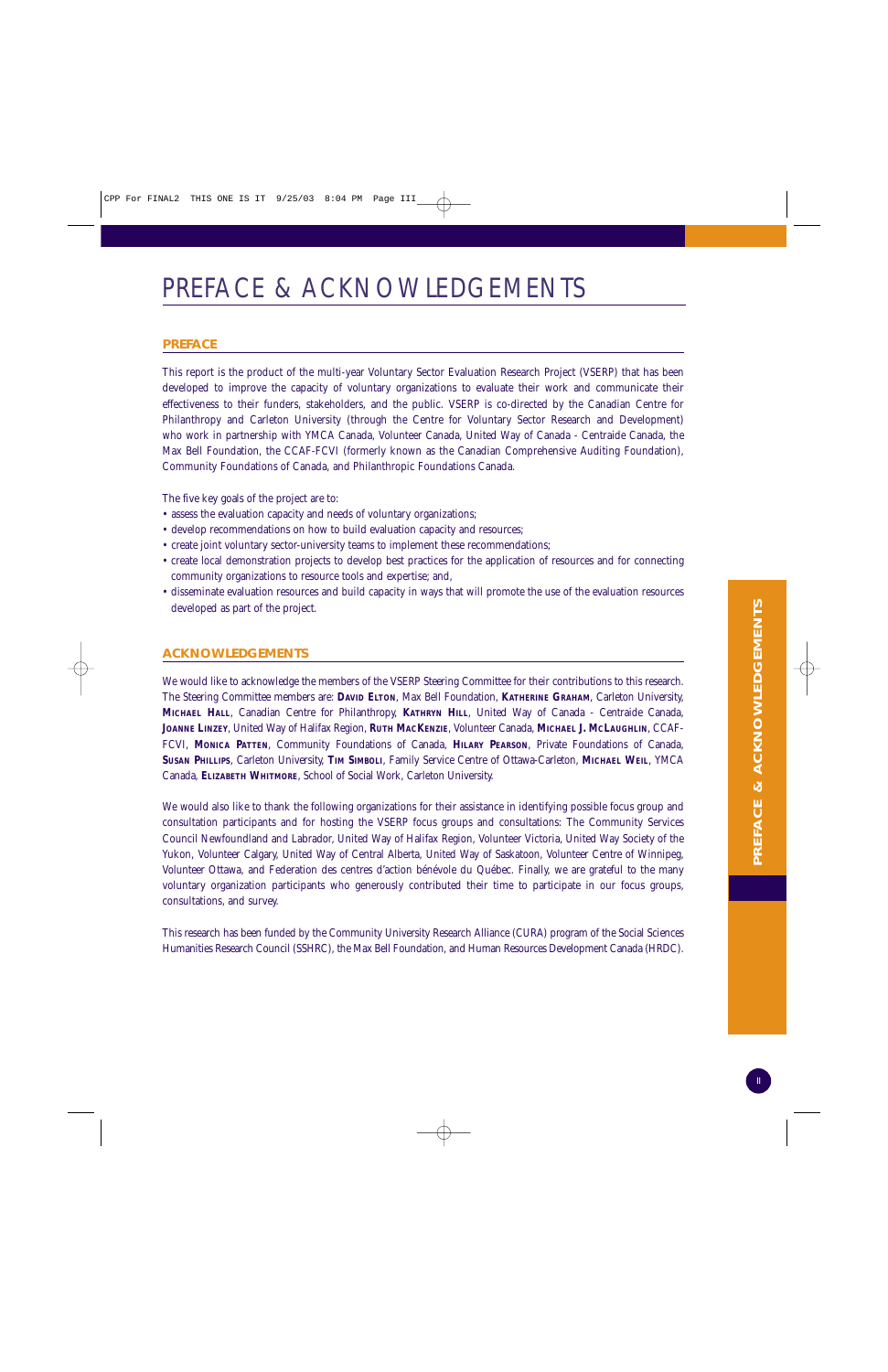# TABLE OF CONTENTS

|                                                             | $\mathbf{1}$                     |
|-------------------------------------------------------------|----------------------------------|
|                                                             | $\boldsymbol{2}$                 |
|                                                             | $\boldsymbol{2}$                 |
|                                                             | $\sqrt{2}$                       |
|                                                             | 3                                |
|                                                             | 3                                |
| Key Characteristics of the Voluntary Organizations Surveyed | $\overline{4}$                   |
|                                                             | $\overline{5}$                   |
|                                                             | $\overline{5}$                   |
|                                                             | $6\phantom{.}6$                  |
|                                                             | $\boldsymbol{6}$                 |
|                                                             | $\overline{7}$                   |
|                                                             | $\overline{7}$                   |
|                                                             | $\tau$                           |
|                                                             | 8                                |
|                                                             | 9                                |
|                                                             | 9                                |
| What is Evaluated                                           | 10<br>11<br>11<br>12<br>12<br>13 |
|                                                             | 14                               |
|                                                             | 14                               |
|                                                             | 15                               |
|                                                             | 15                               |
| Usefulness of Funder-Mandated Evaluation Information        | 15                               |
|                                                             | 16                               |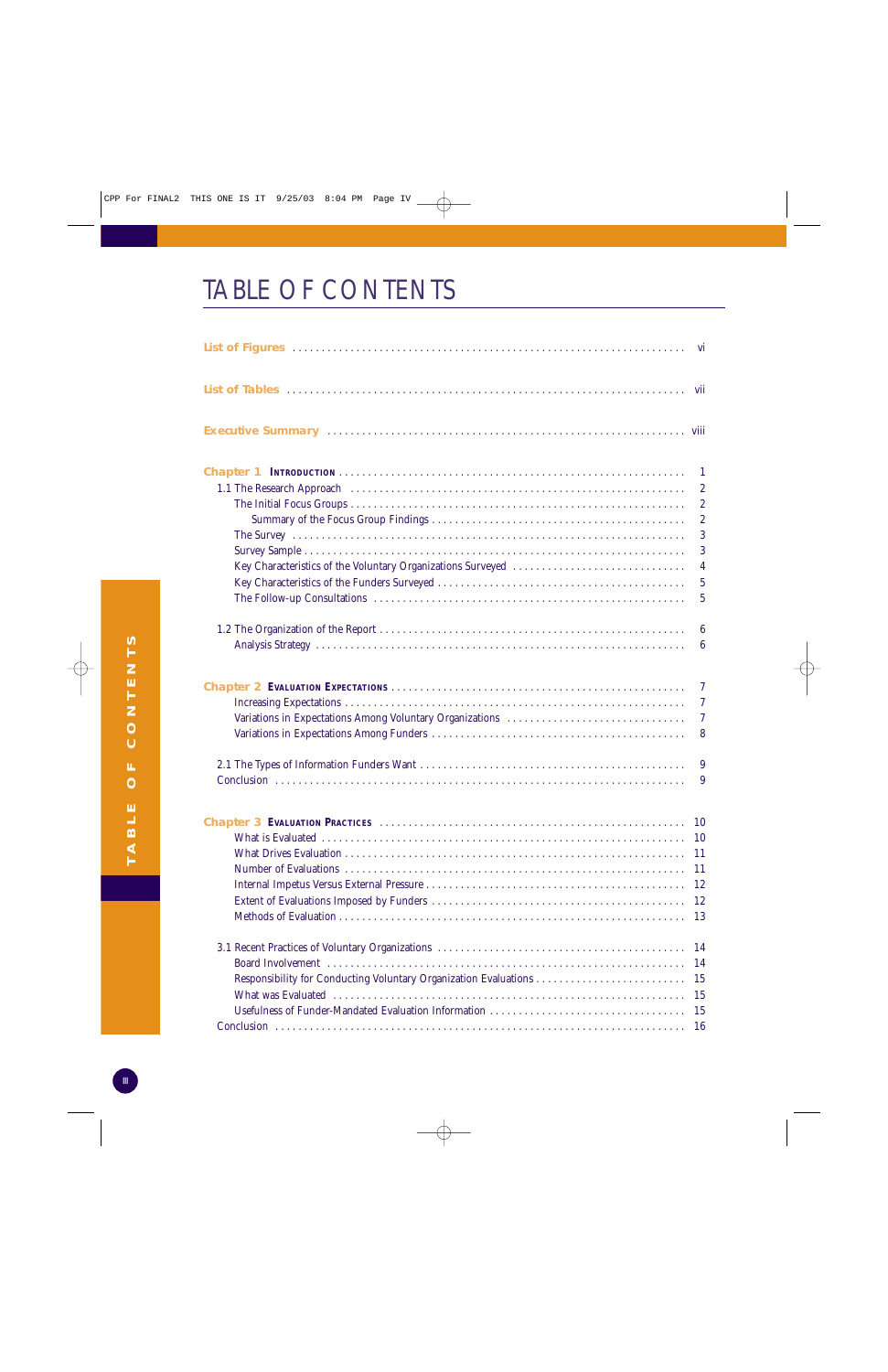| 18<br>18<br>18<br>18<br>18<br>19<br>-19<br>-19<br>20<br>20<br>21<br>22<br>23<br>23<br>24<br>24<br>24<br>24<br>25<br>25<br>26<br>28<br>Voluntary Organizations' Perceptions of How Funders Use Evaluation Information<br>29<br>29<br>Chapter 6 STRENGTHS, BARRIERS AND IMPROVEMENTS IN EVALUATION<br>30<br>30<br>30<br>31<br>31<br>31<br>32 |                                                                                 |  |
|--------------------------------------------------------------------------------------------------------------------------------------------------------------------------------------------------------------------------------------------------------------------------------------------------------------------------------------------|---------------------------------------------------------------------------------|--|
|                                                                                                                                                                                                                                                                                                                                            |                                                                                 |  |
|                                                                                                                                                                                                                                                                                                                                            |                                                                                 |  |
|                                                                                                                                                                                                                                                                                                                                            |                                                                                 |  |
|                                                                                                                                                                                                                                                                                                                                            |                                                                                 |  |
|                                                                                                                                                                                                                                                                                                                                            |                                                                                 |  |
|                                                                                                                                                                                                                                                                                                                                            |                                                                                 |  |
|                                                                                                                                                                                                                                                                                                                                            |                                                                                 |  |
|                                                                                                                                                                                                                                                                                                                                            |                                                                                 |  |
|                                                                                                                                                                                                                                                                                                                                            |                                                                                 |  |
|                                                                                                                                                                                                                                                                                                                                            |                                                                                 |  |
|                                                                                                                                                                                                                                                                                                                                            |                                                                                 |  |
|                                                                                                                                                                                                                                                                                                                                            |                                                                                 |  |
|                                                                                                                                                                                                                                                                                                                                            |                                                                                 |  |
|                                                                                                                                                                                                                                                                                                                                            |                                                                                 |  |
|                                                                                                                                                                                                                                                                                                                                            |                                                                                 |  |
|                                                                                                                                                                                                                                                                                                                                            |                                                                                 |  |
|                                                                                                                                                                                                                                                                                                                                            |                                                                                 |  |
|                                                                                                                                                                                                                                                                                                                                            |                                                                                 |  |
|                                                                                                                                                                                                                                                                                                                                            |                                                                                 |  |
|                                                                                                                                                                                                                                                                                                                                            |                                                                                 |  |
|                                                                                                                                                                                                                                                                                                                                            |                                                                                 |  |
|                                                                                                                                                                                                                                                                                                                                            |                                                                                 |  |
|                                                                                                                                                                                                                                                                                                                                            |                                                                                 |  |
|                                                                                                                                                                                                                                                                                                                                            |                                                                                 |  |
|                                                                                                                                                                                                                                                                                                                                            |                                                                                 |  |
|                                                                                                                                                                                                                                                                                                                                            |                                                                                 |  |
|                                                                                                                                                                                                                                                                                                                                            |                                                                                 |  |
|                                                                                                                                                                                                                                                                                                                                            |                                                                                 |  |
|                                                                                                                                                                                                                                                                                                                                            |                                                                                 |  |
|                                                                                                                                                                                                                                                                                                                                            |                                                                                 |  |
|                                                                                                                                                                                                                                                                                                                                            |                                                                                 |  |
|                                                                                                                                                                                                                                                                                                                                            |                                                                                 |  |
|                                                                                                                                                                                                                                                                                                                                            |                                                                                 |  |
|                                                                                                                                                                                                                                                                                                                                            |                                                                                 |  |
|                                                                                                                                                                                                                                                                                                                                            |                                                                                 |  |
|                                                                                                                                                                                                                                                                                                                                            |                                                                                 |  |
|                                                                                                                                                                                                                                                                                                                                            | The Problems that Funders Perceive Voluntary Organizations Have with Evaluation |  |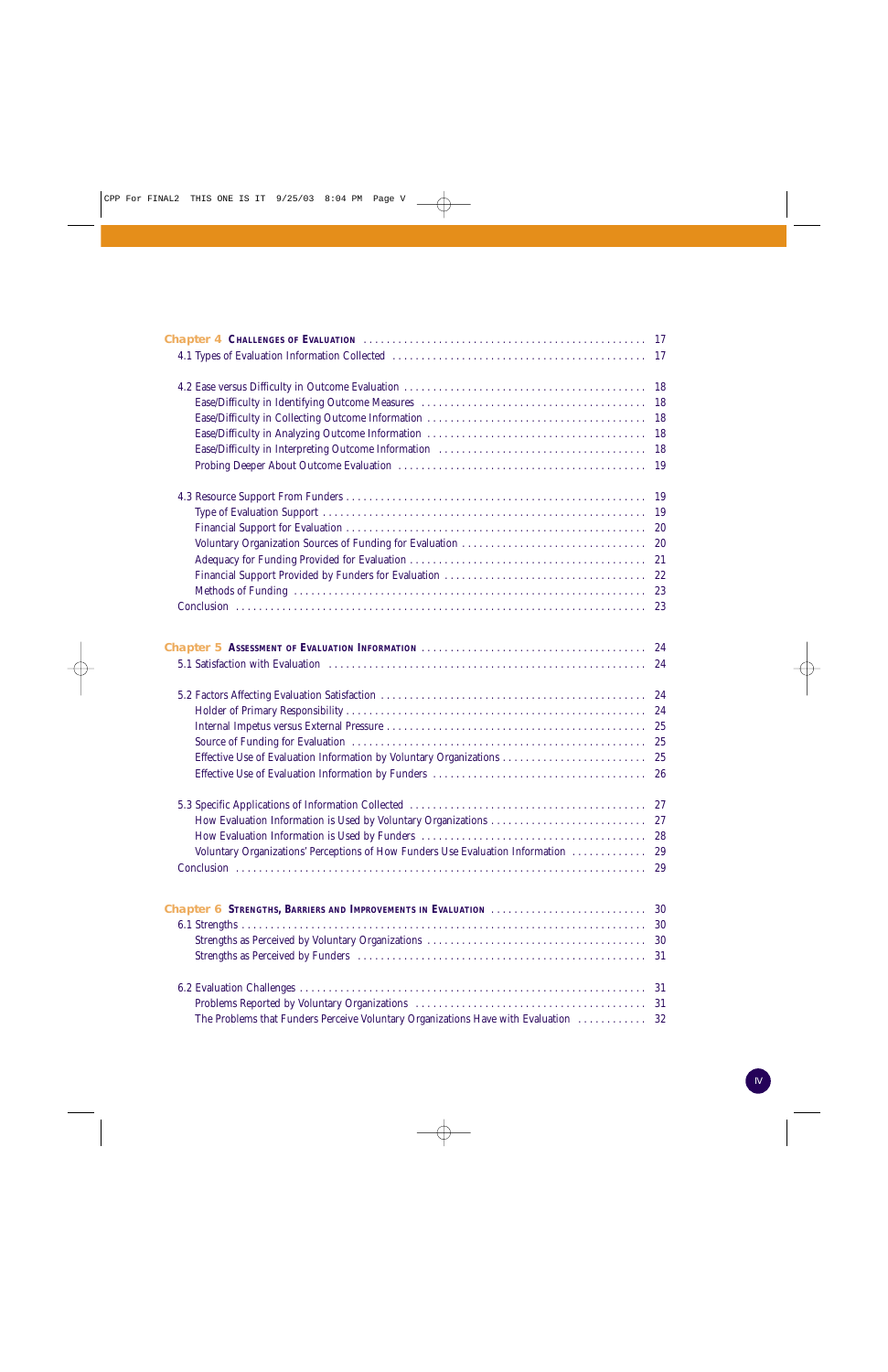|                                                                                            | 33 |
|--------------------------------------------------------------------------------------------|----|
|                                                                                            | 33 |
| Funders' Perceptions of the Needs that Voluntary Organizations Have to Improve Evaluations | 35 |
|                                                                                            | 35 |
|                                                                                            |    |
|                                                                                            | 36 |
|                                                                                            | 37 |
|                                                                                            | 38 |
|                                                                                            | 39 |
|                                                                                            | 39 |
|                                                                                            | 39 |
|                                                                                            | 39 |
|                                                                                            | 40 |
|                                                                                            | 41 |
|                                                                                            | 42 |
|                                                                                            | 42 |
|                                                                                            | 42 |
|                                                                                            | 43 |
|                                                                                            | 43 |
|                                                                                            | 53 |
| Follow-up Interviews Regarding Understanding of Outcome Evaluation                         | 53 |
|                                                                                            | 54 |
|                                                                                            | 54 |
| <b>APPENDIX E</b>                                                                          | 55 |
|                                                                                            | 55 |
|                                                                                            | 55 |
|                                                                                            | 56 |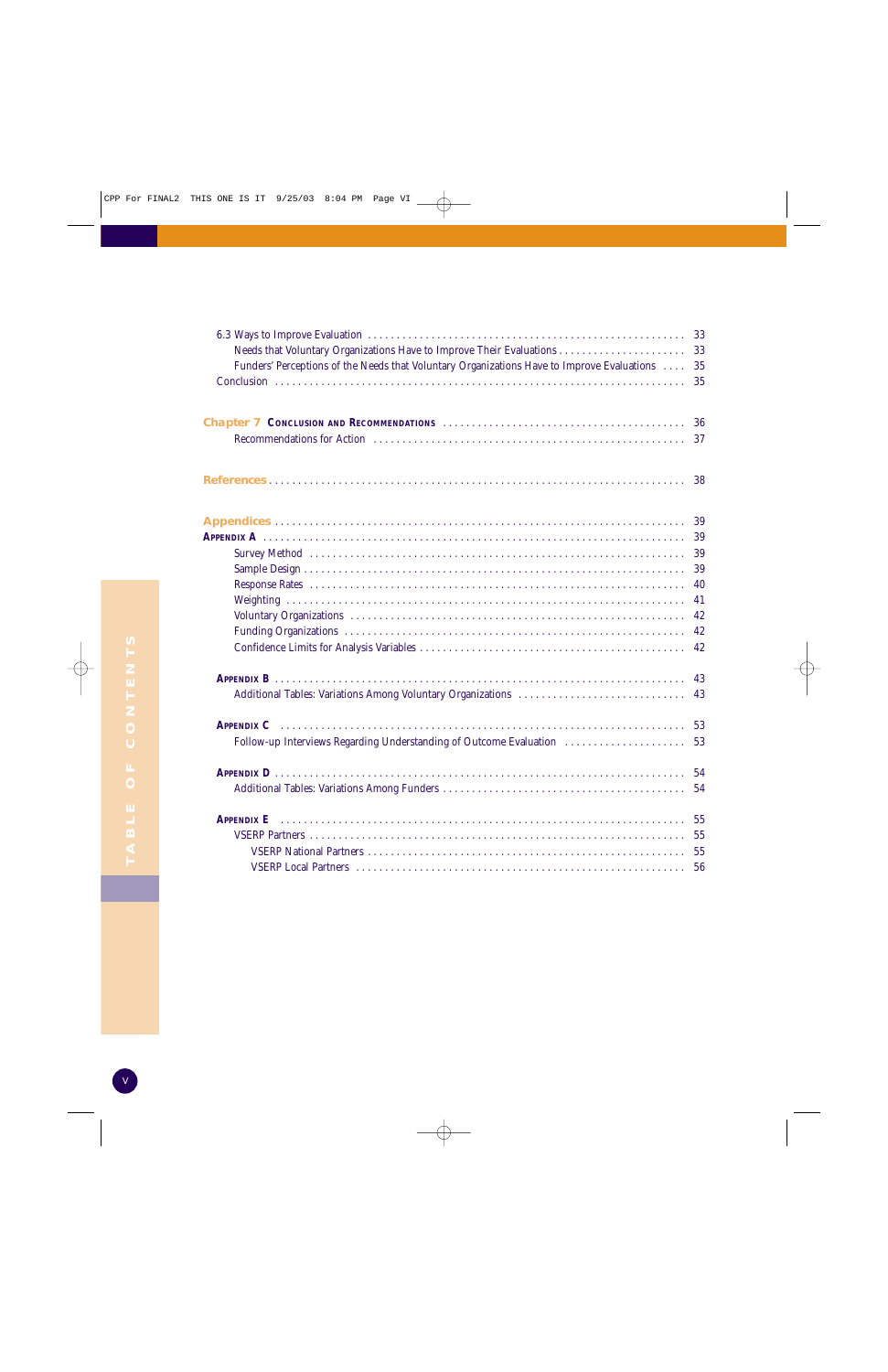### **List of Figures**

| Figure 1.1 |                                                                                  | $\overline{4}$ |
|------------|----------------------------------------------------------------------------------|----------------|
| Figure 1.2 |                                                                                  | $\overline{4}$ |
| Figure 1.3 | Distribution by Province/Region - Organizations                                  | $\overline{4}$ |
| Figure 1.4 |                                                                                  | $\overline{5}$ |
| Figure 1.5 |                                                                                  | $\overline{5}$ |
| Figure 2.1 | Increasing Funder Evaluation Expectations over the Past Three Years              | $\tau$         |
| Figure 2.2 | Increasing Funder Evaluation Expectations over the Past Three Years              |                |
|            |                                                                                  | 8              |
| Figure 2.3 | Increasing Funder Evaluation Expectations over the Past Three Years              |                |
|            |                                                                                  | 8              |
| Figure 2.4 | Increasing Funder Evaluation Expectations over the Past Three Years              |                |
|            |                                                                                  | 8              |
| Figure 3.1 |                                                                                  | 10             |
| Figure 3.2 |                                                                                  | 11             |
| Figure 3.3 |                                                                                  | 11             |
| Figure 3.4 |                                                                                  | 11             |
| Figure 3.5 |                                                                                  | 11             |
| Figure 3.6 |                                                                                  | 12             |
| Figure 3.7 | Percentage of Evaluations Required by Funder                                     | 12             |
| Figure 3.8 | Percentage of Evaluations Required by Funder - By Organizational Type            | 12             |
| Figure 3.9 | Percentage of Evaluations Required by Funder - By Annual Revenue                 | 13             |
|            |                                                                                  | 13             |
|            | Figure 3.11 Methods of Evaluation Used in the Past Year – By Organizational Type | 14             |
|            | Figure 3.12 Methods of Evaluation Used in the Past Year – By Annual Revenue      | 14             |
|            |                                                                                  | 14             |
|            | Figure 3.14 Degree of Board Involvement in Evaluation - By Organizational Type   | 14             |
|            | Figure 3.15 Degree of Board Involvement in Evaluation - By Annual Revenue        | 15             |
|            |                                                                                  | 15             |
|            |                                                                                  | 15             |
|            | Figure 3.18 Extent to Which Information was Collected that Would not Otherwise   |                |
|            |                                                                                  | 16             |
|            | Figure 3.19 Use of Evaluation Information that Funder Required  16               |                |
| Figure 4.1 |                                                                                  | 17             |
| Figure 4.2 | Ease/Difficulty in Identification and Collection of Outcome Information          | 18             |
| Figure 4.3 | Ease/Difficulty in Analyzing and Interpreting Outcome Information                | 19             |
| Figure 4.4 |                                                                                  | 20             |
| Figure 4.5 |                                                                                  | 20             |
| Figure 4.6 |                                                                                  | 21             |
| Figure 4.7 | Sources of Funding for Evaluation - By Organizational Type                       | 21             |
| Figure 4.8 |                                                                                  | 21             |
| Figure 4.9 |                                                                                  | 21             |
|            | Figure 4.10 Percentage of Funders Providing Funding or Allowing                  |                |
|            |                                                                                  | 22             |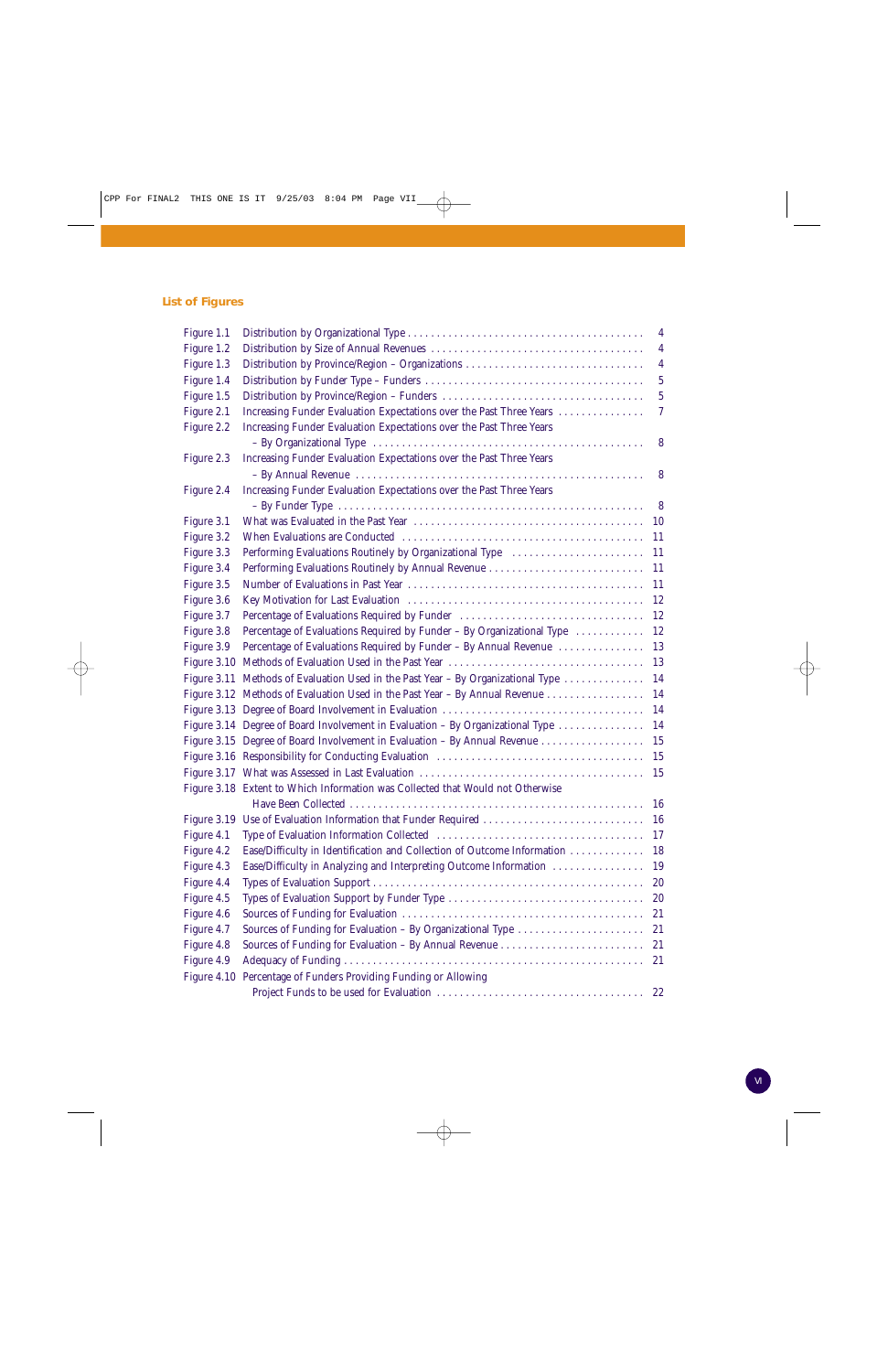|             | Figure 4.11 Has the proportion of funding that your organization provides to support |        |
|-------------|--------------------------------------------------------------------------------------|--------|
|             | evaluation increased, decreased, or remained the same in the past three years?       | 23     |
|             |                                                                                      | 23     |
| Figure 5.1  |                                                                                      | 24     |
| Figure 5.2  | Level of Evaluation Satisfaction by Who had Primary Responsibility                   |        |
|             |                                                                                      | 24     |
| Figure 5.3  | Level of Evaluation Satisfaction by Main Reason for Last Evaluation                  | 25     |
| Figure 5.4  | Level of Evaluation Satisfaction by Source of Funding                                | $25\,$ |
| Figure 5.5  | How Effectively Evaluation Information is Used by Organizations                      | 25     |
| Figure 5.6  | Percentage Reporting "Very Effective" Use of Evaluation Information                  |        |
|             |                                                                                      | 26     |
| Figure 5.7  | How Effectively Evaluation Information is Used by Funders                            | 26     |
| Figure 5.8  | How Effectively Evaluation Information is Used by Funder Type                        | 26     |
| Figure 5.9  | Top Three Applications of Evaluation Information Used                                |        |
|             |                                                                                      | 27     |
|             | Figure 5.10 Top Three Applications of Evaluation Information Used                    |        |
|             |                                                                                      | 28     |
|             |                                                                                      | 28     |
|             | Figure 5.12 Funders' Use of Evaluation Information – By Funder Type                  | 28     |
| Figure 6.1  | Evaluation Strengths of Voluntary Organizations                                      | 30     |
| Figure 6.2  | Evaluation Strengths Possessed to a Great Extent - By Organizational Type            | 31     |
| Figure 6.3  | Evaluation Strengths Possessed to a Great Extent - By Annual Revenue                 | 31     |
| Figure 6.4  | Evaluation Strengths of Voluntary Organizations - By Funder Type                     | 32     |
| Figure 6.5  |                                                                                      | 32     |
| Figure 6.6  | Top Three Problems With Evaluation Reported - By Organizational Type                 | $32\,$ |
| Figure 6.7  | Top Three Problems Reported by Voluntary Organizations - By Annual Revenue           | 33     |
| Figure 6.8  |                                                                                      | 34     |
| Figure 6.9  | The Needs that Voluntary Organizations Have to Improve Evaluations                   | 34     |
| Figure 6.10 | Top Three Needs of Voluntary Organizations - By Organizational Type                  | 34     |
| Figure 6.11 | Top Three Needs of Voluntary Organizations - By Annual Revenue                       | 35     |

#### **List of Tables**

| Table 1.1 |                                                                           |  |
|-----------|---------------------------------------------------------------------------|--|
| Table 1.2 |                                                                           |  |
| Table 2.1 |                                                                           |  |
| Table 4.1 |                                                                           |  |
| Table 5.1 | Extent that Evaluation Information was Used for the Following Purposes 27 |  |
| Table 5.2 |                                                                           |  |
| Table 6.1 | Extent of Need for Similar Evaluation Information by Funders'             |  |
|           |                                                                           |  |

۱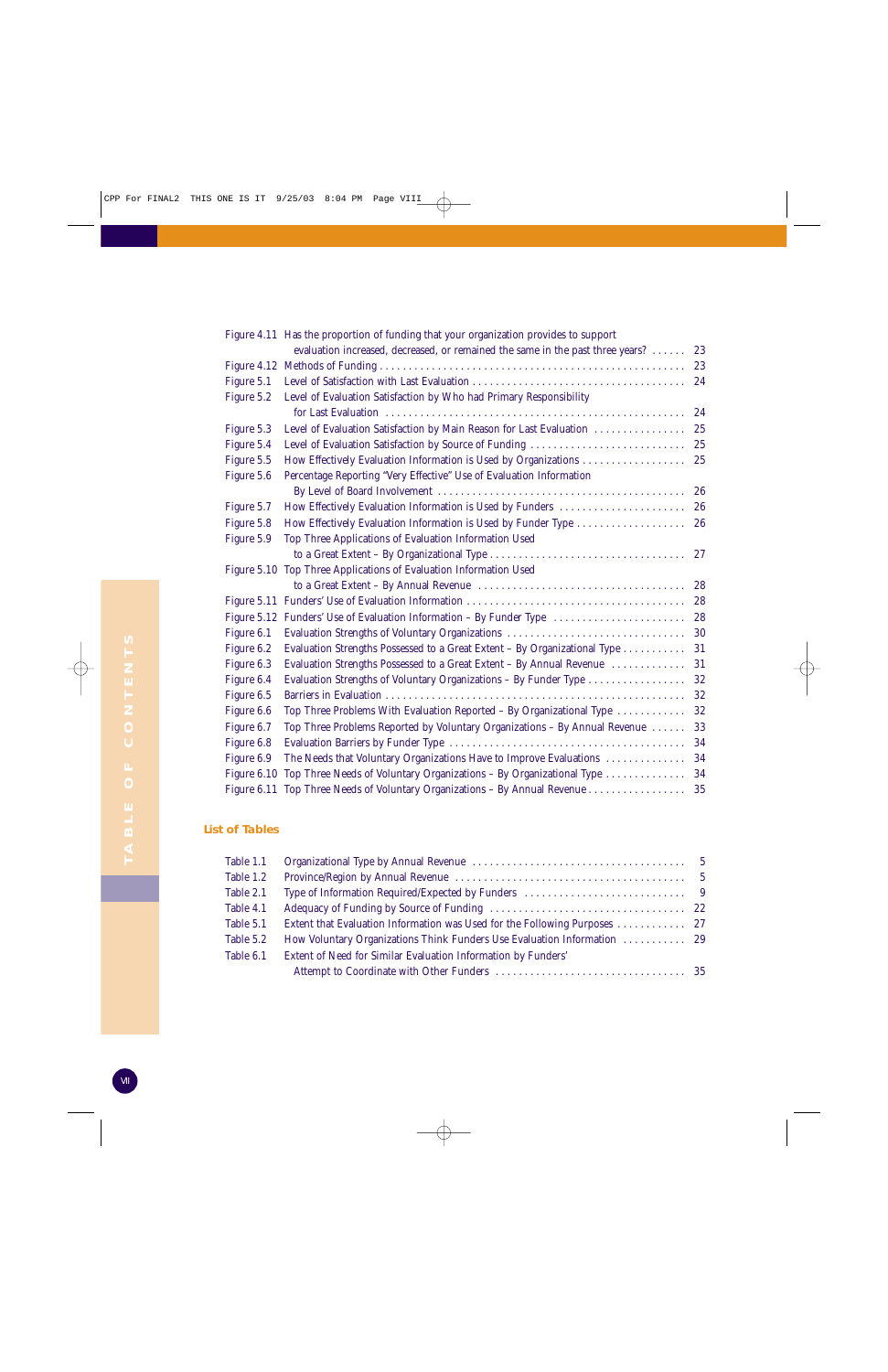## Voluntary organizations perform a critical role in Canadian life providing a variety of programs and services that address people's individual and social needs. Their effectiveness in doing so depends, in no small part, on their ability to adequately assess the performance of these programs and services. This report presents results from a national survey of the evaluation practices of Canadian voluntary organizations and of funders of voluntary organizations. The research was conducted as part of the multi-year Voluntary Sector Evaluation Research Project (VSERP), which is designed to improve the capacity of voluntary organizations to evaluate their work and communicate their effectiveness to funders,

A total of 1,965 voluntary organizations and 322 funders were surveyed by telephone in May and June 2001. Participants were asked to report on a variety of aspects of evaluation including their evaluation practices, changing expectations for evaluation information, satisfaction with evaluation, and perceived problems and needs for assistance. For the purposes of the research, evaluation was defined broadly to include activities such as program evaluation, client or member satisfaction studies, impact analysis, outcome measurement, organizational assessment, and any other activities that help funders and voluntary organizations assess performance.

EVALUATION PRACTICES & PERSPECTIVES

IN CANADA'S VOLUNTARY SECTOR

**EXECUTIVE SUMMARY**

ASSESSING PERFORMANCE:

stakeholders, and the public.

Our research shows that evaluation and performance assessment are common features of organizational life in the voluntary sector and that expectations for evaluation have been increasing. More than three quarters of voluntary organizations reported that they had done some type of evaluation in the previous year. Close to three quarters said they evaluated as a matter of routine and not merely in response to funder demands. Most voluntary organizations report using a variety of means to evaluate their work, ranging from staff and volunteer meetings to focus groups, interviews and surveys. And, there appears to be a substantial level of board involvement in the performance assessment process in most organizations.

Voluntary organizations are facing increasing demands for evaluation from their funders. Almost half of the voluntary organizations surveyed reported that funder expectations had increased over the previous three years. Our survey of funders reveals that nearly half require the organizations they fund to do evaluations. Another 40% suggest that they do so. Funders report that they expect more evaluation information than they did in the past and are increasingly looking for evaluations that report on the outcomes of the programs and projects they fund rather than those that report on outputs. Although funders are increasingly expecting outcome evaluations, it appears that voluntary organizations may not fully understand what this entails.

Funders' increased expectations do not appear to have been accompanied by increased financial support. Only about one in five report increasing their funding support for evaluation over the previous three years.

Less than half of funders reported providing funding for evaluation or allowing project funds to be used for evaluation purposes. Funders do provide non-financial support, to a limited extent. About six in ten reported offering advice on evaluation and about half provide voluntary organizations with evaluation tools and resources. Less than one fifth offer training.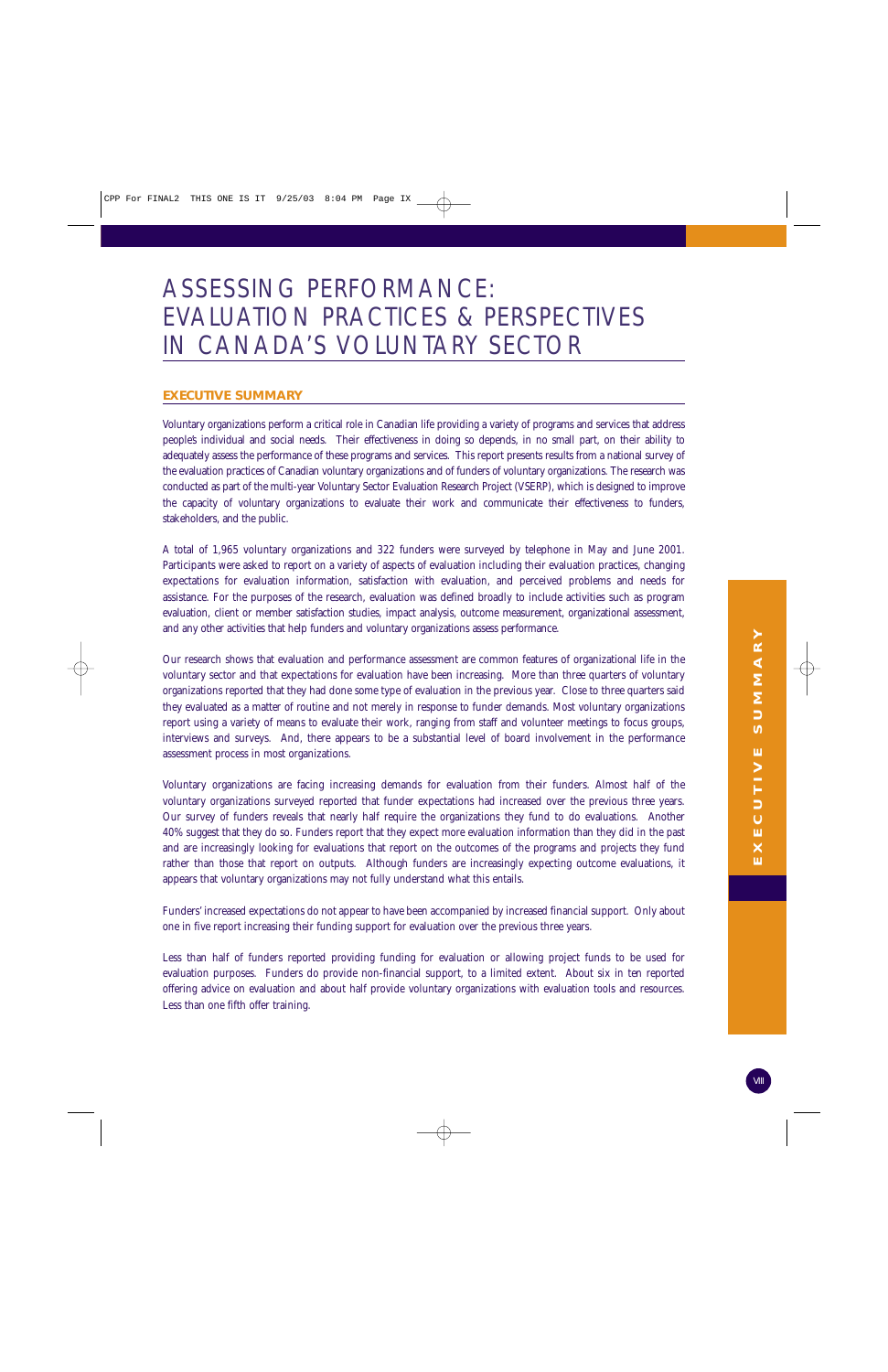The vast majority of voluntary organizations are satisfied with the quality of their evaluations and believe that they use the results effectively. Satisfaction and the perceived accuracy of evaluation results appear highest when voluntary organizations use external evaluators to conduct their evaluations and when evaluations are done in response to funder requirements.

Funders have a somewhat different perspective. They are less satisfied with voluntary organization evaluations than are voluntary organizations and less than half reported making effective use of evaluation information. More than one quarter reported that they lacked the capacity to do so, which may help to explain our finding that almost one in five voluntary organizations believe that funders collect evaluation information simply for administrative purposes.

Both voluntary organizations and funders agree that voluntary organizations have many strengths that they bring to the process of evaluation. The ability of voluntary organizations to understand program and project activities and their ability to understand community needs is a principal strength. However, voluntary organizations generally tend to have a more positive view about the strengths they possess than do their funders.

Despite these strengths, voluntary organizations report having problems in a number of areas. They point to the lack of internal capacity, such as staff or time, and a lack of money as being particularly big problems. Unclear direction from funders about what is expected in an evaluation and lack of skills and knowledge in conducting evaluations are also requently-reported problem areas. Funders share the perspectives of voluntary organizations about the problems organizations face, but perceive the magnitude of the problems to be greater.

Voluntary organizations identify a need for more financial resources, better access to technology, and for greater consistency on the part of funders in their use of terminology. Funders also identify these as needs for voluntary organizations but tend to perceive the need for assistance to be greater. The top three needs that funders identified were: the need to have funders ask for similar evaluation information in cases where there are multiple funders, the need for more financial resources, and the need for greater consistency on the part of funders in their use of evaluation terminology.

As a final step in the research, consultations were held with voluntary organizations and funders to discuss the survey findings and develop recommendations for improving evaluation within voluntary organizations. Participants recommended the following:

- Creation of resources, such as an "Evaluation for Dummies" handbook and evaluation templates that would help to simplify and de-mystify evaluation.
- More financial resources to allow voluntary organizations to do evaluation.
- Greater communication and coordination among funders on evaluation requirements and terminology.
- Greater access to technology that could allow voluntary organizations to use software to compile and analyse evaluation information.
- Access to training and education on evaluation for voluntary organizations and funders, especially on outcome evaluation.
- Creating a campaign to educate the sector about the value of evaluation and how it can be used to improve programs and services, and to guide strategic planning.
- Developing a clearinghouse or resource centre that could offer online access to evaluation resources.
- Building a partnership approach to evaluation where funder and voluntary organizations work together to determine appropriate evaluation measures.

These recommendations, if implemented, will help to ensure that voluntary organizations have the capacity to properly design and deliver the many important services and programs Canadians have come to rely on.

۱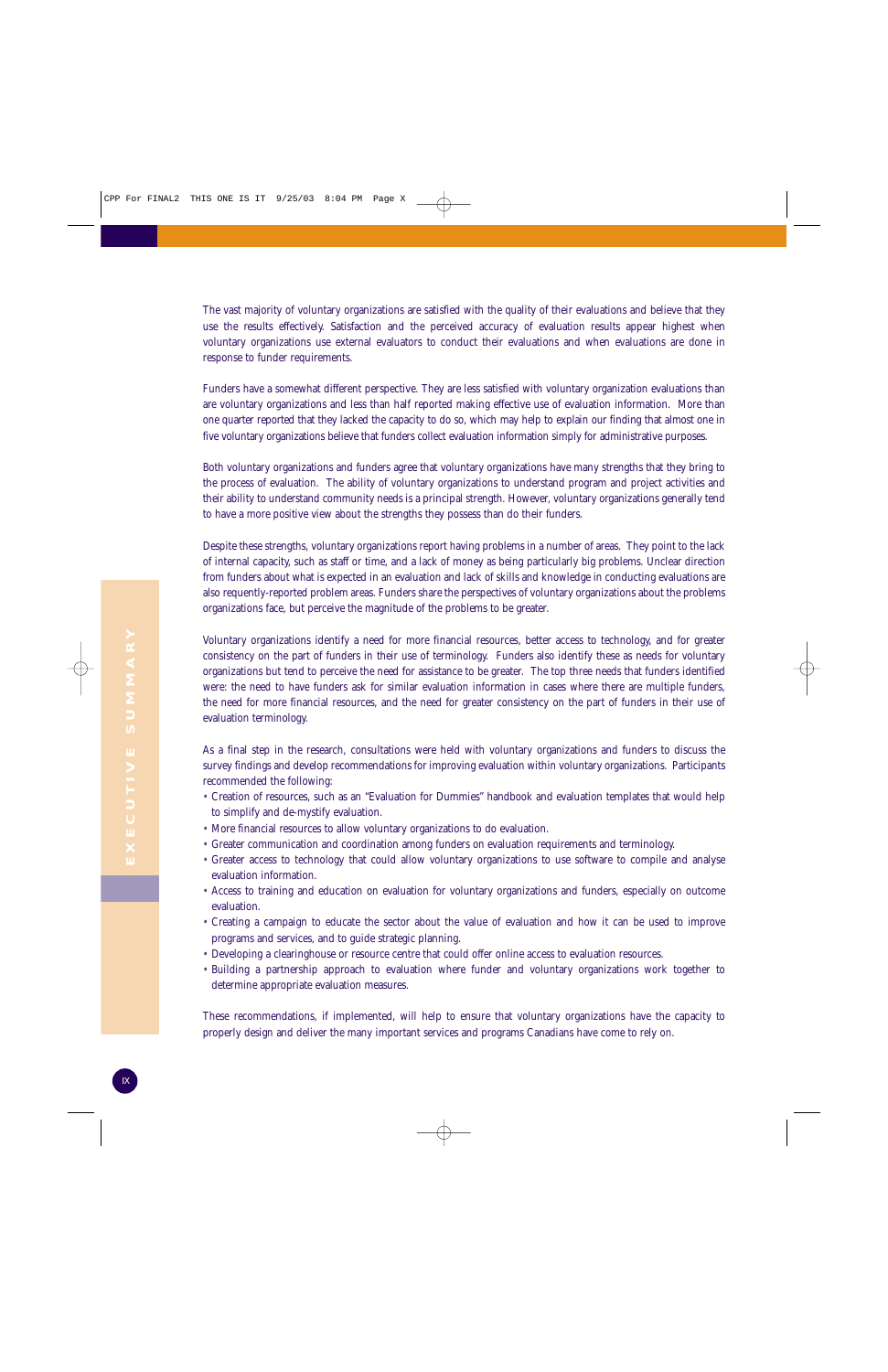## CHAPTER 1 INTRODUCTION

Voluntary organizations understand the need to assess their programs, services, and products to ensure that they are meeting their objectives are being delivered as efficiently and effectively as possible. They also understand the need to communicate this information to their stakeholders – funders, donors, clients, and the public. Anecdotal evidence over the past few years suggests that stakeholders are increasingly demanding information about what voluntary organizations are doing and how well they are achieving their goals with the resources made available to them (Hall, Greenberg, & McKeown, 2000). Recognizing some of these pressures and the importance to the sector of maintaining public trust, the 1999 report of the Panel on Accountability and Governance in the Voluntary Sector called for increased accountability by voluntary organizations (PAGVS, 1999). However, we know little about what voluntary organizations are currently doing to evaluate or assess their performance, nor do we have a firm understanding of the types of challenges that organizations may be facing as they attempt to respond to calls for increased accountability.

This report presents the findings of the first national survey of the evaluation practices, strengths, limitations, and needs of Canadian voluntary organizations and their funders. It is part of the Voluntary Sector Evaluation Research Project (VSERP), which is designed to improve the capacity of Canadian voluntary organizations to evaluate their work and communicate their effectiveness to their stakeholders.

There are many challenges associated with voluntary sector evaluation. First, the task of evaluation has become more complex. As part of a general trend on the part of governments and other funders toward results-based management, there has been a shift away from input and output measurement to outcome measurement (Dinsdale, Cutt, & Murray, 1998; Forbes, 1998; Newcomer, 1997). Such measurement poses significant challenges in collecting and assessing information. Contributing to this complexity is the need to measure organization effectiveness as well as program effectiveness (Gray, 1997; Kagan, 1996); the desire to involve stakeholders in the evaluation process (Fetterman, Kaftarian & Wandersman, 1996; Green,

1998; Mathie & Green, 1997; Whitmore, 1998); and the difficulties of measurement, such as trying to measure long-term effects in the short timeframes available for evaluation (Fine, Thayer, & Coghlan, 1998; Kanter & Summers, 1987; W. K. Kellogg Foundation, 1998).

Second, evaluation requires an investment of time, money and staff expertise that many organizations are unable to make (Murray & Tassie, 1994). Although many large, sophisticated organizations have the resources to undertake evaluation, almost half of Canadian charities operate on revenues of under \$50,000 per year, and two thirds on less than \$100,000. Only 2% have annual revenues in the millions of dollars (Banting & Hall, 2000; Sharpe, 1994).

Third, the evaluation techniques that are available are largely designed for business and government (Herman & Renz, 1999). Voluntary organizations have different and more complex concerns, particularly when it comes to assessing those aspects of performance that are tied to their social missions. They also often have to demonstrate their effectiveness to a variety of stakeholders including beneficiaries, funders, partners, volunteers, and employees, all of who may have somewhat different criteria for evaluating performance.

Fourth, the current policy and political environment, which is highly risk-averse and does not appreciate mistakes or failures, creates considerable pressure to "look good to avoid blame" (Murray & Balfour, 1999; Murray & Tassie, 1994). In this context, it is difficult to report bad results, so voluntary organizations have to square sound evaluation with political imperatives. Given their missions aimed at serving community needs, voluntary organizations may face a natural tendency to equate program needs with program effectiveness, thus limiting how well they make use of evaluation.

Finally, voluntary organizations are often expected to respond to sometimes unrealistic evaluation demands by funders. The literature suggests that funders who demand evaluation may do so without recognizing the need to provide financial support or to work with organizations to build their evaluation capacity and expertise. A study prepared for United Way of America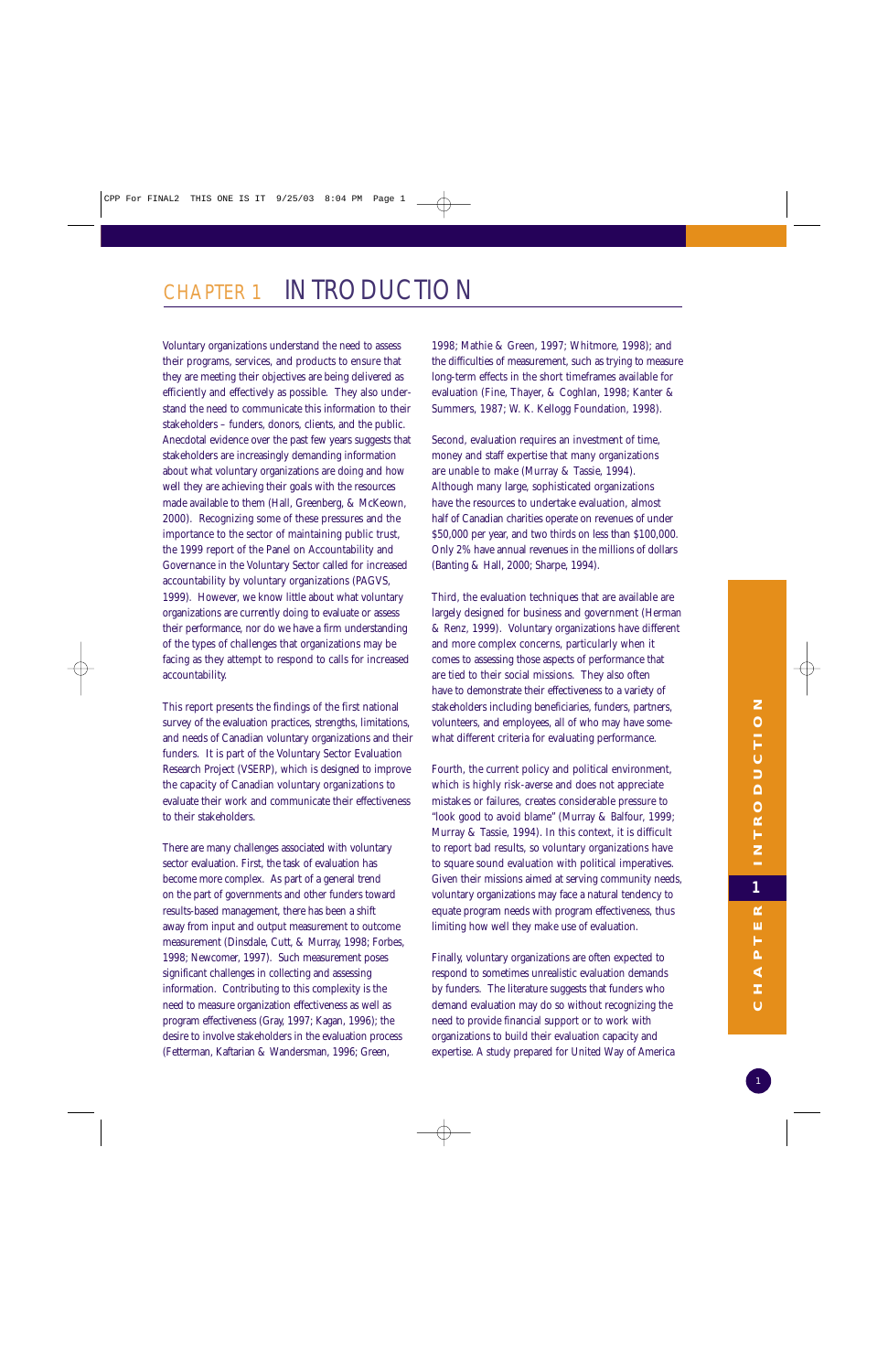notes that the risks of ill-conceived demands for performance assessment may be quite destructive: "Done badly, linking outcomes to funding can shift resources from service delivery to measurement with no offsetting benefit to programs, penalize prevention and development programs and others with harder-to-measure outcomes, promote 'creaming' (selecting participants who are more likely to succeed), inhibit innovation, punish risk taking and discourage interprogram cooperation" (Hatry, van Houten, Plantz, & Greenway, 1996, p.12).

Our research confirms a rise in expectations with respect to voluntary sector evaluation and shows that, although voluntary organizations understand the need for increased performance assessment, they may not be well equipped to meet these demands.

#### **1.1 THE RESEARCH APPROACH**

The study was intended to answer the following research questions:

- To what extent are voluntary organizations attempting to evaluate their performance?
- What methods are organizations using to evaluate their performance?
- What are funders' expectations regarding evaluation and what support do they provide for evaluation activities?
- What do organizations perceive to be their strengths and their weaknesses in evaluation?
- What are the perceived needs for resources to assist with evaluation?
- What resources are needed to assist with better evaluation?

There were three components to the research:

- An initial set of focus groups was conducted with representatives of voluntary organizations and funders in 12 communities across Canada.
- A national survey was conducted of 1,965 voluntary organizations and 322 funders to validate the initial focus group findings and determine the extent to which they represented the views of voluntary organizations and funders in Canada.

• A final set of consultations was conducted in the fall of 2001 with representatives of voluntary organizations and funders to discuss the survey findings and to develop recommendations for developing tools and strategies to assist voluntary organizations with their evaluation activities.

#### **The Initial Focus Groups**

The first phase of the project involved a series of focus groups that were conducted in the spring of 2000 in 12 communities (St. John's, Halifax, Quebec City, Montreal, Ottawa, Toronto, Winnipeg, Saskatoon, Red Deer, Calgary, Whitehorse, and Victoria). In each community we conducted separate focus groups with voluntary organization representatives and with funders. In the focus groups we explored the views of voluntary organizations and funders about the types of evaluations that are being done, and how and why they are performed. We also examined perceptions about organizational strengths and weaknesses with regard to evaluation, as well as perceptions about the role that funders are playing. Finally, we assessed participants' views about what might be done to help organizations prepare more effective evaluations (see Hall, Phillips, Pickering, & Greenberg, 2000).

#### **Summary of Focus Group Findings**

The focus groups revealed that many voluntary organization participants were engaged in evaluation activities and that they often undertook parallel sets of evaluation in response to funders' requests. Many reported that they conducted their own internal evaluations as a means of better understanding the strengths and weaknesses of their programs and services. However, externally funder-driven evaluations appeared, in the main, to be conducted separately from the organization's own internal evaluations. Many voluntary organizations expressed a positive attitude about the role of evaluation; however, they also identified a number of problems. These included: the need to respond to the differing evaluation expectations of multiple funders; the lack of capacity to undertake evaluation (especially the lack of financial resources and training); and the lack of clear direction from funders regarding the evaluation information they expect.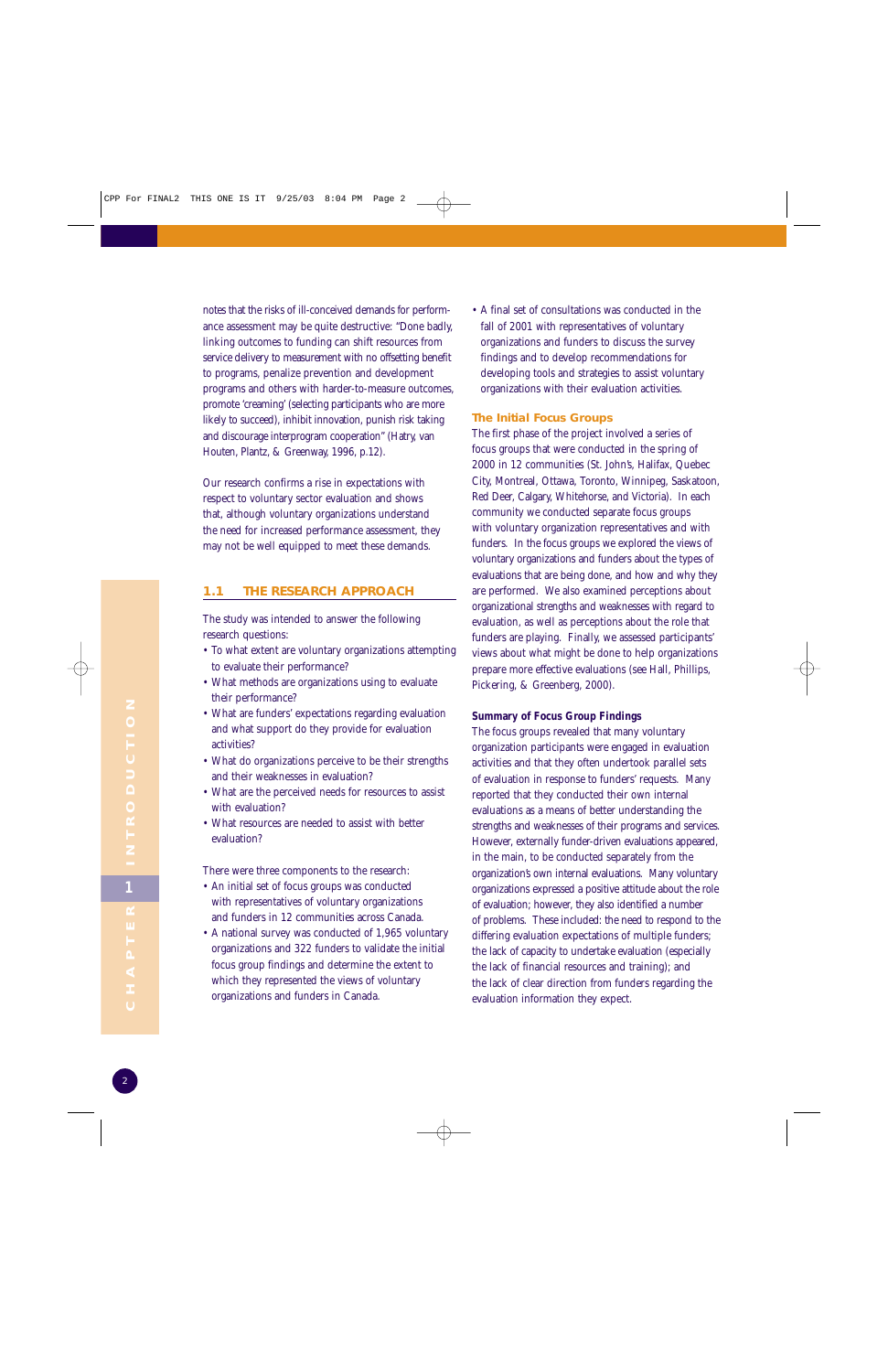The extent to which organizations reported that they were undertaking or were considering undertaking outcome-oriented evaluation varied and appeared to reflect the different expectations of funders in the various communities. There appeared to be some backlash to increasing pressure for outcome evaluation, partly because the information needed is difficult to collect and partly because organizations have a sense that what can be collected may not be particularly meaningful.

In some groups, participants expressed suspicion that the information they provide to funders is not being used for any purpose other than to fulfill mandated reporting requirements. Because of the real costs associated with evaluation, this sense that funders do not really use the information has resulted in considerable cynicism about the evaluation process. Participants also expressed a fear that evaluations that do not show positive results could lead to a loss of funding. As a result, some organizations may tend to "accentuate the positive." Nevertheless, voluntary organizations appeared to recognize the value of doing evaluation for purposes of their own strategic decision making.

Participants in the funder focus groups identified several concerns regarding their demands for and use of evaluation. Some number indicated that they are struggling to determine what evaluation approaches are most appropriate for their needs, particularly in the area of outcomes research. Many reported that they lacked the capacity to act on the evaluation information that they collect from organizations. Funders also recognized a number of barriers that voluntary organizations face in conducting evaluations, notably a lack of resources and training, and the challenges inherent in measuring the outcomes of programs and services whose impacts may be felt only in the longer term. Some funders were also aware that organizations are faced with differing evaluation demands from multiple funders, and that funders, as a group, lack the coordination to address this issue.

The results of the focus group consultations pointed to a need for better communication between both parties and clarification of expectations on the part of funders. They also suggested that there is a serious lack of capacity among both voluntary organizations and

funders. As a result, neither party may be using evaluation very effectively, if at all, to improve programs or to make allocation decisions.

The focus group findings provided a preliminary qualitative picture of the range of evaluation practices and of the issues that voluntary organizations were experiencing. They helped to guide the design of a national survey of voluntary organizations and funders that would provide a quantitative assessment of evaluation practices and issues, and of the need for evaluation assistance.

#### **The Survey**

Two parallel national surveys were conducted by telephone in May and June of 2001 by Ekos Research Associates Inc. A total of 1,965 surveys were completed with voluntary organizations; a total of 322 were completed with funders. A brief overview of the survey methodology is provided below. For further details please see Appendix A.

#### **Survey Sample**

The sample for the study of voluntary organizations mostly comprised registered charities for which information was readily available from the Canada Customs and Revenue Agency (CCRA). This was supplemented by drawing a small sample of voluntary organizations that are not registered charities in order to assess the extent to which responses to the survey questions might depend upon whether or not an organization had charitable status.<sup>1</sup> The sample was stratified by region of the country, size of organization, type of organization, and whether or not the organization was a registered charity, to facilitate the analysis of possible variation in responses according to these characteristics. For analytical purposes, the data have been weighted to reflect the known distribution of voluntary organizations along these four dimensions (see Appendix A).

The survey sample of funders was derived from CCRA's databases on registered charities and from a list that was compiled of municipal/regional, provincial and federal government funders by identifying and contacting individual government departments. The sample of funders was stratified by region and type of funder. In the analyses presented in this report,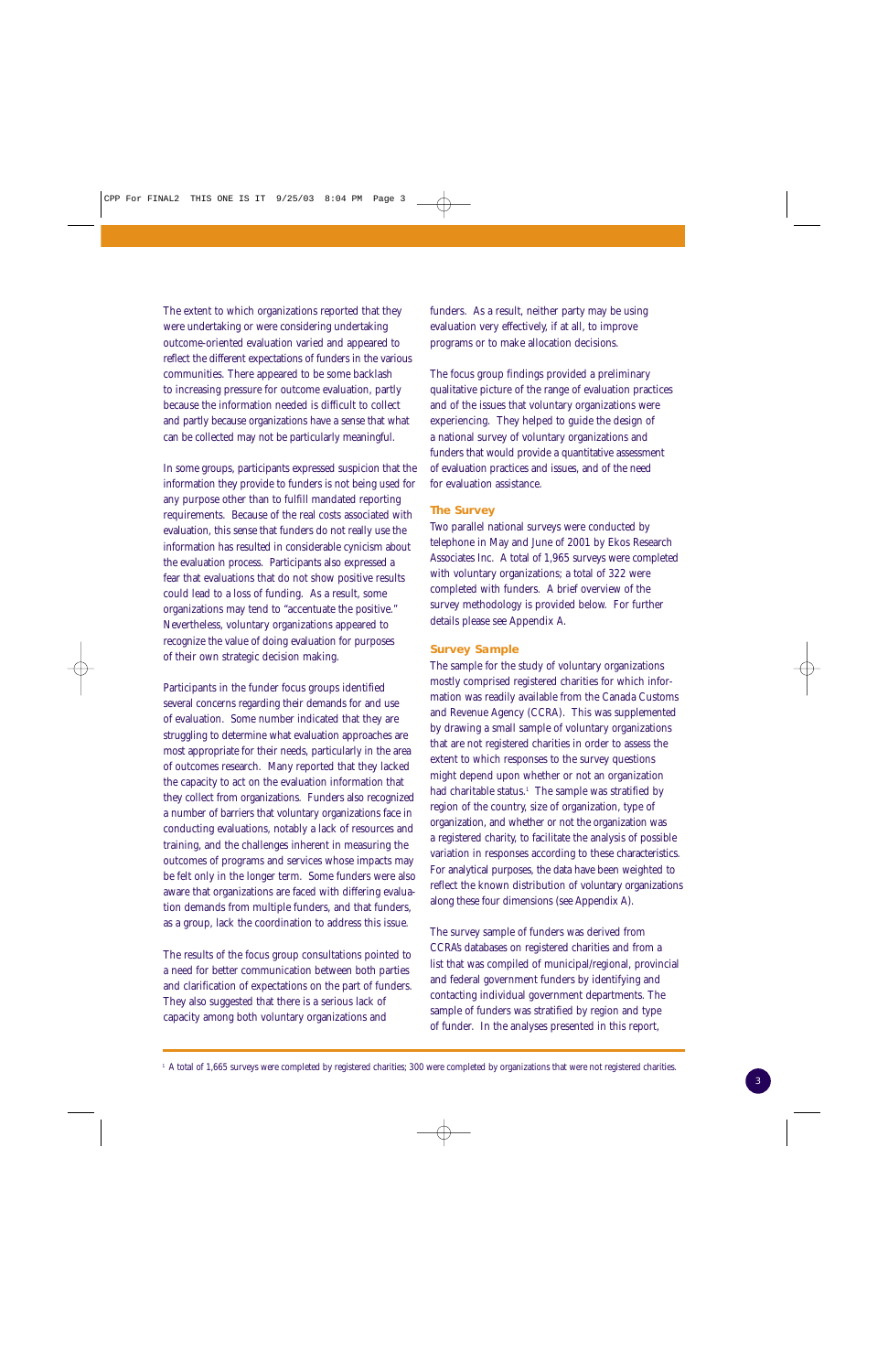the data have been weighted to reflect the known distribution of organizations along these two dimensions (see Appendix A).

#### **Key Characteristics of the Voluntary Organizations Surveyed**

Voluntary organizations are extremely diverse in nature. The analyses done for this report examined variations in evaluation practices and needs according to three main organizational characteristics: type of organization, as defined by an organization's major purpose or activity (e.g., Health, Recreation, Arts and Culture, Social Services); size, as defined by annual revenues; and geographic location. The distributions of these characteristics among the organizations we surveyed are presented below.

**TYPE OF ORGANIZATION.** Organizations are grouped into six categories based on their self-reported major purpose or activity: Arts and Culture, Education, Health, Social Services, Community Benefits and Other.2 Social Services organizations are the largest category, comprising 25% of the organizations surveyed (see Figure 1.1), followed by Community Benefits (e.g., protection of animals, protection of the environment, etc.), which made up 20% of the total. Health was the smallest category, accounting for 11% of the sample.

**SIZE OF REVENUES.** Organizations were grouped into four revenue categories, according to the size of their annual revenues. Approximately one tenth (9%) of the sample had annual revenues of more than \$1.5 million (see Figure 1.2), and more than one half (58%) had revenues of less than \$125,000. We were unable to determine the annual revenues of 5% of the organizations included in the survey sample. Any analysis or discussion of organizations by revenue size does not include these organizations.

**GEOGRAPHIC LOCATION.** One third (34%) of the voluntary organizations surveyed were located in Ontario (see Figure 1.3); 21% were in Quebec; 14% were in British Columbia; 11% were in the Prairies (Manitoba and Saskatchewan); 10% were in Atlantic Canada and 10% were in Alberta.





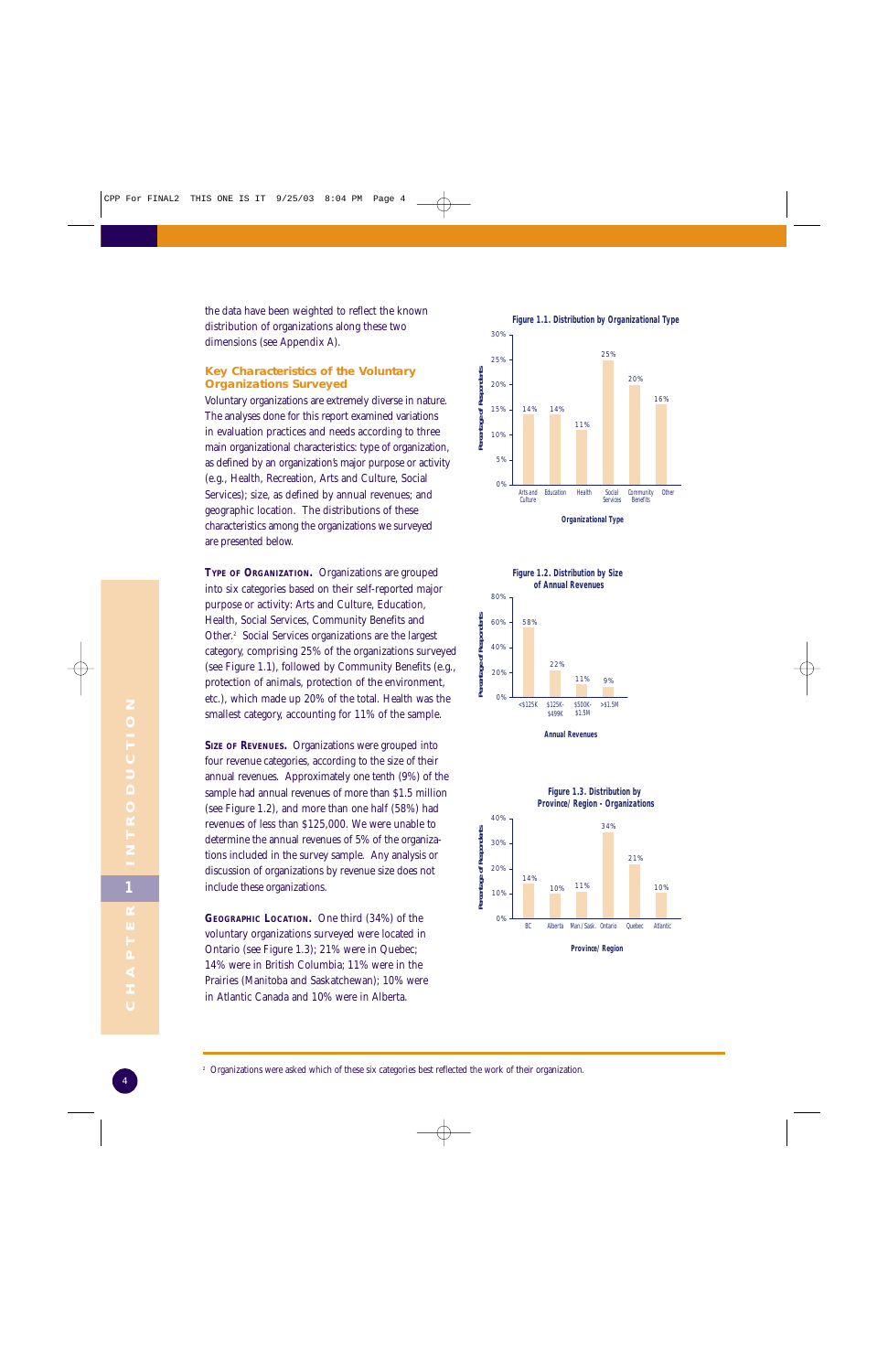A cross-tabulation of voluntary organizations by type, annual revenue, and geographic location shows that larger organizations with annual revenues of more than \$1.5 million are more likely to be Health and Social Services organizations (see Table 1.1). They are also more likely to be found in Ontario and British Columbia (see Table 1.2). On the other hand, smaller organizations with annual revenues of less than \$125,000 are more likely to be Arts and Culture and Education organizations, and to be located in Atlantic Canada.

| Table 1.1. Organizational Type by Annual Revenue |                          |                  |               |                           |                                     |              |
|--------------------------------------------------|--------------------------|------------------|---------------|---------------------------|-------------------------------------|--------------|
|                                                  | <b>Arts</b><br>& Culture | <b>Education</b> | <b>Health</b> | Social<br><b>Services</b> | <b>Community</b><br><b>Benefits</b> | <b>Other</b> |
| $<$ \$125K                                       | 66%                      | 67%              | 46%           | 52%                       | 59%                                 | 60%          |
| \$125K-\$499K                                    | 23%                      | 22%              | 23%           | 19%                       | 25%                                 | 22%          |
| \$500K-\$1.5million                              | 6%                       | 5%               | 12%           | 17%                       | 12%                                 | 9%           |
| $> $1.5$ million                                 | 5%                       | 6%               | 19%           | 13%                       | 4%                                  | 8%           |
| Unweighted n                                     | 336                      | 238              | 319           | 458                       | 345                                 | 269          |

| Table 1.2. Province/Region by Annual Revenue |     |     |                    |         |        |                 |
|----------------------------------------------|-----|-----|--------------------|---------|--------|-----------------|
|                                              | BC. |     | Alberta Man./Sask. | Ontario | Ouebec | <b>Atlantic</b> |
| $<$ \$125K                                   | 51% | 64% | 65%                | 45%     | 67%    | 76%             |
| \$125K-\$499K                                | 26% | 25% | 24%                | 23%     | 19%    | 16%             |
| \$500K-\$1.5million                          | 13% | 5%  | 5%                 | 17%     | 9%     | 4%              |
| $> $1.5$ million                             | 10% | 6%  | 5%                 | 15%     | 5%     | 4%              |
| <b>Unweighted n</b>                          | 259 | 275 | 238                | 638     | 273    | 282             |

**Key Characteristics of the Funders Surveyed** The analyses done for this report examined variations in funders' views of evaluation according to two organizational characteristics: type of funder and geographic location. The distribution of these characteristics among the funders we surveyed is presented below.

**TYPE OF FUNDER.** We surveyed two types of funders: government, and public and private foundations. Fiftyfour percent of the funders surveyed were government departments or agencies; 46% were foundations. Most of the government funders operated at the municipal level (see Figure 1.4). Most of the foundations were public rather than private foundations.<sup>3</sup>

**GEOGRAPHIC LOCATION.** More than one in every three funders surveyed (37%) were located in Ontario (see Figure 1.5). The second largest group of funders (25%) was located in Quebec. Atlantic Canada, Alberta and Manitoba/Saskatchewan had the smallest percentage of funders.





**Figure 1.5. Distribution by Province/Region - Funders**

#### **The Follow-Up Consultations**

Follow-up consultations were held in 10 of the 12 communities where the initial focus groups for the study were conducted (St. John's, Halifax, Ottawa, Toronto, Winnipeg, Saskatoon, Red Deer, Calgary, Whitehorse, and Victoria). In each community, the original participants in our focus groups were invited to attend a briefing on the results of the survey and

<sup>&</sup>lt;sup>3</sup> Public foundations are charitable foundations for which 50% or more of the directors or trustees deal with each other at arm's length and for those who do not deal with each other at arm's length have not contributed more than 50% of the capital. Such a person does not include a government, a municipality, another registered charity that is not a private foundation or a nonprofit organization (Sharpe, 1994). They include community foundations and United Ways.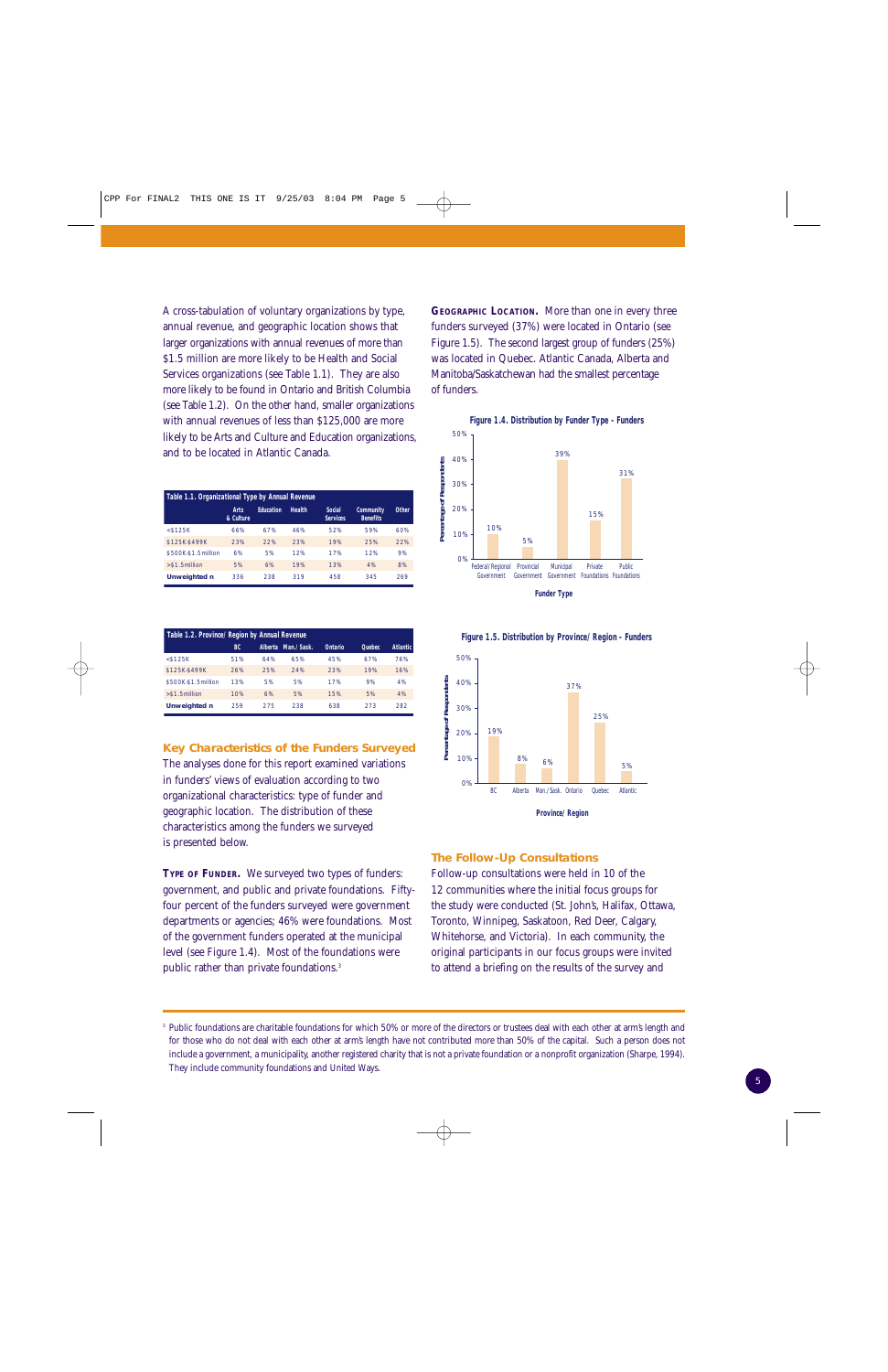to provide recommendations, based on the findings to date, about steps that should be taken to help improve the evaluation capacity of voluntary organizations.

#### **1.2 THE ORGANIZATION OF THE REPORT**

This report presents the results of our survey of voluntary organizations and their funders. We begin by examining how expectations regarding evaluation have changed over the past three years. Next, we review the evaluation practices of voluntary organizations, and how voluntary organizations and funders are using evaluation results. We then identify the evaluation strengths of voluntary organizations, the barriers that hinder effective evaluation, and potential improvements to the evaluation process. We conclude by offering recommendations that could help to improve the evaluation capacity of voluntary organizations.

#### **Analysis Strategy**

The voluntary organization survey data were analyzed to determine if there were variations in the responses of organizational respondents according to the type of organization, size of revenues, and geographic location. The funder survey data were analyzed to determine if there were variations in responses according to type or geographic location only.4 We have highlighted those variations that appear substantial and that are significant in the main body of the report and provide tables outlining all variations in Appendix B (for voluntary organization survey results) and in Appendix D (for the funder survey results).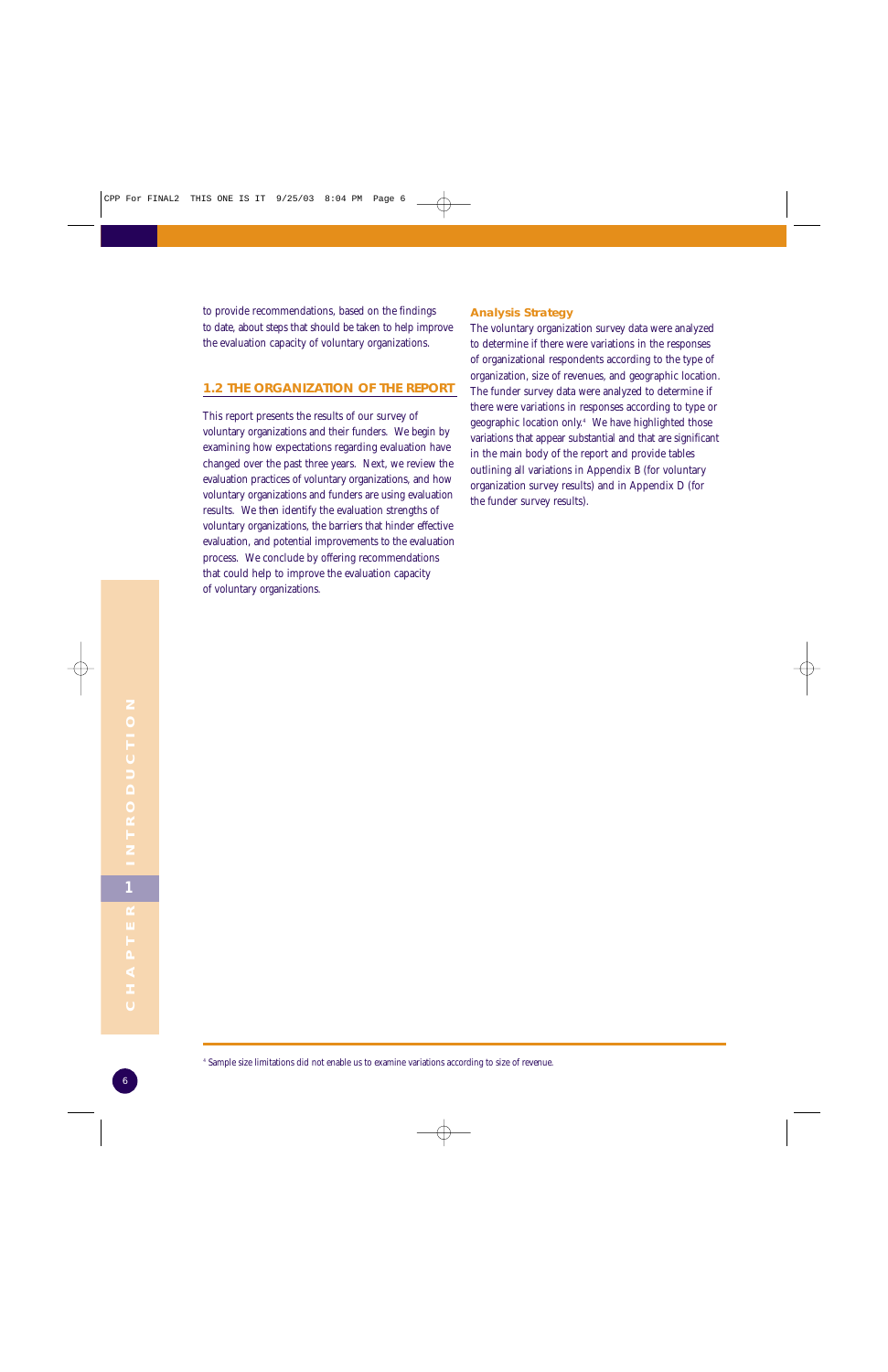## CHAPTER 2 EVALUATION EXPECTATIONS

Many participants in the study's initial focus groups reported that funders are putting increasing pressure on voluntary organizations to evaluate their performance, and that more emphasis is being placed on outcome evaluation. As will be seen, our initial impressions were confirmed, for the most part, by the survey results.

In the survey we asked voluntary organizations whether, over the past three years, funder expectations had increased, decreased, or remained the same with regard to:

- the amount of evaluation information that voluntary organizations should provide;
- whether voluntary organizations should provide information about the outcomes or impacts of their programs or services; and,
- the amount of outcome or impact information that voluntary organizations should provide.

Funders were asked a parallel set of questions about how their own expectations had changed. We begin by reporting the findings from our survey of voluntary organizations. Next, we turn to the results from the survey of funders.

#### **Increasing Expectations**

Expectations do appear to be on the rise. Almost half of the respondents from voluntary organizations reported that funder expectations had increased over the past three years (see Figure 2.1). Forty-four percent indicated that funders expected more evaluation information than they had three years previously. Forty-nine percent reported that funders now expectedorganizations to provide information about the outcomes or impacts of their programs or services (e.g., the changes that programs produce in their clients or users) rather than outputs (e.g., the number of programs provided or the number of clients served). Forty-five percent indicated that funders also expect more of this type of outcome information than they have previously.

Voluntary organizations' assessment of funder expectations parallels that of funders themselves. Forty-one percent of funders reported that they expected more evaluation information than they had three years previously (see Figure 2.1). Half reported that they now expected voluntary organizations to provide outcome information, and 43% reported that they expected more of this type of information than they had previously.

Although funders appear to be expecting more evaluation information, not all funders make evaluation mandatory. Less than half (48%) of funders who responded to the survey required the organizations they funded to do evaluations. Another 40% reported that they merely encouraged evaluation.

**Figure 2.1. Increasing Funder Evaluation Expectations** 



Base for Voluntary Organizations: Conducted evaluation in past year (unweighted n: 1607). Base for Funders: Total Funders (unweighted n: 322).

#### **Variations in Expectations Among Voluntary Organizations**

The responses of voluntary organizations varied according to type of organization and size of revenues.

Health and Community Benefits organizations were more likely than others to report that funders expected more evaluation information (in both cases, 54% reported increased expectations; see Figure 2.2). Health organizations were most likely to report that funders expected to be provided with outcome information (60%) and that they wanted more of this type of information (54%).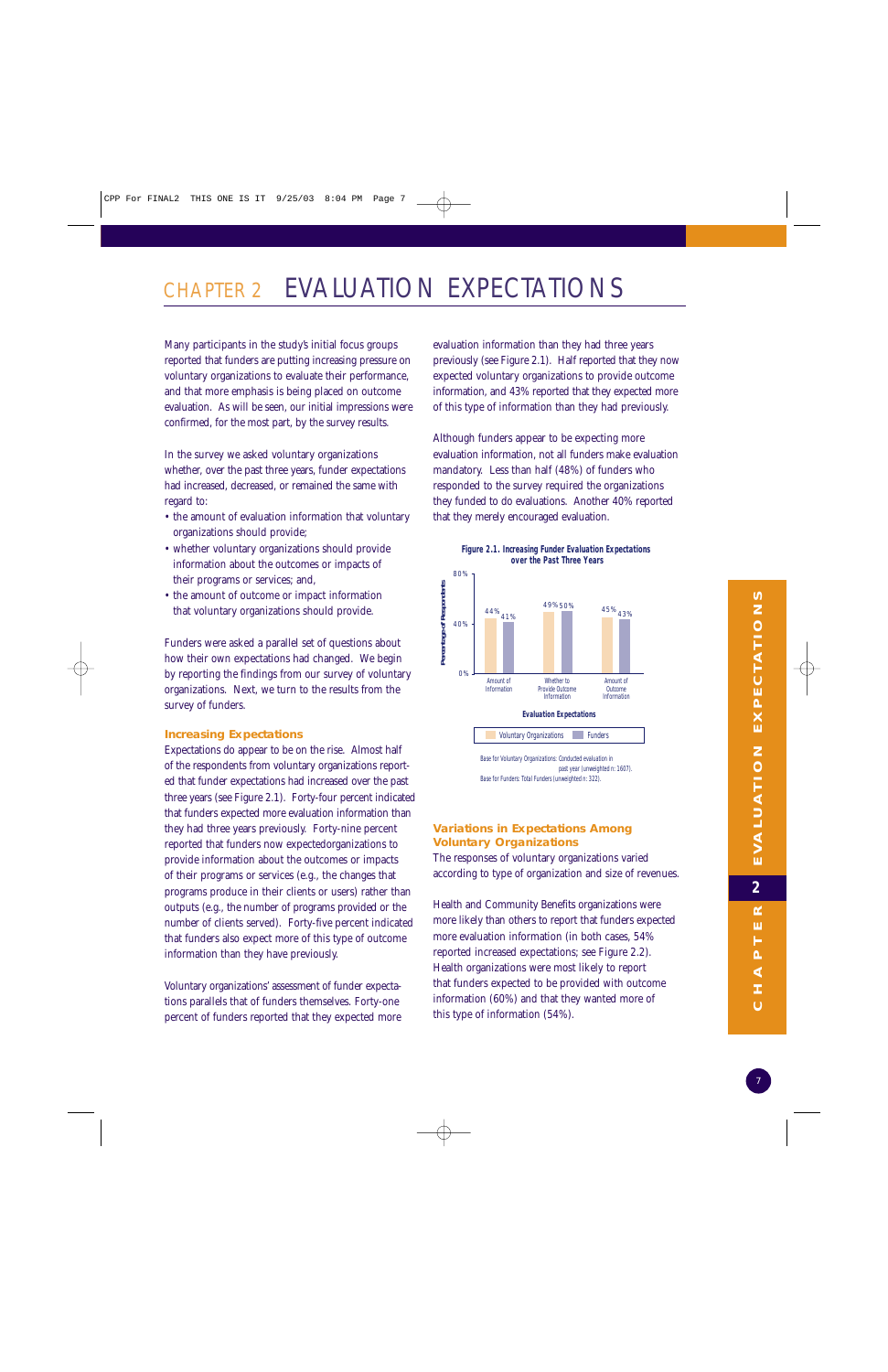

**Figure 2.2. Increasing Funder Evaluation Expectations**

Generally speaking, the larger an organization's annual revenues, the more likely it was to report increased expectations. About 60% of organizations with revenues of over \$1.5 million reported an increase in expectations (see Figure 2.3), compared to less than 40% of organizations with annual revenues of less than \$125,000. This may reflect the tendency of larger organizations to be accountable to multiple funders and for larger amounts of money.



Base: Conducted evaluation in past year (unweighted n: 1607).

#### **Variations in Expectations Among Funders**

Government funders were more likely to report increased expectations (see Figure 2.4) than were foundations over the past three years. Although both types of funders reported an increase in their expectation to be provided with outcome information (53% of government funders and 49% of foundations), government funders were significantly more likely to report that they expected more evaluation information (48% versus 35% of foundations), particularly more outcome information (50% versus 37% of foundations). The increase in government expectations may have been driven by a number of factors, including the trend for governments to scrutinize their spending carefully, by the broad movement within the public sector to results-based management, and by a risk-averse political environment.



Whether to Provide Outcome **Information** Amount of Outcome

Information

**Evaluation Expectations** Government Foundation

Base: Government Funders (unweighted n: 193). Foundations (unweighted n: 129).

Amount of Information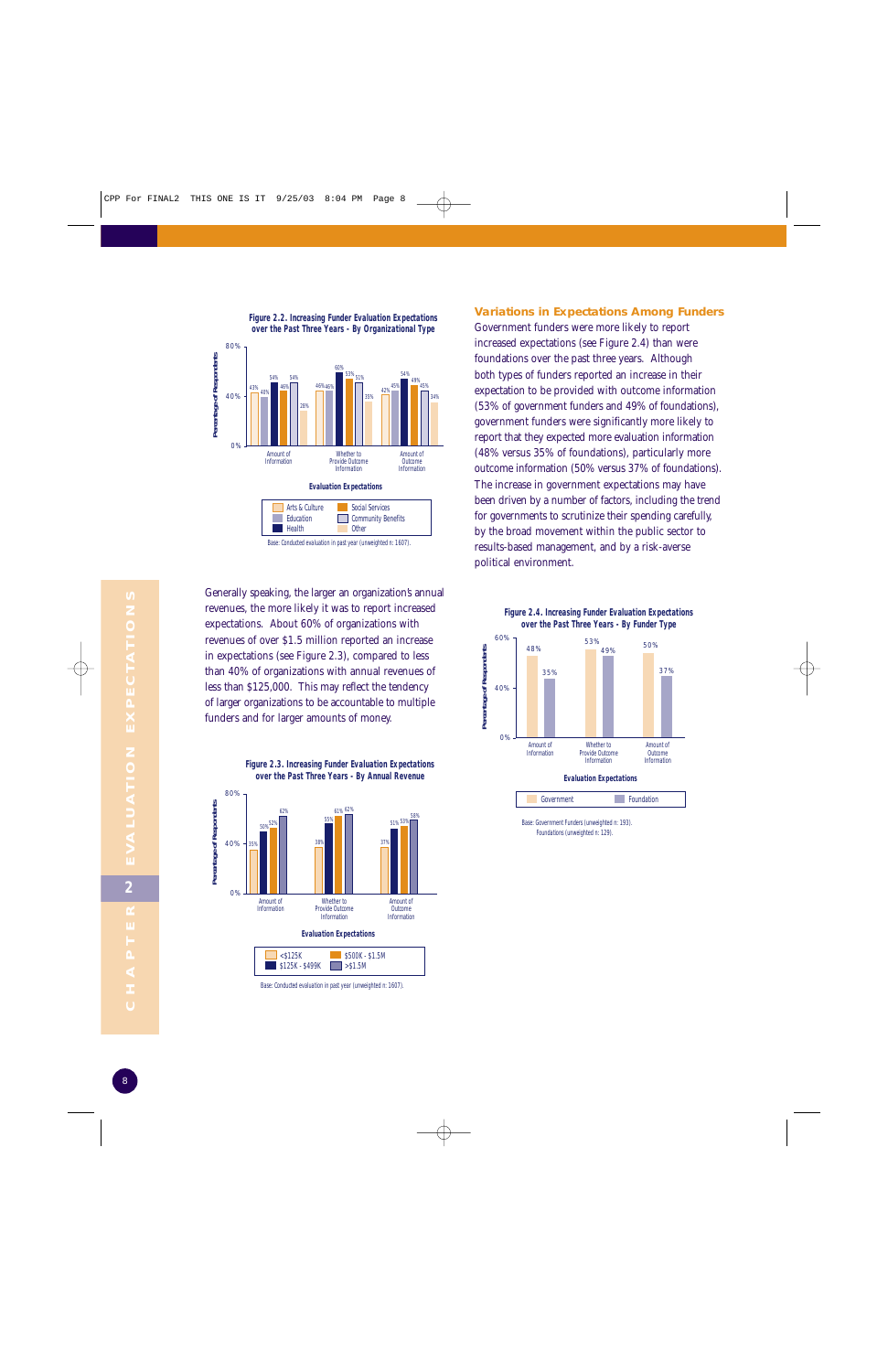#### **2.1 THE TYPES OF INFORMATION FUNDERS WANT**

The evaluation expectations of many funders vary from project to project. Of the 48% of funders who reported requiring evaluations, over half (58%) reported that they have the same evaluation requirements for all of the projects, programs, or services they fund. Of the 40% who merely encourage evaluation, slightly less than half (48%) reported that they have the same expectations for all evaluations.

Whether they require or merely encourage evaluation, most funders appear to value the same types of evaluation information to a similar extent. The vast majority (91%) reported that they wanted evaluations of project/ program activities/outputs (see Table 2.1). Both groups of funders – those who require evaluations and those who encourage them – share a high interest in obtaining information about outcomes and impacts (89% of those who require evaluations and 88% of those who encourage them) and have the least interest in client or user satisfaction information. Funders who require evaluations reported somewhat more interest in information relating to financial costs.

| Table 2.1 Type of Information Required/Expected by Funders |                            |                              |  |  |  |
|------------------------------------------------------------|----------------------------|------------------------------|--|--|--|
|                                                            | <b>Evaluation Required</b> | <b>Evaluation Encouraged</b> |  |  |  |
| Project or program activities or outputs                   | 91%                        | 91%                          |  |  |  |
| Client or user satisfaction                                | 57%                        | 58%                          |  |  |  |
| Outcomes or impacts                                        | 89%                        | 88%                          |  |  |  |
| <b>Financial costs</b>                                     | 95%                        | 86%                          |  |  |  |
| <b>Unweighted n</b>                                        | 113                        | 94                           |  |  |  |

Note. Based on funded organizations that conducted evaluations in the past year.

Most funders (65%) reported having no specific expectations about how voluntary organizations should undertake their evaluations or who should be responsible for conducting the evaluation. Only a small minority (6%) reported that they expected funded organizations to use an external evaluator. A smaller number (5%) reported that they hired an external evaluator to undertake the evaluation for the voluntary organizations they funded.

#### **Conclusion**

Both voluntary organizations and funders report an increase in expectations with regard to evaluation. Funders expect more evaluation information than they did in the past and appear to be increasingly looking for evaluations that report on the outcomes of the programs and projects they fund rather than those that report on outputs. Among voluntary organizations, these increased expectations are reported more frequently by larger organizations and among Health and Community Benefits organizations. Among funders, government funders reported increasing expectations more frequently than did foundations.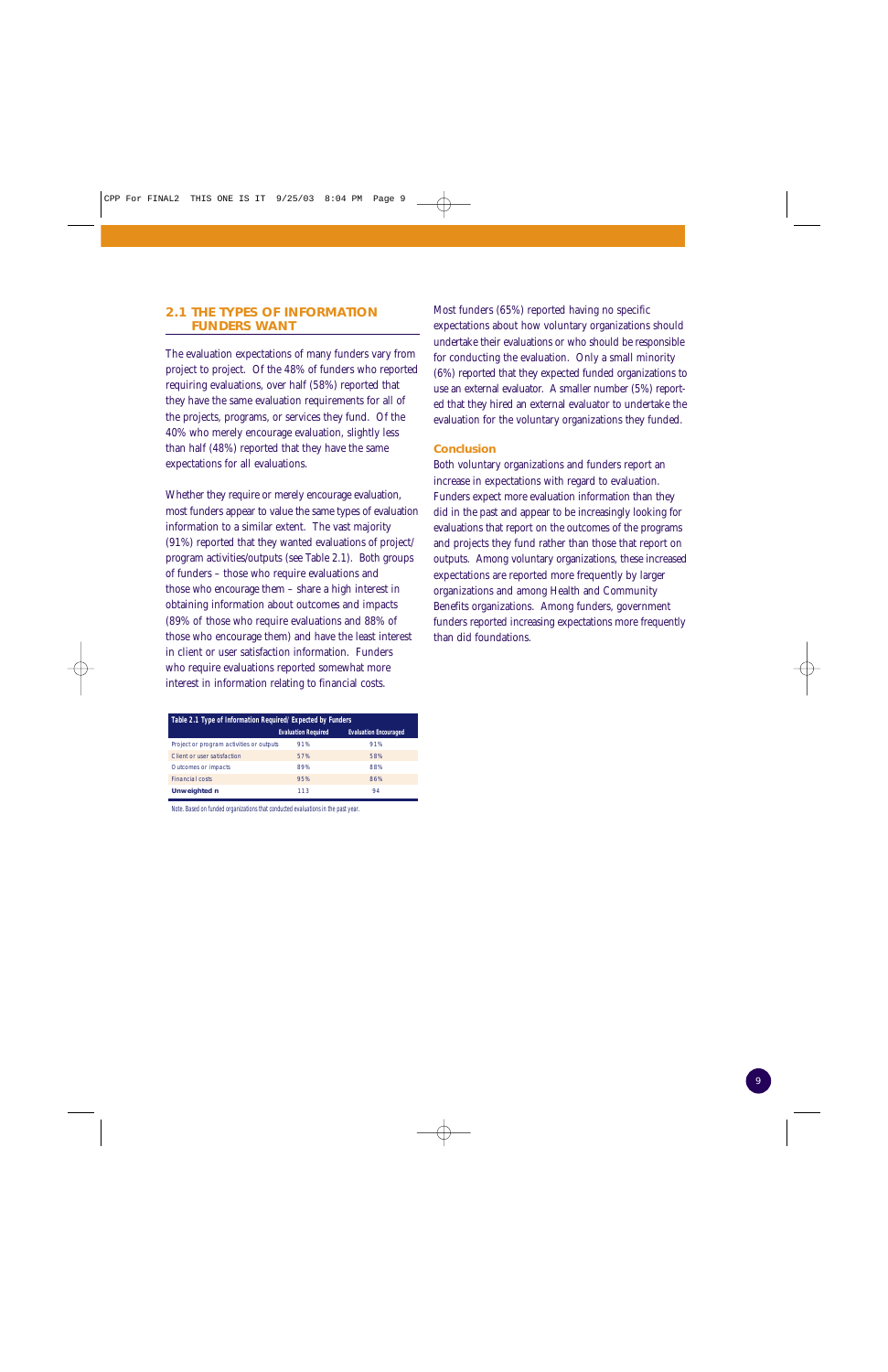## CHAPTER 3 EVALUATION PRACTICES

Although voluntary organizations appear to be under increasing pressure to provide information about their performance, to date there has been little understanding of how organizations approach evaluation. This chapter examines what voluntary organizations evaluate, what drives their evaluations, how many evaluations they do, the extent to which evaluations are imposed on them by funders, the evaluation methods they use, and who is involved in the process.

In our focus groups, when we asked how organizations carried out their evaluations, participants were quick to identify a number of informal evaluation methods. In fact, it was evident that most, if not all, of the voluntary organizations represented in our focus groups engaged in a wide variety of evaluation activities, ranging from informal and reactive to more strategic and proactive. It became apparent that participants took a broad view of evaluation, and that many considered informal and ongoing approaches to assessing performance to be as important as more formal and scientifically rigorous approaches. Consequently, when we designed the national survey, we believed it was important to define evaluation in a way that captured the activities of voluntary sector practitioners rather than to adhere to the definition found in the more formal field of evaluation research, which relies on social research methodologies (Rossi & Freeman, 1993).

Respondents to the national survey were given the following definition of evaluation to guide their responses: "For the purposes of our survey, the term evaluation is used quite broadly. It includes a variety of activities such as program evaluation, client or member satisfaction studies, impact analysis, outcome measurement, organizational assessment, and any other activities that help funders and voluntary organizations assess performance."

#### **What Is Evaluated**

In the national survey, we asked voluntary organization respondents if they had conducted any evaluation in the past year, and if so, what, specifically, they had evaluated. We focused on the evaluation activities of respondents during the previous year so that the information we gathered related to their actual practice and not to their views of evaluation in general.

More than three quarters (77%) of the voluntary organizations that responded to the survey reported that they had conducted some type of evaluation over the previous year. One third (66%) reported that they had evaluated ongoing programs and services (see Figure 3.1). Over half had evaluated projects (56%) or the overall effectiveness of their organization (54%). Fewer had evaluated their fundraising activities, the experiences of their volunteers, the performance of their boards of directors, or their products. Less than one quarter (23%) of respondents reported that they had conducted no evaluation at all over the previous year.





Health and Social Services organizations were more likely than other types of organizations to have done evaluations in each of these areas, except products, and were least likely to have done no evaluation at all (see Appendix B). Organizations with annual revenues of between \$500,000 and \$1.5 million were more likely to have evaluated each area, with the exception of volunteer experiences.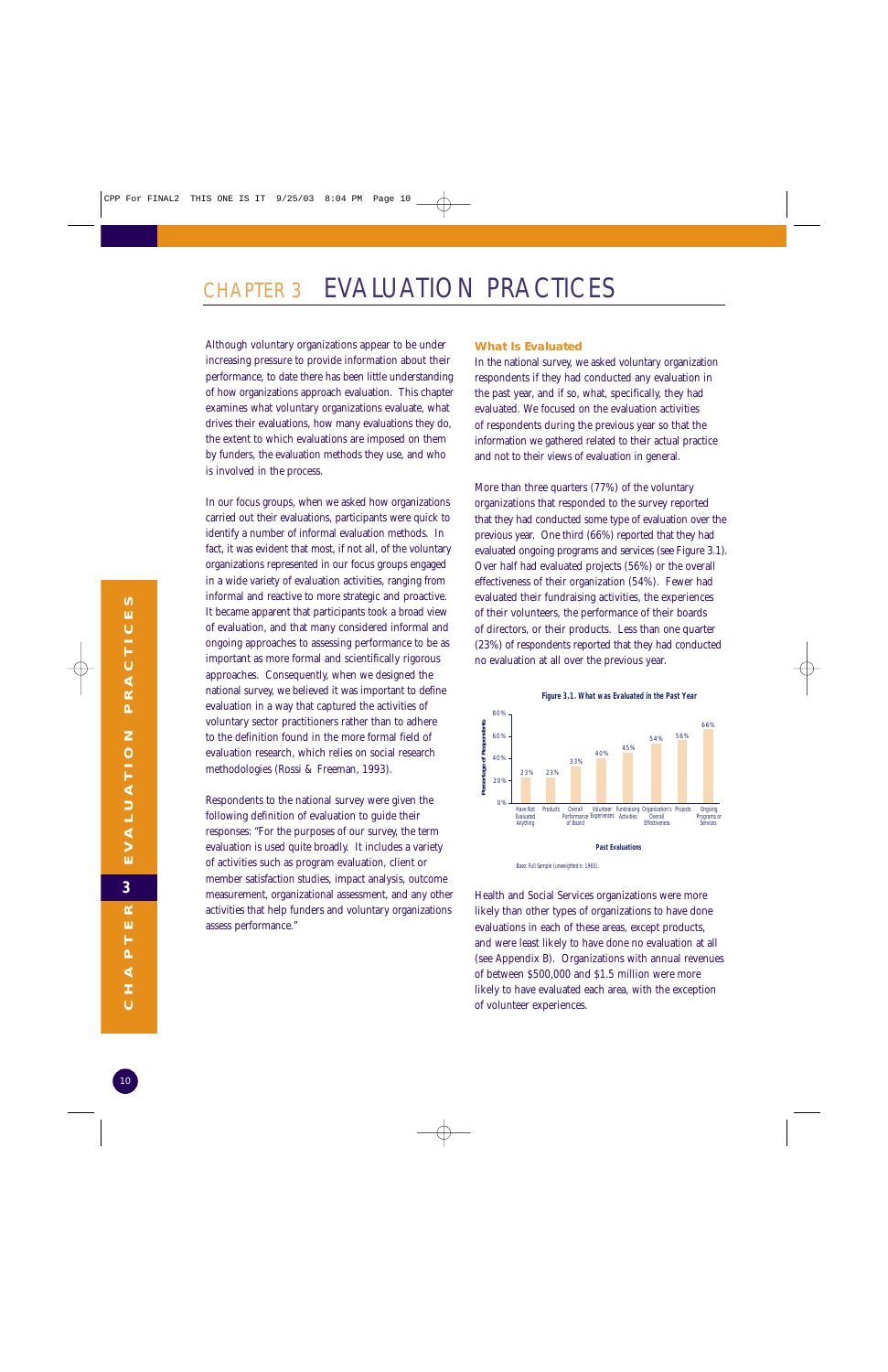#### **What Drives Evaluation**

In an effort to determine the extent to which organizations employ evaluations as a regular part of their activities, we asked participants to indicate which of the following statements best described their organization's general approach to evaluation:

- "Our evaluations are performed routinely and are a regular part of our organization's activities."
- "We perform evaluations only if we need to address specific issues (e.g., problems with a project or program)."
- "We perform evaluations only when required to do so by funders."

Most voluntary organizations appeared to do evaluation as a matter of course and not in response to external pressure. Almost three quarters (73%) of the organizations that reported doing evaluations over the past year indicated that evaluations are performed routinely and are a part of their organization's activities (see Figure 3.2). About one out of five organizations (21%) conducted evaluations on an ad hoc basis, to address specific issues. Only four percent reported performing evaluations only when required to by funders.



**Figure 3.2. When Evaluations are Conducted**

Generally speaking, Health and Social Services organizations were more likely than other types of organizations to perform evaluation routinely (see Figure 3.3), as were organizations with annual revenues of more than \$500,000.



#### **Organizational Type**

Base: Conducted evaluation in past year (unweighted n: 1607).



**Figure 3.4. Performing Evaluations Routinely by Annual Revenue** 

Base: Conducted evaluation in past year (unweighted n: 1607).

#### **Number of Evaluations**

For most organizations, evaluation is more than a once-a-year activity. Nearly half (49%) of voluntary organizations reported that they had done between one and five evaluations in the previous year (see Figure 3.4). More than half (51%) reported that they had done six or more evaluations during that period.



**Number of Evaluations**

Base: Conducted evaluation in past year (unweighted n: 1607).

Base: Conducted evaluation in past year (unweighted n: 1607).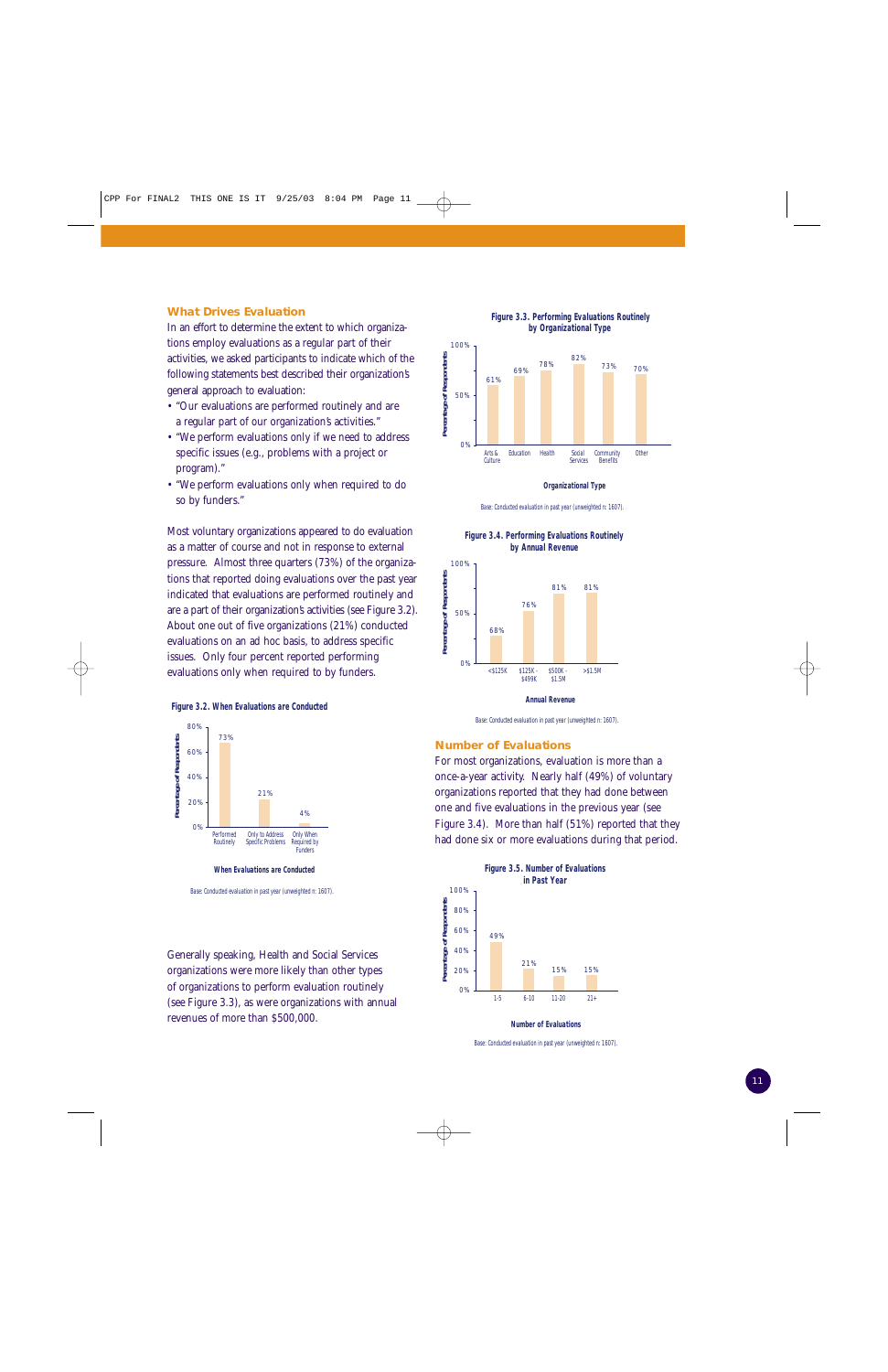**Internal Impetus versus External Pressure** The survey asked voluntary organizations whether the decision to undertake their most recent evaluation had come from within the organization or from an external source. Findings indicate that most evaluations appear to be internally driven. Almost three quarters (73%) of respondents agreed that the main reason their organization conducted its most recent evaluation was because "it was a decision of our staff or board, taken primarily for internal reasons" (see Figure 3.6). Only 11% agreed that the main reason was because "it was required by funders." Five percent agreed that "it was encouraged by funders." A small number agreed that evaluation was done for accreditation purposes (4%) or to comply with new funding requirements (4%).



Bases: Conducted evaluation in past year (unweighted n: 1607).

It is interesting to note that among the 16% of voluntary organizations that reported that they had conducted their last evaluation because they were required or encouraged to do so by their funders, the vast majority (91%) perceived the evaluation expectations of funders as being either reasonable (64%) or very reasonable (27%). Fewer than one in ten (7%) said that funder expectations were unreasonable or very unreasonable.

Social Services and Community Benefits organizations were more likely to do at least some of their evaluations because they were required to by funders (see Figure 3.8), as were organizations with annual revenues of \$1.5 million or more (see Figure 3.9).

#### **Extent of Evaluations Imposed by Funders**

Although voluntary organizations appear to perceive increased pressure to evaluate from funders, most evaluations are not done to fulfill funder requirements. Nearly two thirds (64%) of voluntary organization respondents reported that none of the evaluations they had carried out in the previous year were done in response to funder requirements (see Figure 3.7). One quarter (24%) reported that up to half of their evaluations were done because funders demanded them, and only 12% said that more than half of their evaluations were done for this reason.



**Percentage of Evaluations Required by Funder**

Base: Conducted at least one evaluation in past year (unweighted n: 1419).

Social Services and Community Benefits organizations were more likely to do at least some of their evaluations because they were required to by funders (see Figure 3.8), as were organizations with annual revenues of \$1.5 million or more (see Figure 3.9).



Base: Conducted at least one evaluation in past year (unweighted n: 1419).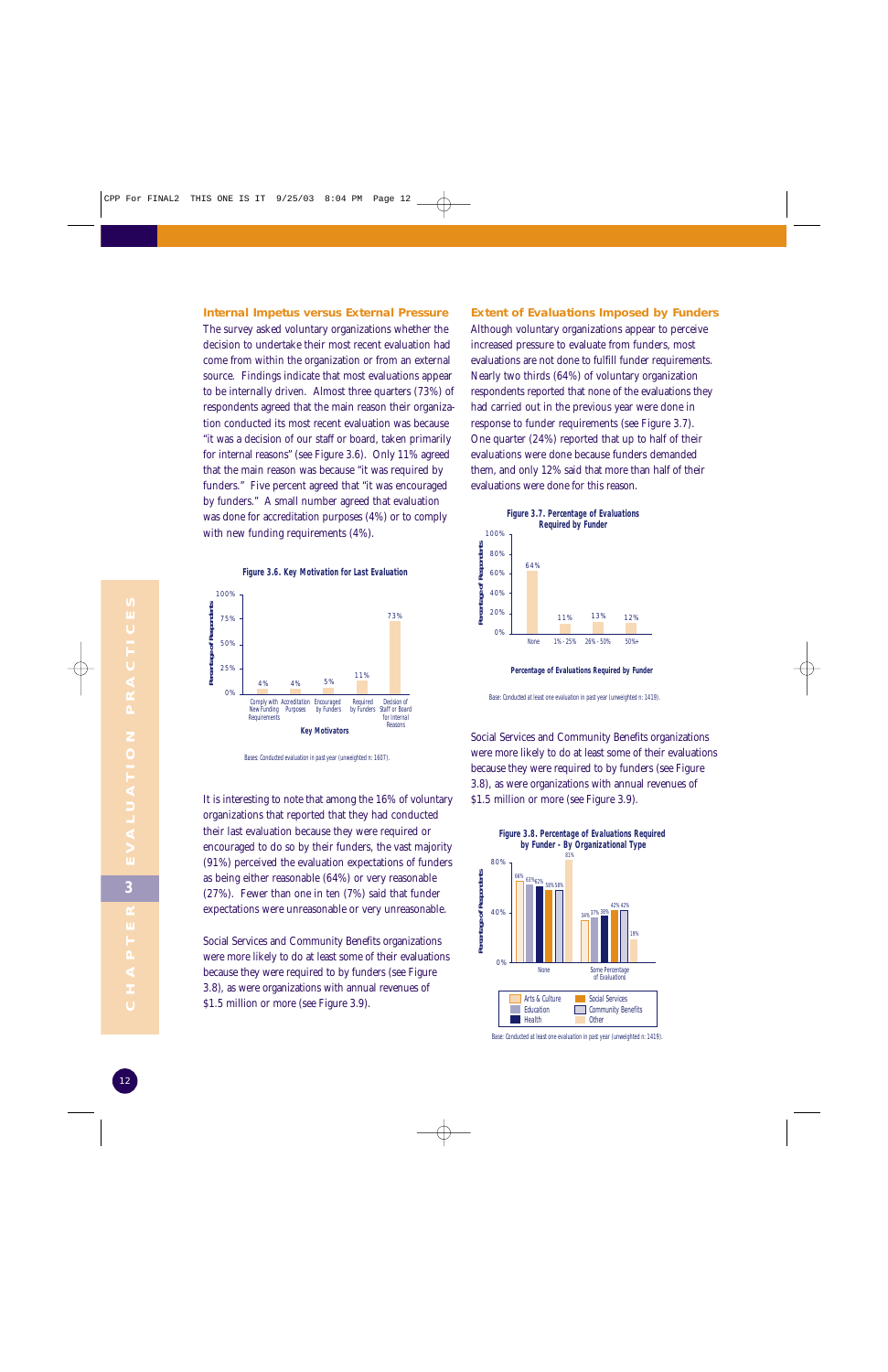

**Figure 3.9. Percentage of Evaluations Required by Funder - By Annual Revenue**

**Figure 3.10. Methods of Evaluation Used in the Past Year**



**Methods of Evaluation Used in the Past**

**Question - 1 In the past year, what methods has your organization used in order to evaluate these activities?**

#### **Methods of Evaluation**

Voluntary organizations have a variety of evaluation methods available to them. These range from relatively informal staff and volunteer meetings to more formal methods such as focus groups, surveys, interviews, and formal evaluations.

When asked about their evaluations over the previous year, respondents most frequently reported using staff (83%) and volunteer (67%) meetings (see Figure 3.10). Other methods, such as surveys, formal evaluations, interviews, and focus groups, were employed by approximately half of the organizations surveyed (between 45% and 56%). Only 14% reported using experimental or quasi-experimental designs.

Most organizations use more than one evaluation method. The vast majority of survey respondents (84%) reported that they used both staff and volunteer meetings and more formal methods. Only 9% of respondents who conducted an evaluation in the past year used solely staff and volunteer meetings, and only 6% used solely other more formal methods of evaluation. Of the 93% that used staff or volunteer meetings to conduct an evaluation, 57% also reported using surveys, 53% used formal evaluations, 50% used interviews, and 47% used focus groups.

Generally, Health and Social Services organizations were more likely than other types of organizations to use more formal methods in addition to staff or volunteer meetings (see Figure 3.11), as were organizations with annual revenues of \$1.5 million or more (see Figure 3.12).

Base: Conducted evaluation in past year (unweighted n: 1607).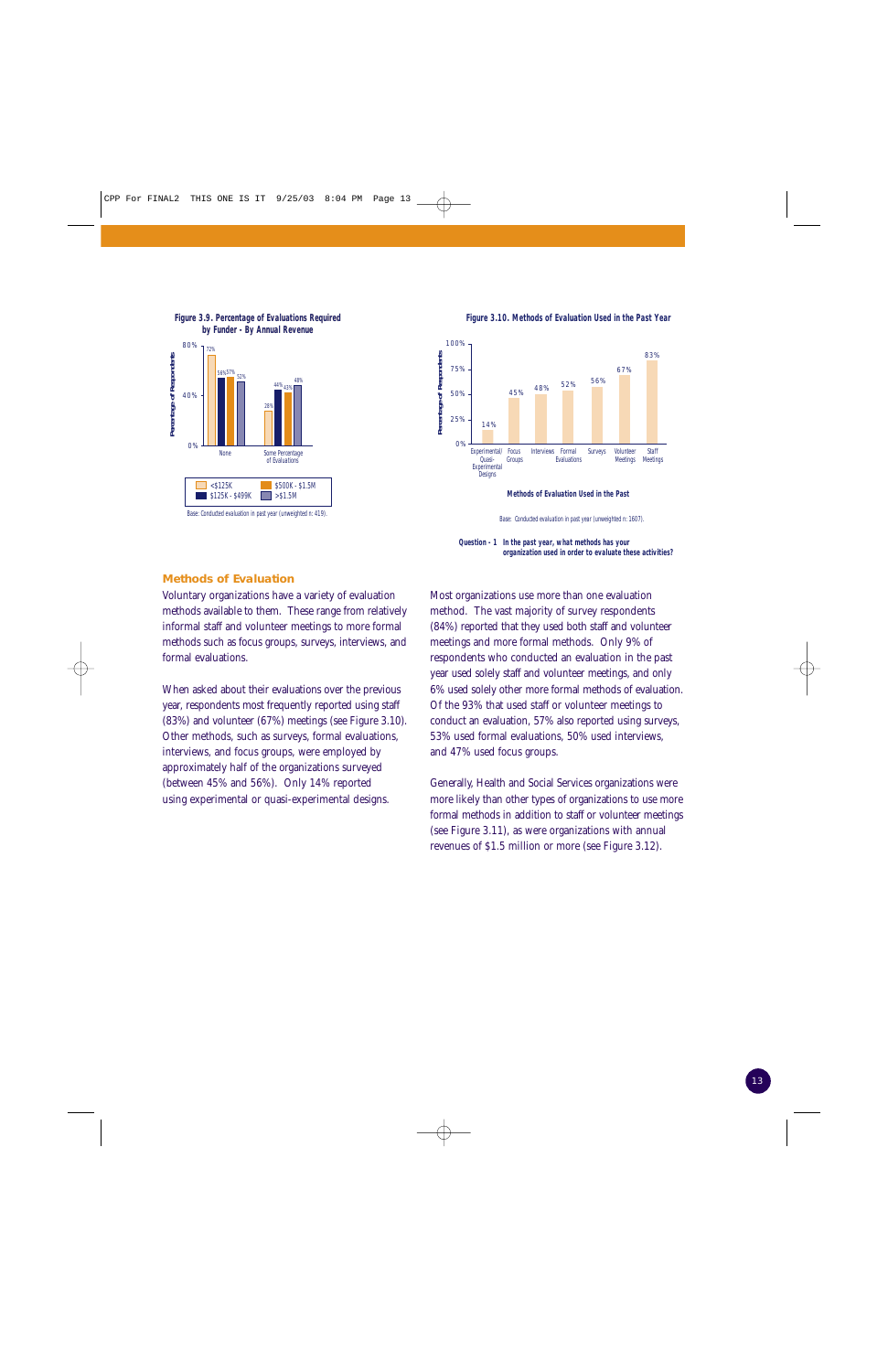



Base: Conducted evaluation in past year (unweighted n: 1607).



Base: Conducted evaluation in past year (unweighted n: 1607).

- "The board requested the evaluation information."
- "The board reviewed the evaluation information."
- "The board reviewed and requested evaluation information."

The results suggest a healthy level of board involvement in the evaluation process. About two thirds (68%) of the voluntary organizations reported that their board had reviewed the evaluation information gathered - 33% reported that their board had reviewed the information (see Figure 3.13) and 35% reported that their board had both requested and reviewed the information. Only 8% said that their board had only requested the evaluation information. One in five (20%) organizations stated that the board had had no involvement at all in their most recent evaluation.



Bases: Conducted evaluation in past year (unweighted n: 1607).

The boards of Arts and Culture and of Other organizations were more likely to both request and review evaluation information (see Figure 3.14), as were the boards of small organizations with annual revenues of less than \$250,000 (see Figure 3.15).

#### **3.1 RECENT PRACTICES OF VOLUNTARY ORGANIZATIONS**

#### **Board Involvement**

Boards of directors bear the ultimate responsibility for voluntary organizations and are charged with their oversight. Understanding how well the organization, its programs and services, and indeed, its board are performing is critical to good governance. The survey asked voluntary organizations about the extent of board involvement in their most recent evaluation.

Respondents could choose from four possible answers:

• "The board was not involved."

**Figure 3.14. Degree of Board Involvement in Evaluation - By Organizational Type**



Base: Conducted evaluation in past year (unweighted n: 1607).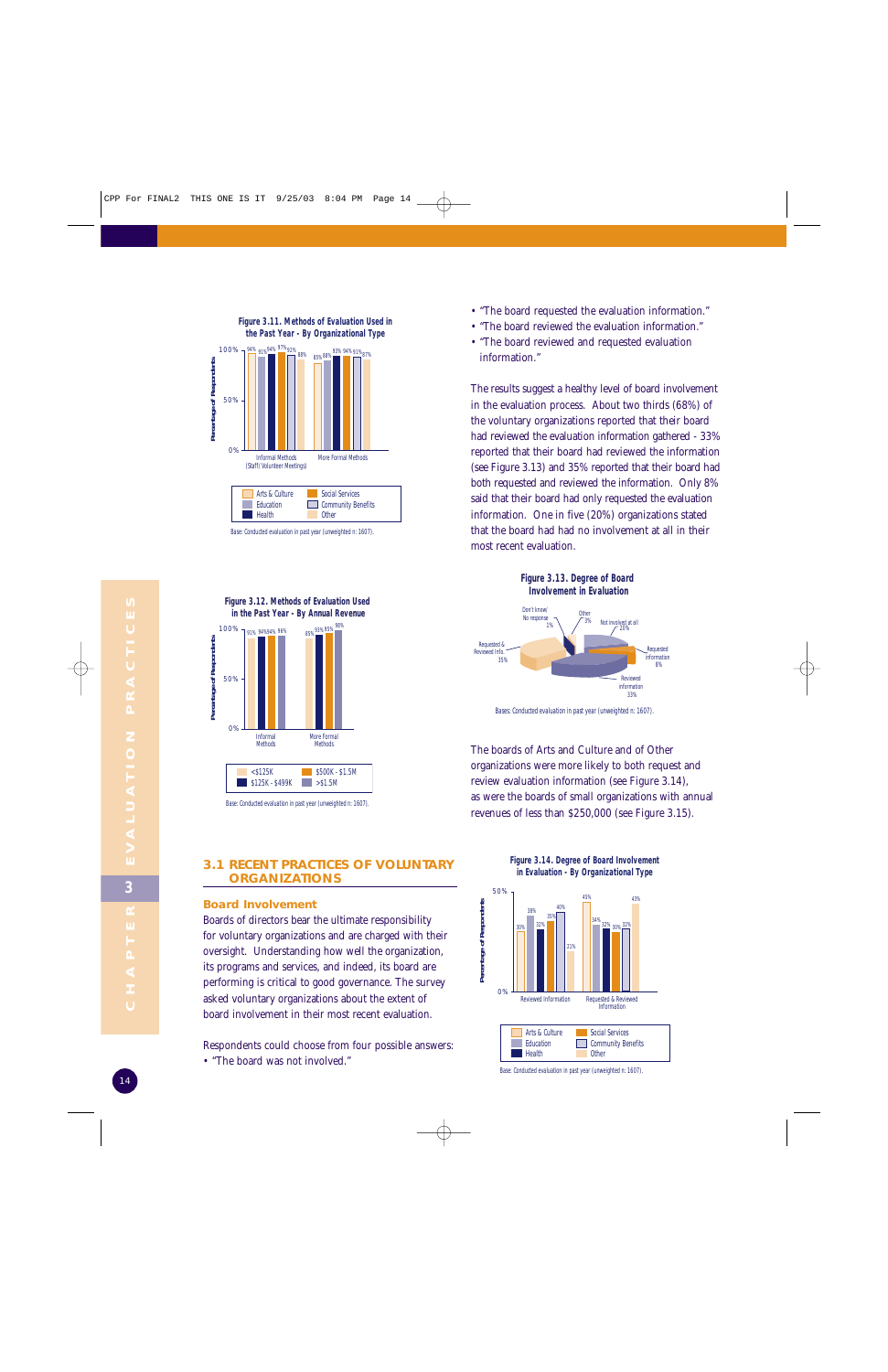

**Figure 3.15. Degree of Board Involvement**

#### Base: Conducted evaluation in past year (unweighted n: 1607).

#### **Responsibility for Conducting Voluntary Organization Evaluations**

The survey asked respondents to identify who had actually carried out their organization's most recent evaluation. In the majority of cases, the responsibility for conducting and managing the evaluation fell to staff. Three-quarters (75%) of respondents reported that internal staff had conducted their organization's most recent evaluation (see Figure 3.16). Fifteen percent reported that volunteers had conducted their most recent evaluation. External evaluators had been used in only 8% of organizations. This suggests that the expertise and training of staff in evaluation approaches and the time that they have to dedicate to evaluation activities is vitally important in voluntary organizations.



Base: Conducted evaluation in past year (unweighted n: 1607).

#### **What was Evaluated**

We asked respondents to tell us what they had assessed in their most recent evaluation. We did not prompt respondents with possible answers, but relied on top-of-mind responses.

Programs and projects, mentioned by 24% of respondents, was the most frequently given answer (see Figure 3.17), followed by organizational goals and objectives (18%) and staff and volunteers (15%).

**Figure 3.17. What was Assessed in Last Evaluation**



**What was Assessed in Last Evaluation**

Base: Conducted evaluation in past year (unweighted n: 1607).

There were few differences among the various types of organizations or among organizations of different sizes. However, Arts and Culture organizations were more likely to have evaluated events/activities (e.g., fundraising, shows) and larger organizations were more likely to have evaluated client/community needs/satisfaction (see Appendix B).

#### **Usefulness of Funder-Mandated Evaluation Information**

Focus group findings suggested that voluntary organizations often engage in parallel sets of evaluation activities. Many voluntary organization representatives in our focus groups reported that they conducted their own internal evaluations as a means of better understanding the strengths and weaknesses of their programs and services, and undertook separate evaluations to fulfill funder requirements.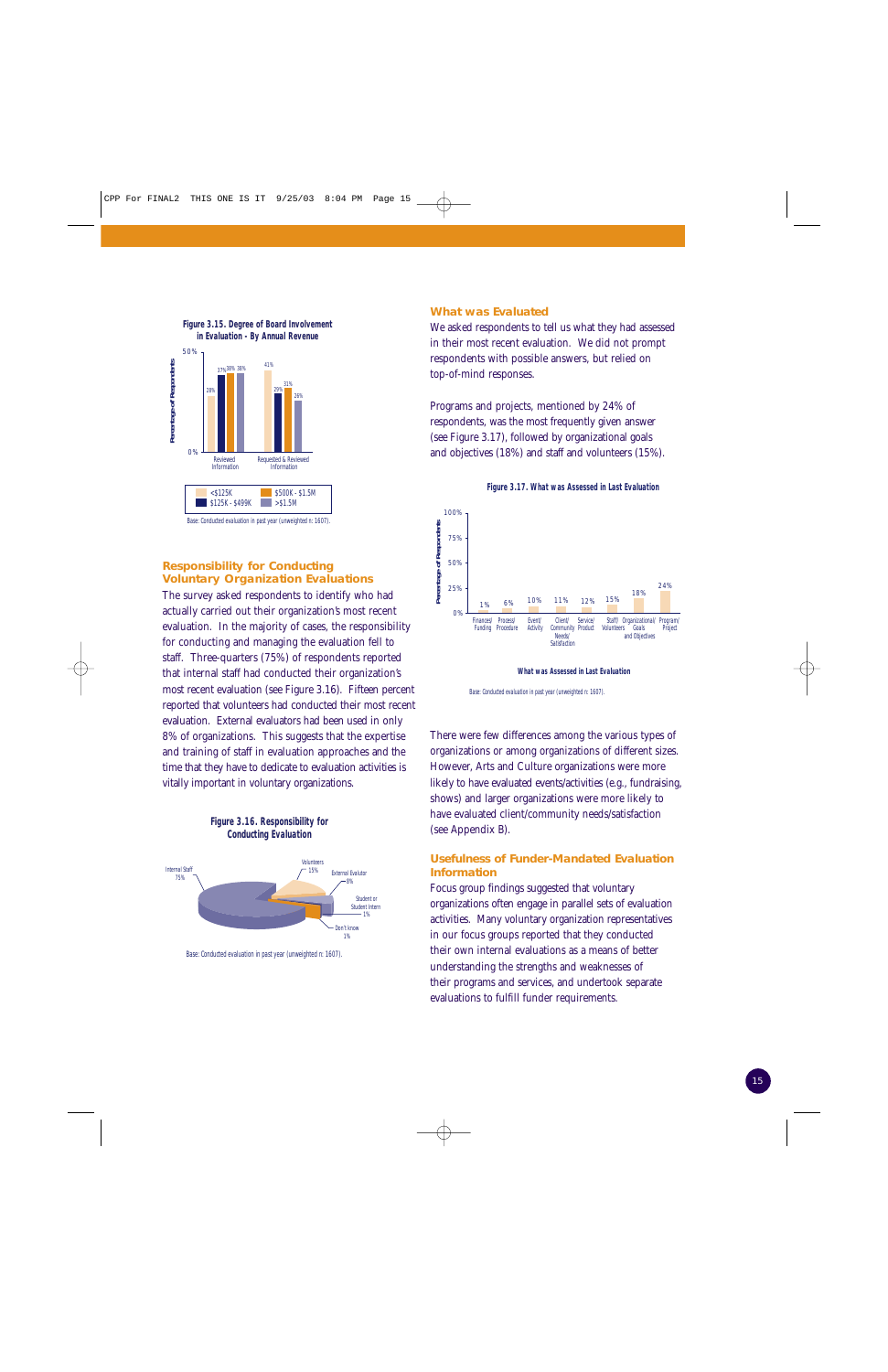The survey asked the following question of the 11% of respondents who reported funder requirements as the main reason for their last evaluation: "To what extent did funders ask you to collect evaluation information that you would otherwise have not collected?" Nearly half of respondents reported that, to a moderate (35%) or great (13%) extent, they gathered information in funder-mandated evaluations that they would not have otherwise gathered (see Figure 3.18). More than one quarter (27%) reported that they would have collected this information anyway.

**Figure 3.18. Extent to Which Information was Collected That Would not Otherwise Have Been Collected** 



Base: Conducted required evaluation in past year (unweighted n: 204).

We then asked these respondents whether they had made use of the evaluation information that funders had required. About three quarters (76%) of those organizations that conducted their last evaluation because it was required, reported that they had used funder-mandated evaluation information, either to a moderate (44%) or a great (32%) extent for purposes other than reporting to the funder (see Figure 3.19). Of those organizations that used the information to at least some extent for purposes other than reporting to a funder, about two thirds (66%) indicated that they used the information to modify their programs or services. Only 13% stated that the information they collected was used for no other purpose than to report to the funder.



**To What Extent Information was Used for Other Purposes** 

Base: Conducted required evaluation in past year (unweighted n: 204).

#### **Conclusion**

Most organizations use a variety of appproaches to evaluation, ranging from staff and volunteer meetings to focus groups, interviews, and surveys to evaluate their programs, services, overall effectiveness and other aspects of their work. Most do so routinely, as part of their regular activities, and not merely because they are required to by funders. There also appears to be a healthy level of board involvement in the process, which suggests that boards are taking care to oversee the direction of their organizations. Finally, in those instances when evaluation has been mandated by funders, many organizations report that they end up with additional useful information.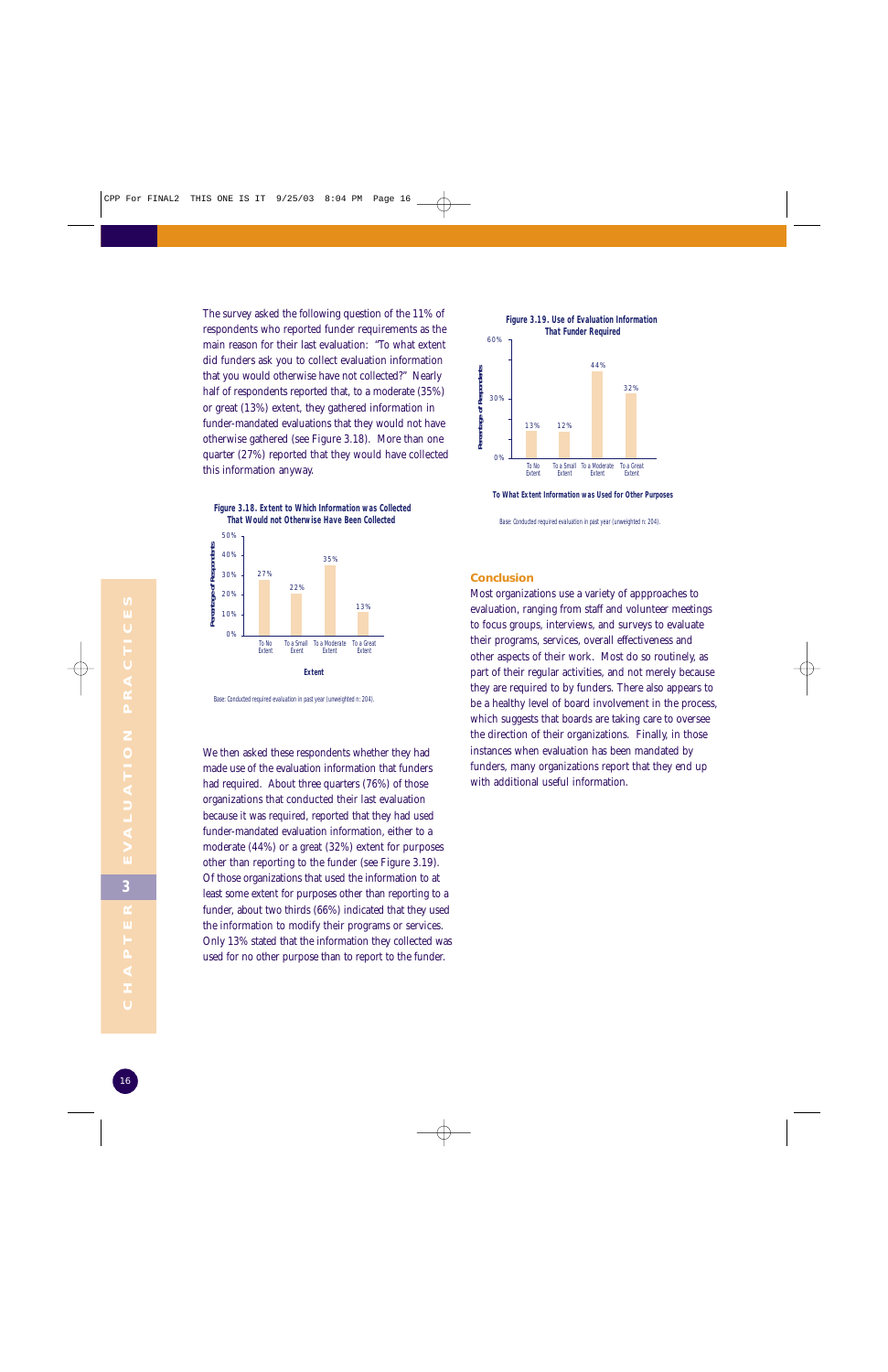## CHAPTER 4 CHALLENGES OF EVALUATION

The evaluation process can present a number of challenges to organizations in terms of its design and execution. These challenges increase as an organization moves from evaluating the outputs of an organization to evaluating its outcomes. As a result, organizations that are attempting to undertake outcome evaluation can expect to confront a number of new challenges.

Output evaluation typically relates to organizational activity, such as the number of programs provided, the number of volunteers involved, and the number of clients served. The information required to do output evaluation is relatively easy for organizations to collect. Outcome evaluation relates to the impact on clients or service-users of their participation in an organization's programs or use of an organization's services. This type of evaluation is often seen as more difficult to do because it requires organizations to find some way to measure behaviours that occur after a service has been provided. This implies defining the desired consequences for clients, finding a way to measure these consequences, and maintaining contact with clients or service-users who may no longer be actively involved with the organization in order to monitor impacts.

As we have seen, funders report that they increasingly expect the voluntary organizations they fund to provide them with outcome evaluations. In our focus groups with voluntary organizations, however, there appeared to be some backlash against increasing funder interest in outcome evaluation, partly because the information required to do this type of evaluation was perceived as more difficult and time-consuming to collect, and partly because voluntary organizations questioned the usefulness of the information.

To confirm our initial impressions based on the focus group findings, we surveyed voluntary organizations about the types of information they collect for their evaluations, and the extent to which conducting outcome evaluation is easy or difficult for them.

We also asked about the adequacy of funding available to voluntary organizations for evaluation, and the types of resource and financial support they receive from funders. Funders, in turn, were asked about the types of support they provide to the organizations they fund.

#### **4.1 TYPE OF EVALUATION INFORMATION COLLECTED**

The national survey asked the voluntary organizations that reported that they perform evaluation (77% of the sample) to indicate all of the types of evaluation information they collected for their most recent evaluation. The findings revealed that many organizations collect several different types of information (see Figure 4.1).

- 76% reported collecting evaluation information on a project, program activities or outputs;<sup>1</sup>
- 66% reported collecting outcome or impact information;2
- 65% reported collecting information on client or user satisfaction; and,
- 54% reported collecting information on financial costs.



Base: Conducted evaluation in past year (unweighted n: 1607).

<sup>1</sup> Respondents were asked if they collected information about "Project or program activities or outputs. For example, information about the number of clients served, products produced, or volunteer hours used."

<sup>2</sup> Respondents were asked if they collected information about "Outcomes or impacts. For example, information about the changes the program or service produced in its clients or users."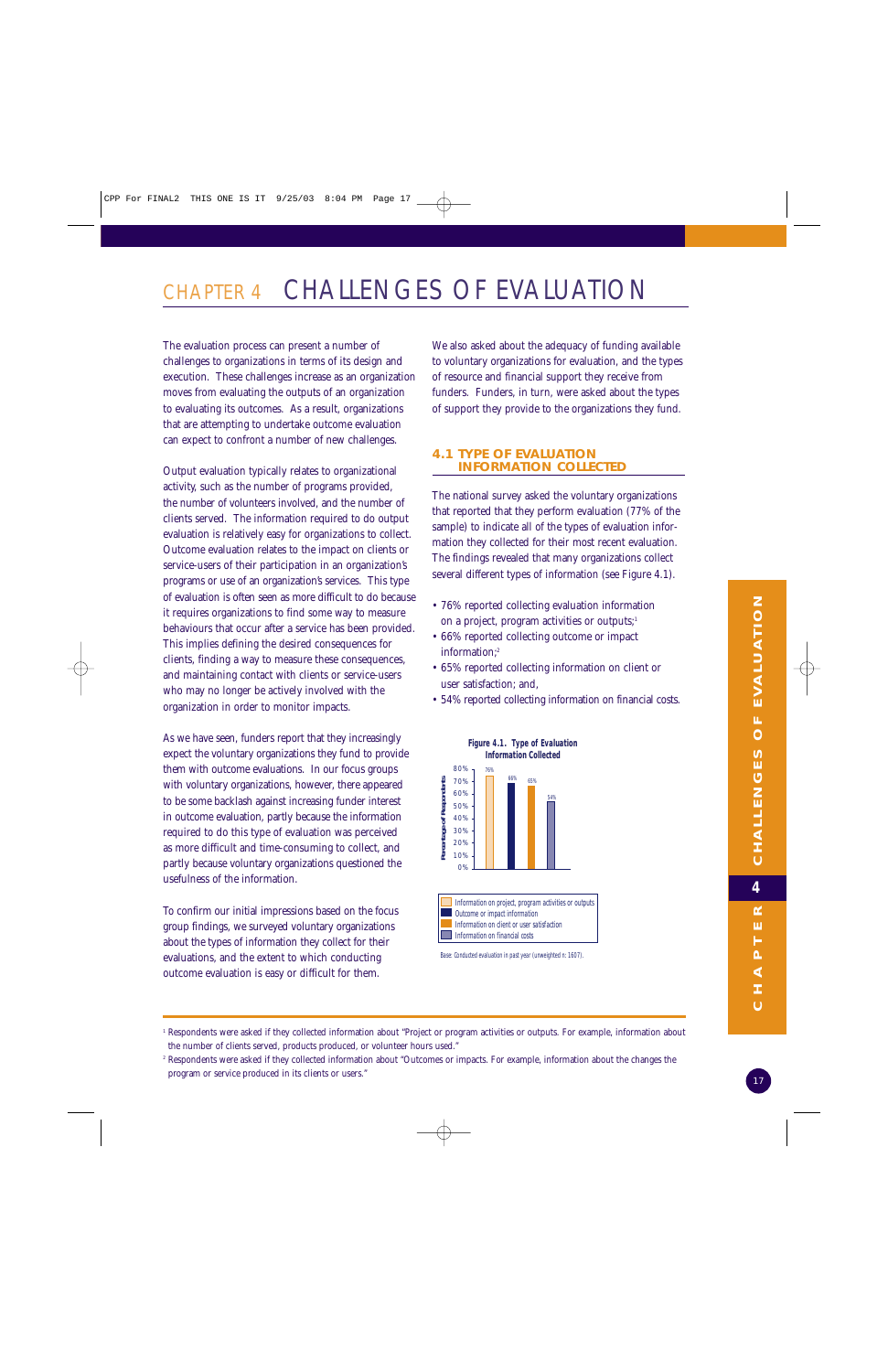We were surprised, given the focus group findings about the difficulty in gathering outcome information, that two thirds of respondents reported collecting this type of information.

#### **4.2 EASE VERSUS DIFFICULTY IN OUTCOME EVALUATION**

Participants in our initial focus groups reported that outcome evaluation is very difficult to do. Based on this, we expected that the voluntary organizations that responded to our survey would report difficulty in undertaking outcome evaluation. It turned out that this was not the case.

#### **Ease/Difficulty in Identifying Outcome Measures**

We asked voluntary organizations that reported collecting outcome information to indicate how easy or difficult it was for them to identify outcome measures for their most recent evaluation. A majority of respondents (70%) reported that they found it either very easy (21%) or somewhat easy (49%) to identify outcome measures (see Figure 4.2). Only about one in four organizations (26%) reported any difficulty.

#### **Ease/Difficulty in Collecting Outcome Information**

Voluntary organizations reported similar results with regard to the ease or difficulty in collecting outcome information once they had decided what to measure (see Figure 4.2). The majority (73%) of voluntary organizations reported that collecting outcome information was either very easy (23%) or somewhat easy (50%). About one quarter (26%) said that collecting this information was either somewhat difficult (23%) or very difficult (3%).





#### **Ease/Difficulty in Analyzing Outcome Information**

The analysis of outcome information does not appear to pose a major challenge to voluntary organizations either. The majority (77%) of voluntary organizations that collected outcome information reported that it was either very easy (27%) or somewhat easy (50%) to analyze the outcome information from their last evaluation (see Figure 4.3). Fewer than one in five (19%) reported difficulty with this task.

#### **Easy/Difficulty in Interpreting Outcome Information**

Voluntary organizations that collected outcome information in their last evaluation also reported that it was relatively easy to interpret outcome results (See Figure 4.3). Almost 80% reported finding it either very easy (26%) or somewhat easy (53%) to interpret the information. Fewer than one in five (19%) reported difficulty with this task.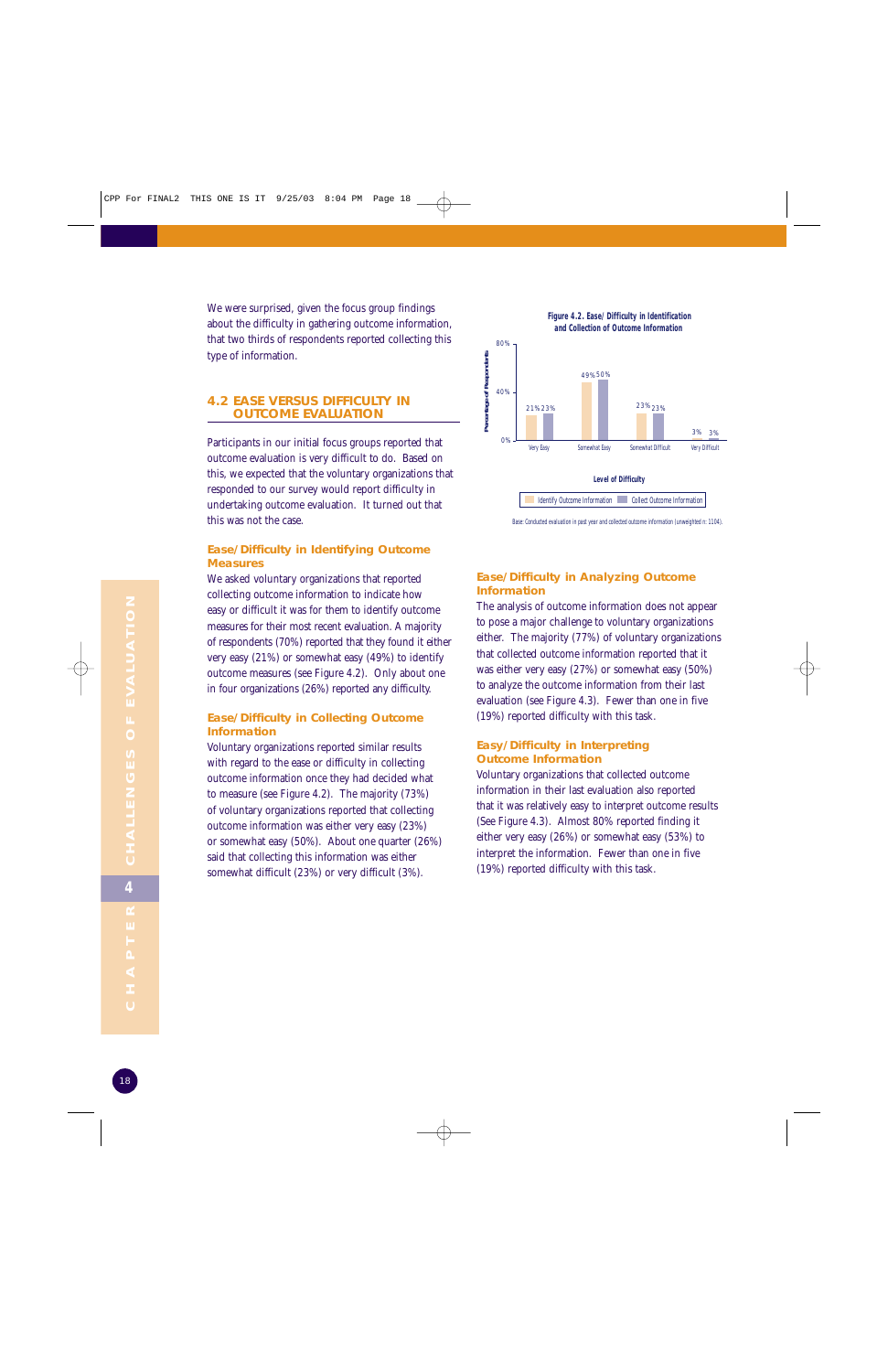

#### **Probing Deeper About Outcome Evaluation**

We were surprised by these survey results, as were many participants in consultations we held to discuss the survey results. Our results appeared to be so at odds with the findings from our initial focus groups that we began to wonder if there was some confusion on the part of survey respondents about outcome versus output evaluation, even though we provided respondents with examples of each type of evaluation.3

We decided to probe the issue by conducting postsurvey interviews with six voluntary organizations to determine how they understood the terms 'outcomes' and 'impacts.' The results clearly indicate confusion. In these post-survey interviews, we asked respondents the following questions:

- "Could you describe for me the type of outcome or impact information that was collected?"
- "When we use the term 'outcomes,' what do you understand that to mean?"

Most respondents indicated that outcome information enabled them to address questions such as: "how did our program benefit others?"; "did we meet expectations?"; "how effective were our programs?"; "were our goals met?"; and, "did we make a difference?" But when we asked how they actually measured outcomes, many said that they measured such things as number of visits, level of usage of programs and services, increases to donor

base, number of people who saw their ads, participant and/or funder satisfaction assessment, or number of clients served. These are all measures that are typically used for output evaluation, not outcome evaluation.

These post-survey interviews led us to believe that many survey respondents had confused 'outcomes' and 'outputs,' and that this may help to explain why respondents did not appear to find outcome evaluation difficult to conduct. This confusion on the part of voluntary organizations has the potential to lead to frustration on the part of funders who are increasingly expecting to be provided with outcome evaluation information. As we will see later, both funders and voluntary organizations reported that clarity and consistency in evaluation terminology are important issues that need to be addressed.

#### **4.3 RESOURCE SUPPORT FROM FUNDERS**

In our initial focus groups, voluntary organizations identified the lack of evaluation resources as a major challenge. Focus group participants also reported a lack of clear direction from funders about the type of evaluation they should conduct and the type of information funders expected. In the survey, we asked funders about the type of evaluation support they provide to voluntary organizations, and we asked voluntary organizations what support they had received.

#### **Type of Evaluation Support**

We assessed the type of evaluation support provided to voluntary organizations in two ways. We asked funders whether they provided:

- evaluation training for staff;
- evaluation tools and resources, such as manuals or evaluation guidelines;
- advice about how to do evaluation; or,
- other types of support.

We also asked voluntary organizations that had conducted their most recent evaluation in response to funder requirements whether they had received any of these types of support from funders.

<sup>&</sup>lt;sup>3</sup> Examples of outcome or impacts provided in the survey: "For example, information about the changes the program or service produced in its clients or users."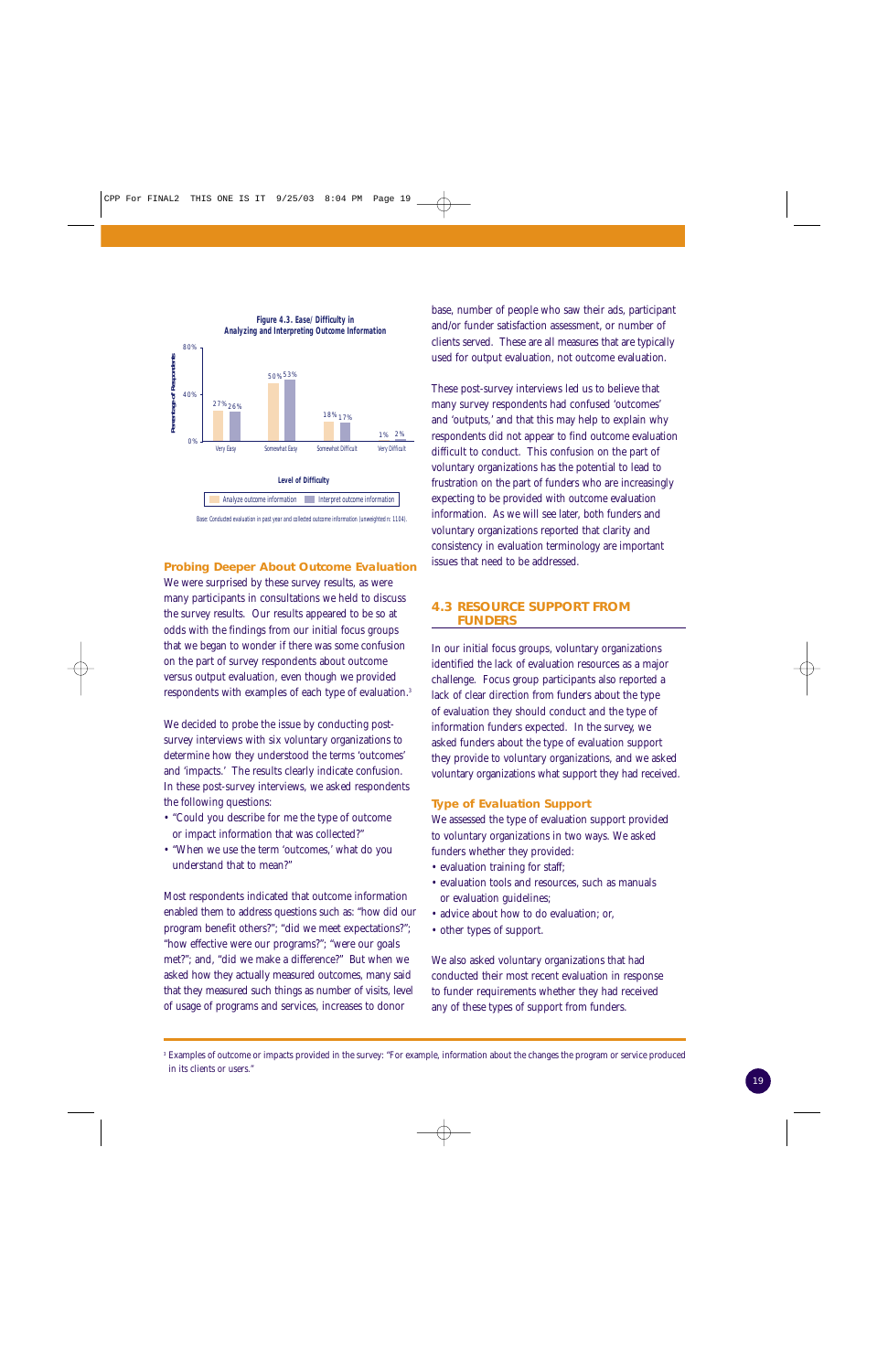The two most frequently mentioned forms of evaluation support were tools and resources (provided by 50% of funders and received by 50% of voluntary organizations; see Figure 4.4) and advice on evaluation, although funders were more likely to report providing this type of support than voluntary organizations were to report receiving it (60% of funders reported providing this support, while only 38% of voluntary organizations reported receiving it). Only a small percentage of funders (17%) reported that they provided training on evaluation and somewhat fewer (16%) voluntary organizations reported receiving this type of support.



Government funders were more likely than foundation funders to provide all types of support (see Figure 4.5). More than half (54%) of government funders provided tools and resources, compared with less than half (47%) of foundations. Nearly three quarters (73%) of government funders provided evaluation advice, compared with less than half (48%) of foundations. This may be because governments have more resources to devote to this type of support, have higher expectations with regard to evaluation, and feel a sense of

accountability to taxpayers.

**Figure 4.4. Types of Evaluation Support**

#### **Figure 4.5. Types of Evaluation Support by Funder Type**



Base: Provided funding to organizations that conducted evaluation in the past year. Government Funders (unweighted n: 126). Foundations (unweighted n: 92).

#### **Financial Support for Evaluation**

Support in the form of evaluation advice, tools and resources, and evaluation training are important to effective and constructive evaluation. But so too is adequate financial support, particularly in light of increasing evaluation expectations. The survey asked voluntary organizations about how they fund their evaluations and whether the funding available for their evaluations is adequate. It also asked funders about the financial support they provide to voluntary organizations for evaluation.

#### **Voluntary Organization Sources of Funding for Evaluation**

Voluntary organizations that had conducted an evaluation in the past year and incurred evaluation costs for doing so were asked whether they had funded this evaluation from internal sources (e.g., from their own general revenues or from a special evaluation fund), external sources (e.g., a government or foundation funder), or from both internal and external sources. More than half (57%) of organizations that had spent money on an evaluation in the past year reported that they had funded that evaluation from their own internal sources (see Figure 4.6). Fewer than one in five (19%) relied exclusively on external sources. Eighteen percent reported that they had funded their evaluation from a combination of internal and external sources.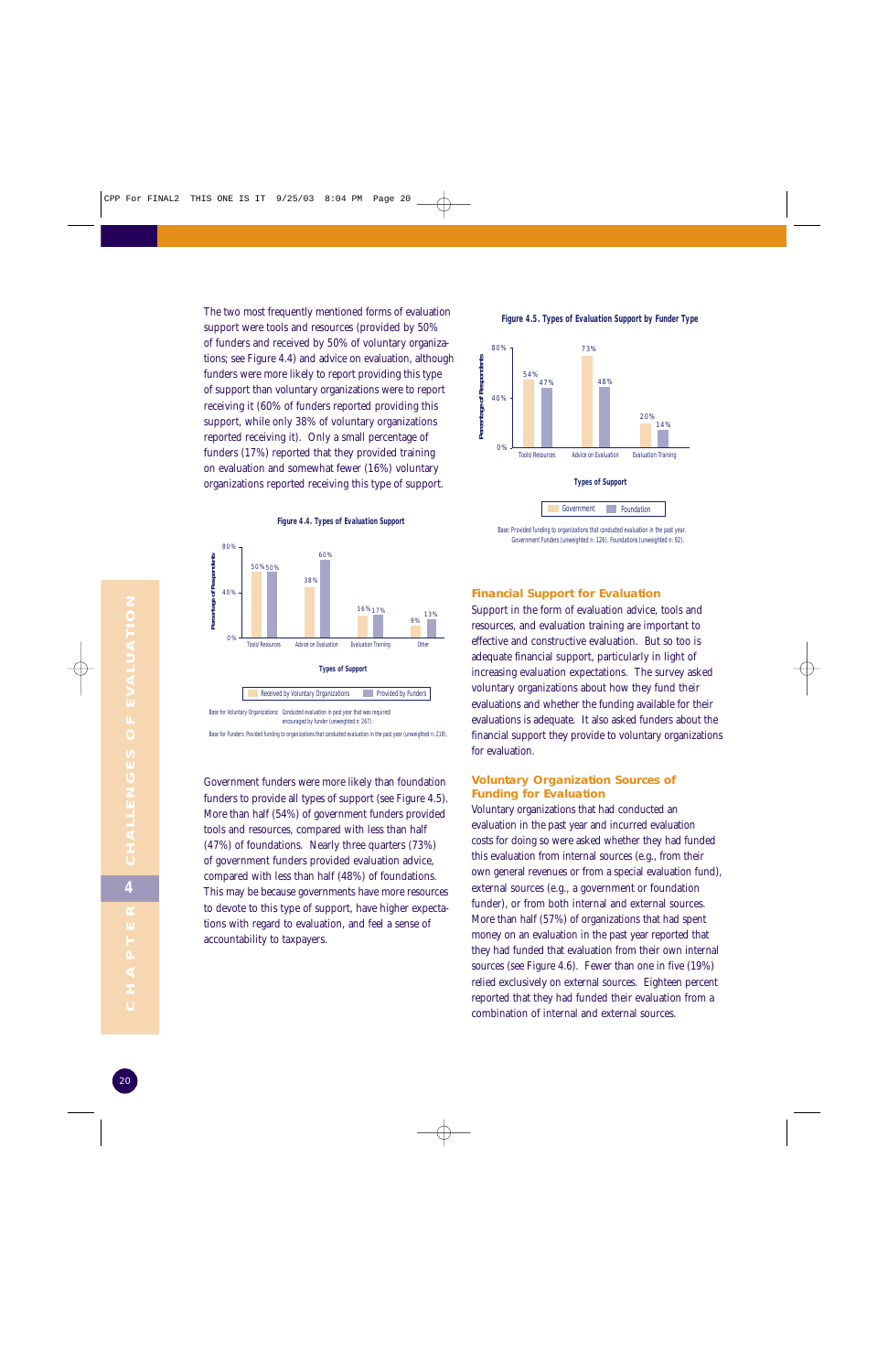**Figure 4.6. Sources of Funding for Evaluation**





Base: Conducted evaluation in past year, with cost incurred for last evaluation (unweighted n: 998).

Health organizations were more likely than other types of organizations to report using external sources to fund their evaluation (see Figure 4.7). Organizations with annual revenues of \$1.5 million or more were more likely to report using internal sources (see Figure 4.8).



Base: Conducted evaluation in past year, with cost incurred for last evaluation (unweighted n: 998).

#### **Adequacy of Funding Provided for Evaluation**

We also assessed the adequacy of the funding that organizations (those which incurred costs for an evaluation over the previous year) had available for evaluation. Half (50%) of voluntary organizations reported that the funds available for evaluation were adequate, either to a great extent (22%) or a moderate extent (28%; see Figure 4.9). Only 11% reported that the funds available were not at all sufficient. Nearly one third (31%) had no opinion or did not answer the question.





**Adequacy of Funding**

Base: Conducted evaluation in past year (unweighted n: 1607).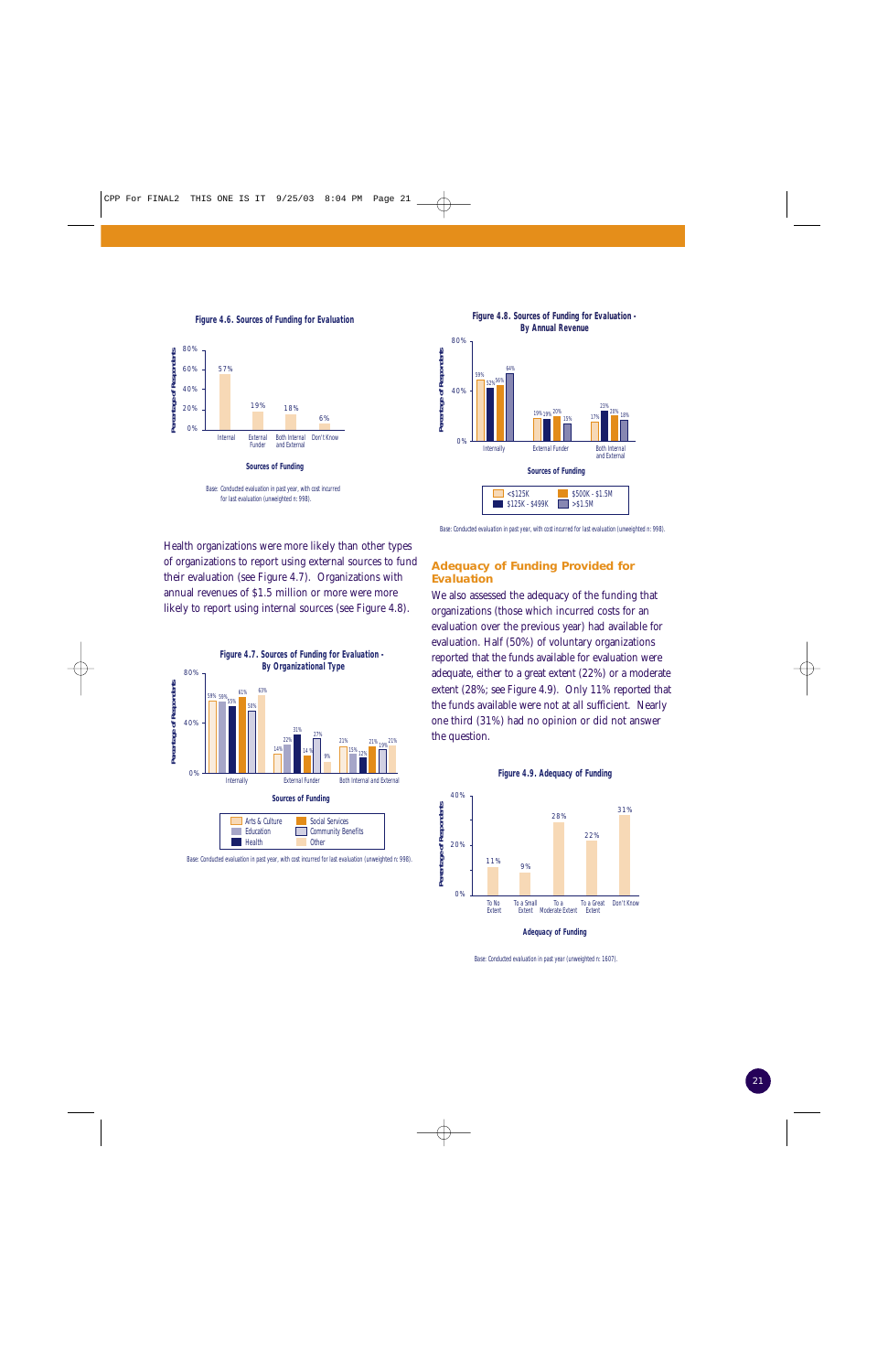Organizations that relied on evaluation funding from a variety of sources or from their own internal sources expressed greater satisfaction with the adequacy of funding (see Table 4.1). Nearly three quarters (73%) of organizations that relied on both internal and external sources of funds said that the funds were adequate to a great (30%) or moderate (43%) extent, as did more than two thirds (68%) of organizations that relied solely on their own internal resources. By contrast, fewer than six in ten (59%) organizations that received evaluation funding from external sources reported that these funds were adequate, either to a great (21%) or moderate (38%) extent.

Clearly, from the perspective of voluntary organizations, there is room for improvement in the area of funding for evaluation.

| Table 4.1. Adequacy of Funding by Source of Funding |                   |                   |                                   |                                    |  |
|-----------------------------------------------------|-------------------|-------------------|-----------------------------------|------------------------------------|--|
|                                                     | <b>Internally</b> | <b>Externally</b> | Internally &<br><b>Externally</b> | Don't Know /<br><b>No Response</b> |  |
| To a great extent                                   | 26%               | 21%               | 30%                               | 5%                                 |  |
| To a moderate extent                                | 42%               | 38%               | 43%                               | 5%                                 |  |
| To a small extent                                   | 9%                | 16%               | 14%                               | 3%                                 |  |
| To no extent                                        | 8%                | 5%                | 3%                                | 18%                                |  |
| Don't Know/No Response                              | 15%               | 21%               | 10%                               | 70%                                |  |
| <b>Unweighted Base</b>                              | 569               | 184               | 195                               | 50                                 |  |

Note. Based on organizations that conducted evaluation in the past year, and costs incurred.

#### **Financial Support Provided by Funders for Evaluation**

Given that funders' expectations with regard to evaluation have increased, one might expect to see an increase in the financial support that funders make available for this activity. The survey asked funders whether they provide financial support for evaluation to the organizations they fund, and; if so, the form of support they provide and the extent to which their funding for evaluation had increased or decreased over the past three years.

More than half (52%) of the funders surveyed reported that they did not provide funding to support evaluation activities or did not allow project funding to be used for evaluation purposes (see Figure 4.10). Government funders were more likely to provide some type of financial support (57% versus 39% of foundation funders). This may reflect the finding that government expectations for evaluation have increased more than have foundation expectations.





Base: Provided funding to organizations that conducted evaluation in the past year.

Of the 47% of funders who reported that they either provided funding to support evaluation activities or allowed project funding to be used for evaluation purposes, more than half (57%) said that they did not know how much of the funding budget was allocated to evaluations. Twenty-four percent estimated that 5% or less of the funding budget was allocated to that purpose, and 19% estimated that more than 5% was spent on evaluation.

Has financial support for evaluation increased with expectations? We asked funders whether the funding that they made available for evaluation had increased, decreased or stayed the same over the past three years. Only one in five funders (21%) reported that they had increased their funding support for evaluation (see Figure 4.11). Nearly two thirds (61%) reported that their funding for evaluation had remained the same and 4% reported that it had decreased. There were no significant differences based on funder type.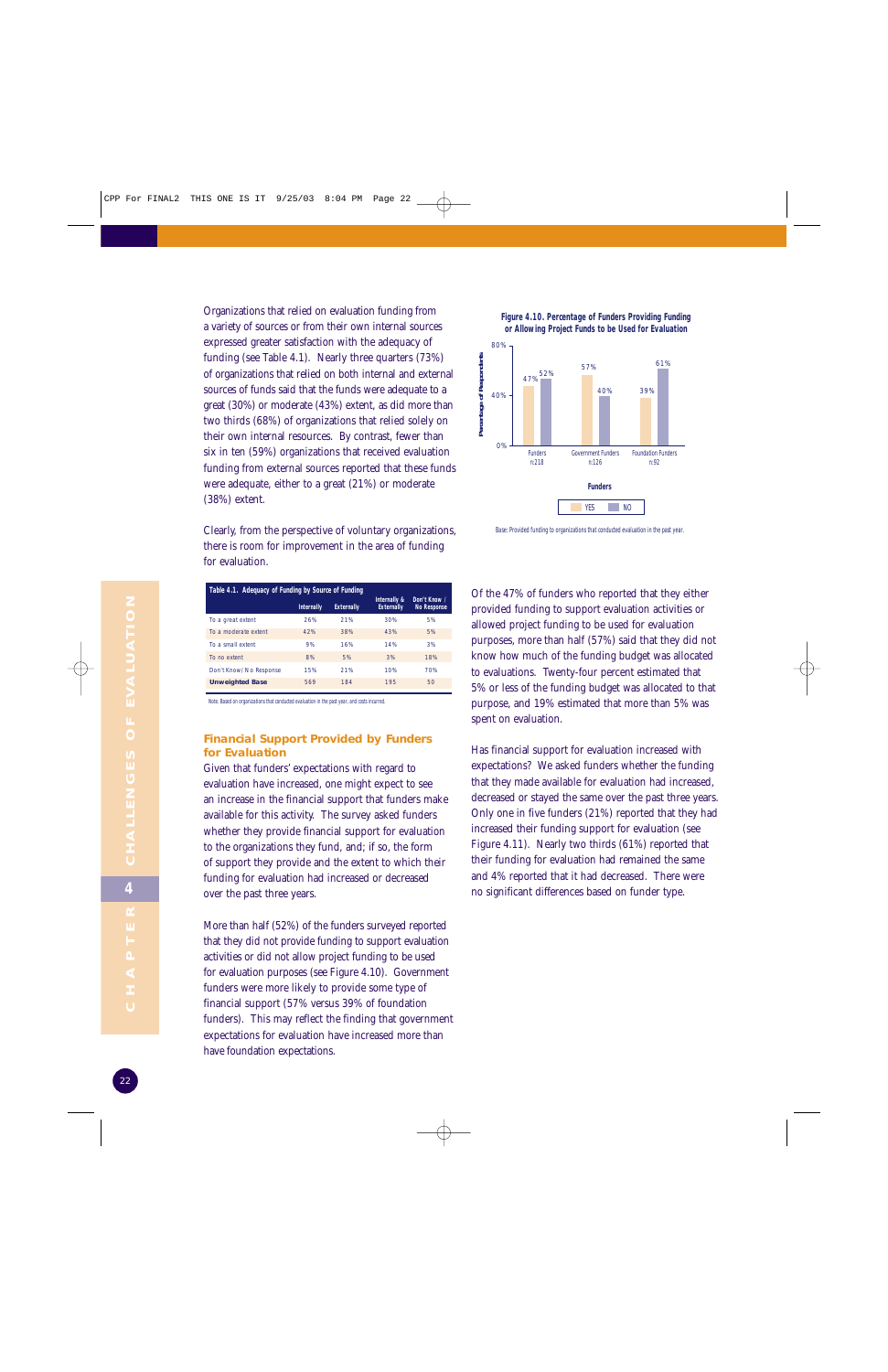**Figure 4.11. Has the proportion of funding that your organization provides to support evaluation increased, decreased, or remained the same in the past three years?**



Base: Total unweighted base: 322.

#### **Methods of Funding**

There are various ways that funders can provide financial support for evaluation. They can automatically include additional "top-up" funding specifically to allow organizations to evaluate the program or project funded; they can allow organizations to use a portion of the project funding for evaluation purposes; or, they can give organizations the opportunity to apply for additional separate funding to be used for evaluation. We asked the 47% of funders who reported that they provided financial support for evaluation what kind of support they offered. More than three quarters (77%) reported that they allow a portion of the project funding to be used for evaluation purposes (see Figure 4.12). Fortyone percent reported that they provide an opportunity for the organizations to apply for additional separate funding. Only one quarter (24%) reported that they automatically provide additional "top-up" funding for evaluation. It appears, then, that in most cases voluntary organizations must either include evaluation costs as part of their funding requests or must prepare a supplementary funding proposal in order to cover the cost of providing these funders with an evaluation of the funded program or project.

**Figure 4.12. Methods of Funding**



**Methods of Funding**

Base: Provide funding to support evaluation or allow project funding to be used for evaluation (unweighted n: 112).

#### **Conclusion**

Although funders are increasingly expecting outcome evaluations, voluntary organizations appear to be confused about the type of information they need to collect in order to do this type of evaluation. This has the potential to lead to frustrated expectations on the part of both funders and voluntary organizations. A majority of funders report providing advice or tools and resources to voluntary organizations, however, relatively few provide evaluation training. Most of the funding for evaluation appears to come from within voluntary organizations. Funder expectations with respect to evaluation do not appear to have been accompanied by a corresponding increase in financial support and such support, when provided, may not be adequate for many organizations.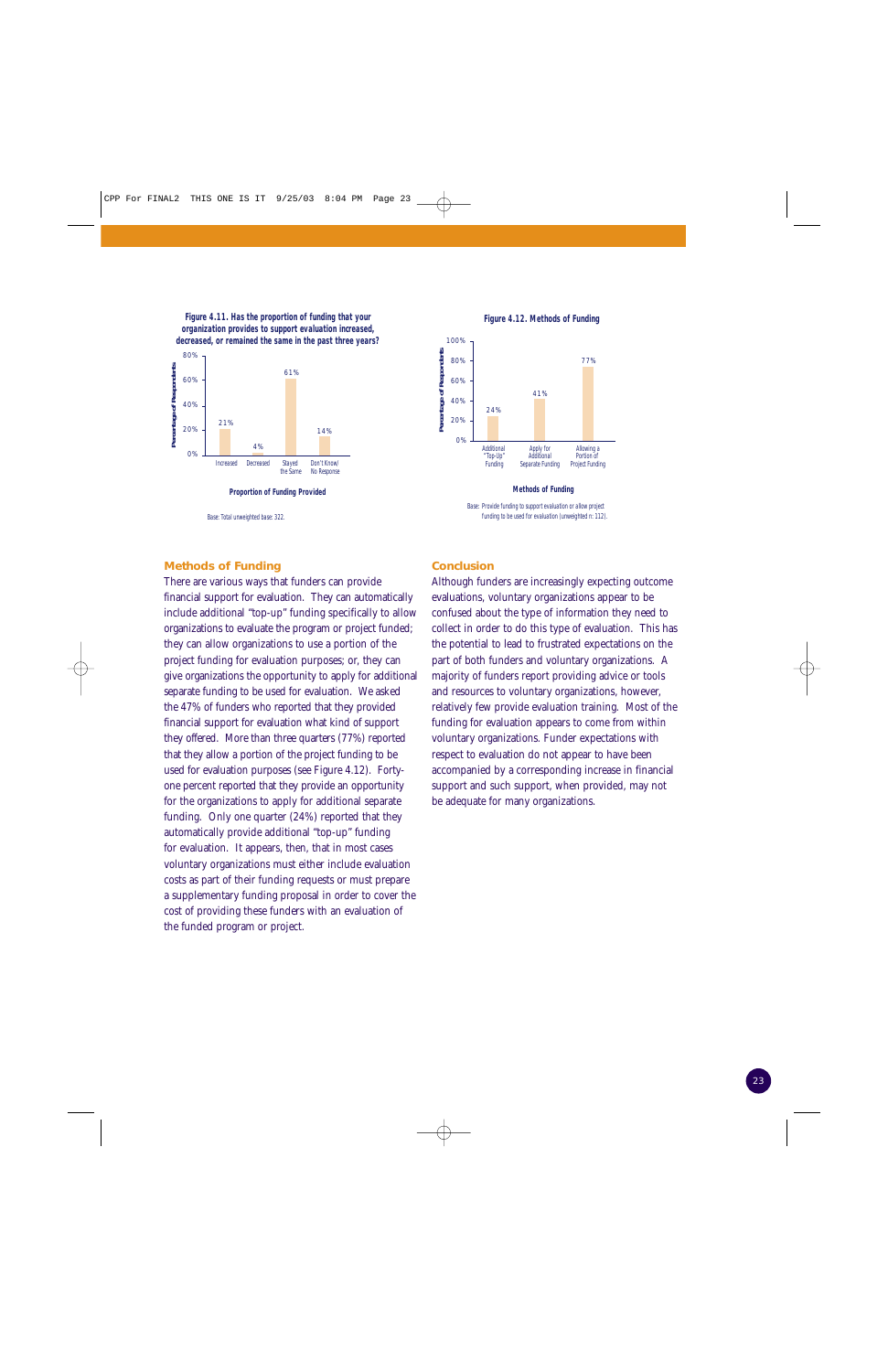## CHAPTER 5 ASSESSMENT OF EVALUATION INFORMATION

Despite the challenges associated with evaluation, both the focus group and the survey findings show that most voluntary organizations understand the value of evaluation and most undertake evaluation on their own initiative so that they can assess and make improvements to various aspects of their operations. But how satisfied are voluntary organizations and their funders with the information they receive from evaluations? To what extent do they actually make use of this information? We asked respondents about the perceived accuracy and usefulness of the information they collected during evaluations, and about what they do with this information.

#### **5.1 SATISFACTION WITH EVALUATION**

The vast majority (95%) of voluntary organizations reported that they were either satisfied (56%) or very satisfied (39%) with the quality of their last evaluation (see Figure 5.1). However, funders reported somewhat less satisfaction with the general quality of voluntary organization evaluations. Although 67% said that they were satisfied, only nine percent reported being very satisfied. There were no significant differences between government funders and foundations.

#### **Figure 5.1. Amount of Satisfaction with Last Evaluation**



Base for Voluntary Organizations: Conducted evaluation in past year (unweighted n: 1607). Base for Funders: Provided funding to organizations that conducted evaluation in the past year (unweighted n: 218).

#### **5.2 FACTORS AFFECTING EVALUATION SATISFACTION**

A number of factors appear to contribute to the level of satisfaction reported by voluntary organizations. This section focuses on three factors: who held primary responsibility for the evaluation, whether the evaluation was conducted because of internal impetus versus external pressure, and the source of funding for the evaluation.

#### **Holder of Primary Responsibility**

Organizations that used an external evaluator to conduct their last evaluation were more likely to be satisfied with the results than were organizations that assigned primary responsibility for the evaluation to their own staff or volunteers. More than six in ten voluntary organizations (61%) that used an external evaluator reported that they were very satisfied, compared to 41% of those that assigned primary responsibility for the evaluation to volunteers and 37% of those that assigned primary responsibility to staff (see Figure 5.2).



**Figure 5.2. Level of Evaluation Satisfaction by Who Had Primary Responsibility for Last Evaluation**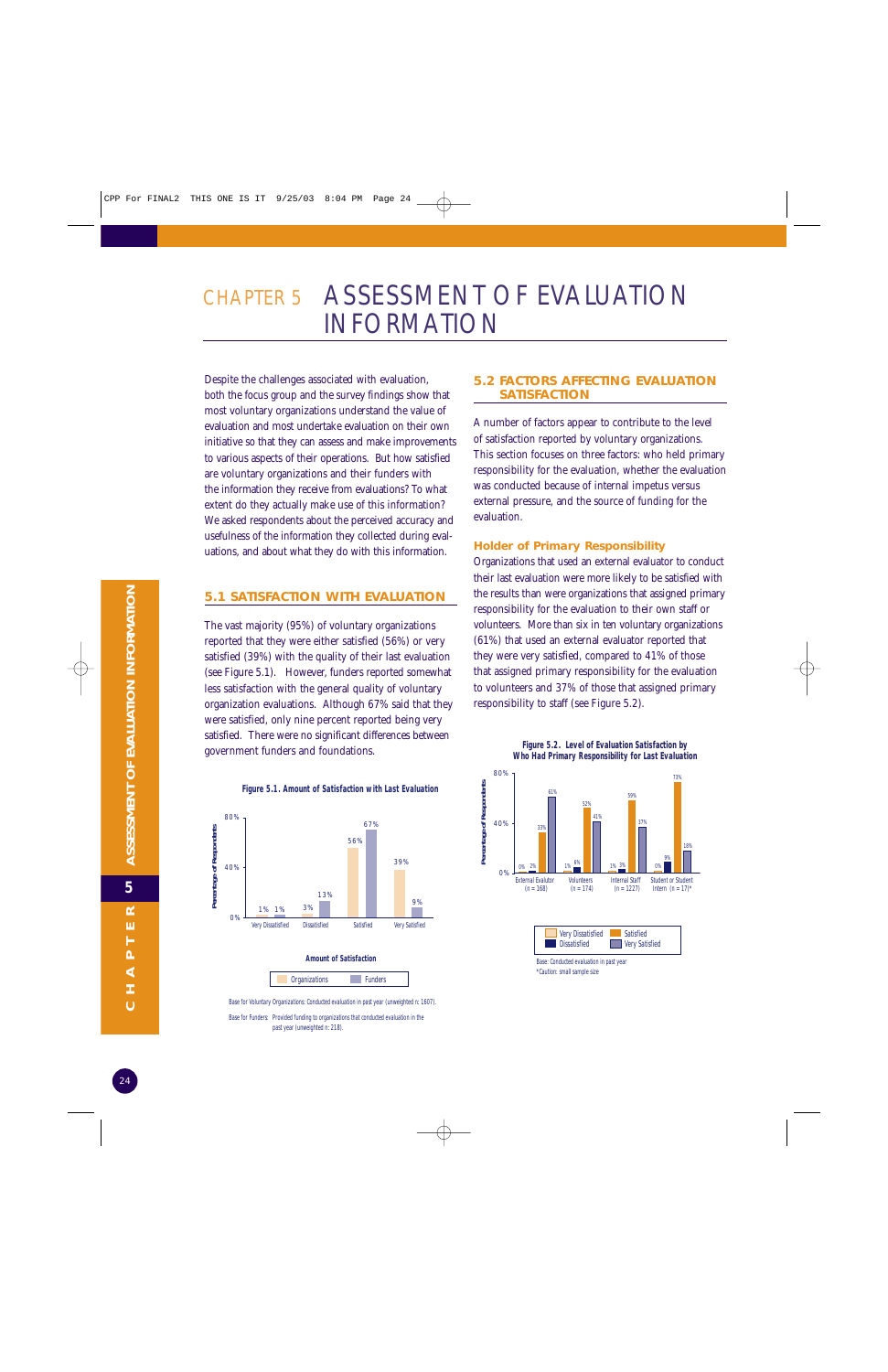#### **Internal Impetus versus External Pressure**

Organizations that conducted their last evaluation because of funder demands were more likely to report satisfaction with the quality of the evaluation than were those that did the evaluation on their own initiative. Nearly half (47%) of voluntary organizations that did their last evaluation in response to funder requirements reported that they were very satisfied with the quality, compared to only 37% of organizations that did their evaluation as a result of a decision by their board or staff (see Figure 5.3).



#### **Source of Funding for Evaluation**

Although satisfaction was higher when the evaluation was externally motivated and externally managed, it appears to be lower when the funding for evaluation derives from purely external sources. Forty percent of organizations that used external funding to finance their evaluations reported that they were very satisfied with the quality, compared to 45% for organizations that relied on funding from internal sources and 46% for organizations who relied on both internal and external funding (see Figure 5.4).





#### **Effective Use of Evaluation Information by Voluntary Organizations**

Most voluntary organizations appear satisfied with the accuracy of their evaluations. In the survey, voluntary organizations that had performed an evaluation in the past year were asked to indicate how effectively their organization had used the evaluation information that they collected. Almost three quarters (73%) reported that they had made effective (50%) or very effective (23%) use of the information (see Figure 5.5). Only one percent said that the information was not used effectively at all.



Base: Conducted evaluation in past year (unweighted n: 1607).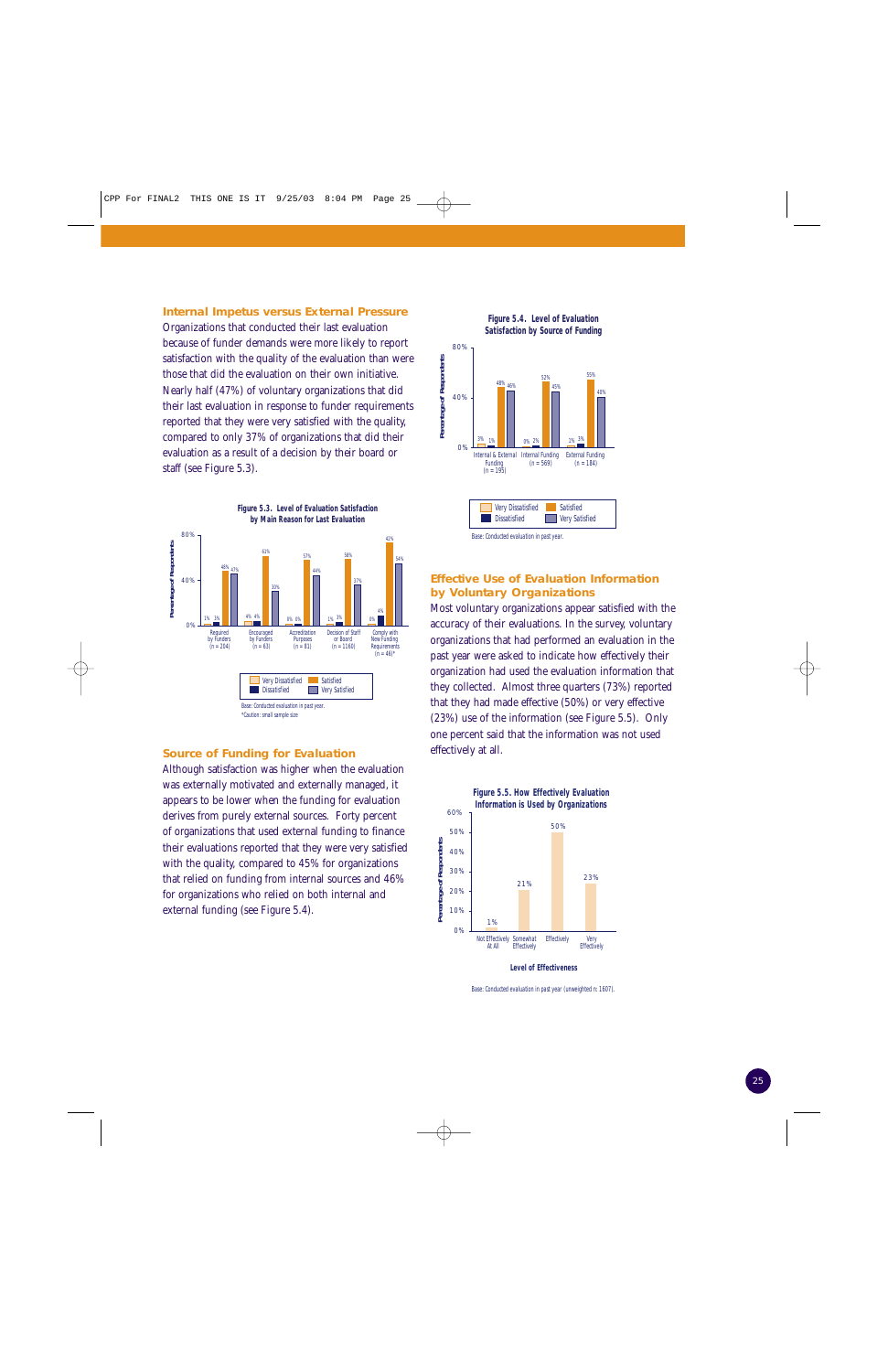The survey results also indicate that the greater the board's involvement in the evaluation process, the more likely it is that evaluation information will be used effectively. Twenty-eight percent of organizations whose boards reviewed evaluation information and 24% of those whose boards had requested and reviewed the information reported making very effective use of the information collected (see Figure 5.6). In contrast, only 15% of organizations whose boards had only requested the information and 19% of those whose boards were not involved at all reported making very effective use of evaluation information.

**Figure 5.6. Percentage Reporting "Very Effective" Use of Evaluation Information by Level of Board Involvement** 



#### **Effective Use of Evaluation Information by Funders**

In the survey, funders were asked to report how effectively they used the evaluation information provided to them. Less than half (47%) of funders said that they made either effective (33%) or very effective (14%) use of the information (see Figure 5.7). This compares with almost three quarters (73%) of voluntary organizations that reported making effective or very effective use of the information they collected. Government funders were less likely to report making very effective use of the information they received – only 10% of government funders responded in this way, compared to 18% of foundations (see Figure 5.8).

## **Figure 5.7. How Effectively Evaluation**





Base for Funders: Provided funding to organizations that conducted evaluation in the past year (unweighted n: 218).



Base for Funders: Provided funding to organizations that conducted evaluation in the past year: Government Funders (unweighted n: 126). Foundations (unweighted n: 92).

The effective use of information, however, depends to a large extent on the adequacy of the information provided. It is worth noting that a little over one third of funders agreed (32%) or strongly agreed (4%) that the information they receive is often not what they had asked for. This may be due to voluntary organizations' confusion about outcome evaluation and to their lack of clarity about funder expectations (see Chapter Six).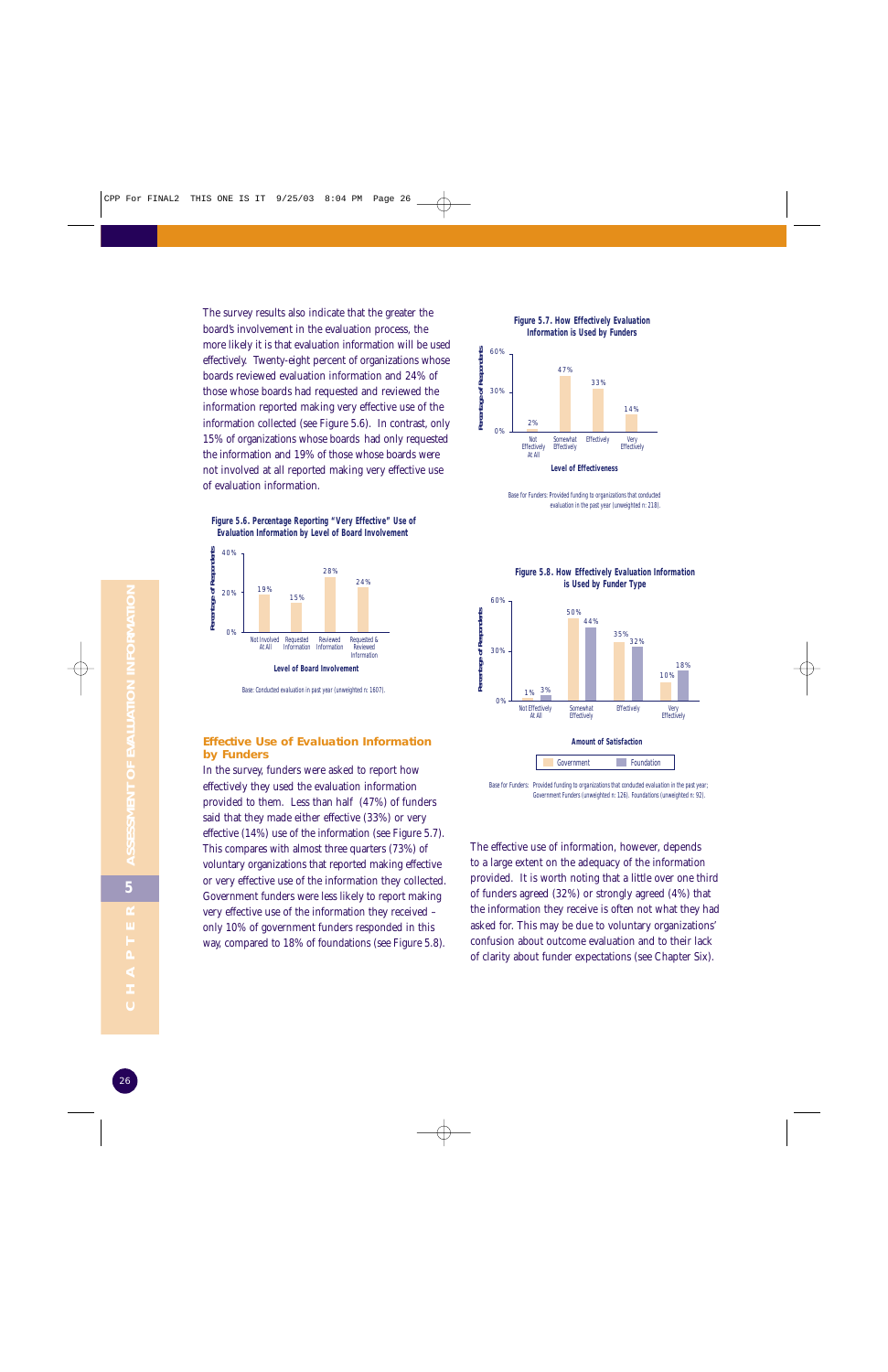Funders' lack of internal capacity – time and resources – seems to also have an effect on the use of information. In the initial focus groups, funders voiced some concerns about their ability to review and act on evaluation information. It appears that more than one quarter (26%) of funders either agree (24%) or strongly agree (2%) that they lack the capacity to review the evaluation information they receive.

These findings appear to validate the suspicion voluntary organizations voiced in the initial focus groups about whether funders actually use the evaluation information provided to them, or whether funders expect voluntary organizations to engage in the process of evaluation simply for evaluation's sake. However, when funders were asked about this, almost two thirds (63%) disagreed or strongly disagreed that they were more interested in having voluntary organizations engage in the process of evaluation than they were in the actual results. The extent to which funders make effective use of evaluation information appears to be due to the type of information received and their capacity to review it, rather than to a lack of interest in the information.

#### **5.3 SPECIFIC APPLICATIONS OF INFORMATION COLLECTED**

#### **How Evaluation Information is Used by Voluntary Organizations**

Voluntary organizations reported they make effective use of the evaluation information they collect, but to what end? In the survey, voluntary organizations were asked to what extent (great, moderate, small, or to no extent) they used evaluation information for the following purposes:

- to improve programs and services;
- to increase awareness of the organization or its cause;
- to report to the funder;
- for strategic planning purposes (e.g., program development, planning the next cycle of activity);
- to share information with other similar organizations; and,
- for fundraising purposes.

More than half of the survey respondents reported that they used evaluation information to a great extent to improve programs and services (68%) and for strategic

planning purposes (55%; see Table 5.1). Evaluation information was also used frequently to increase awareness of the cause (39%) and to report to funders (33%). It was least likely to be used for fundraising purposes or information sharing.

| Table 5.1. Extent that Evaluation Information was Used for the Following Purposes |                      |                   |  |  |
|-----------------------------------------------------------------------------------|----------------------|-------------------|--|--|
|                                                                                   | To a moderate extent | To a great extent |  |  |
| Improve programs and services                                                     | 23%                  | 68%               |  |  |
| Strategic planning                                                                | 32%                  | 55%               |  |  |
| Increase awareness                                                                | 35%                  | 39%               |  |  |
| Report to the funder                                                              | 23%                  | 33%               |  |  |
| <b>Fundraising purposes</b>                                                       | 29%                  | 23%               |  |  |
| Share information                                                                 | 32%                  | 15%               |  |  |

Note. Based on organizations that conducted evaluation in the past year, unweighted  $n = 1607$ .

Education and Social Services organizations were more likely to use evaluation information to a great extent to improve their programs and services, and Social Services and Arts and Culture organizations were more likely than others to use evaluation information to increase awareness of their cause (see Figure 5.9). Larger organizations with annual revenues of \$1.5 million or more were more likely than other organizations to use evaluation information to improve programs and services, and for strategic planning purposes (see Figure 5.10).



Base: Conducted evaluation in past year (unweighted: n 1607).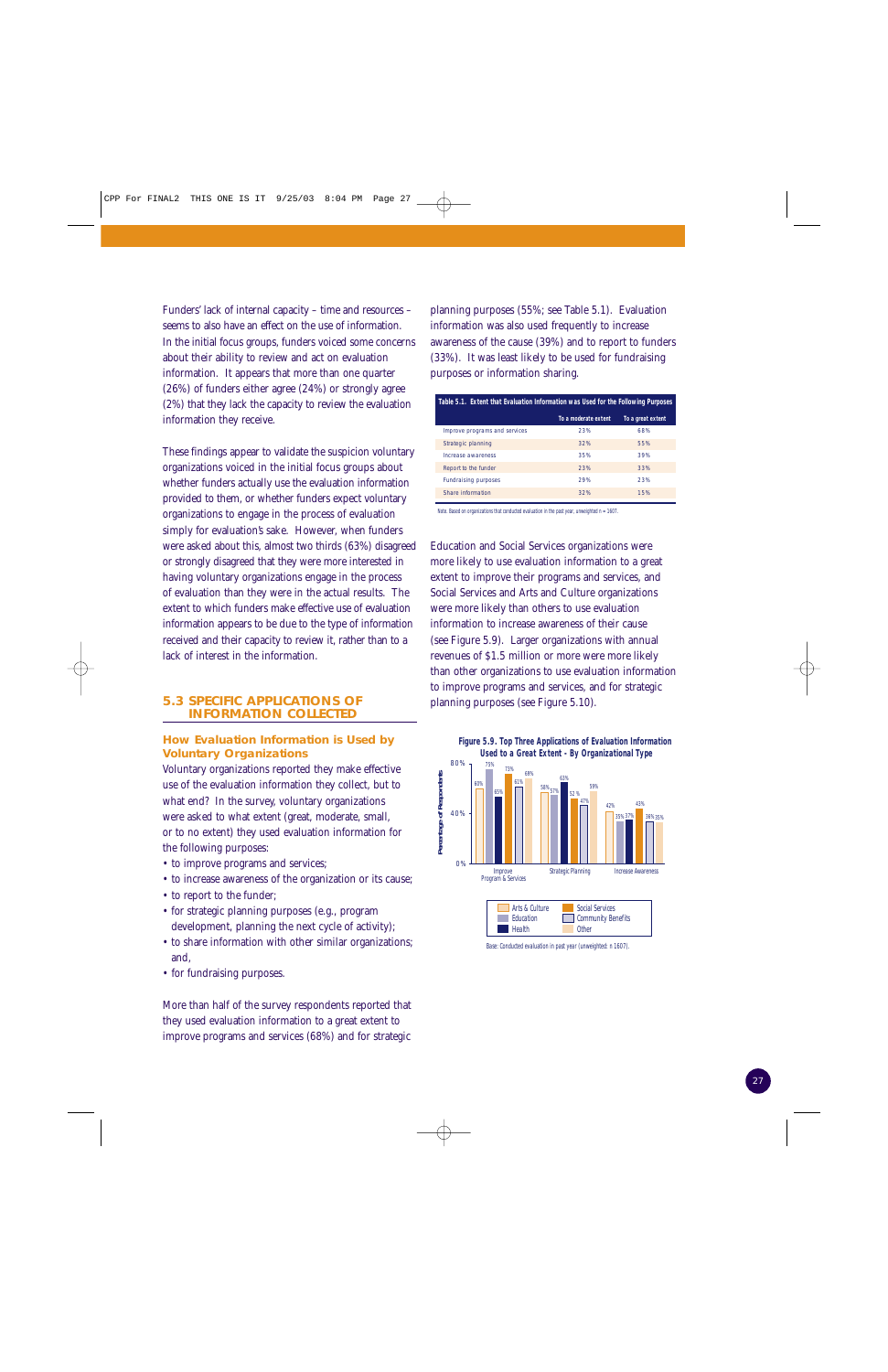

#### **How Evaluation Information is Used by Funders**

In the initial focus groups, many participants reported that they feared that a less-than-positive evaluation would result in discontinuation or non-renewal of their funding. To what extent do funders use evaluation information to make decisions about future funding? What other uses do they make of the information?

In the survey, funders were asked to indicate to what extent (great, moderate, small, or to no extent) their organization uses the evaluation information that it receives to:

- help funded organizations improve what they do, for example, by compiling information and sharing lessons learned;
- help their own organization plan for future funding; and,
- make decisions regarding the future funding of organizations that provided the information.

Funders reported that they used evaluation information primarily to make decisions about future funding of the voluntary organizations that provided the evaluation information. More than three-quarters (78%) of funders indicated that they used evaluation information in this manner either to a great (48%) or moderate (30%) extent (see Figure 5.11). Slightly less than two thirds (73%) reported that they used the information to help with their own strategic planning about future funding, either to a great (35%) or moderate (38%) extent. Just over

60% said they used the information to help the organizations they funded, either to a great (25%) or moderate (38%) extent.



#### **Figure 5.11. Funders' Use of Evaluation Information**



Foundations were more likely to use evaluation information for all of these purposes than were government funders (see Figure 5.12). Over half of foundations (54%) used information to a great extent to make decisions about the future funding of organizations, compared to 42% of government funders. Nearly half (45%) of foundation funders used the information to a great extent for their own strategic planning, compared to 28% of government funders.

**Figure 5.12. Funders' Use of Evaluation** 

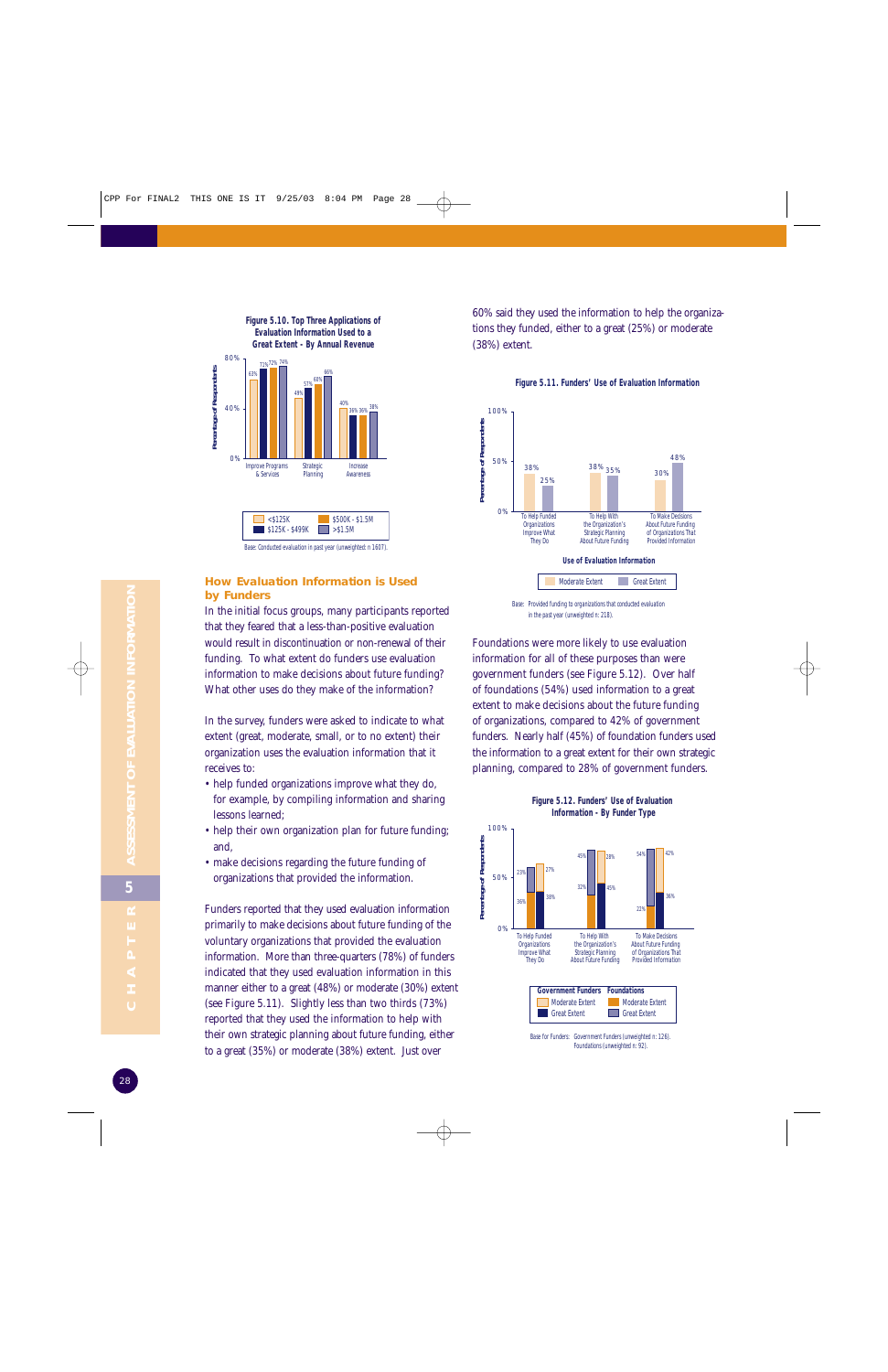#### **Voluntary Organizations' Perceptions of How Funders Use Evaluation Information**

The voluntary organizations that participated in the initial focus groups had their own ideas and suspicions about how funders use the evaluation information that is provided to them. The survey results show that voluntary organizations' perceptions are fairly close to the actual practice reported by funders.

In the survey, voluntary organizations that had conducted their last evaluation because of funder requirements were asked to select which of the following responses best described how they believed funders had used their evaluation information:

- to help funded organizations improve what they do, for example, through compiling information and sharing lessons learned;
- to help their organization plan for future funding;
- to make decisions regarding the future funding of your organization; or,
- for administrative purposes only, for example, to complete the file on the project.

The response that was cited most frequently, by 34% of voluntary organizations, was that funders used the information to make decisions about the future funding of their organization (see Table 5.2). About one in five organizations responded that they believe that the evaluation information they provided was being used by funders to help improve the voluntary organization's performance (22%) and to help funders with their own strategic planning about future funding (21%). Another 19% responded that they believed that their funders used evaluation information for administrative purposes only. The fact that almost one in five voluntary organizations do not think that funders are making use of evaluation other than perhaps to 'close the file' suggests that there is an issue of communication on the part of funders as to what actually happens with the evaluations they receive.

| Table 5.2. How Voluntary Organizations Think Funders Use Evaluation Information | Percent of<br><b>Respondents</b> |
|---------------------------------------------------------------------------------|----------------------------------|
| To make decisions regarding the future funding of your organization             | 34%                              |
| To help funded organizations improve what they do                               | 22%                              |
| To help their strategic planning about future funding                           | 21%                              |
| For administrative purposes only                                                | 19%                              |
| Don't know/No response                                                          | 5%                               |
| <b>Unweighted n</b>                                                             | 267                              |

Note. Based on organizations that conducted evaluation in the past year that was required/encouraged by funders.

#### **Conclusion**

Overall, voluntary organizations appear satisfied with the quality of their evaluations and believe that they use the results effectively to improve their programs and services, and to guide their strategic planning. Both accuracy of information and overall satisfaction appear highest when voluntary organizations use external evaluators to conduct their evaluations and when evaluations are done in response to funder requirements. This may be because parties external to voluntary organizations bring a measure of perceived objectivity to the evaluation that inspires greater confidence in the results.

The picture is different for funders. They reported somewhat less satisfaction with voluntary organizations evaluation and, in a significant number of cases, reported that they did not receive the information they had asked for. More than one quarter of funders reported that they lacked the capacity to make effective use of the evaluation information provided to them. Funders that did use evaluation information used it primarily to make decisions about their future funding of the organizations that provided the information and to guide the overall strategic directions of their funding. Almost one in five voluntary organizations believe that funders collect evaluation information simply for administrative purposes.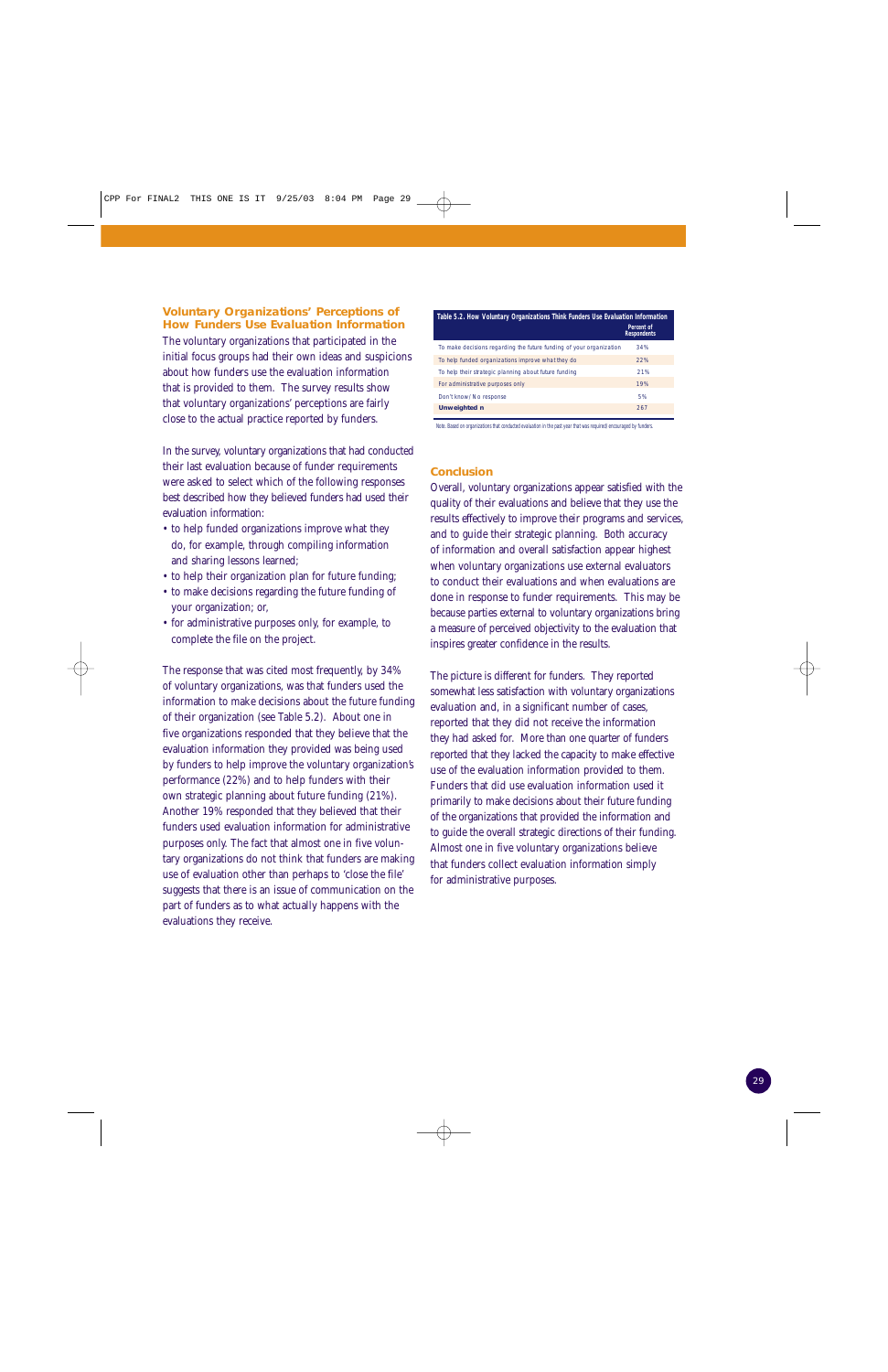## CHAPTER 6 STRENGTHS, BARRIERS, AND IMPROVEMENTS IN EVALUATION

Evaluation appears to be a fact of life in the voluntary sector. Whether required by funders or not, most voluntary organizations routinely evaluate many aspects of their operations in order to ensure that they are achieving their objectives. This chapter examines the strengths that voluntary organizations bring to the evaluation process and the barriers that voluntary organizations face with regard to evaluation. It concludes by examining what needs to be done to help build the evaluation capacity of voluntary organizations in Canada.

#### **6.1 STRENGTHS**

#### **Strengths as Perceived by Voluntary Organizations**

Voluntary organizations bring many strengths to the process of evaluation. The survey asked voluntary organizations that had performed an evaluation in the past year to indicate to what extent (great, moderate, small, or to no extent) they believed that their organization brings each of the following strengths to its evaluations:

- •a positive attitude towards evaluation;
- •evaluation skills and knowledge;
- •an understanding of its project or program activities;
- •the ability to effectively communicate the results of evaluations; and,
- •an understanding of the needs of the community.

The greatest strengths that voluntary organizations believe they bring to their evaluations are their understanding of project and program activities, and their understanding of community need. More than six in ten (62%) said that they possessed an understanding of project and program activities to a great extent (see Figure 6.1). About the same number (59%) said that they possessed an understanding of community needs to a great extent. Over half (53%) reported that they brought a positive attitude to evaluation to a great extent.

Voluntary organizations were less likely to report effective communication of results as well as evaluation skills and knowledge, as great strengths. Only 36% of respondents said that they had a great ability to communicate evaluation results effectively and only 25% said that they possessed evaluation skills and knowledge to a great extent (See Figure 6.1).



#### **Figure 6.1. Evaluation Strengths of Voluntary Organizations**

Base for Voluntary Organizations: Conducted evaluation in past year (unweighted n: 1607). Base for Funders: Provided funding to organizations that conducted evaluation in the past year (unweighted n: 218).

Education organizations were more likely than any other type of organization to report that they understood project and program activities to a great extent (73%; see Figure 6.2), while Social Services organizations were more likely to say that they possessed an understanding of community needs to a great extent (67%). Larger organizations were generally more likely than smaller organizations to report possessing each strength to a great extent (see Figure 6.3).

H لم<br>با  $\overline{\mathbf{A}}$  $\pm$  $\ddot{\circ}$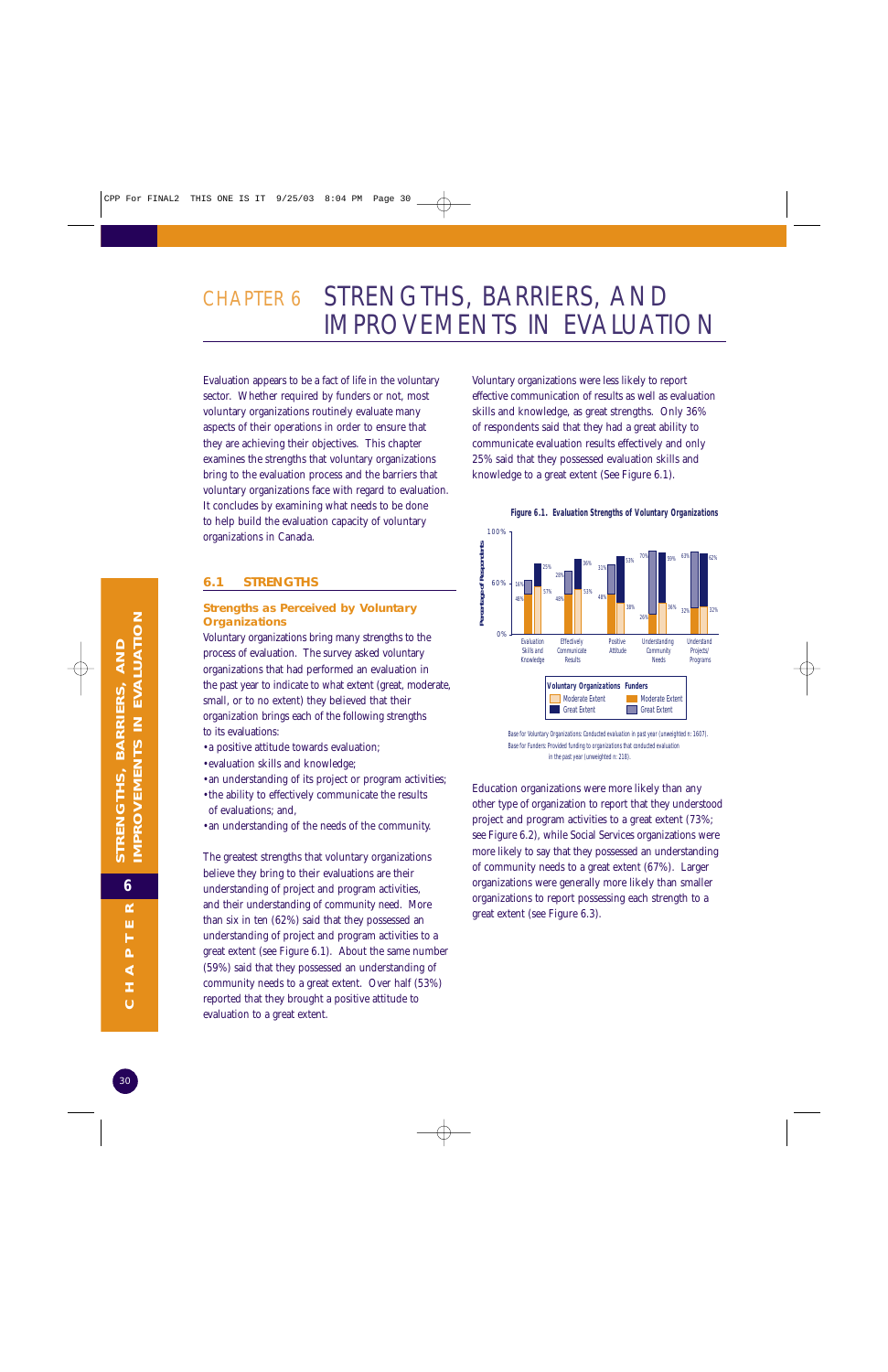

#### **Strengths as Perceived by Funders**

We also asked funders to assess the strengths of voluntary organizations with respect to evaluation. Their responses were very similar to those of voluntary organizations themselves (see Figure 6.1). More than two thirds (70%) identified the ability to understand community needs, and nearly two thirds (63%) identified the ability to understand project and program activities as the key strengths of voluntary organizations. Funders were less likely to believe that voluntary organizations had strengths with respect to the ability to effectively communicate evaluation results (only 28% of funders reported that voluntary organizations possessed this strength to a great extent), as well as evaluation skills and knowledge (only 16% of funders reported that organizations possessed this strength to a great extent).

There were some differences in the assessments of voluntary organizations and their funders. Funders were more likely to recognize voluntary organizations' understanding of the needs of the community. Seventy percent of funders reported that voluntary organizations have this strength to a great extent, compared to 59% of voluntary organizations. Voluntary organizations were more likely to report their positive attitude towards evaluation as a strength that they possess to a great extent. Over half (53%) of organizations reported this, compared to less than one third (31%) of funders. Finally, voluntary organizations appear to have greater confidence in their communication and evaluation abilities than do funders. More than one third (36%) of organizations said that they possessed an ability to effectively communicate evaluation results to a great extent, compared to only 28% of funders.

One quarter (25%) of voluntary organizations reported that they possessed evaluation skills and knowledge to a great extent, compared to only 16% of funders.

Foundations appear to have a more positive view of voluntary organizations than did government funders. A higher percentage of foundations reported that voluntary organizations possess each strength to a great extent (see Figure 6.4). For example, nearly three quarters (73%) of foundations reported that voluntary organizations possess an understanding of project and program activities to a great extent, compared to just over half (53%) of government funders. Foundations were twice as likely as government funders to report that voluntary organizations have the ability to effectively communicate evaluation results (36% of foundations and 19% of government funders).

63% 65% **Figure 6.3. Evaluation Strengths Possessed to a Great Extent - By Annual Revenue**



#### **6.2 EVALUATION CHALLENGES**

#### **Problems Reported by Voluntary Organizations**

Despite the considerable strengths that voluntary organizations bring to the table, they nevertheless face some serious challenges to their ability to carry out evaluations. We asked organizations that had conducted an evaluation in the past year to indicate whether each of the following posed "no problem," "a small problem," a moderate problem," or " a great problem" for their organization in terms of conducting evaluations:

• lack of money;

100% 80%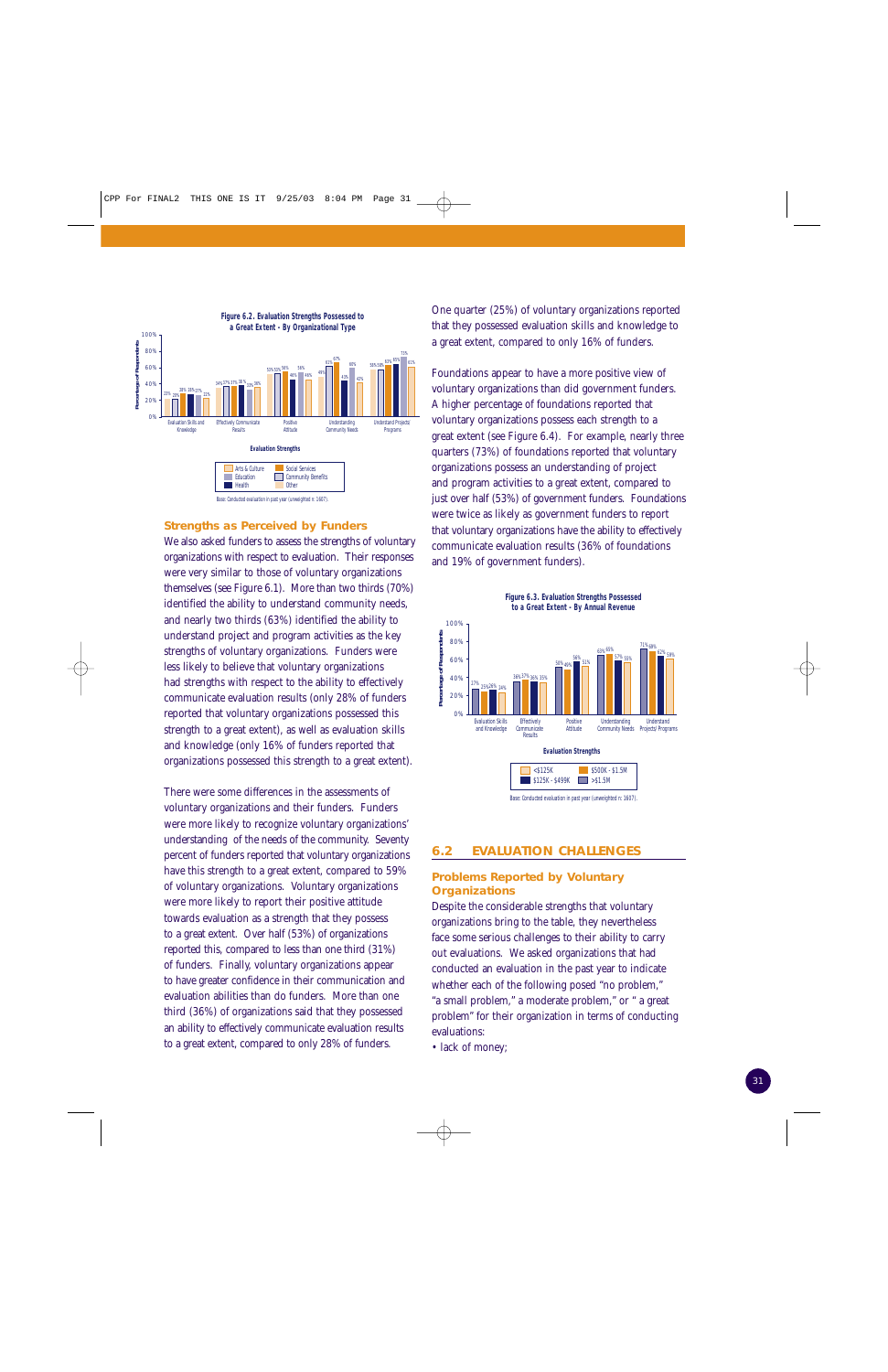- unclear expectations from funders about what is expected in an evaluation;
- lack of confidence in their ability to perform evaluations;
- lack of skills and knowledge in conducting evaluations;
- lack of internal capacity such as lack of staff or lack of time;
- the need to present their activities in a good light;
- lack of understanding of the value of evaluation; and,
- difficulty working with evaluation consultants.

Lack of internal capacity, such as staff or time and lack of money were identified as posing the biggest problems. As Figure 6.5 shows, more than one third (37%) of voluntary organizations identified lack of internal capacity as a big problem and 34% identified lack of money as a big problem. Other areas that voluntary organizations reported most frequently as posing either a moderate or big problem are: unclear expectations from funders about what is expected in an evaluation (31%); and, lack of skills and knowledge in conducting evaluations (31%).



Base: Provided funding to organizations that conducted evaluation in the past year. Government Funders (unweighted n: 126). Foundations (unweighted n: 92).

Health, Social Services, and Community Benefits organizations were more likely than other types of organizations to report internal capacity as a big problem (see Figure 6.6). Organizations with annual revenues of more than \$500,000 were somewhat more likely than smaller organizations to report lack of money as a big problem (see Figure 6.7).



Base for Voluntary Organizations: Conducted evaluation in past year (unweighted n: 1607). Base for Funders: Provided funding to organizations that conducted evaluation in past year (unweighted n: 218).



#### **The Problems that Funders Perceive Voluntary Organizations Have with Evaluation**

Funders' generally perceive voluntary organizations to experience bigger problems with evaluation than do voluntary organizations themselves. Funders, like voluntary organizations identified both lack of internal capacity, such as lack of staff and time and lack of money as the biggest problems (see Figure 6.5). However, nearly six in ten (57%) funders reported that lack of internal capacity was a big problem, compared to 37% of voluntary organizations. Four in ten (40%) of funders cited lack of money as a big problem for voluntary organizations, compared to 34% of voluntary

**Figure 6.5. Barriers in Evaluation**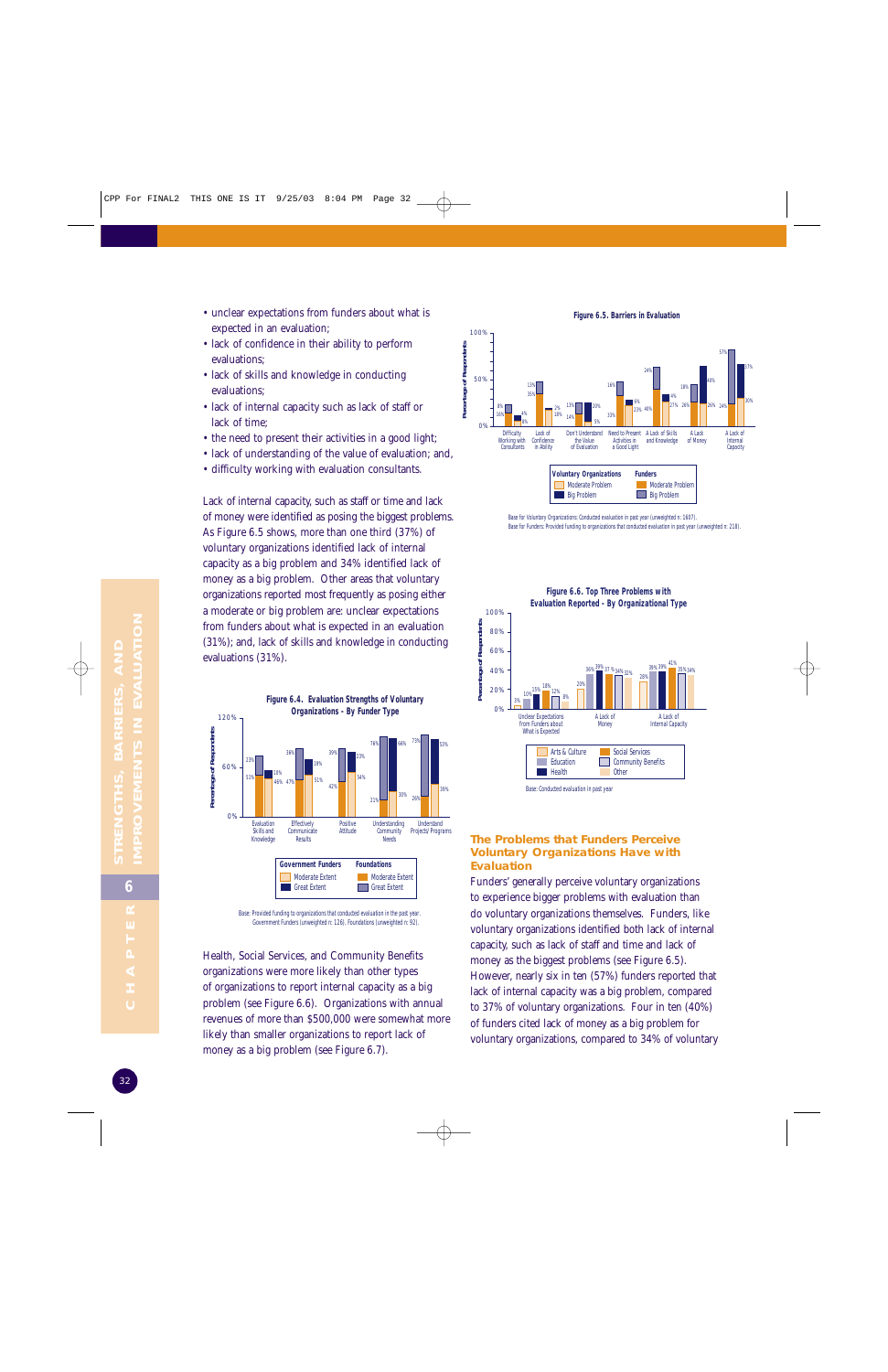organizations. This pattern was observed for each of the potential problem areas we assessed, but was particularly marked for lack of internal capacity, and a lack of evaluation skills and knowledge. In both cases, funders were 20% more likely to report them as posing a big problem for voluntary organizations.

These results should be considered in combination with our findings that funders' have a generally lower level of satisfaction with evaluation results than do voluntary organizations and are generally less likely than voluntary organizations to believe that voluntary organizations have strengths to bring to their evaluations. Taken all together, they suggest a substantial disconnect between funders and voluntary organizations in their perceptions of voluntary organizations' evaluation activities.

Among funders, government funders generally tended to perceive each problem to be bigger for voluntary organizations than did foundations (see Figure 6.8). While government funders identified voluntary organization strengths to a lesser degree than did foundations, they reported problems to a greater degree. In particular, government funders were more likely to report lack of internal capacity, such as lack of staff or time, lack of understanding of the value of evaluation, and difficulty working with external consultants as big problems. The only barrier that they appeared to have less concern about, relative to foundations, was lack of money for evaluation – 35% of government funders reported this as a big problem, compared to 46% of foundations.



Base: Conducted evaluation in past year (unweighted n: 1607).

#### **6.3 WAYS TO IMPROVE EVALUATION**

Voluntary organizations and their funders generally agree on the main barriers of evaluation. Do they identify the same areas for improvement?

#### **Needs that Voluntary Organizations Have to Improve Their Evaluations**

One of the main goals of our study is to determine whether voluntary organizations would benefit from assistance with their evaluation activities. We asked voluntary organizations that had performed evaluations whether, as a way to help improve evaluations conducted by their organization, they had a "big need," "moderate need," "small need," or "no need" for each of the following ways to improve evaluations:

- better access to evaluation resource tools such as manuals, books, or workbooks;
- more staff training about evaluation;
- better access to consultants who can be hired to do evaluation;
- better access to university or college students who could help your organization with evaluation;
- better access to information about what other organizations are doing;
- more financial resources for evaluation;
- having funders ask for similar evaluation information when there are multiple funders;
- greater clarity on the part of funders in their use of evaluation terminology;
- greater consistency on the part of funders in their use of evaluation terminology;
- better access to technology like computer software; and,
- more advice from funders about how to do evaluation.

The biggest need identified by voluntary organizations is the need for more financial resources (mentioned by 42% of voluntary organizations), followed by better access to technology (28%), and greater consistency on the part of funders in their use of terminology (25%) (see Figure 6.9). Nearly one quarter of voluntary organizations also mentioned better information on what other organizations are doing (24%), more staff training on evaluation (24%), and better access to evaluation tools (23%) as big needs.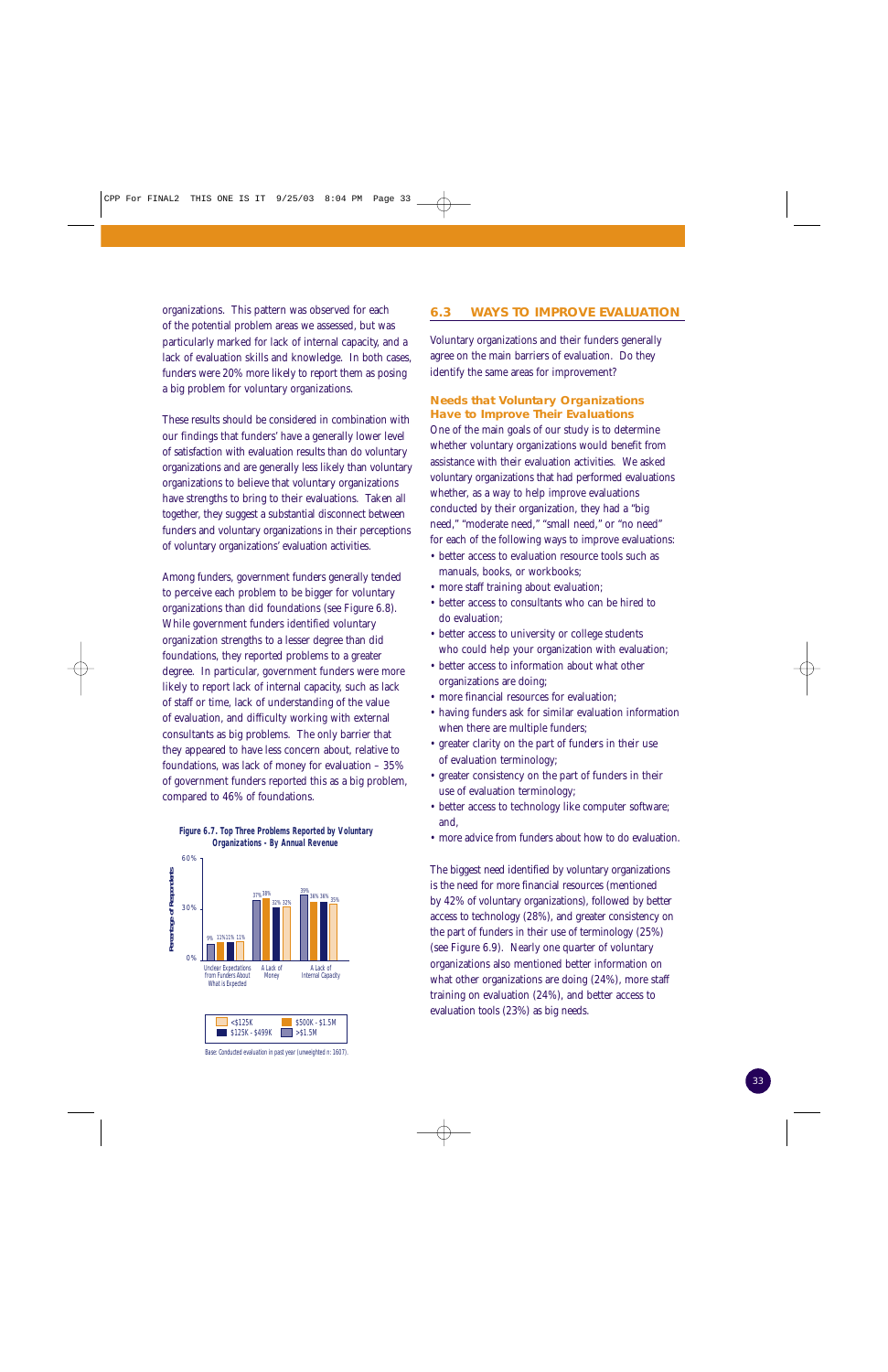

**Figure 6.10. Top Three Needs of Voluntary Organization - By Organizational Type**



Health and Social Services organizations were more likely to report a big need for more financial resources and better access to technology than were other types of organizations (see Figure 6.10). Organizations with annual revenues between \$500,000 and \$1.5 million were more likely than others to identify a big need for more financial resources, while organizations with annual revenues of more than \$1.5 million were more likely to identify a big need for better access to technology (see Figure 6.11).



Base for Voluntary Organizations: Conducted evaluation in past year (unweighted n: 1607). Base for Funders: Provided funding to organizations that conducted evaluation in the past year (unweighted n: 218).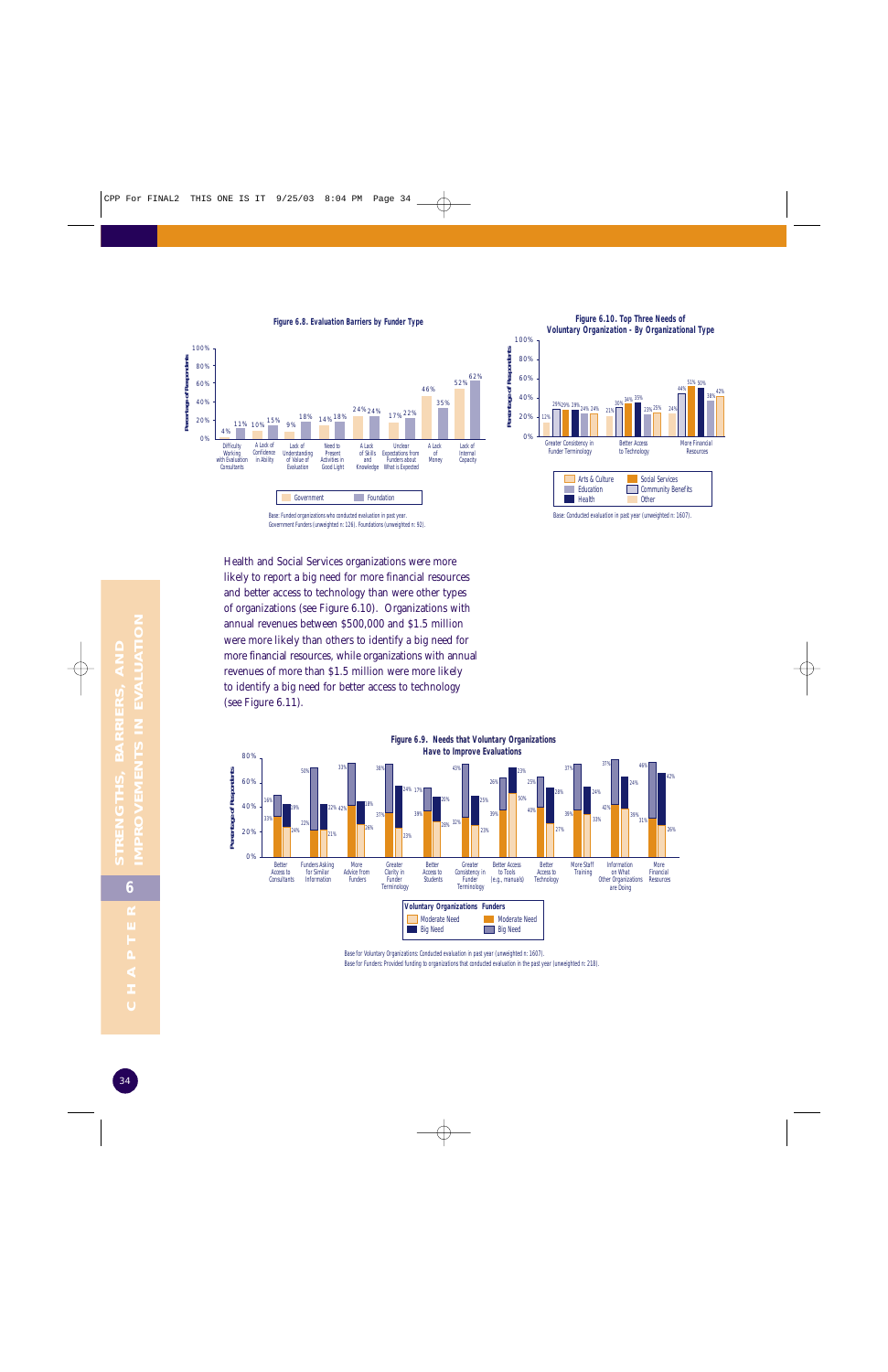

#### **Funders' Perceptions of the Needs that Voluntary Organizations Have to Improve Their Evaluations**

Funders appear to have a somewhat different view of the top three big needs that voluntary organizations have in the area of evaluation (see Figure 6.9) and are more likely to focus on the role that funders can play in improving evaluation. Funders were more likely to identify the need to have funders ask for the similar evaluation information in cases where there are multiple funders. Exactly half (50%) of funders identified this as a big need. This was followed by the need for more financial resources (46%) and the need for greater consistency on the part of funders in their use of evaluation terminology (43%).

Although funders seem to understand the need to coordinate their evaluation efforts, few report having done so. Of the funders who identified a big need for funders to ask for similar evaluation information when involved in projects or programs together, just over one third (37%) reported that they had attempted to coordinate this (see Table 6.1).

| Table 6.1. Extent of Need for Similar Evaluation Information by Funders'<br><b>Attempt to Coordinate with Other Funders</b> |       |       |       |     |  |  |  |  |
|-----------------------------------------------------------------------------------------------------------------------------|-------|-------|-------|-----|--|--|--|--|
| <b>Small Need</b><br><b>No Need</b><br><b>Moderate Need</b><br><b>Big Need</b>                                              |       |       |       |     |  |  |  |  |
| <b>Attempt to Coordinate</b>                                                                                                |       |       |       |     |  |  |  |  |
| Yes                                                                                                                         | 13%   | 23%   | 26%   | 37% |  |  |  |  |
| <b>No</b>                                                                                                                   | 88%   | 77%   | 72%   | 59% |  |  |  |  |
| Don't Know                                                                                                                  | O%    | O%    | 2%    | 4%  |  |  |  |  |
| Unweighted n                                                                                                                | $14*$ | $28*$ | $50*$ | 115 |  |  |  |  |

Note. Based on funded organizations that conducted evaluations in the past year. \*Caution: small sample si

Government funders reported a bigger need than did foundations for greater consistency on the part of funders in their use of evaluation terminology (identified by 50% of government funders, 39% of foundations), more advice from funders on how to do evaluation (41% of government funders, 24% of foundations), and better financial resources (51% of government funders, 43% of foundations; see Figure 6.9).

#### **Conclusion**

Voluntary organizations and funders agree that voluntary organizations bring many strengths to the process of evaluation. Principal among these are the ability of voluntary organizations to understand program and project activities, and their ability to understand community needs. However, voluntary organizations generally tend to have a more positive view about the strengths they possess than do their funders.

Despite these strengths, voluntary organizations report having problems in a number of areas when it comes to evaluation. They point to the lack of internal capacity, such as staff or time and a lack of money as being particularly big problems. Other areas that voluntary organizations reported most frequently as posing either a moderate or big problem are: unclear direction from funders about what is expected in an evaluation and, lack of skills and knowledge in conducting evaluations. Funders share the perspectives of voluntary organizations about problems organizations face, but generally perceive the magnitude of the problems to be greater.

When asked about their need for help with evaluation, voluntary organizations report that their biggest need is for more financial resources, better access to technology, and for greater consistency on the part of funders in their use of terminology. Funders also identify these as needs for voluntary organizations but tend to perceive the need for assistance to be greater. In addition, funders tend to focus more on the role that funders can play in improving evaluation. The top three needs that funders identified were: the need to have funders ask for similar evaluation information in cases where there are multiple funders, the need for more financial resources and the need for greater consistency on the part of funders in their use of evaluation terminology.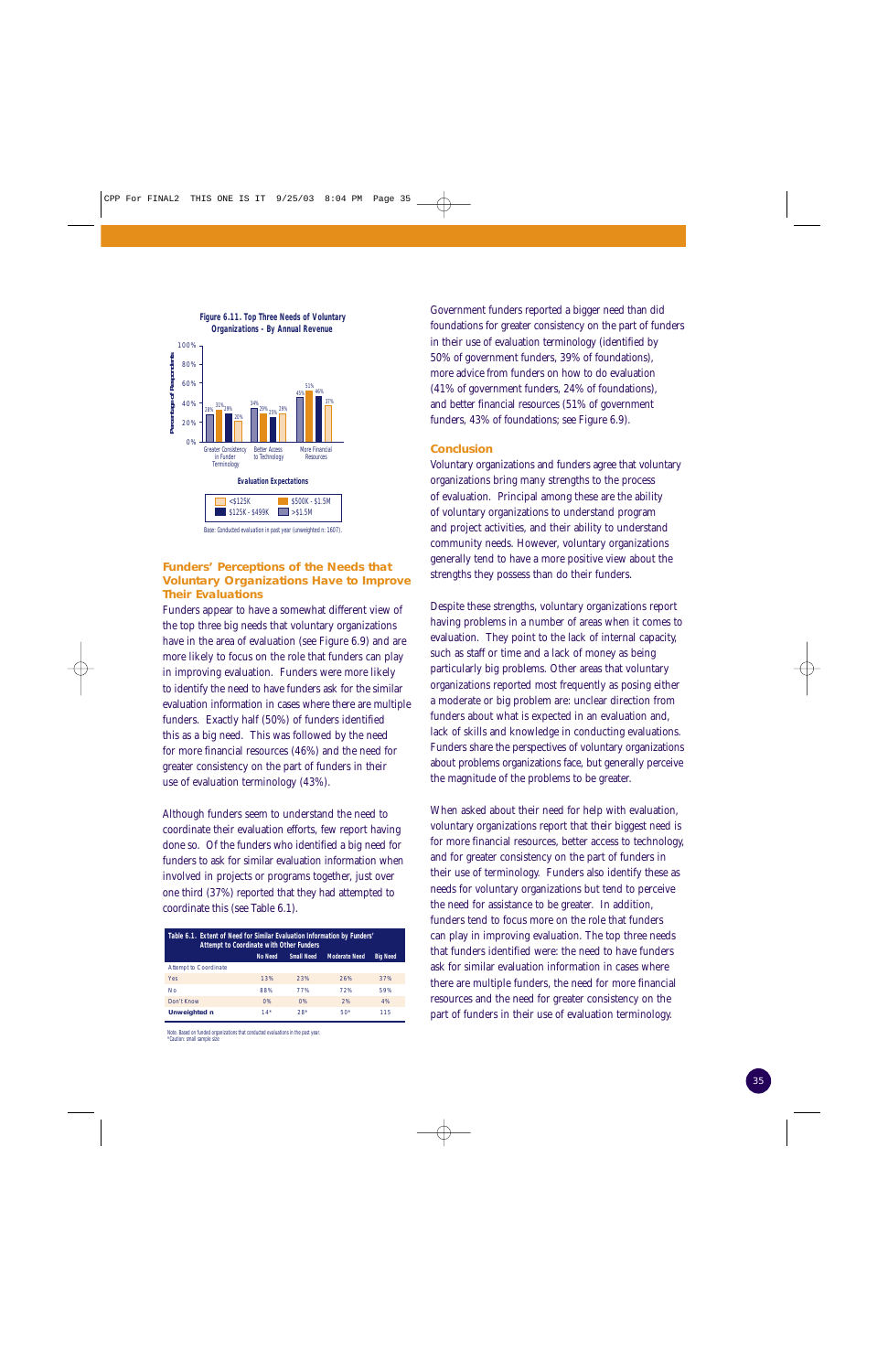## CHAPTER 7 CONCLUSION AND RECOMMENDATIONS

The findings from the first national survey of voluntary sector evaluation in Canada confirm that funders' expectations with regard to evaluation have increased. Nearly half of the funders surveyed require the organizations they fund to do evaluations. Another 40% suggest that they do so. More than four in ten expect more evaluation information than they had three years previously. Exactly half expect that evaluation information be outcomeoriented (reporting on the impact of programs and services on the end user) rather than output-oriented (reporting on the number of programs provided or clients served).

The research also confirms that voluntary organizations understand the value of evaluation and that they view evaluation as a part of their regular activity. More than three quarters of voluntary organizations surveyed had done some type of evaluation in the previous year, primarily to assess their programs and services, and to guide their strategic planning. Nearly three quarters reported that they evaluate as a matter of routine and not merely in response to funder demands. Most voluntary organizations rely on their own staff, volunteers, and financial resources to carry out their evaluations.

However, our survey findings highlight several areas of concern. First, there appears to be a gap between the type of information funders want and the type of information voluntary organizations are providing. Although funders are increasingly asking for outcome evaluation information, many voluntary organizations collect information that, in practice, allows them to measure output rather than outcome. Whatever the cause of this gap – perhaps confusion about the two types of evaluation or difficulty in collecting the appropriate information – this gap has the potential to lead to frustrated expectations on the part of both funders and voluntary organizations.

Second, funder support for evaluation, in the form of funding and resources, has not kept pace with rising funder expectations. Only one fifth of funders increased their funding support for evaluation over the three years prior to the survey. Less than one half provide any funding for evaluation or allow project funds to be used for evaluation purposes. Only half of the funders we surveyed provide voluntary organizations with tools and resources, such as evaluation guidelines or manuals. Although the majority of funders reported that they offer evaluation advice, less than half of voluntary organizations reported receiving this type of support. Less than one fifth of funders offer training on evaluation.

Third, in contrast to voluntary organizations, funders appear to have more difficulty in using the information that is provided to them. Less than half of funders reported that they make effective use of evaluation information. Those that do, use the evaluation results primarily to make decisions about the future funding of the organizations, to help in their strategic planning, and to help the funded organizations improve what they do. More than one third said that the information they received was not what they had asked for and more than one quarter reported that they had no capacity to review the evaluation information they were given.

Fourth, although the vast majority of both voluntary organizations and funders expressed some level of satisfaction with the quality of evaluation information collected, and agreed that voluntary organizations bring many strengths to evaluation, there are, nevertheless, serious barriers to effective evaluation.

Both voluntary organizations and funders identified four specific things that pose large problems for voluntary organizations: lack of internal capacity, such as staff or time; lack of money; unclear expectations from funders about what is expected in an evaluation; and, lack of skills and knowledge in conducting evaluations. Funders identified all barriers as posing problems to a greater extent than did voluntary organizations, which suggests that they may have greater concerns about the evaluation activities of voluntary organizations.

Voluntary organizations and funders are in general agreement on the areas most in need of improvement. These are: more financial resources; better access to information about what other organizations are doing; and more staff training. Funders place a much greater emphasis than do voluntary organizations on the need for funders to ask for similar evaluation information from programs and projects that have multiple funders, and for greater consistency in terminology among funders. This may be because such inconsistency affects the work of funders, as well as those being funded.

What should be done on the basis of these findings? We re-convened our initial focus group participants (both voluntary organizations and funders) and, after presenting the survey results to them, asked for their recommendations about what could be done to strengthen the evaluation capacity of voluntary organizations. These recommendations are outlined below.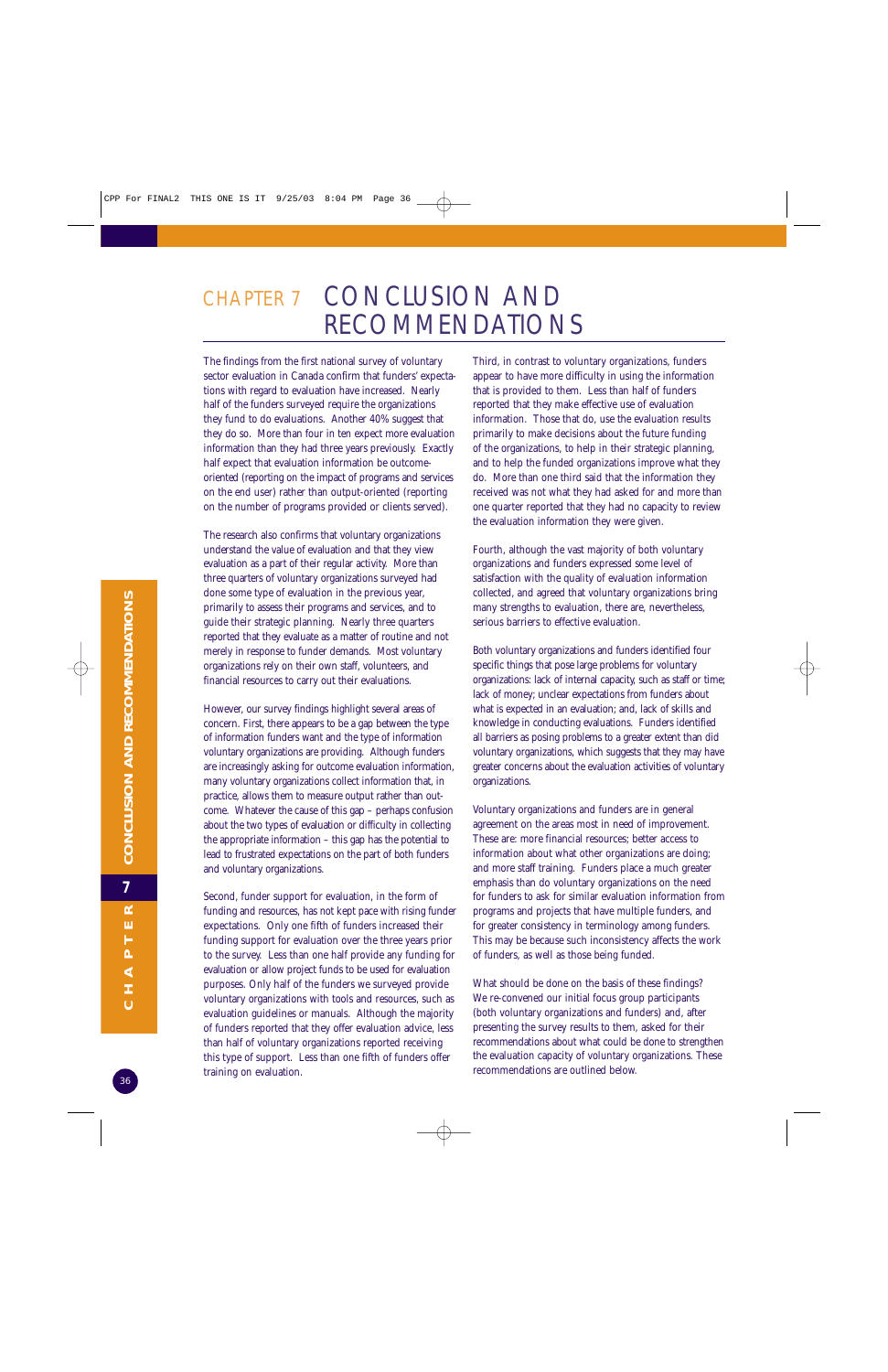#### **Recommendations for Action**

**THE DEVELOPMENT OF RESOURCES AND ADOPTION OF PRACTICES TO SIMPLIFY AND DEMYSTIFY EVALUATION.** To help make evaluation more accessible to voluntary sector practitioners, participants recommended the creation of resources such as: an "Evaluation for Dummies" handbook; easily applied templates that could be customized to the needs of different types of organizations (e.g., an Arts organization template, a Social Services template, etc.); a glossary of evaluation terms; and, "best practices" workbooks, tools, and templates. Participants also recommended that voluntary organizations and funders adopt practices that would: encourage the use of clear and consistent evaluation terminology; encourage the standardization of evaluation forms; and, promote the development of broad-based standards for service within sub-sectors.

**MORE FINANCIAL RESOURCES FOR EVALUATION.** Voluntary organizations should consider lobbying funders for more evaluation resources and encourage funders to include funding for evaluation in any grants they provide. They should also consider including requests for evaluation money in their grant applications. Funders and voluntary organizations should be encouraged to work together to develop funding formulas for evaluation activities.

**GREATER COMMUNICATION AND COORDINATION AMONG FUNDERS.** Efforts are needed to promote greater cooperation among funders, to encourage funders to coordinate their evaluation requirements with other funders of the same program or project, and to develop clear and consistent evaluation terminology.

**GREATER ACCESS TO TECHNOLOGY.** Voluntary organizations need greater access to technology, particularly software to aid with evaluation (e.g., software that compiles evaluation information, or software that can be used to design surveys etc.). Measures should be taken to promote greater access to software by voluntary organizations, for example, by creating databases that catalogue the various types of software and identify their possible applications.

#### **ACCESS TO TRAINING AND EDUCATION ON EVALUATION.**

Funding should be provided to voluntary organizations for training on evaluation, and to provide specific training on outcome evaluation to both voluntary organizations and funders. Evaluation workshops delivered by umbrella organizations would be a benefit. To address the needs of all organizations, training materials should be adaptable to both workshop-based and in-house learning.

**A CAMPAIGN TO INCREASE THE PERCEIVED VALUE OF EVALUATION.** Finally, participants recommended the creation of a campaign that would communicate to voluntary organizations the value of evaluation for their own internal purposes, show how evaluation can be used for project or program planning, and demonstrate the link between evaluation and organizational performance.

**DEVELOPMENT OF AN EVALUATION CLEARINGHOUSE OR RESOURCE CENTRE.** This could be made available online and could include: a list of approved consultants; access to evaluation research conducted by other organizations (case studies); a mentorship program; online workshops and e-learning opportunities; a "best practices" workbook; and, templates that could be easily adapted to the needs

of individual organizations.

**PARTNERSHIPS BETWEEN VOLUNTARY ORGANIZATIONS AND FUNDERS.** Funders and voluntary organizations should be encouraged to adopt a partnership approach to evaluation in which both parties work together to determine appropriate evaluation measures. In order to develop a climate of trust between voluntary organizations and their funders, funders should be encouraged to recognize the particular goals, objectives, and needs of individual voluntary organizations and to allow flexibility in their evaluation requirements. Consideration could be given to developing a pilot or demonstration project to show the value of a partnership approach. Such a project would bring funders and voluntary organizations together to develop evaluation terminology, approaches, measures, and reporting mechanisms.

Performance assessment enables organizations to make informed decisions about programs, services, and operations, and to communicate the value of their work. It is an integral part of life in the voluntary sector, but is not without its challenges. Demands for evaluation are increasing, but capacities appear to be stretched to the limit. Funders are expecting more evaluation information, but many have difficulty using it effectively. Voluntary organizations and funders appear to be trapped in an evaluation cul-de-sac.

Is there a better way forward? More money, time, expertise, and better tools are needed. But, there is also a critical need for better dialogue and collaboration among funders to coordinate expectations and requirements, among voluntary organizations to share knowledge and experience, and between organizations and their funders to develop evaluation strategies that address their particular needs and capacities.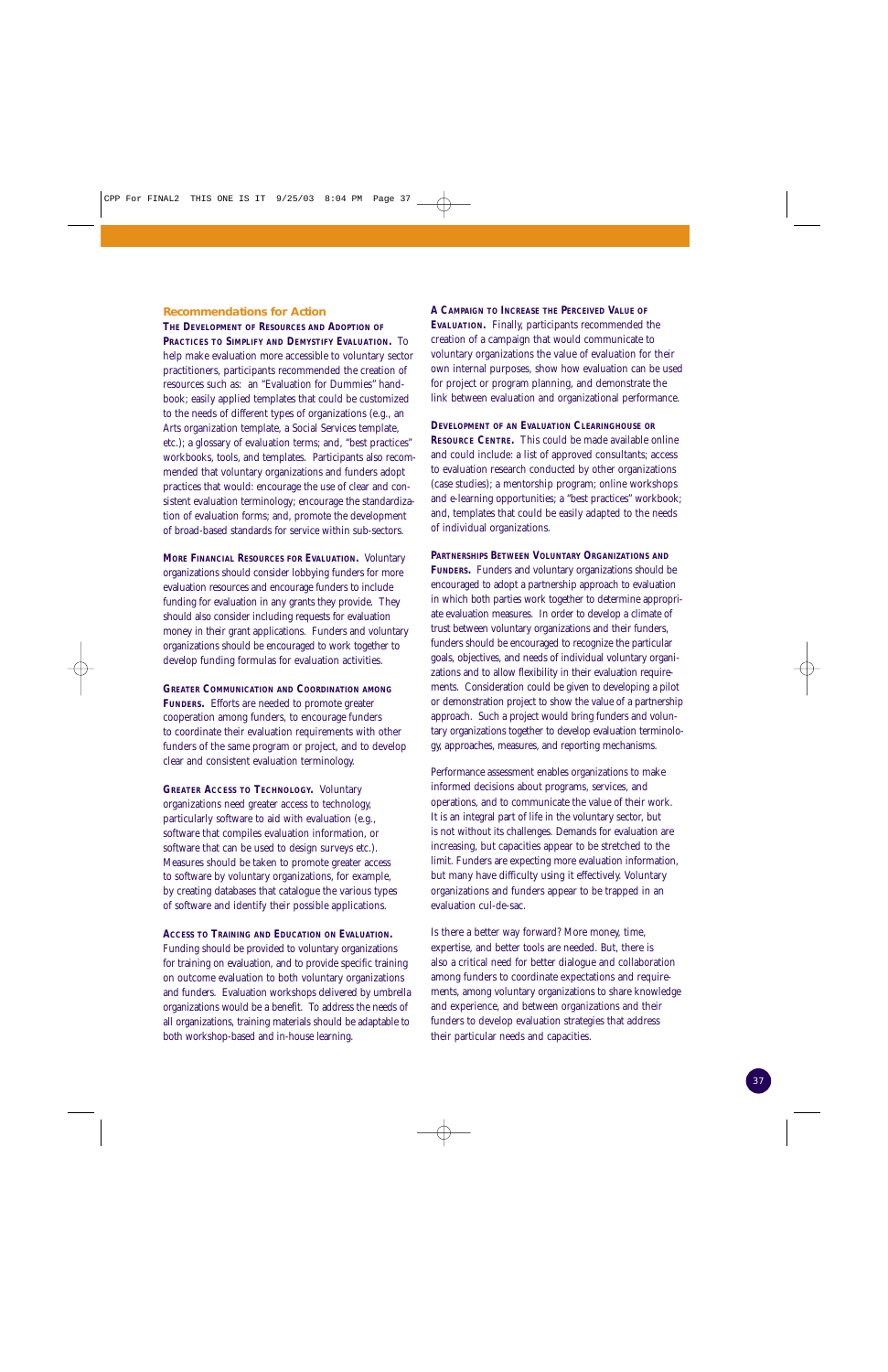## REFERENCES

**BOZZO, S. L., & HALL, M. H. (1999).** A review of evaluation resources for nonprofit organizations. Toronto: Canadian Centre for Philanthropy.

**DINSDALE, G., CUTT, J., & MURRAY, V. (1998).**

Performance and accountability in non-profit organizations: Concepts and practice. Victoria: Centre for Public Sector Studies, University of Victoria.

**FETTERMAN, D. M., KAFTARIAN, S. J., & WANDERSMAN, A. (EDS.). (1996).** Empowerment evaluation: Knowledge and tools for self-assessment and accountability. Thousand Oaks: Sage Publications.

**FINE, A., THAYER, C. E., & COGHLAN, A. (1998).** Program evaluation and practice in the nonprofit sector. Washington, DC: Innovation Network.

**FORBES, D. P. (1998).** Measuring the unmeasurable: Empirical studies of nonprofit organizational effectiveness from 1977 to 1997. Nonprofit and Voluntary Sector Quarterly, 27(2), 183-202.

**GRAY, S. T. (1997).** Evaluation with power: A new approach to organizational effectiveness, empowerment and excellence. San Francisco: Jossey-Bass.

**GREEN, J. C. (1998).** Stakeholder participation in evaluation design: Is it worth the effort? Evaluation Review, 12(1), 91-116.

**HALL, M. H., & BANTING, K. G., (2000).** Introduction: The nonprofit sector in Canada. In K. G. Banting, (Ed.), The not-for-profit sector in Canada: Roles and Relationships (pp. 1-28). Montreal: McGill-Queen's University Press.

**HALL, M. H., GREENBERG, L., & MCKEOWN, L. (2000).** Talking about charities: Canadians' opinions on charities and issues affecting charities. Edmonton: Muttart Foundation.

**HALL, M. H., PHILLIPS, S. D., PICKERING, D. I., AND GREENBERG, L. (2000).** The capacity for accountability: An exploratory study of the needs of nonprofit organizations for evaluation resources. Paper presented at the 2000 Annual Conference of the Association for Research on Nonprofit Organizations and Voluntary Action, New Orleans, Louisiana.

**HATRY, H., VAN HOUTEN, T., PLANTZ, M. C., & GREENWAY, M.T. (1996).** Measuring program outcomes: A practical approach. Alexandria, VA: United Way of America.

**HERMAN, R. D., & RENZ, D. O. (1999).**Theses on nonprofit organizational effectiveness. Nonprofit and Voluntary Sector Quarterly, 28(2), 107-26. Kagan, S. L. (1996). Evaluating comprehensive, communitybased services: Rethinking purpose and practice. Paper presented at the 1995 Annie E. Casey Foundation Research and Evaluation Conference, Baltimore, Maryland.

**KANTER, R. M.,& SUMMERS, D. V. ( 1987).** Doing well while doing good: Dilemmas of performance measurement in nonprofit organizations and the need for a multiple-constituency approach. In W. W. Powell, (Ed.), The nonprofit sector: A research handbook (pp.154-166). New Haven: Yale University Press.

**LEGOWSKI, B., & TERRY, A. (1999).** A discussion paper on outcomes and measurement in the voluntary health sector in Canada. Ottawa: Voluntary Health Sector Project.

**MATHIE, A., & GREEN, J.C. (1997).** Stakeholder participation in evaluation: How important is diversity? Evaluation and Program Planning, 20(3), 279-285.

**MURRAY, V., & BALFOUR, K. (1999).** Evaluating performance improvement in the non-profit sector: Challenges and opportunities. Mississauga: Altruvest .

**MURRAY, V., & TASSIE, B. (1994).** Evaluating the effectiveness of nonprofit organizations. In R. D. Herman (Ed.), Jossey-Bass handbook of nonprofit leadership and management (pp.303-323). San Francisco: Jossey-Bass.

**NEWCOMER, K. E. (1997).** Using performance measurement to improve programs, in K. E. Newcomer (Ed.), Using performance measurement to improve public and nonprofit programs (pp.5-14). San Francisco: Jossey-Bass.

**ROSSI, P.H., & FREEMAN, H. E. (1993).** Evaluation: A systematic approach (5th ed). Newbury Park: Sage Publications.

**SHARPE, D. (1994).** A portrait of Canada's charities: The size, scope and financing of registered charities. Toronto: Canadian Centre for Philanthropy.

**WHITMORE, E. (1998).** Understanding and practicing participatory evaluation. San Francisco: Jossey-Bass.

**W. K. KELLOGG FOUNDATION. (1998).** W. K. Kellogg Foundation evaluation handbook. Battle Creek, MI: W. K. Kellogg Foundation.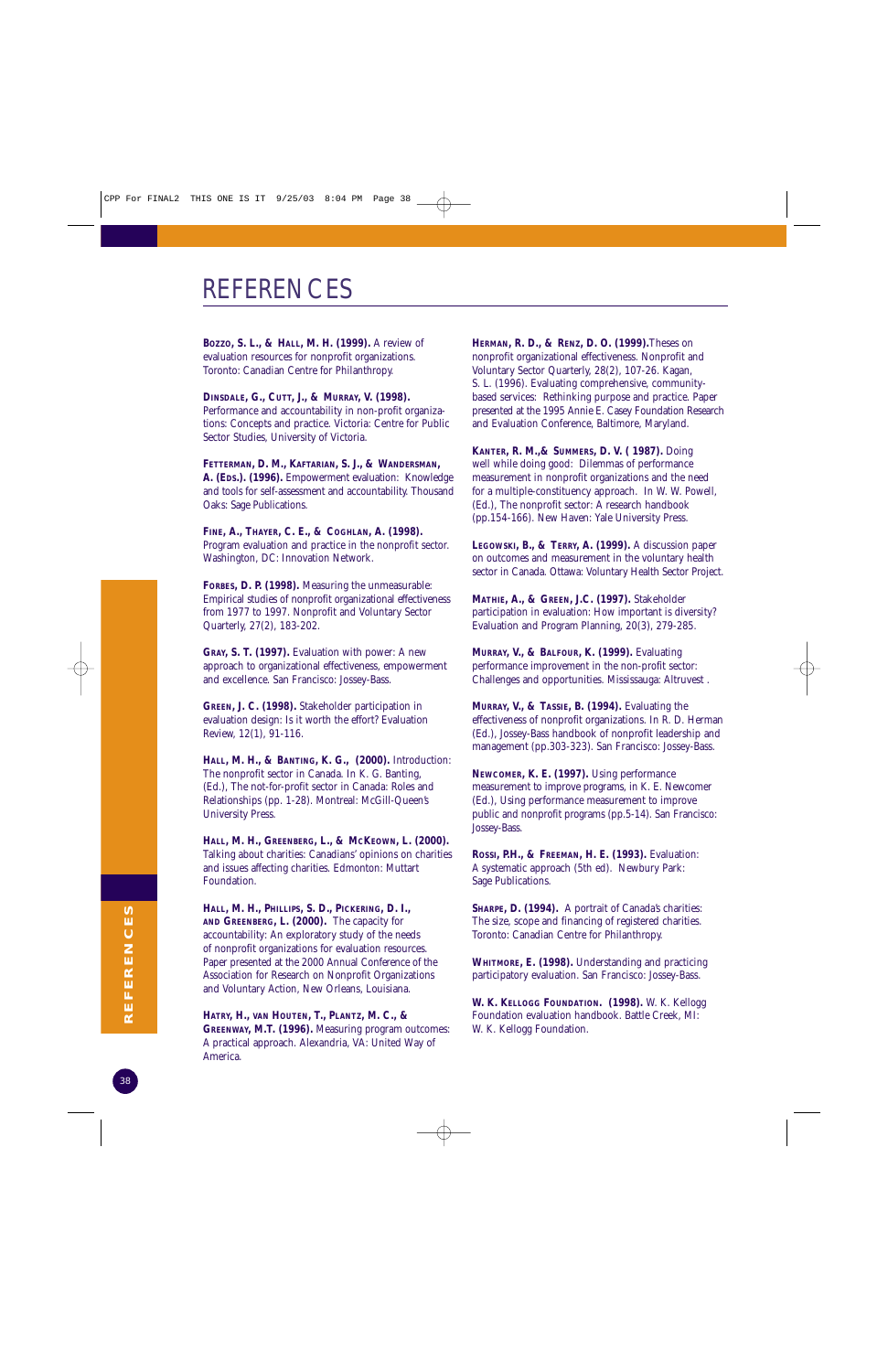#### **Survey Method**

Two parallel national surveys were conducted by telephone in May and June of 2001. One survey was conducted with 1,965 voluntary organizations, the other with 322 funders.

#### **Sample Design**

The sample for the study of voluntary organizations comprised mostly registered charities (1,665 organizations) for which information was readily available from the Canada Customs and Revenue Agency. This was supplemented by drawing a small sample of voluntary organizations that are not registered charities (300 organizations) in order to assess the extent to which responses to the survey questions might depend upon whether or not an organization had charitable status. The survey sample for voluntary organizations was derived from several sources, including:

- A list of registered charitable organizations from the Canada Customs and Revenue Agency (CCRA) 2000 database;
- A list of registered charitable organizations from the Canada Customs and Revenue Agency (CCRA) 1997 database, which was used to provide revenue information for the organizations in the 2000 database\*; and,
- A list of non-registered charitable organizations that is produced and updated annually by Micromedia Limited Inc. for Associations Canada.

The survey sample of funders was derived from:

- A list of public and private foundations from the Canada Customs and Revenue Agency's (CCRA) 2000 database;
- A list of public and private foundation from the Canada Customs and Revenue Agency (CCRA) 1997 database, which was used to identify funders with yearly revenues of \$300,000 or more\*. Only these funders were included in the sample; and,
- A list of municipal/regional, provincial and federal government funders, identified by key funding areas (e.g., social services, health, sports and recreation), from a database that was compiled by identifying and contacting individual government departments.

The sample of voluntary organizations was stratified by region of the country, size and type of organization and, and whether or not the organization was a registered charity. The original sampling plan for the survey of voluntary organizations, as well as the final distribution of the survey sample by each of the three stratification variables, is presented in Tables A.1, A.2 and A.3. Table A.4 presents the original target for the sample distribution, as well as the population distribution and the final survey sample distribution for the funders survey.

#### **Table A.1 Targeted and Final Sample Distribution by Registration Status and Region**

|                 | <b>Registered charitable</b><br>organizations |                 |         | Non-registered charitable<br>organizations |                 |        | <b>Total</b>            |                        |        |  |
|-----------------|-----------------------------------------------|-----------------|---------|--------------------------------------------|-----------------|--------|-------------------------|------------------------|--------|--|
| Region          | Target<br>Sample                              | Final<br>Sample | Pop     | <b>Target</b><br>Sample                    | Final<br>Sample | Pop    | <b>Target</b><br>Sample | Final<br><b>Sample</b> | Pop    |  |
| <b>Atlantic</b> | 250                                           | 237             | 3.881   | 45                                         | 45              | 1.343  | 295                     | 282                    | 5.224  |  |
| <b>BC</b>       | 250                                           | 214             | 5.579   | 45                                         | 45              | 1.422  | 295                     | 259                    | 7.001  |  |
| ON              | 400                                           | 563             | 12.826  | 75                                         | 75              | 4.226  | 475                     | 638                    | 17.052 |  |
| OC.             | 300                                           | 228             | 8.870   | 45                                         | 45              | 1.471  | 345                     | 273                    | 10.341 |  |
| <b>Alberta</b>  | 250                                           | 230             | 3.897   | 45                                         | 45              | 1.185  | 295                     | 275                    | 5.082  |  |
| <b>Prairies</b> | 250                                           | 193             | 4.228   | 45                                         | 45              | 1.187  | 295                     | 238                    | 5.415  |  |
| <b>Total</b>    | 1.700                                         | 1.665           | 39.281* | 300                                        | 300             | 10.835 | 2.000                   | 1.965                  | 50.116 |  |

\* Six registered charities included in the dataset did not have any regional information (i.e., province, address, postal code were all missing), thus<br>the population totals for this table are slightly different than these

|                             | Table A.2  Targeted and Final Sample Distribution by Registration Status and Annual Revenue |                                               |        |                         |                                            |           |                         |                 |           |  |  |
|-----------------------------|---------------------------------------------------------------------------------------------|-----------------------------------------------|--------|-------------------------|--------------------------------------------|-----------|-------------------------|-----------------|-----------|--|--|
|                             |                                                                                             | <b>Registered charitable</b><br>organizations |        |                         | Non-registered charitable<br>organizations |           |                         | <b>Total</b>    |           |  |  |
| Annual<br>Revenue           | <b>Target</b><br>Sample                                                                     | Final<br>Sample                               | Pop    | <b>Target</b><br>Sample | Final<br>Sample                            | Pop       | <b>Target</b><br>Sample | Final<br>Sample | Pop       |  |  |
| Less than<br>\$125,000      | 400                                                                                         | 443                                           | 19,833 | <b>NA</b>               | 76                                         | $NA*$     | <b>NA</b>               | 519             | <b>NA</b> |  |  |
| $$125,000 -$<br>\$499,000   | 400                                                                                         | 402                                           | 6.192  | <b>NA</b>               | 71                                         | <b>NA</b> | <b>NA</b>               | 473             | <b>NA</b> |  |  |
| $$500.000 -$<br>\$1,500,000 | 450                                                                                         | 450                                           | 2.660  | <b>NA</b>               | 45                                         | <b>NA</b> | <b>NA</b>               | 495             | <b>NA</b> |  |  |
| More than<br>\$1,500,000    | 450                                                                                         | 337                                           | 2.065  | <b>NA</b>               | 35                                         | <b>NA</b> | <b>NA</b>               | 372             | <b>NA</b> |  |  |
| No Info                     | $\overline{0}$                                                                              | $33***$                                       | 8.537  | <b>NA</b>               | 73                                         | <b>NA</b> | <b>NA</b>               | 106             | <b>NA</b> |  |  |
| <b>Total</b>                | 1.700                                                                                       | 1.665                                         | 39.287 | 300                     | 300                                        | 10.835    | 2.000                   | 1.965           | 50.122    |  |  |

Revenue information was not available for non-registered charities, thus it was not possible to stratify the survey sample for non-registered organizations on the basis of annual revenue. This information was, however, collected during the surveys.

\*\* Despite efforts to exclude from the sample frame all registered charities for which revenue information was missing, the poor quality of the database<br>(i.e., the large number of missing telephone numbers and cases where

\* Because of Charity Information Return filing deadlines and Canada Customs and Revenue Agency data processing time, the availability of revenue information for registered charities, including public and private foundations, always lags by about two years.

⋖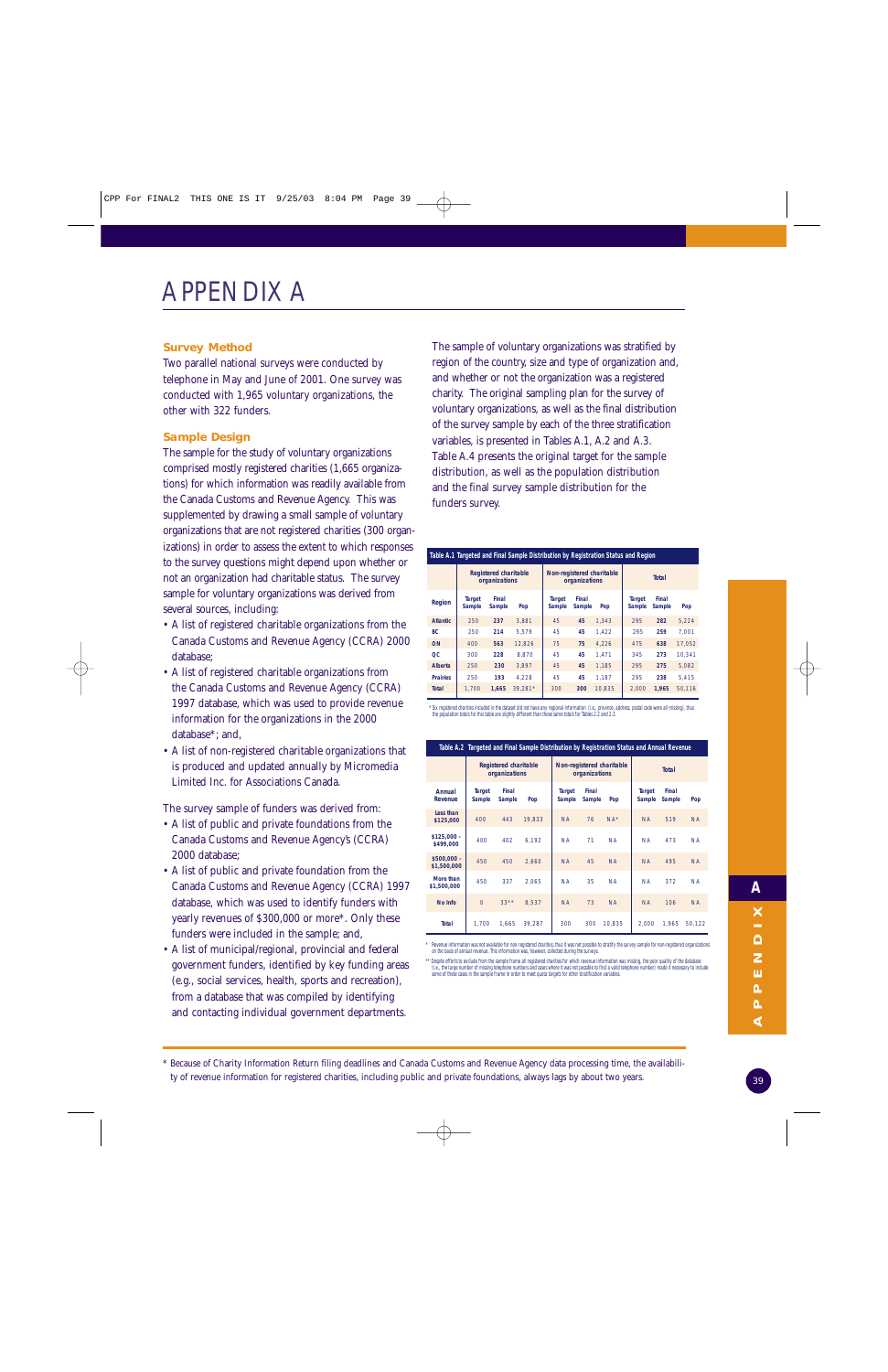| Table A.3 Targeted and Final Sample Distribution by Registration Status and Type of Organization |                                               |                 |        |                         |                 |                           |                         |                 |        |  |
|--------------------------------------------------------------------------------------------------|-----------------------------------------------|-----------------|--------|-------------------------|-----------------|---------------------------|-------------------------|-----------------|--------|--|
|                                                                                                  | <b>Registered charitable</b><br>organizations |                 |        |                         | organizations   | Non-registered charitable | <b>Total</b>            |                 |        |  |
| Organization<br>Type*                                                                            | <b>Target</b><br>Sample                       | Final<br>Sample | Pop    | <b>Target</b><br>Sample | Final<br>Sample | Pop                       | <b>Target</b><br>Sample | Final<br>Sample | Pop    |  |
| <b>Arts and</b><br>Culture                                                                       | 275                                           | 287             | 5.425  | 45                      | 49              | 1.300                     | 320                     | 336             | 6.725  |  |
| Education                                                                                        | 275                                           | 180             | 4.824  | 60                      | 58              | 2.384                     | 335                     | 238             | 7.208  |  |
| <b>Health</b>                                                                                    | 275                                           | 283             | 3.600  | 45                      | 36              | 1.734                     | 320                     | 319             | 5.334  |  |
| Social<br><b>Services</b>                                                                        | 325                                           | 412             | 11.510 | 45                      | 46              | 1.300                     | 370                     | 458             | 12.810 |  |
| <b>Community</b><br><b>Benefits</b>                                                              | 275                                           | 299             | 8.986  | 45                      | 46              | 1.192                     | 320                     | 345             | 10.178 |  |
| Other                                                                                            | 275                                           | 204             | 4,942  | 60                      | 65              | 2.925                     | 335                     | 269             | 7.867  |  |
| <b>Total</b>                                                                                     | 1,700                                         | 1.665           | 39.287 | 300                     | 300             | 10.835                    | 2.000                   | 1.965           | 50,122 |  |

\* For registered charitable organizations, information for organization type was derived from administrative data. For non-registered charitable organizations, this information was self-reported.

| For non-registered charitable organizations, this information was self-reported. |  |
|----------------------------------------------------------------------------------|--|
|----------------------------------------------------------------------------------|--|

|                 | Table A.4 Funders: Targeted and Final Sample Distribution by Region and Organization Type |                 |     |                      |                |                |                            |                  |     |                |                            |     |                |                 |         |     |                            |           |
|-----------------|-------------------------------------------------------------------------------------------|-----------------|-----|----------------------|----------------|----------------|----------------------------|------------------|-----|----------------|----------------------------|-----|----------------|-----------------|---------|-----|----------------------------|-----------|
| Region          |                                                                                           | <b>Public</b>   |     |                      | <b>Private</b> |                |                            | <b>Municipal</b> |     |                | <b>Provincial</b>          |     |                | Federal         |         |     | <b>Total</b>               |           |
|                 | Target<br>Smp                                                                             | Final<br>Smp    | Pop | Target<br><b>Smp</b> | Final<br>Smp   | Pop            | <b>Target Final</b><br>Smp | Smp              | Pop | Smp            | <b>Target Final</b><br>Smp | Pop | Target<br>Smp  | Final           | Smp Pop | Smp | <b>Target Final</b><br>Smp | Pop       |
| <b>Atlantic</b> | 5                                                                                         | $\mathbf{1}$    | 12  | $\mathbf{1}$         | $\Omega$       | $\overline{2}$ | 11                         | 10               | 30  | 3              | 3                          | 8   | 9              | 10 <sup>1</sup> | 33      | 29  | 24                         | 85        |
| <b>BC</b>       | 15                                                                                        | 12 <sup>2</sup> | 66  | 15                   | 3              | 40             | 32                         | 33               | 160 | $\mathcal{P}$  | $\overline{2}$             | 6   | 8              | 7               | 28      | 72  | 57                         | 300       |
| <b>Ontario</b>  | 30                                                                                        | 44              | 209 | 59                   | 16             | 126            | 32                         | 40               | 214 | $\overline{4}$ | 5                          | 11  | 11             | 11              | 43      | 136 |                            | 116 603   |
| Quebec          | 20                                                                                        | 14              | 116 | 12                   | 8              | 36             | 32                         | 21               | 170 | 10             | 10                         | 27  | 1              | 10 <sup>°</sup> | 44      | 85  | 63                         | 393       |
| Alberta         | 15                                                                                        | 14              | 46  | 8                    | 8              | 21             | 12                         | $\overline{7}$   | 35  | 6              | 6                          | 15  | $\overline{2}$ | $\overline{2}$  | 6       | 43  | 37                         | 123       |
| <b>Prairies</b> | 15                                                                                        | 9               | 46  | 5                    | $\Omega$       | 12             | 6                          | 6                | 16  | 5              | 5                          | 13  | 4              | 5               | 12      | 35  | 25                         | 99        |
| <b>Total</b>    | 100                                                                                       | 94              | 495 | 100                  | 35             | 237            | 125                        | 117              | 625 | 30             | 31                         | 80  | 45             |                 | 45 166  | 400 |                            | 322 1.603 |

#### **Response Rates**

The response rate for the survey is presented separately for voluntary organizations and funders in Tables A.5 and A.6 respectively. The response rate is the proportion of cases from the functional sample that completed the survey or completed the initial screening questions and were determined to be ineligible (i.e., they were representatives of voluntary organizations who indicated they did not conduct evaluations or representatives of organizations who indicated that they did not fund voluntary organizations). The refusal rate represents the proportion of cases from the functional sample that declined to participate in the survey. The functional sample factors out the attrition in the survey, leaving

only the sample that resulted in completions or refusals. It also factors out contact that was attempted but not achieved before the completion of fieldwork (e.g., phone numbers that were 'retired' after 10 or more attempts at contact, respondents who were unavailable for the duration of the survey, and respondents who were unable to participate due to illness or some other factor). Attrition includes phone numbers that were not in service, duplicate phone numbers, and phone numbers belonging to respondents who did not speak either French or English. The response rate for the survey was 40.4% for voluntary organizations and 34.9% for funding organizations.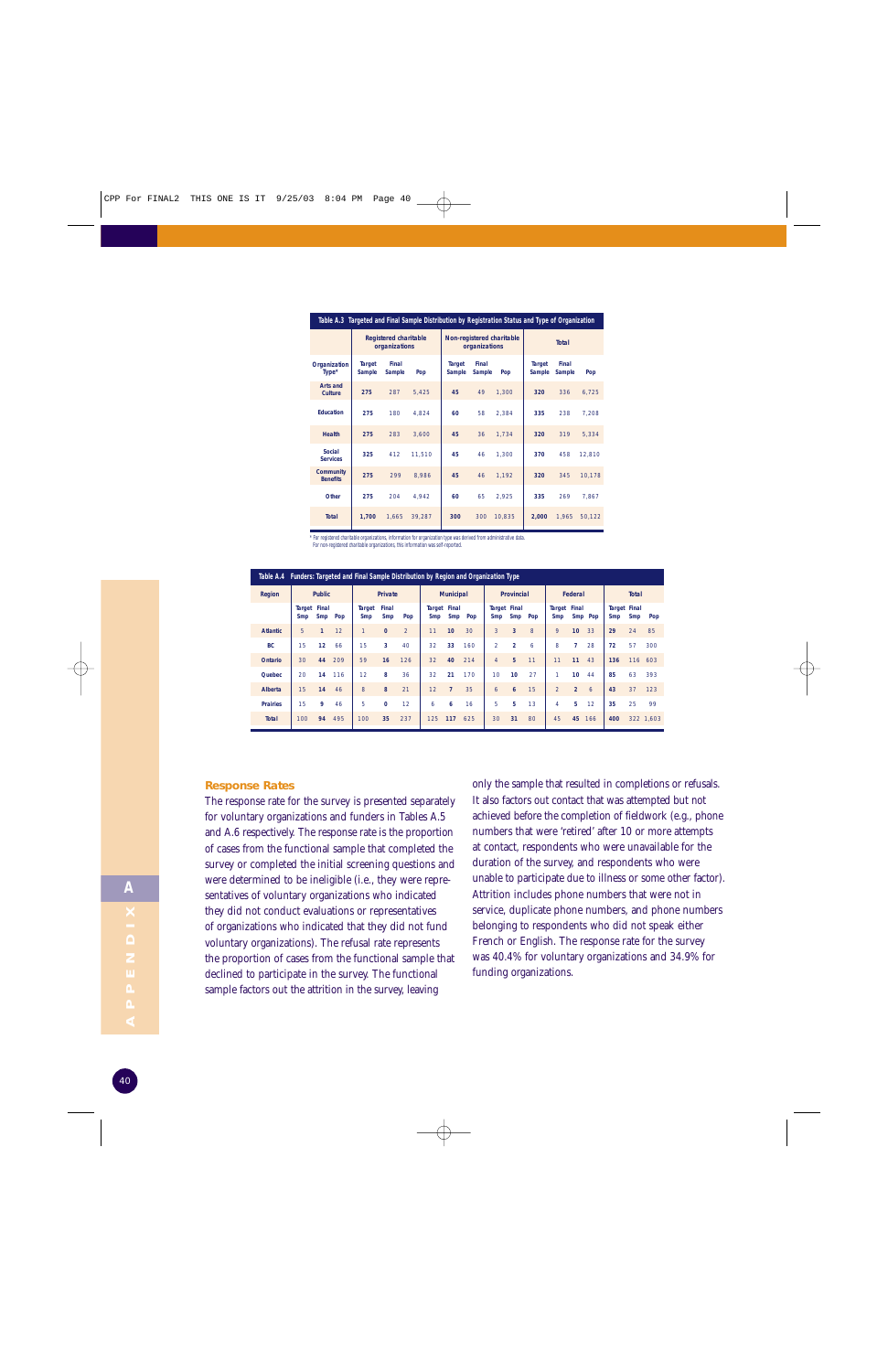| Table A.5 Response Rate - Voluntary Organizations |                                          |          |  |  |  |  |  |  |
|---------------------------------------------------|------------------------------------------|----------|--|--|--|--|--|--|
| <b>Call Classification</b>                        | Total                                    |          |  |  |  |  |  |  |
| Initial sample                                    |                                          | 12,000   |  |  |  |  |  |  |
| (less) Unused sample                              |                                          | $3.651*$ |  |  |  |  |  |  |
| (less) Attrition                                  |                                          |          |  |  |  |  |  |  |
|                                                   | Number not in service                    | 1,787    |  |  |  |  |  |  |
|                                                   | <b>Duplicate</b>                         | 87       |  |  |  |  |  |  |
|                                                   | Language Barrier (not English or French) | 48       |  |  |  |  |  |  |
| Functional sample                                 |                                          | 6,427    |  |  |  |  |  |  |
| Other                                             |                                          |          |  |  |  |  |  |  |
|                                                   | No answer/busy                           | 1,160    |  |  |  |  |  |  |
|                                                   | Unavailable for duration of survey       | 991      |  |  |  |  |  |  |
|                                                   | Retired (called a minimum of 10 times)   | 201      |  |  |  |  |  |  |
|                                                   | Other/illness                            | 243      |  |  |  |  |  |  |
| Total "other" numbers                             |                                          | 5,896    |  |  |  |  |  |  |
| <b>Total refusals</b>                             |                                          | 1,234    |  |  |  |  |  |  |
| Refusal rate                                      |                                          | 12.7%    |  |  |  |  |  |  |
| <b>Respondents</b>                                |                                          |          |  |  |  |  |  |  |
|                                                   | <b>Completed Survey</b>                  | 1,965    |  |  |  |  |  |  |
|                                                   | Ineligible                               | 633      |  |  |  |  |  |  |
| <b>Total Respondents Calls</b>                    |                                          | 2,598    |  |  |  |  |  |  |
| Response rate                                     |                                          | 40.4%    |  |  |  |  |  |  |

\* Represents pre-test cases or cases in cells where quotas had already been reached and the respondent had been called five or fewer times without ever establishing contact.

| Table A.6 Response Rate - Funding Organizations |                                          |              |  |  |  |  |  |
|-------------------------------------------------|------------------------------------------|--------------|--|--|--|--|--|
| <b>Call Classification</b>                      |                                          | <b>Total</b> |  |  |  |  |  |
| Initial sample                                  |                                          | 1,600        |  |  |  |  |  |
| (less) Unused sample                            |                                          | $62*$        |  |  |  |  |  |
| (less) Attrition                                |                                          |              |  |  |  |  |  |
|                                                 | Number not in service                    | 243          |  |  |  |  |  |
|                                                 | <b>Duplicate</b>                         | 105          |  |  |  |  |  |
|                                                 | Language Barrier (not English or French) | 5            |  |  |  |  |  |
| Functional sample                               |                                          | 1,185        |  |  |  |  |  |
| Other                                           |                                          |              |  |  |  |  |  |
|                                                 | No answer/busy                           | 371          |  |  |  |  |  |
|                                                 | Unavailable for duration of survey       | 84           |  |  |  |  |  |
|                                                 | Retired (called a minimum of 10 times)   | 68           |  |  |  |  |  |
|                                                 | Other/illness                            | 83           |  |  |  |  |  |
| Total "other" numbers                           |                                          | 668          |  |  |  |  |  |
| <b>Total refusals</b>                           |                                          | 165          |  |  |  |  |  |
| Refusal rate                                    |                                          | 13.2%        |  |  |  |  |  |
| Respondents                                     |                                          |              |  |  |  |  |  |
|                                                 | <b>Completed Survey</b>                  | 322          |  |  |  |  |  |
|                                                 | Ineligible                               | 92           |  |  |  |  |  |
| <b>Total Respondents Calls</b>                  |                                          | 414          |  |  |  |  |  |
| Response rate                                   |                                          | 34.9%        |  |  |  |  |  |

\* Represents pre-test cases or cases in cells where quotas had already been reached and the respondent had been called five or fewer times withou ever establishing contact.

#### **Weighting**

Because of the stratified sampling design that was used, the unweighted data are not representative of the population. Weights were therefore applied to adjust for the effects of stratification.

For each survey, the data were weighted according to the stratification variables. It is important to note that when conducting these sub-group analyses of the data for either survey, the variable that was the focus of the analysis was excluded from the weighting scheme. For example, when the results of the survey of voluntary organizations are presented by region, the data are weighted only by registration status, annual revenue and organization type. We took this approach to avoid distorting any observed differences among the subgroups for the variable. For example, respondents from organizations with annual revenues of more than \$1.5 million represent 7% of the population but 17% of the sample. If we were to weight this group by 7%, it would decrease our ability to detect differences between this group and other revenue categories.

It is also important to bear in mind that no population parameters for revenue were available for non-registered voluntary organizations. We therefore assumed that the population distribution of non-registered organizations according to revenue approximated that observed for the final sample, thus weights for revenue did not need to be applied to this sub-group. It was nonetheless necessary to weight non-registered organizations according to the distribution of annual revenue observed in the final sample in order to allow the weights to function properly for registered organizations.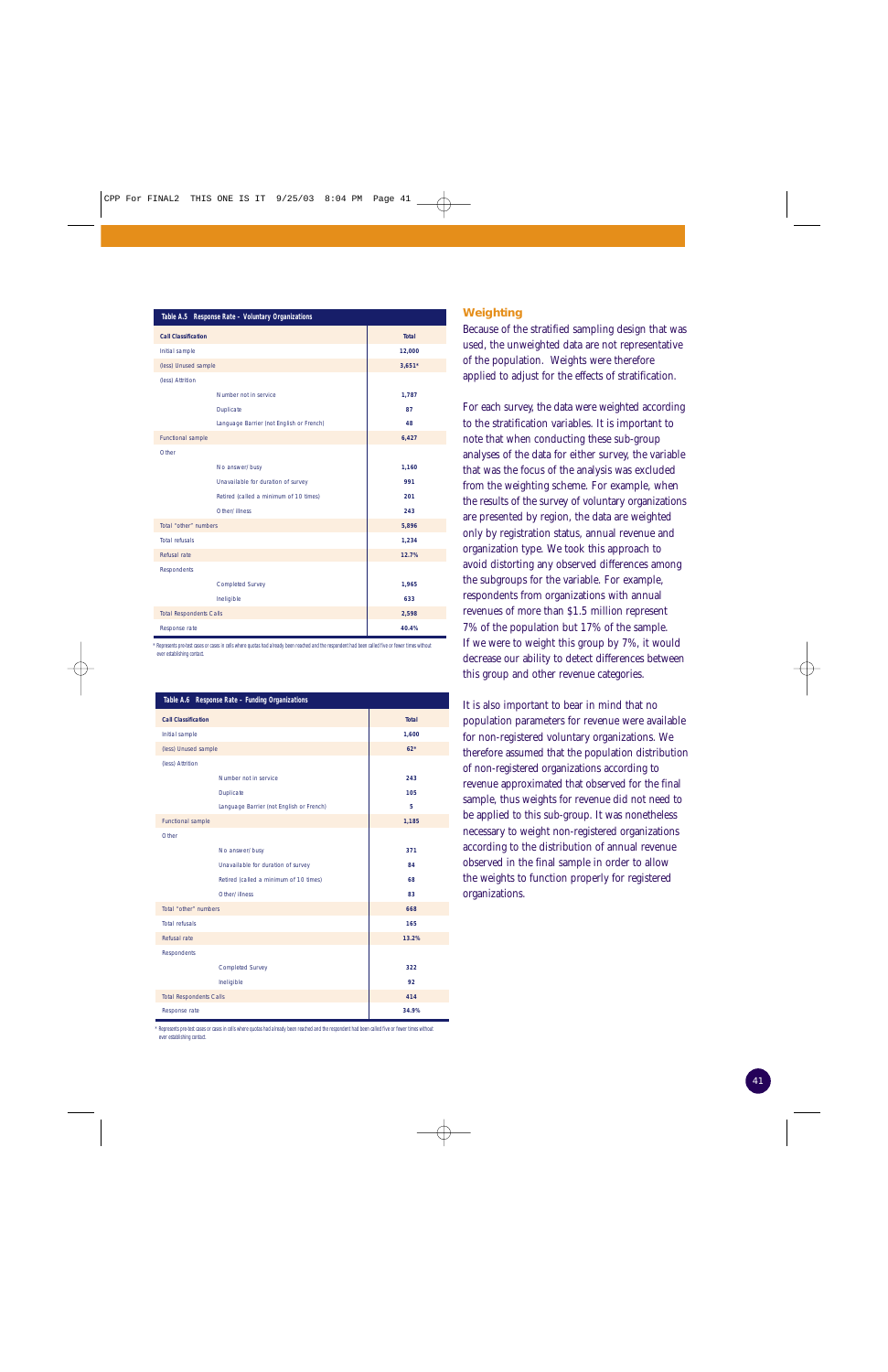#### **Voluntary Organizations**

The data for the survey of voluntary organizations were weighted by region, annual revenue, registration status (i.e., registered and non-registered) and type of organization (i.e., Social Services, Arts and Culture, Community Benefits, etc.). The distributions used to weight the sample were as follows:

| Table A.7 Region        |     |  |  |  |  |  |  |  |  |
|-------------------------|-----|--|--|--|--|--|--|--|--|
| <b>Atlantic</b>         | .10 |  |  |  |  |  |  |  |  |
| Quebec                  | .21 |  |  |  |  |  |  |  |  |
| Ontario                 | .34 |  |  |  |  |  |  |  |  |
| <b>Prairies</b>         | .11 |  |  |  |  |  |  |  |  |
| Alberta                 | .10 |  |  |  |  |  |  |  |  |
| <b>British Columbia</b> | .14 |  |  |  |  |  |  |  |  |

| Table A.8 Annual Revenue |                   |                |                        |  |  |  |  |  |  |  |
|--------------------------|-------------------|----------------|------------------------|--|--|--|--|--|--|--|
| <b>Annual Revenue</b>    | <b>Registered</b> | Non-registered | <b>Combined Weight</b> |  |  |  |  |  |  |  |
| $<$ \$125.000            | .50               | .08            | .58                    |  |  |  |  |  |  |  |
| \$125,000 to \$499,999   | .15               | .07            | 22                     |  |  |  |  |  |  |  |
| \$500,000 to \$1,500,000 | .07               | .04            | .11                    |  |  |  |  |  |  |  |
| > \$1.500.000            | 06                | .03            | .09                    |  |  |  |  |  |  |  |

| Table A.9 Registration Status |     |
|-------------------------------|-----|
| Registered                    | .78 |
| Non-registered                | .22 |

| Table A.10 Type of Organization |     |  |  |  |  |  |  |  |
|---------------------------------|-----|--|--|--|--|--|--|--|
| Arts and Culture                | .14 |  |  |  |  |  |  |  |
| <b>Education</b>                | .14 |  |  |  |  |  |  |  |
| Health                          | .11 |  |  |  |  |  |  |  |
| <b>Social Services</b>          | .25 |  |  |  |  |  |  |  |
| <b>Community Benefit</b>        | .20 |  |  |  |  |  |  |  |
| Other                           | .16 |  |  |  |  |  |  |  |

#### **Funding Organizations**

The data for the survey of funding organizations were weighted by region and organization type (i.e., federal government, private foundation, etc.). The distributions used to weight the sample were as follows:



| Table A.12 Type of Organization |     |
|---------------------------------|-----|
| <b>Federal Government</b>       | .10 |
| <b>Provincial Government</b>    | .05 |
| <b>Municipal Government</b>     | .39 |
| <b>Public Foundation</b>        | .31 |
| <b>Private Foundation</b>       | .15 |

**Confidence Limits for Analysis Variables** Confidence limits calculated for breakdowns of the data by each of the analysis variables are presented in Table A.13. These confidence limits indicate the percentage variation of a sample estimate that one would expect to find in the population 95% of the time. For example, a confidence interval of  $\pm$  6% for British Columbia means that a percentage value reported for B.C. charities would be within 6 percentage points of the value in the population, 95% of the time. These confidence limits were calculated using estimations of the population size where applicable.

| Table A.13 Confidence Intervals for Analysis Variables |                                    |                                 |                                 |
|--------------------------------------------------------|------------------------------------|---------------------------------|---------------------------------|
|                                                        | <b>Unweighted</b><br><b>Sample</b> | <b>Population</b>               | <b>Confidence</b><br>Limit      |
| Nonprofit and Voluntary Organization                   |                                    |                                 |                                 |
| <b>Type of Organization</b>                            |                                    |                                 |                                 |
| Arts & Culture                                         | 336                                | 6725                            | $+5.22%$                        |
| <b>Education</b>                                       | 238                                | 7208                            | ±6.26%                          |
| Health                                                 | 319                                | 5334                            | ±5.33%                          |
| <b>Social Services</b>                                 | 458                                | 12810                           | ±4.50%                          |
| <b>Community Benefits</b>                              | 345                                | 10178                           | $+5.19%$                        |
| Other                                                  | 269                                | 7867                            | $+5.88%$                        |
| <b>Annual Revenue Size</b>                             |                                    | (based on registered charities) | (based on registered charities) |
| $<$ \$125K                                             | 519                                | 19833                           | $+4.61%$                        |
| \$125K - \$499K                                        | 473                                | 6192                            | $+4.73%$                        |
| \$500K - \$1.5 million                                 | 495                                | 2660                            | $+4.22%$                        |
| $> $1.5$ million                                       | 372                                | 2065                            | ±4.89%                          |
| <b>Province/Region</b>                                 |                                    |                                 |                                 |
| <b>Atlantic</b>                                        | 282                                | 5224                            | $+5.69%$                        |
| BC.                                                    | 259                                | 7001                            | $+5.99%$                        |
| Ontario                                                | 638                                | 17052                           | $+3.81%$                        |
| Quebec                                                 | 273                                | 10341                           | $+5.86%$                        |
| Alberta                                                | 275                                | 5082                            | $+5.76%$                        |
| <b>Prairies</b>                                        | 238                                | 5415                            | ±6.22%                          |
| <b>Funders</b>                                         |                                    |                                 |                                 |
| Government                                             | 193                                | 871                             | $+6.24%$                        |
| Foundation                                             | 129                                | 732                             | $+7.86%$                        |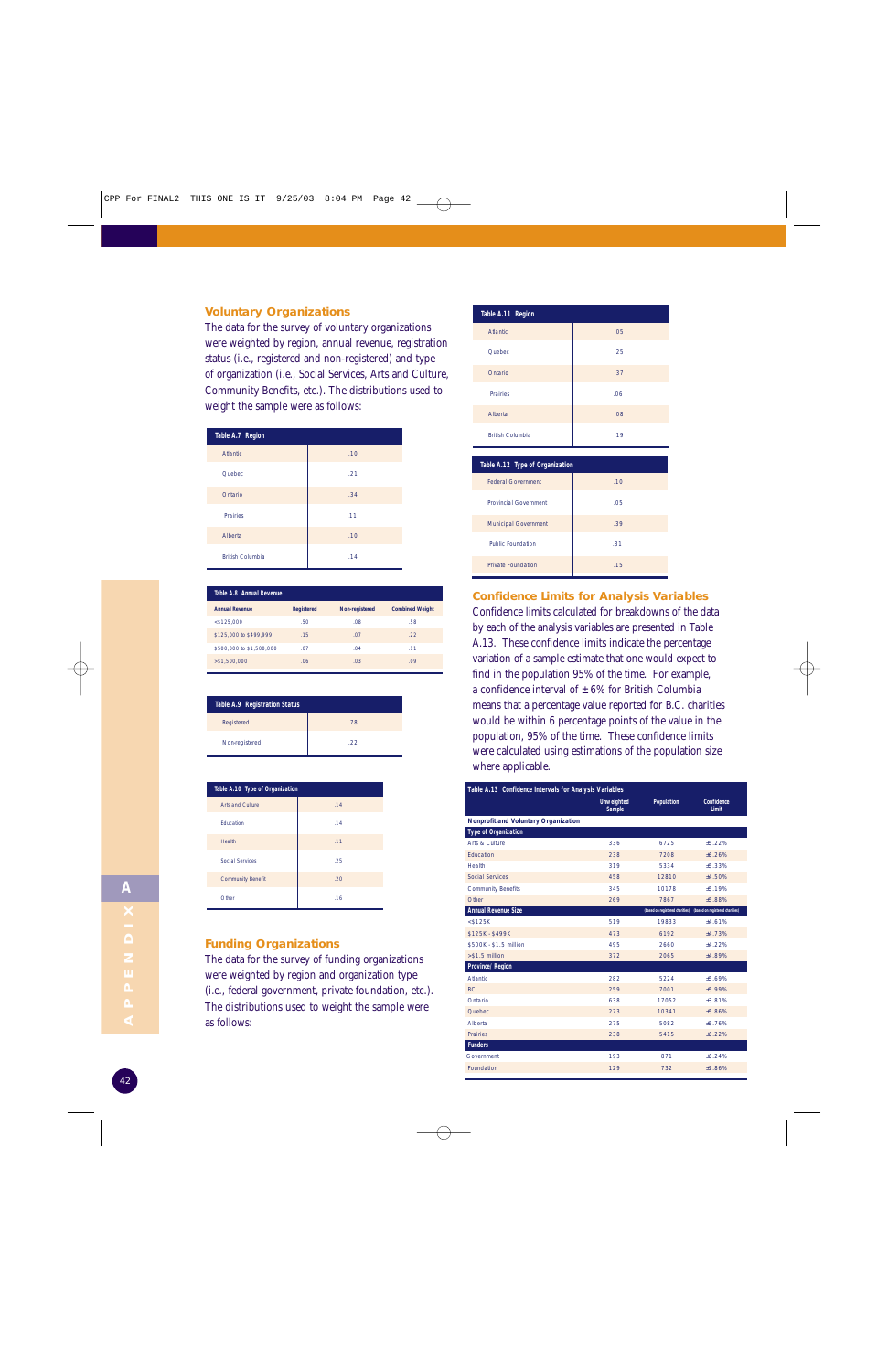## APPENDIX B

#### **ADDITIONAL TABLES: VARIATIONS AMONG VOLUNTARY ORGANIZATIONS**

#### **Chapter 2 - Tables**

| Table B2.1. Funder's Evaluation Expectations over the Last Three Years by Organizational Type |                |                  |               |                           |                          |     |  |  |
|-----------------------------------------------------------------------------------------------|----------------|------------------|---------------|---------------------------|--------------------------|-----|--|--|
|                                                                                               |                |                  |               | <b>Organizations Type</b> |                          |     |  |  |
|                                                                                               | Arts &         |                  |               |                           | Social Community Other   |     |  |  |
|                                                                                               | <b>Culture</b> | <b>Education</b> | <b>Health</b> |                           | <b>Services Benefits</b> |     |  |  |
| <b>Amount of Information</b>                                                                  |                |                  |               |                           |                          |     |  |  |
| Increased                                                                                     | 43%            | 40%              | 54%           | 46%                       | 54%                      | 28% |  |  |
| <b>Remained The Same</b>                                                                      | 38%            | 35%              | 33%           | 41%                       | 29%                      | 38% |  |  |
| Decreased                                                                                     | 3%             | 4%               | 2%            | 1%                        | 4%                       | 3%  |  |  |
| Don't Know/No Response                                                                        | 17%            | 21%              | 12%           | 13%                       | 14%                      | 31% |  |  |
|                                                                                               |                |                  |               |                           |                          |     |  |  |
| <b>Whether to Provide Outcome Information</b>                                                 |                |                  |               |                           |                          |     |  |  |
| Increased                                                                                     | 46%            | 46%              | 60%           | 53%                       | 51%                      | 35% |  |  |
| <b>Remained The Same</b>                                                                      | 36%            | 30%              | 22%           | 36%                       | 32%                      | 38% |  |  |
| <b>Decreased</b>                                                                              | 0%             | 2%               | 3%            | 0%                        | 0%                       | 0%  |  |  |
| Don't Know/No Response                                                                        | 18%            | 22%              | 14%           | 10%                       | 16%                      | 27% |  |  |
|                                                                                               |                |                  |               |                           |                          |     |  |  |
| <b>Amount of Outcome Information</b>                                                          |                |                  |               |                           |                          |     |  |  |
| Increased                                                                                     | 42%            | 45%              | 54%           | 49%                       | 45%                      | 34% |  |  |
| <b>Remained The Same</b>                                                                      | 40%            | 30%              | 29%           | 39%                       | 36%                      | 35% |  |  |
| <b>Decreased</b>                                                                              | 1%             | 2%               | 3%            | 0%                        | 3%                       | 2%  |  |  |
| Don't Know/No Response                                                                        | 17%            | 24%              | 14%           | 12%                       | 16%                      | 29% |  |  |
| <b>Unweighted n</b>                                                                           | 256            | 186              | 284           | 393                       | 280                      | 208 |  |  |
|                                                                                               |                |                  |               |                           |                          |     |  |  |

T,

Note. Based on organizations that conducted evaluation in the past year.

| Table B2.2. Funders' Evaluation Expectations over the Last Three Years by Province/Region |                 |         |                                    |     |     |     |  |  |
|-------------------------------------------------------------------------------------------|-----------------|---------|------------------------------------|-----|-----|-----|--|--|
|                                                                                           | Province/Region |         |                                    |     |     |     |  |  |
|                                                                                           | BC.             | Alberta | Man./Sask. Ontario Quebec Atlantic |     |     |     |  |  |
| <b>Amount of Information</b>                                                              |                 |         |                                    |     |     |     |  |  |
| Increased                                                                                 | 49%             | 44%     | 29%                                | 51% | 40% | 44% |  |  |
| Remained The Same                                                                         | 31%             | 37%     | 49%                                | 32% | 39% | 35% |  |  |
| Decreased                                                                                 | 2%              | 3%      | 3%                                 | 2%  | 2%  | 6%  |  |  |
| Don't Know/No Response                                                                    | 19%             | 15%     | 20%                                | 15% | 19% | 16% |  |  |
| <b>Whether to Provide Outcome Information</b>                                             |                 |         |                                    |     |     |     |  |  |
| Increased                                                                                 | 55%             | 47%     | 34%                                | 59% | 42% | 45% |  |  |
| Remained The Same                                                                         | 29%             | 33%     | 46%                                | 28% | 37% | 35% |  |  |
| Decreased                                                                                 | 1%              | 0%      | 3%                                 | O%  | 1%  | 1%  |  |  |
| Don't Know/No Response                                                                    | 15%             | 20%     | 17%                                | 13% | 21% | 19% |  |  |
| <b>Amount of Outcome Information</b>                                                      |                 |         |                                    |     |     |     |  |  |
| Increased                                                                                 | 49%             | 44%     | 32%                                | 52% | 42% | 44% |  |  |
| Remained The Same                                                                         | 31%             | 35%     | 47%                                | 34% | 36% | 36% |  |  |
| Decreased                                                                                 | 1%              | 2%      | 1%                                 | 2%  | 1%  | 1%  |  |  |
| Don't Know/No Response                                                                    | 19%             | 19%     | 20%                                | 13% | 22% | 20% |  |  |
| <b>Unweighted n</b>                                                                       | 211             | 217     | 190                                | 547 | 226 | 216 |  |  |

Note. Based on organizations that conducted evaluation in the past year.

| Table B2.3. Funders' Evaluation Expectations over the Last Three Years by Annual Revenue<br><b>Annual Revenue</b> |            |                   |                    |            |  |  |  |
|-------------------------------------------------------------------------------------------------------------------|------------|-------------------|--------------------|------------|--|--|--|
|                                                                                                                   | $<$ \$125K | \$125K<br>-\$499K | \$500K<br>$-$1.5M$ | $>$ \$1.5M |  |  |  |
| <b>Amount of Information</b>                                                                                      |            |                   |                    |            |  |  |  |
| Increased                                                                                                         | 35%        | 50%               | 52%                | 62%        |  |  |  |
| Remained The Same                                                                                                 | 39%        | 35%               | 34%                | 23%        |  |  |  |
| Decreased                                                                                                         | 3%         | 2%                | 3%                 | 1%         |  |  |  |
| Don't Know/No Response                                                                                            | 22%        | 13%               | 11%                | 15%        |  |  |  |
| Whether to Provide Outcome Information                                                                            |            |                   |                    |            |  |  |  |
| Increased                                                                                                         | 38%        | 55%               | 61%                | 62%        |  |  |  |
| Remained The Same                                                                                                 | 38%        | 32%               | 27%                | 25%        |  |  |  |
| Decreased                                                                                                         | 1%         | 1%                | 1%                 | O%         |  |  |  |
| Don't Know/No Response                                                                                            | 23%        | 12%               | 11%                | 12%        |  |  |  |
| <b>Amount of Outcome Information</b>                                                                              |            |                   |                    |            |  |  |  |
| Increased                                                                                                         | 37%        | 51%               | 53%                | 58%        |  |  |  |
| Remained The Same                                                                                                 | 38%        | 36%               | 35%                | 29%        |  |  |  |
| Decreased                                                                                                         | 2%         | 1%                | 2%                 | O%         |  |  |  |
| Don't Know/No Response                                                                                            | 24%        | 13%               | 11%                | 13%        |  |  |  |
| <b>Unweighted n</b>                                                                                               | 359        | 398               | 456                | 320        |  |  |  |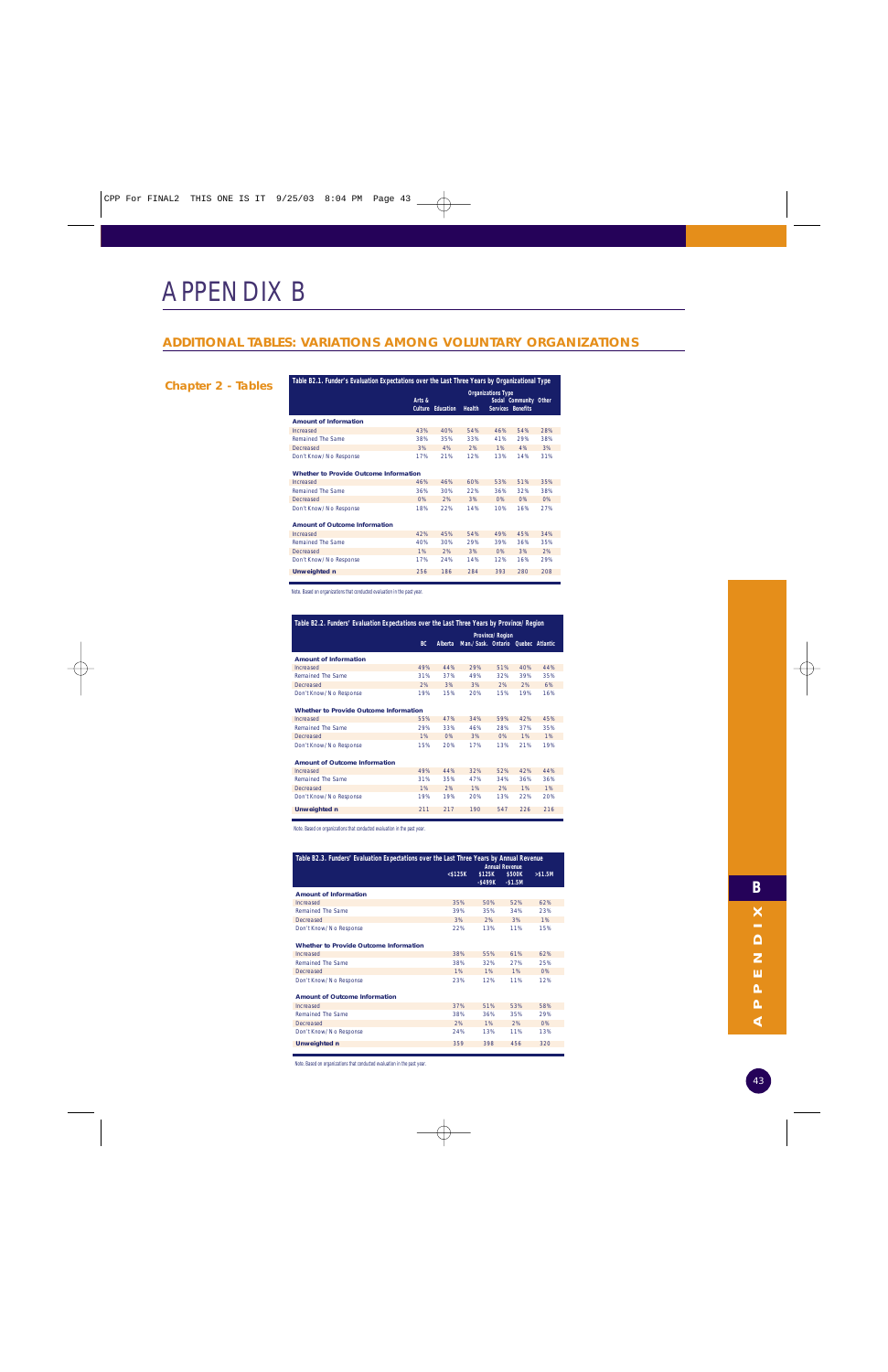#### **Chapter 3 - Tables**

| Table B3.1. What was Evaluated in the Past Year by Organizational Type<br><b>Organizational Type</b> |                          |                  |        |     |                                             |     |
|------------------------------------------------------------------------------------------------------|--------------------------|------------------|--------|-----|---------------------------------------------|-----|
|                                                                                                      | Arts &<br><b>Culture</b> | <b>Education</b> | Health |     | Social Community Other<br>Services Benefits |     |
| Ongoing programs or services                                                                         | 59%                      | 57%              | 75%    | 78% | 63%                                         | 61% |
| <b>Projects</b>                                                                                      | 50%                      | 55%              | 62%    | 60% | 55%                                         | 55% |
| Organization's overall effectiveness<br>or impact                                                    | 46%                      | 50%              | 58%    | 65% | 52%                                         | 49% |
| <b>Fundraising activities</b>                                                                        | 48%                      | 35%              | 50%    | 52% | 45%                                         | 37% |
| Volunteer experiences                                                                                | 32%                      | 32%              | 46%    | 51% | 39%                                         | 35% |
| Overall performance of the board                                                                     | 30%                      | 32%              | 40%    | 36% | 32%                                         | 29% |
| <b>Products</b>                                                                                      | 25%                      | 29%              | 21%    | 21% | 18%                                         | 25% |
| Have not evaluated anything in the past year                                                         | 26%                      | 29%              | 16%    | 16% | 26%                                         | 27% |
| <b>Unweighted n</b>                                                                                  | 336                      | 238              | 319    | 458 | 345                                         | 269 |

Note. Based on total number of organizations that responded.

#### **Table B3.2. What was Evaluated in the Past Year by Province/Region**

|                                                   |           |         |                                    | <b>Province/Region</b> |     |     |  |
|---------------------------------------------------|-----------|---------|------------------------------------|------------------------|-----|-----|--|
|                                                   | <b>BC</b> | Alberta | Man./Sask. Ontario Quebec Atlantic |                        |     |     |  |
| Ongoing programs or services                      | 67%       | 62%     | 68%                                | 72%                    | 65% | 58% |  |
| Projects                                          | 56%       | 54%     | 58%                                | 58%                    | 60% | 49% |  |
| Organization's overall effectiveness<br>or impact | 49%       | 50%     | 57%                                | 57%                    | 60% | 46% |  |
| <b>Fundraising activities</b>                     | 48%       | 39%     | 46%                                | 51%                    | 39% | 43% |  |
| Volunteer experiences                             | 9%        | 39%     | 38%                                | 39%                    | 40% | 41% |  |
| Overall performance of the board                  | 28%       | 31%     | 36%                                | 37%                    | 34% | 30% |  |
| <b>Products</b>                                   | 19%       | 18%     | 24%                                | 28%                    | 23% | 16% |  |
| Have not evaluated anything in the past year      | 23%       | 29%     | 20%                                | 21%                    | 19% | 28% |  |
| <b>Unweighted n</b>                               | 259       | 275     | 238                                | 638                    | 273 | 282 |  |

Note. Based on total number of organizations that responded.

| Table B3.3. What was Evaluated in the Past Year by Annual Revenue<br><b>Annual Revenue</b> |               |                      |                    |          |  |  |  |  |
|--------------------------------------------------------------------------------------------|---------------|----------------------|--------------------|----------|--|--|--|--|
|                                                                                            | $<$ \$125 $K$ | \$125K<br>$-$ \$499K | \$500K<br>$-$1.5M$ | > \$1.5M |  |  |  |  |
| Ongoing programs or services                                                               | 56%           | 73%                  | 84%                | 78%      |  |  |  |  |
| Projects                                                                                   | 49%           | 64%                  | 69%                | 68%      |  |  |  |  |
| Organization's overall effectiveness<br>or impact                                          | 48%           | 58%                  | 67%                | 59%      |  |  |  |  |
| <b>Fundraising activities</b>                                                              | 38%           | 52%                  | 55%                | 54%      |  |  |  |  |
| Volunteer experiences                                                                      | 36%           | 44%                  | 47%                | 49%      |  |  |  |  |
| Overall performance of the board                                                           | 30%           | 37%                  | 41%                | 36%      |  |  |  |  |
| <b>Products</b>                                                                            | 19%           | 25%                  | 32%                | 25%      |  |  |  |  |
| Have not evaluated anything in the past year                                               | 30%           | 16%                  | 8%                 | 14%      |  |  |  |  |
| Unweighted n                                                                               | 519           | 473                  | 495                | 372      |  |  |  |  |

Note. Based on total number of organizations that responded.

| Table B3.4. When Evaluations are Conducted by Organizational Type |        |                          |               |     |                                             |     |  |  |
|-------------------------------------------------------------------|--------|--------------------------|---------------|-----|---------------------------------------------|-----|--|--|
|                                                                   |        |                          |               |     |                                             |     |  |  |
|                                                                   | Arts & | <b>Culture Education</b> | <b>Health</b> |     | Social Community Other<br>Services Benefits |     |  |  |
| Performed routinely                                               | 61%    | 69%                      | 78%           | 82% | 73%                                         | 70% |  |  |
| Only when need to address specific problems 34%                   |        | 20%                      | 18%           | 15% | 21%                                         | 27% |  |  |
| Only when required by funders                                     | 3%     | 9%                       | 3%            | 3%  | 5%                                          | 1%  |  |  |
| <b>Unweighted n</b>                                               | 256    | 186                      | 284           | 393 | 280                                         | 208 |  |  |

Note. Based on organizations that conducted evaluation in the past year.

#### **Table B3.5. When Evaluations are Conducted by Province/Region**

|                                                 | BC. | <b>Alberta</b> | Man./Sask. Ontario Quebec Atlantic | <b>Province/Region</b> |     |     |  |
|-------------------------------------------------|-----|----------------|------------------------------------|------------------------|-----|-----|--|
| Performed routinely                             | 69% | 70%            | 69%                                | 75%                    | 83% | 63% |  |
| Only when need to address specific problems 26% |     | 23%            | 26%                                | 19%                    | 14% | 29% |  |
| Only when required by funders                   | 4%  | 4%             | 4%                                 | 4%                     | 3%  | 5%  |  |
| <b>Unweighted n</b>                             | 211 | 217            | 190                                | 547                    | 226 | 216 |  |
|                                                 |     |                |                                    |                        |     |     |  |

Note. Based on organizations that conducted evaluation in the past year.

| Table B3.6. When Evaluations are Conducted by Annual Revenue |                      |                    |                       |  |  |  |  |  |
|--------------------------------------------------------------|----------------------|--------------------|-----------------------|--|--|--|--|--|
|                                                              |                      |                    |                       |  |  |  |  |  |
| $<$ \$125K                                                   | \$125K<br>$-$ \$499K | \$500K<br>$-$1.5M$ | > \$1.5M              |  |  |  |  |  |
| 68%                                                          | 76%                  | 81%                | 81%                   |  |  |  |  |  |
| 27%                                                          | 18%                  | 14%                | 13%                   |  |  |  |  |  |
| 4%                                                           | 4%                   | 2%                 | 4%                    |  |  |  |  |  |
| 359                                                          | 398                  | 456                | 320                   |  |  |  |  |  |
|                                                              |                      |                    | <b>Annual Revenue</b> |  |  |  |  |  |

Note. Based on organizations that conducted evaluation in the past year.

| Table B3.7. Number of Evaluations in Past Year by Organizational Type<br><b>Organizational Type</b> |        |                          |               |     |                                                    |     |  |  |
|-----------------------------------------------------------------------------------------------------|--------|--------------------------|---------------|-----|----------------------------------------------------|-----|--|--|
|                                                                                                     | Arts & | <b>Culture Education</b> | <b>Health</b> |     | Social Community Other<br><b>Services Benefits</b> |     |  |  |
| $1-5$                                                                                               | 56%    | 56%                      | 46%           | 41% | 44%                                                | 57% |  |  |
| $6 - 10$                                                                                            | 23%    | 23%                      | 24%           | 21% | 19%                                                | 19% |  |  |
| 11-20                                                                                               | 14%    | 12%                      | 14%           | 19% | 20%                                                | 10% |  |  |
| $21+$                                                                                               | 8%     | 8%                       | 17%           | 20% | 17%                                                | 14% |  |  |
| <b>Unweighted n</b>                                                                                 | 256    | 186                      | 284           | 393 | 280                                                | 208 |  |  |

Note. Based on organizations that conducted evaluation in the past year.

| Table B3.8. Number of Evaluations in Past Year by Province/Region |                                                                                             |     |     |     |     |     |  |  |
|-------------------------------------------------------------------|---------------------------------------------------------------------------------------------|-----|-----|-----|-----|-----|--|--|
|                                                                   | <b>Province/Region</b><br>Man./Sask. Ontario Quebec Atlantic<br><b>BC</b><br><b>Alberta</b> |     |     |     |     |     |  |  |
| $1-5$                                                             | 47%                                                                                         | 59% | 50% | 42% | 54% | 49% |  |  |
| $6 - 10$                                                          | 21%                                                                                         | 14% | 17% | 22% | 23% | 29% |  |  |
| 11-20                                                             | 16%                                                                                         | 18% | 19% | 16% | 13% | 9%  |  |  |
| $21+$                                                             | 17%                                                                                         | 10% | 14% | 20% | 11% | 12% |  |  |
| <b>Unweighted n</b>                                               | 211                                                                                         | 217 | 190 | 547 | 226 | 216 |  |  |

Note. Based on organizations that conducted evaluation in the past year.

| Table B3.9. Number of Evaluations in Past Year by Annual Revenue |                       |                      |                    |          |  |  |  |  |  |
|------------------------------------------------------------------|-----------------------|----------------------|--------------------|----------|--|--|--|--|--|
|                                                                  | <b>Annual Revenue</b> |                      |                    |          |  |  |  |  |  |
|                                                                  | $<$ \$125K            | \$125K<br>$-$ \$499K | \$500K<br>$-$1.5M$ | > \$1.5M |  |  |  |  |  |
| $1-5$                                                            | 58%                   | 44%                  | 39%                | 30%      |  |  |  |  |  |
| $6 - 10$                                                         | 20%                   | 23%                  | 23%                | 24%      |  |  |  |  |  |
| 11-20                                                            | 14%                   | 18%                  | 17%                | 17%      |  |  |  |  |  |
| $21+$                                                            | 10%                   | 15%                  | 20%                | 28%      |  |  |  |  |  |
| <b>Unweighted n</b>                                              | 359                   | 398                  | 456                | 320      |  |  |  |  |  |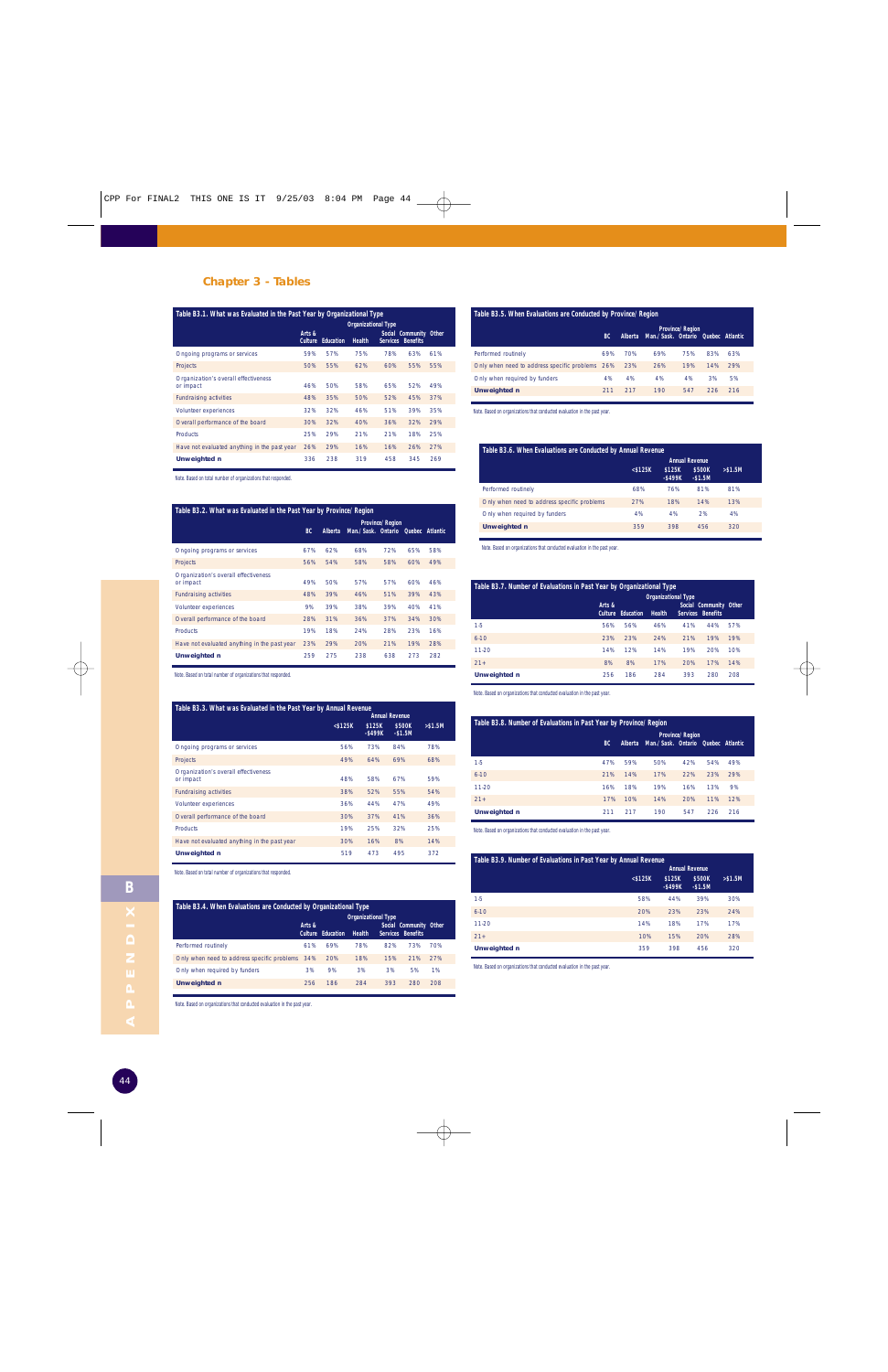| Table B3.10. Percent of Evaluations Required by Funder by Organizational Type<br><b>Organizational Type</b> |                          |           |               |     |                                             |     |  |  |  |
|-------------------------------------------------------------------------------------------------------------|--------------------------|-----------|---------------|-----|---------------------------------------------|-----|--|--|--|
|                                                                                                             | Arts &<br><b>Culture</b> | Education | <b>Health</b> |     | Social Community Other<br>Services Benefits |     |  |  |  |
| <b>None</b>                                                                                                 | 66%                      | 63%       | 62%           | 58% | 58%                                         | 81% |  |  |  |
| 1%-25%                                                                                                      | 8%                       | 9%        | 10%           | 14% | 14%                                         | 9%  |  |  |  |
| 26%-50%                                                                                                     | 16%                      | 13%       | 15%           | 13% | 14%                                         | 6%  |  |  |  |
| $50% +$                                                                                                     | 11%                      | 15%       | 13%           | 15% | 14%                                         | 4%  |  |  |  |
| <b>Unweighted n</b>                                                                                         | 230                      | 165       | 250           | 344 | 248                                         | 182 |  |  |  |

Note. Based on organizations that conducted evaluation in the past year.

| Table B3.11. Percent of Evaluations Required by Funder by Province/Region |           |                                                                                |     |     |     |                |  |  |  |
|---------------------------------------------------------------------------|-----------|--------------------------------------------------------------------------------|-----|-----|-----|----------------|--|--|--|
|                                                                           | <b>BC</b> | <b>Province/Region</b><br>Man./Sask. Ontario Quebec Atlantic<br><b>Alberta</b> |     |     |     |                |  |  |  |
| <b>None</b>                                                               | 63        | 54                                                                             | 71  | 59  | 70  | 64             |  |  |  |
| 1%-25%                                                                    | 13        | 11                                                                             | 9   | 14  | 9   | $\overline{4}$ |  |  |  |
| 26%-50%                                                                   | 14        | 14                                                                             | 8   | 12  | 15  | 16             |  |  |  |
| $50% +$                                                                   | 10        | 21                                                                             | 12  | 16  | 5   | 16             |  |  |  |
| <b>Unweighted n</b>                                                       | 181       | 194                                                                            | 172 | 482 | 201 | 189            |  |  |  |

Note. Based on organizations that conducted evaluation in the past year.

| Table B3.12. Percent of Evaluations Required by Funder by Annual Revenue<br><b>Annual Revenue</b> |               |                      |                    |            |  |  |  |  |  |
|---------------------------------------------------------------------------------------------------|---------------|----------------------|--------------------|------------|--|--|--|--|--|
|                                                                                                   | $<$ \$125 $K$ | \$125K<br>$-$ \$499K | \$500K<br>$-$1.5M$ | $>$ \$1.5M |  |  |  |  |  |
| <b>None</b>                                                                                       | 72%           | 56%                  | 57%                | 52%        |  |  |  |  |  |
| $1\% - 25\%$                                                                                      | 7%            | 13%                  | 15%                | 16%        |  |  |  |  |  |
| $26\% - 50\%$                                                                                     | 12%           | 15%                  | 14%                | 15%        |  |  |  |  |  |
| $50%+$                                                                                            | 9%            | 17%                  | 14%                | 17%        |  |  |  |  |  |
| <b>Unweighted n</b>                                                                               | 322           | 360                  | 407                | 273        |  |  |  |  |  |

Note. Based on organizations that conducted evaluation in the past year.

| Table B3.13. Methods of Evaluation Used in the Past Year by Organizational Type<br><b>Organizational Type</b> |                          |           |               |                 |                                           |     |  |  |  |
|---------------------------------------------------------------------------------------------------------------|--------------------------|-----------|---------------|-----------------|-------------------------------------------|-----|--|--|--|
|                                                                                                               | Arts &<br><b>Culture</b> | Education | <b>Health</b> | <b>Services</b> | Social Community Other<br><b>Benefits</b> |     |  |  |  |
| <b>Staff Meetings</b>                                                                                         | 83%                      | 82%       | 83%           | 89%             | 81%                                       | 75% |  |  |  |
| <b>Volunteer Meetings</b>                                                                                     | 64%                      | 67%       | 69%           | 63%             | 76%                                       | 61% |  |  |  |
| <b>Surveys</b>                                                                                                | 52%                      | 58%       | 68%           | 57%             | 56%                                       | 46% |  |  |  |
| Formal Evaluations -multiple methods                                                                          | 37%                      | 53%       | 61%           | 61%             | 47%                                       | 47% |  |  |  |
| <b>Interviews</b>                                                                                             | 45%                      | 40%       | 58%           | 53%             | 47%                                       | 39% |  |  |  |
| <b>Focus Groups</b>                                                                                           | 33%                      | 40%       | 52%           | 54%             | 43%                                       | 44% |  |  |  |
| <b>Experimental or Quasi-Experimental Designs</b>                                                             | 13%                      | 16%       | 14%           | 10%             | 17%                                       | 14% |  |  |  |
| <b>Unweighted n</b>                                                                                           | 256                      | 186       | 284           | 393             | 280                                       | 208 |  |  |  |

Note. Based on organizations that conducted evaluation in the past year.

| Table B3.14. Methods of Evaluation Used in the Past Year by Province/Region |                                                                                                           |     |     |     |     |     |  |  |
|-----------------------------------------------------------------------------|-----------------------------------------------------------------------------------------------------------|-----|-----|-----|-----|-----|--|--|
|                                                                             | <b>Province/Region</b><br>Man./Sask. Ontario<br>BC.<br><b>Alberta</b><br><b>Ouebec</b><br><b>Atlantic</b> |     |     |     |     |     |  |  |
| <b>Staff Meetings</b>                                                       | 87%                                                                                                       | 82% | 78% | 85% | 83% | 76% |  |  |
| <b>Volunteer Meetings</b>                                                   | 72%                                                                                                       | 66% | 70% | 63% | 62% | 73% |  |  |
| <b>Surveys</b>                                                              | 61%                                                                                                       | 63% | 47% | 67% | 42% | 51% |  |  |
| Formal Evaluations- multiple methods                                        | 57%                                                                                                       | 52% | 46% | 61% | 44% | 46% |  |  |
| <b>Interviews</b>                                                           | 63%                                                                                                       | 49% | 42% | 57% | 29% | 50% |  |  |
| <b>Focus Groups</b>                                                         | 44%                                                                                                       | 34% | 29% | 37% | 75% | 42% |  |  |
| <b>Experimental or Quasi-Experimental Designs</b>                           | 13%                                                                                                       | 14% | 15% | 14% | 15% | 9%  |  |  |
| <b>Unweighted n</b>                                                         | 211                                                                                                       | 217 | 190 | 547 | 226 | 216 |  |  |

Note. Based on organizations that conducted evaluation in the past year.

| Table B3.15. Methods of Evaluation Used in the Past Year by Annual Revenue<br><b>Annual Revenue</b> |               |                      |           |     |  |  |  |  |  |  |
|-----------------------------------------------------------------------------------------------------|---------------|----------------------|-----------|-----|--|--|--|--|--|--|
|                                                                                                     | $<$ \$125 $K$ | \$500K               | $> $1.5M$ |     |  |  |  |  |  |  |
|                                                                                                     |               | \$125K<br>$-$ \$499K | $-$1.5M$  |     |  |  |  |  |  |  |
| <b>Staff Meetings</b>                                                                               | 76%           | 87%                  | 91%       | 93% |  |  |  |  |  |  |
| <b>Volunteer Meetings</b>                                                                           | 69%           | 66%                  | 60%       | 64% |  |  |  |  |  |  |
| Surveys                                                                                             | 43%           | 65%                  | 66%       | 76% |  |  |  |  |  |  |
| Formal Evaluations - multiple methods                                                               | 41%           | 58%                  | 65%       | 70% |  |  |  |  |  |  |
| Interviews                                                                                          | 35%           | 56%                  | 61%       | 68% |  |  |  |  |  |  |
| <b>Focus Groups</b>                                                                                 | 42%           | 45%                  | 49%       | 59% |  |  |  |  |  |  |
| <b>Experimental or Quasi-Experimental Designs</b>                                                   | 13%           | 13%                  | 16%       | 17% |  |  |  |  |  |  |
| <b>Unweighted n</b>                                                                                 | 359           | 398                  | 456       | 320 |  |  |  |  |  |  |

Note. Based on organizations that conducted evaluation in the past year.

| Table B3.16. Key Motivation for Last Evaluation by Organizational Type<br><b>Organizational Type</b> |                          |           |               |     |                                             |     |  |  |  |
|------------------------------------------------------------------------------------------------------|--------------------------|-----------|---------------|-----|---------------------------------------------|-----|--|--|--|
|                                                                                                      | Arts &<br><b>Culture</b> | Education | <b>Health</b> |     | Social Community Other<br>Services Benefits |     |  |  |  |
| It was a decision of our staff or board                                                              | 73%                      | 69%       | 72%           | 70% | 68%                                         | 88% |  |  |  |
| It was required by funders                                                                           | 14%                      | 13%       | 13%           | 9%  | 15%                                         | 4%  |  |  |  |
| It was encouraged by funders                                                                         | 4%                       | 8%        | 4%            | 5%  | 6%                                          | 2%  |  |  |  |
| For accreditation purposes                                                                           | 5%                       | 3%        | 4%            | 8%  | 2%                                          | 2%  |  |  |  |
| To comply with new funding requirements                                                              | 2%                       | 4%        | 2%            | 6%  | 5%                                          | 2%  |  |  |  |
| <b>Unweighted n</b>                                                                                  | 256                      | 186       | 284           | 393 | 280                                         | 208 |  |  |  |

Note. Based on organizations that conducted evaluation in the past year.

#### **Table B3.17. Key Motivation for Last Evaluation by Province/Region**

|                                         | BC. | <b>Alberta</b> | Man./Sask. Ontario Quebec Atlantic | <b>Province/Region</b> |     |     |
|-----------------------------------------|-----|----------------|------------------------------------|------------------------|-----|-----|
| It was a decision of our staff or board | 73% | 65%            | 73%                                | 74%                    | 73% | 75% |
| It was required by funders              | 11% | 20%            | 14%                                | 11%                    | 7%  | 11% |
| It was encouraged by funders            | 2%  | 4%             | 5%                                 | 6%                     | 6%  | 2%  |
| For accreditation purposes              | 7%  | 4%             | 3%                                 | 4%                     | 4%  | 5%  |
| To comply with new funding requirements | 3%  | 2%             | 2%                                 | 3%                     | 7%  | 3%  |
| <b>Unweighted n</b>                     | 211 | 217            | 190                                | 547                    | 226 | 216 |

Note. Based on organizations that conducted evaluation in the past year.

| Table B3.18. Key Motivation for Last Evaluation by Annual Revenue |                       |                      |                    |          |  |  |  |  |  |
|-------------------------------------------------------------------|-----------------------|----------------------|--------------------|----------|--|--|--|--|--|
|                                                                   | <b>Annual Revenue</b> |                      |                    |          |  |  |  |  |  |
|                                                                   | $<$ \$125 $K$         | \$125K<br>$-$ \$499K | \$500K<br>$-$1.5M$ | > \$1.5M |  |  |  |  |  |
| It was a decision of our staff or board                           | 72%                   | 75%                  | 71%                | 71%      |  |  |  |  |  |
| It was required by funders                                        | 10%                   | 12%                  | 13%                | 15%      |  |  |  |  |  |
| It was encouraged by funders                                      | 5%                    | 4%                   | 5%                 | 2%       |  |  |  |  |  |
| For accreditation purposes                                        | 4%                    | 2%                   | 6%                 | 9%       |  |  |  |  |  |
| To comply with new funding requirements                           | 4%                    | 3%                   | 3%                 | 2%       |  |  |  |  |  |
| <b>Unweighted n</b>                                               | 359                   | 398                  | 456                | 320      |  |  |  |  |  |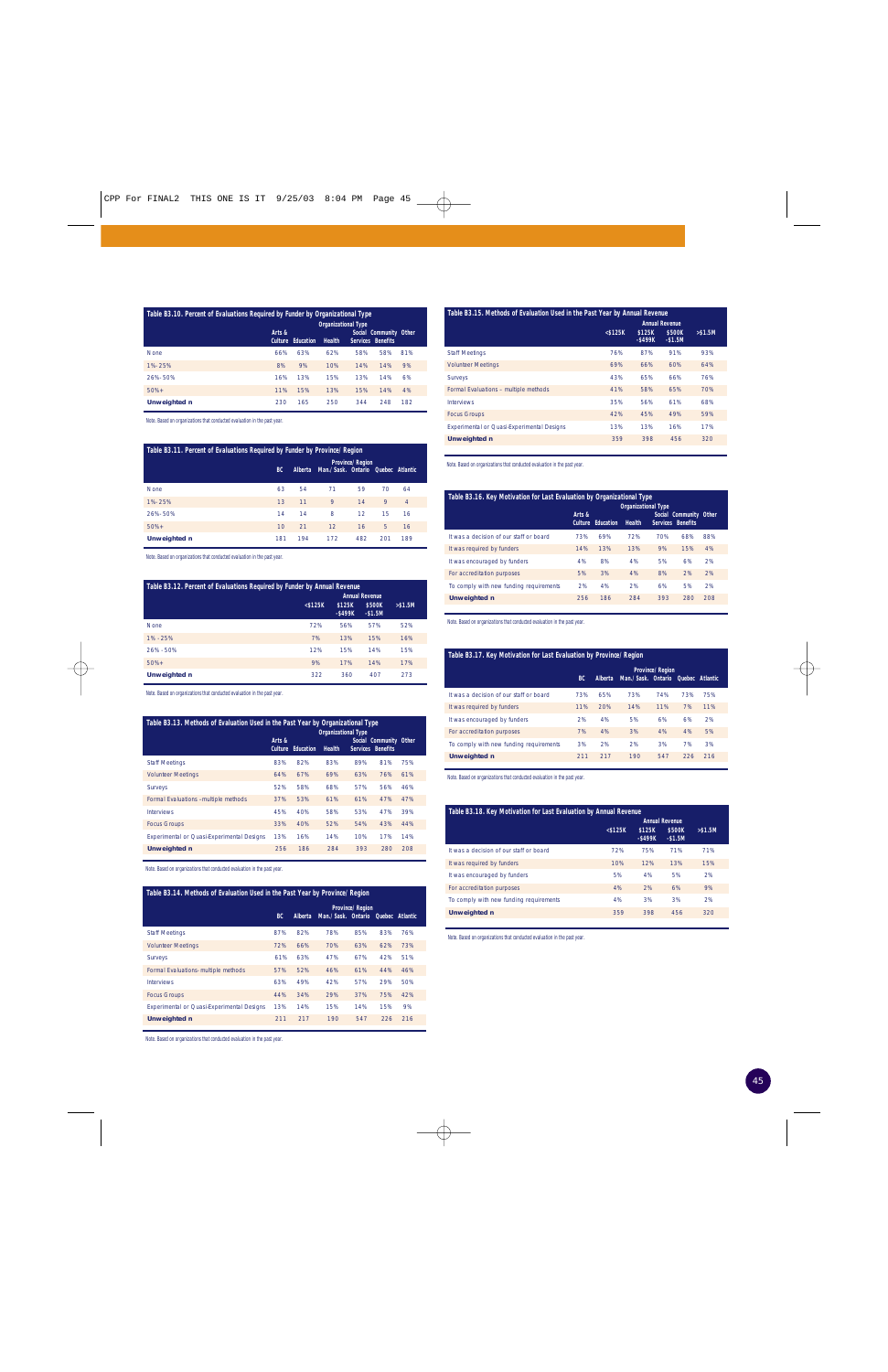#### **Chapter 3 - Tables continued**

| Table B3.19. Degree of Board Involvement in Last Evaluation by Organizational Type<br><b>Organizational Type</b> |                          |           |        |     |                                             |     |  |  |
|------------------------------------------------------------------------------------------------------------------|--------------------------|-----------|--------|-----|---------------------------------------------|-----|--|--|
|                                                                                                                  | Arts &<br><b>Culture</b> | Education | Health |     | Social Community Other<br>Services Benefits |     |  |  |
| The board was not involved                                                                                       | 16%                      | 18%       | 26%    | 21% | 19%                                         | 17% |  |  |
| The board requested evaluation information                                                                       | 6%                       | 7%        | 4%     | 12% | 6%                                          | 8%  |  |  |
| The board reviewed the evaluation information                                                                    | 30%                      | 38%       | 32%    | 35% | 40%                                         | 21% |  |  |
| The board both requested and reviewed<br>the evaluation information                                              | 45%                      | 34%       | 32%    | 30% | 32%                                         | 43% |  |  |
| Other                                                                                                            | 3%                       | 3%        | 3%     | 2%  | 2%                                          | 7%  |  |  |
| Don't Know/No Response                                                                                           | 1%                       | 1%        | 3%     | 1%  | 1%                                          | 4%  |  |  |
| <b>Unweighted Base</b>                                                                                           | 256                      | 186       | 284    | 393 | 280                                         | 208 |  |  |

Note. Based on organizations that conducted evaluation in the past year.

#### **Table B3.20 Degree of Board Involvement in Last Evaluation by Province/Region**

|                                                                     | BC. | Alberta | Man./Sask. Ontario Ouebec Atlantic | <b>Province/Region</b> |     |     |
|---------------------------------------------------------------------|-----|---------|------------------------------------|------------------------|-----|-----|
| The board was not involved                                          | 23% | 26%     | 14%                                | 21%                    | 16% | 18% |
| The board requested evaluation information                          | 5%  | 6%      | 10%                                | 6%                     | 13% | 6%  |
| The board reviewed the evaluation information                       | 32% | 31%     | 24%                                | 38%                    | 34% | 29% |
| The board both requested and reviewed<br>the evaluation information | 38% | 35%     | 47%                                | 31%                    | 32% | 37% |
| Other                                                               | 2%  | 2%      | 5%                                 | 2%                     | 4%  | 6%  |
| Don't Know/No Response                                              | 0%  | 1%      | 1%                                 | 2%                     | 1%  | 4%  |
| <b>Unweighted Base</b>                                              | 211 | 217     | 190                                | 547                    | 226 | 216 |

Note. Based on organizations that conducted evaluation in the past year.

| Table B3.21. Degree of Board Involvement in Last Evaluation by Annual Revenue<br><b>Annual Revenue</b> |               |                      |                    |          |  |  |  |  |
|--------------------------------------------------------------------------------------------------------|---------------|----------------------|--------------------|----------|--|--|--|--|
|                                                                                                        | $<$ \$125 $K$ | \$125K<br>$-$ \$499K | \$500K<br>$-$1.5M$ | > \$1.5M |  |  |  |  |
| The board was not involved                                                                             | 16%           | 22%                  | 23%                | 26%      |  |  |  |  |
| The board requested evaluation information                                                             | 10%           | 6%                   | 4%                 | 7%       |  |  |  |  |
| The board reviewed the evaluation information                                                          | 28%           | 37%                  | 38%                | 38%      |  |  |  |  |
| The board both requested and reviewed the<br>evaluation information                                    | 41%           | 29%                  | 31%                | 26%      |  |  |  |  |
| Other                                                                                                  | 3%            | 5%                   | 2%                 | 2%       |  |  |  |  |
| Don't Know/No Response                                                                                 | 2%            | 1%                   | 2%                 | 1%       |  |  |  |  |
| <b>Unweighted n</b>                                                                                    | 359           | 398                  | 456                | 320      |  |  |  |  |

Note. Based on organizations that conducted evaluation in the past year.

#### **Table B3.22. What was Assessed in Last Evaluation by Organizational Type**

|                                         |                          |           | <b>Organizational Type</b> |                 |                                           |     |  |
|-----------------------------------------|--------------------------|-----------|----------------------------|-----------------|-------------------------------------------|-----|--|
|                                         | Arts &<br><b>Culture</b> | Education | <b>Health</b>              | <b>Services</b> | Social Community Other<br><b>Benefits</b> |     |  |
| Program/project                         | 23%                      | 26%       | 26%                        | 20%             | 27%                                       | 24% |  |
| Organizational/goals and objectives     | 19%                      | 21%       | 12%                        | 18%             | 18%                                       | 19% |  |
| Staff/volunteers                        | 7%                       | 7%        | 17%                        | 19%             | 15%                                       | 12% |  |
| Service/product (e.g. workshop, course) | 8%                       | 15%       | 12%                        | 15%             | 11%                                       | 10% |  |
| Client/community needs/satisfaction     | 7%                       | 10%       | 13%                        | 11%             | 12%                                       | 10% |  |
| Event/activity (e.g. fundraising, show) | 17%                      | 5%        | 11%                        | 11%             | 7%                                        | 10% |  |
| Process/procedure                       | 6%                       | 10%       | 4%                         | 4%              | 4%                                        | 9%  |  |
| Finances/funding                        | 2%                       | 1%        | 2%                         | 1%              | 2%                                        | 0%  |  |
| <b>Unweighted Base</b>                  | 256                      | 186       | 284                        | 393             | 280                                       | 208 |  |

Note. Based on organizations that conducted evaluation in the past year.

#### **Table B3.23. What Was Assessed in Last Evaluation by Province/Region**

|                                         | BC. | <b>Alberta</b> | Man./Sask. Ontario Quebec Atlantic | <b>Province/Region</b> |     |     |
|-----------------------------------------|-----|----------------|------------------------------------|------------------------|-----|-----|
| Program/project                         | 27% | 23%            | 27%                                | 27%                    | 16% | 24% |
| Organizational/goals and objectives     | 21% | 20%            | 20%                                | 15%                    | 19% | 16% |
| Staff/volunteers                        | 16% | 17%            | 17%                                | 12%                    | 17% | 17% |
| Service/product (e.g. workshop, course) | 8%  | 8%             | 8%                                 | 15%                    | 15% | 14% |
| Client/community needs/satisfaction     | 11% | 12%            | 11%                                | 12%                    | 10% | 7%  |
| Event/activity (e.g. fundraising, show) | 10% | 9%             | 12%                                | 9%                     | 11% | 9%  |
| Process/procedure                       | 4%  | 4%             | 2%                                 | 6%                     | 8%  | 6%  |
| Finances/funding                        | 1%  | 4%             | 1%                                 | 1%                     | O%  | 2%  |
| <b>Unweighted n</b>                     | 211 | 217            | 190                                | 547                    | 226 | 216 |

Note. Based on organizations that conducted evaluation in the past year.

| Table B3.24. What was Assessed in Last Evaluation by Annual Revenue | <b>Annual Revenue</b> |                      |                    |            |  |  |  |
|---------------------------------------------------------------------|-----------------------|----------------------|--------------------|------------|--|--|--|
|                                                                     | $<$ \$125 $K$         | \$125K<br>$-$ \$499K | \$500K<br>$-$1.5M$ | $>$ \$1.5M |  |  |  |
| Program/project                                                     | 21%                   | 27%                  | 27%                | 25%        |  |  |  |
| Organizational/goals and objectives                                 | 20%                   | 16%                  | 17%                | 16%        |  |  |  |
| Staff/volunteers                                                    | 15%                   | 18%                  | 11%                | 14%        |  |  |  |
| Service/product (e.g. workshop, course)                             | 13%                   | 12%                  | 12%                | 9%         |  |  |  |
| Client/community needs/satisfaction                                 | 10%                   | 8%                   | 15%                | 14%        |  |  |  |
| Event/activity (e.g. fundraising, show)                             | 9%                    | 10%                  | 11%                | 12%        |  |  |  |
| Process/procedure                                                   | 7%                    | 4%                   | 3%                 | 6%         |  |  |  |
| Finances/funding                                                    | 1%                    | 1%                   | 2%                 | 1%         |  |  |  |
| <b>Unweighted Base</b>                                              | 359                   | 398                  | 456                | 320        |  |  |  |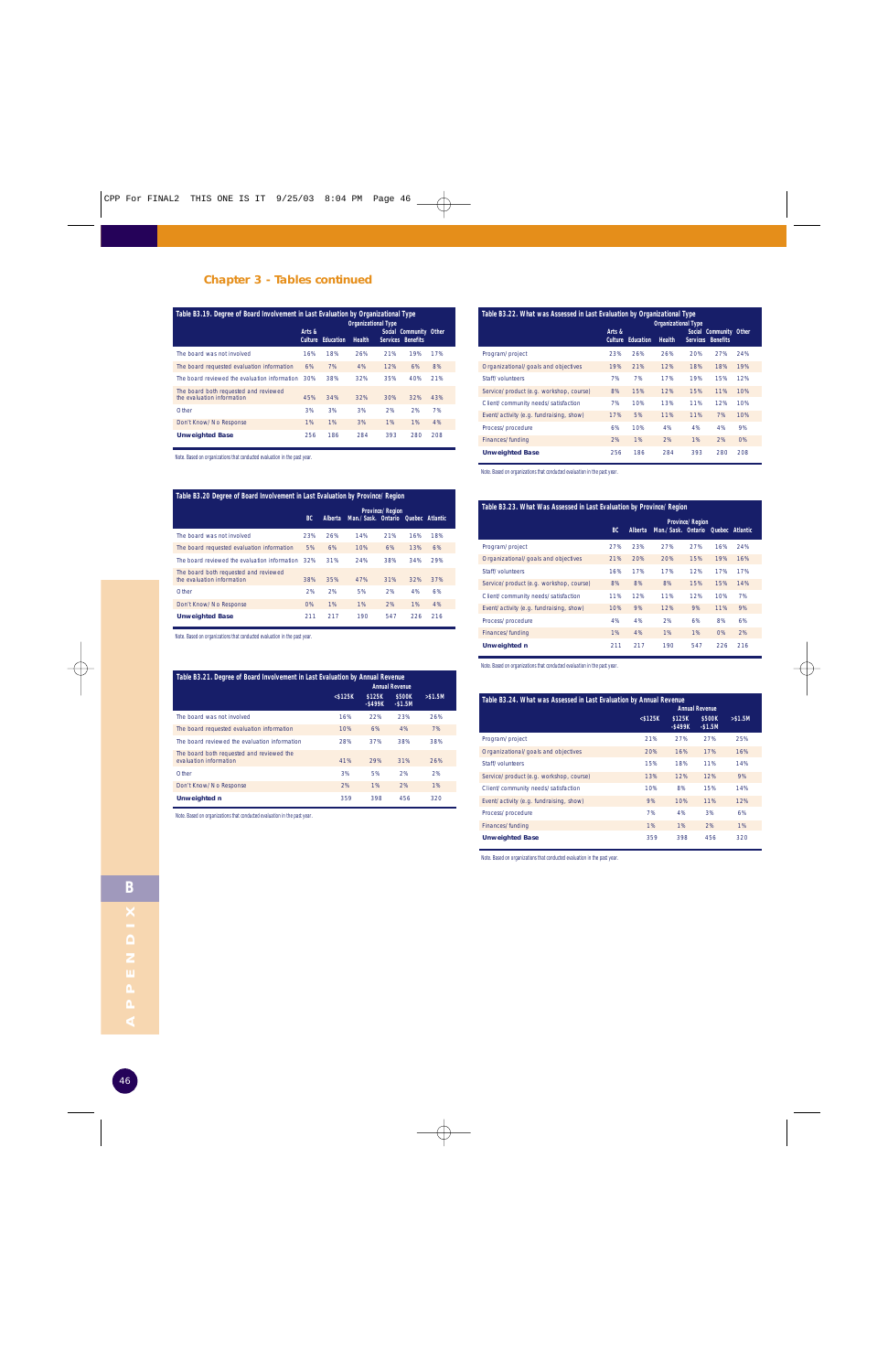#### **Chapter 4 - Tables**

|                                   | Table B4.1. Difficulty with Outcome Evaluation by Organizational Type<br><b>Organizational Type</b> |                          |               |     |                                                    |     |
|-----------------------------------|-----------------------------------------------------------------------------------------------------|--------------------------|---------------|-----|----------------------------------------------------|-----|
|                                   | Arts &                                                                                              | <b>Culture Education</b> | <b>Health</b> |     | Social Community Other<br><b>Services Benefits</b> |     |
| Identify the outcome measures     |                                                                                                     |                          |               |     |                                                    |     |
| <b>Very Difficult</b>             | 2%                                                                                                  | 3%                       | 4%            | 3%  | 3%                                                 | 1%  |
| Somewhat Difficult                | 25%                                                                                                 | 23%                      | 26%           | 23% | 22%                                                | 18% |
| Somewhat Easy                     | 45%                                                                                                 | 54%                      | 42%           | 52% | 44%                                                | 54% |
| <b>Very Easy</b>                  | 22%                                                                                                 | 14%                      | 22%           | 17% | 27%                                                | 23% |
| Don't Know/No Response            | 5%                                                                                                  | 7%                       | 6%            | 4%  | 3%                                                 | 4%  |
| Collect the outcome information   |                                                                                                     |                          |               |     |                                                    |     |
| <b>Very Difficult</b>             | 4%                                                                                                  | 4%                       | 3%            | 3%  | 1%                                                 | 2%  |
| Somewhat Difficult                | 17%                                                                                                 | 29%                      | 26%           | 20% | 26%                                                | 23% |
| Somewhat Easy                     | 57%                                                                                                 | 46%                      | 40%           | 57% | 40%                                                | 53% |
| <b>Very Easy</b>                  | 21%                                                                                                 | 19%                      | 29%           | 19% | 31%                                                | 18% |
| Don't Know/No Response            | 2%                                                                                                  | 3%                       | 2%            | 1%  | 2%                                                 | 4%  |
| Analyze the outcome information   |                                                                                                     |                          |               |     |                                                    |     |
| <b>Very Difficult</b>             | O%                                                                                                  | 3%                       | 1%            | 1%  | 3%                                                 | 1%  |
| Somewhat Difficult                | 16%                                                                                                 | 21%                      | 17%           | 18% | 19%                                                | 17% |
| Somewhat Easy                     | 49%                                                                                                 | 53%                      | 47%           | 57% | 47%                                                | 45% |
| <b>Very Easy</b>                  | 31%                                                                                                 | 22%                      | 29%           | 22% | 28%                                                | 35% |
| Don't Know/No Response            | 4%                                                                                                  | 1%                       | 6%            | 3%  | 3%                                                 | 2%  |
| Interpret the outcome information |                                                                                                     |                          |               |     |                                                    |     |
| <b>Very Difficult</b>             | 1%                                                                                                  | 2%                       | 1%            | 2%  | 1%                                                 | 5%  |
| Somewhat Difficult                | 13%                                                                                                 | 16%                      | 15%           | 21% | 18%                                                | 16% |
| Somewhat Easy                     | 54%                                                                                                 | 64%                      | 48%           | 53% | 53%                                                | 47% |
| <b>Very Easy</b>                  | 30%                                                                                                 | 18%                      | 33%           | 23% | 25%                                                | 31% |
| Don't Know/No Response            | 2%                                                                                                  | 1%                       | 4%            | 1%  | 3%                                                 | 2%  |
| <b>Unweighted base</b>            | 171                                                                                                 | 129                      | 213           | 273 | 178                                                | 140 |

Note. Based on organizations that conducted evaluation in the past year and collected output information.

| Table B4.2. Difficulty with Outcome Evaluation by Province/Region |           |                |                                    |                        |     |     |  |
|-------------------------------------------------------------------|-----------|----------------|------------------------------------|------------------------|-----|-----|--|
|                                                                   | <b>BC</b> | <b>Alberta</b> | Man./Sask. Ontario Quebec Atlantic | <b>Province/Region</b> |     |     |  |
|                                                                   |           |                |                                    |                        |     |     |  |
| Identify the outcome measures                                     |           |                |                                    |                        |     |     |  |
| <b>Very Difficult</b>                                             | 3%        | 4%             | 1%                                 | 3%                     | 2%  | 3%  |  |
| Somewhat Difficult                                                | 21%       | 20%            | 25%                                | 19%                    | 32% | 22% |  |
| Somewhat easy                                                     | 51%       | 43%            | 46%                                | 49%                    | 53% | 52% |  |
| <b>Very Easy</b>                                                  | 18%       | 29%            | 28%                                | 25%                    | 6%  | 21% |  |
| Don't Know/No Response                                            | 8%        | 5%             | 1%                                 | 4%                     | 7%  | 2%  |  |
|                                                                   |           |                |                                    |                        |     |     |  |
| Collect the outcome information                                   |           |                |                                    |                        |     |     |  |
| <b>Very Difficult</b>                                             | 6%        | 4%             | 3%                                 | 3%                     | 0%  | 1%  |  |
| <b>Somewhat Difficult</b>                                         | 22%       | 29%            | 18%                                | 26%                    | 20% | 28% |  |
| Somewhat easy                                                     | 59%       | 48%            | 53%                                | 41%                    | 60% | 44% |  |
| <b>Very Easy</b>                                                  | 14%       | 18%            | 25%                                | 28%                    | 16% | 25% |  |
| Don't Know/No Response                                            | 0%        | 1%             | 1%                                 | 2%                     | 4%  | 2%  |  |
| Analyze the outcome information                                   |           |                |                                    |                        |     |     |  |
| <b>Very Difficult</b>                                             | O%        | 2%             | 3%                                 | 2%                     | 1%  | O%  |  |
| Somewhat Difficult                                                | 20%       | 16%            | 19%                                | 18%                    | 18% | 18% |  |
| Somewhat easy                                                     | 48%       | 41%            | 48%                                | 45%                    | 67% | 54% |  |
| <b>Very Easy</b>                                                  | 31%       | 37%            | 30%                                | 32%                    | 10% | 26% |  |
| Don't Know/No Response                                            | 2%        | 4%             | 1%                                 | 3%                     | 4%  | 2%  |  |
|                                                                   |           |                |                                    |                        |     |     |  |
| Interpret the outcome information                                 |           |                |                                    |                        |     |     |  |
| <b>Very Difficult</b>                                             | 5%        | 1%             | 2%                                 | 2%                     | 1%  | 1%  |  |
| Somewhat Difficult                                                | 17%       | 15%            | 19%                                | 18%                    | 18% | 18% |  |
| Somewhat easy                                                     | 55%       | 46%            | 50%                                | 49%                    | 65% | 48% |  |
| <b>Very Easy</b>                                                  | 22%       | 36%            | 28%                                | 30%                    | 15% | 32% |  |
| Don't Know/No Response                                            | 1%        | 1%             | 2%                                 | 2%                     | 1%  | 2%  |  |
| <b>Unweighted Base</b>                                            | 142       | 152            | 122                                | 408                    | 149 | 131 |  |
|                                                                   |           |                |                                    |                        |     |     |  |

Note. Based on organizations that conducted evaluation in the past year and collected output information.

| Table B4.3. Difficulty with Outcome Evaluation by Annual Revenue |               |            |                       |           |  |  |  |  |
|------------------------------------------------------------------|---------------|------------|-----------------------|-----------|--|--|--|--|
|                                                                  |               |            | <b>Annual Revenue</b> |           |  |  |  |  |
|                                                                  | $<$ \$125 $K$ | \$125K     | \$500K                | $> $1.5M$ |  |  |  |  |
|                                                                  |               | $-$ \$499K | $-$1.5M$              |           |  |  |  |  |
| Identify the outcome measures                                    |               |            |                       |           |  |  |  |  |
| <b>Very Difficult</b>                                            | 1%            | 5%         | 4%                    | 3%        |  |  |  |  |
| Somewhat Difficult                                               | 22%           | 22%        | 29%                   | 28%       |  |  |  |  |
| Somewhat easy                                                    | 49%           | 51%        | 45%                   | 45%       |  |  |  |  |
| <b>Very Easy</b>                                                 | 23%           | 17%        | 19%                   | 18%       |  |  |  |  |
| Don't Know/No Response                                           | 5%            | 4%         | 5%                    | 5%        |  |  |  |  |
|                                                                  |               |            |                       |           |  |  |  |  |
| Collect the outcome information                                  |               |            |                       |           |  |  |  |  |
| <b>Very Difficult</b>                                            | 2%            | 4%         | 2%                    | 3%        |  |  |  |  |
| Somewhat Difficult                                               | 22%           | 23%        | 27%                   | 25%       |  |  |  |  |
| Somewhat easy                                                    | 53%           | 46%        | 46%                   | 49%       |  |  |  |  |
| <b>Very Easy</b>                                                 | 22%           | 24%        | 22%                   | 20%       |  |  |  |  |
| Don't Know/No Response                                           | 2%            | 3%         | 3%                    | 3%        |  |  |  |  |
| Analyze the outcome information                                  |               |            |                       |           |  |  |  |  |
| <b>Very Difficult</b>                                            | 1%            | 1%         | 2%                    | 3%        |  |  |  |  |
| Somewhat Difficult                                               | 18%           | 16%        | 22%                   | 19%       |  |  |  |  |
| Somewhat easy                                                    | 50%           | 57%        | 47%                   | 46%       |  |  |  |  |
| <b>Very Easy</b>                                                 | 30%           | 21%        | 25%                   | 27%       |  |  |  |  |
| Don't Know/No Response                                           | 1%            | 5%         | 4%                    | 5%        |  |  |  |  |
|                                                                  |               |            |                       |           |  |  |  |  |
| Interpret the outcome information                                |               |            |                       |           |  |  |  |  |
| <b>Very Difficult</b>                                            | 2%            | 2%         | 2%                    | 2%        |  |  |  |  |
| Somewhat Difficult                                               | 15%           | 18%        | 20%                   | 21%       |  |  |  |  |
| Somewhat easy                                                    | 55%           | 53%        | 48%                   | 50%       |  |  |  |  |
| <b>Very Easy</b>                                                 | 27%           | 25%        | 28%                   | 25%       |  |  |  |  |
| Don't Know/No Response                                           | 1%            | 2%         | 2%                    | 3%        |  |  |  |  |
| <b>Unweighted Base</b>                                           | 215           | 261        | 327                   | 250       |  |  |  |  |

Note. Based on organizations that conducted evaluation in the past year and collected output information.

| Table B4.4. Source of Funding by Organizational Type |                          |           |                            |     |                                                    |     |
|------------------------------------------------------|--------------------------|-----------|----------------------------|-----|----------------------------------------------------|-----|
|                                                      |                          |           | <b>Organizational Type</b> |     |                                                    |     |
|                                                      | Arts &<br><b>Culture</b> | Education | <b>Health</b>              |     | Social Community Other<br><b>Services Benefits</b> |     |
| Internally                                           | 59%                      | 59%       | 55%                        | 61% | 50%                                                | 63% |
| <b>External funder</b>                               | 14%                      | 22%       | 31%                        | 14% | 27%                                                | 9%  |
| Both internal and external sources                   | 21%                      | 15%       | 12%                        | 21% | 19%                                                | 21% |
| Don't know/no response                               | 6%                       | 4%        | 3%                         | 4%  | 4%                                                 | 8%  |
| <b>Unweighted n</b>                                  | 145                      | 122       | 191                        | 234 | 176                                                | 130 |

Note. Based on organizations that conducted evaluation in the past year, with cost incurred for last evaluation.

f,

| Table B4.5. Source of Funding by Province/Region |     |                                                                         |     |     |     |     |  |  |
|--------------------------------------------------|-----|-------------------------------------------------------------------------|-----|-----|-----|-----|--|--|
|                                                  | BC. | <b>Province/Region</b><br>Man./Sask. Ontario Quebec Atlantic<br>Alberta |     |     |     |     |  |  |
| Internally                                       | 49% | 55%                                                                     | 62% | 57% | 64% | 51% |  |  |
| <b>External funder</b>                           | 23% | 21%                                                                     | 10% | 23% | 14% | 17% |  |  |
| Both internal and external sources               | 24% | 19%                                                                     | 25% | 14% | 19% | 25% |  |  |
| Don't know/no response                           | 5%  | 5%                                                                      | 4%  | 6%  | 3%  | 7%  |  |  |
| <b>Unweighted n</b>                              | 134 | 129                                                                     | 110 | 376 | 134 | 115 |  |  |

Note. Based on organizations that conducted evaluation in the past year, with cost incurred for last evaluation.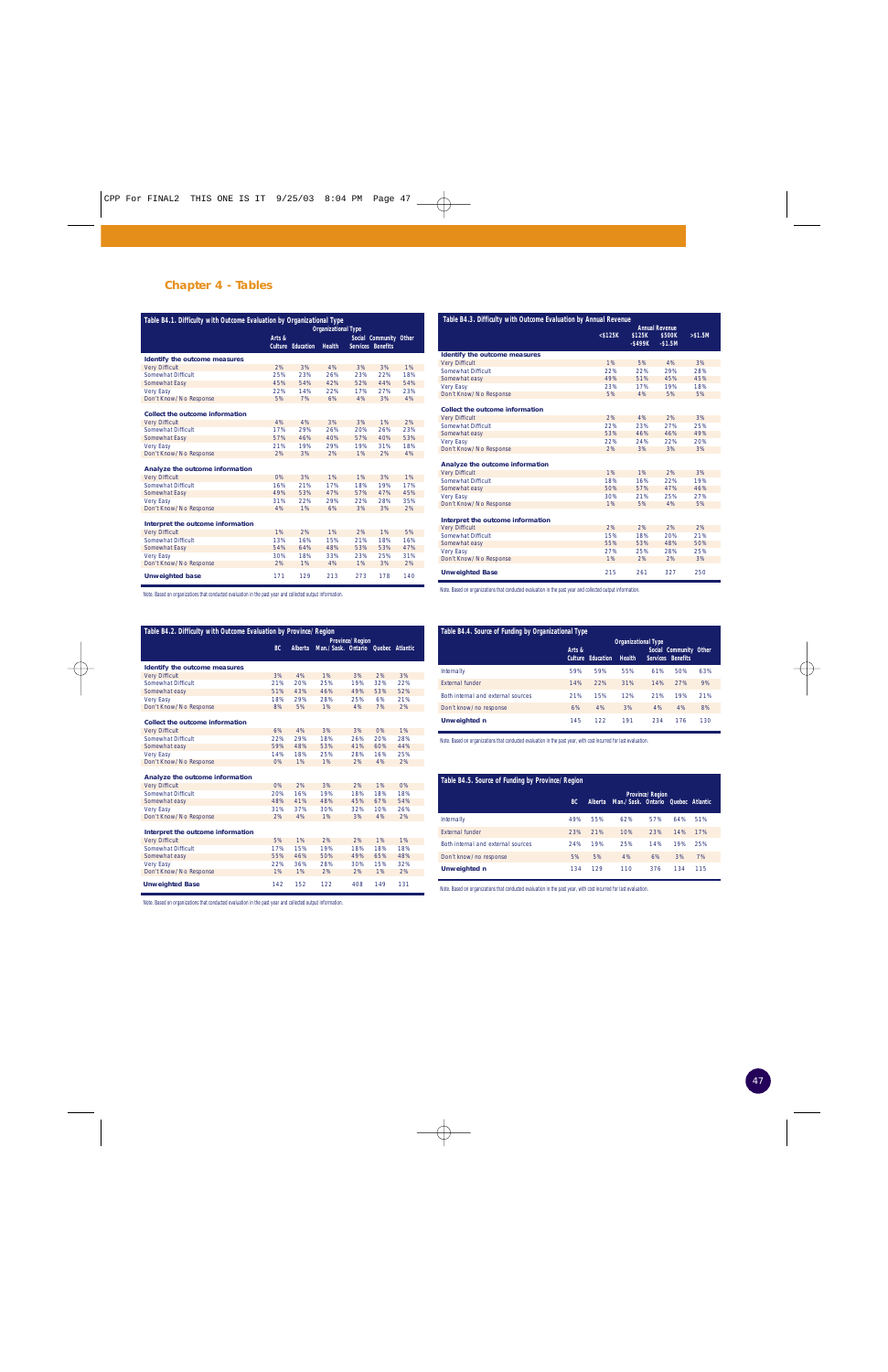#### **Chapter 4 - Tables continued Chapter 5 - Tables**

| Table B4.6. Source of Funding by Annual Revenue |                                                                                                   |     |     |     |  |
|-------------------------------------------------|---------------------------------------------------------------------------------------------------|-----|-----|-----|--|
|                                                 | <b>Annual Revenue</b><br>\$500K<br>$<$ \$125 $K$<br>\$125K<br>$> $1.5M$<br>$-$ \$499K<br>$-$1.5M$ |     |     |     |  |
| Internally                                      | 59%                                                                                               | 52% | 56% | 64% |  |
| <b>External funder</b>                          | 19%                                                                                               | 19% | 20% | 15% |  |
| Both internal and external sources              | 17%                                                                                               | 23% | 20% | 18% |  |
| Don't know/no response                          | 5%                                                                                                | 6%  | 4%  | 3%  |  |
| <b>Unweighted n</b>                             | 168                                                                                               | 237 | 316 | 230 |  |

Note. Based on organizations that conducted evaluation in the past year, with cost incurred for last evaluation.

#### **Table B4.7. Adequacy of Funding by Organizational Type**

|                        |        |                          | <b>Organizational Type</b> |     |                                             |     |
|------------------------|--------|--------------------------|----------------------------|-----|---------------------------------------------|-----|
|                        | Arts & | <b>Culture Education</b> | <b>Health</b>              |     | Social Community Other<br>Services Benefits |     |
| To a great extent      | 22%    | 26%                      | 20%                        | 20% | 18%                                         | 28% |
| To a moderate extent   | 27%    | 29%                      | 29%                        | 23% | 37%                                         | 28% |
| To a small extent      | 11%    | 12%                      | 7%                         | 9%  | 9%                                          | 7%  |
| To no extent           | 9%     | 11%                      | 12%                        | 13% | 9%                                          | 9%  |
| Don't know/no response | 31%    | 24%                      | 32%                        | 36% | 28%                                         | 29% |
| <b>Unweighted n</b>    | 256    | 186                      | 284                        | 393 | 280                                         | 208 |

Note. Based on organizations that conducted evaluation in the past year.

#### **Table B4.8. Adequacy of Funding by Province/Region**

|                        | <b>Province/Region</b> |         |                                    |     |     |     |  |
|------------------------|------------------------|---------|------------------------------------|-----|-----|-----|--|
|                        | BC.                    | Alberta | Man./Sask. Ontario Quebec Atlantic |     |     |     |  |
| To a great extent      | 26%                    | 21%     | 21%                                | 20% | 24% | 19% |  |
| To a moderate extent   | 26%                    | 28%     | 33%                                | 28% | 28% | 24% |  |
| To a small extent      | 10%                    | 10%     | 8%                                 | 10% | 5%  | 14% |  |
| To no extent           | 11%                    | 14%     | 11%                                | 11% | 8%  | 14% |  |
| Don't know/no response | 26%                    | 27%     | 28%                                | 31% | 35% | 29% |  |
| <b>Unweighted n</b>    | 211                    | 217     | 190                                | 547 | 226 | 216 |  |

Note. Based on organizations that conducted evaluation in the past year.

#### **Table B4.9. Adequacy of Funding by Annual Revenue**

|                        | <b>Annual Revenue</b> |                      |                    |           |  |  |  |
|------------------------|-----------------------|----------------------|--------------------|-----------|--|--|--|
|                        | $<$ \$125 $K$         | \$125K<br>$-$ \$499K | \$500K<br>$-$1.5M$ | $> $1.5M$ |  |  |  |
| To a great extent      | 23%                   | 19%                  | 23%                | 22%       |  |  |  |
| To a moderate extent   | 27%                   | 33%                  | 25%                | 31%       |  |  |  |
| To a small extent      | 7%                    | 10%                  | 13%                | 11%       |  |  |  |
| To no extent           | 12%                   | 9%                   | 11%                | 9%        |  |  |  |
| Don't know/no response | 32%                   | 29%                  | 29%                | 28%       |  |  |  |
| <b>Unweighted n</b>    | 359                   | 398                  | 456                | 320       |  |  |  |
|                        |                       |                      |                    |           |  |  |  |

Note. Based on organizations that conducted evaluation in the past year.

| Table B5.1. Level of Effectiveness Regarding Use of Evaluation Information by Organizational Type<br><b>Organizational Type</b> |                          |           |               |     |                                             |     |  |
|---------------------------------------------------------------------------------------------------------------------------------|--------------------------|-----------|---------------|-----|---------------------------------------------|-----|--|
|                                                                                                                                 | Arts &<br><b>Culture</b> | Education | <b>Health</b> |     | Social Community Other<br>Services Benefits |     |  |
| Very effectively                                                                                                                | 22%                      | 21%       | 26%           | 28% | 23%                                         | 16% |  |
| Effectively                                                                                                                     | 50%                      | 55%       | 49%           | 46% | 50%                                         | 53% |  |
| Somewhat effectively                                                                                                            | 21%                      | 21%       | 17%           | 21% | 22%                                         | 24% |  |
| Not effectively at all                                                                                                          | O%                       | 1%        | 1%            | 1%  | 3%                                          | 1%  |  |
| Don't Know/No Response                                                                                                          | 8%                       | 4%        | 7%            | 4%  | 2%                                          | 6%  |  |
| <b>Unweighted Base</b>                                                                                                          | 256                      | 186       | 284           | 393 | 280                                         | 208 |  |

Note. Based on organizations that conducted evaluation in the past year.

| Table B5.2. Level of Effectiveness Regarding Use of Evaluation Information by Province / Region |                                                                                      |     |     |     |     |     |  |  |  |
|-------------------------------------------------------------------------------------------------|--------------------------------------------------------------------------------------|-----|-----|-----|-----|-----|--|--|--|
|                                                                                                 | <b>Province/Region</b><br>Man./Sask. Ontario Quebec Atlantic<br><b>BC</b><br>Alberta |     |     |     |     |     |  |  |  |
| Very effectively                                                                                | 22%                                                                                  | 21% | 23% | 26% | 21% | 27% |  |  |  |
| <b>Effectively</b>                                                                              | 47%                                                                                  | 50% | 48% | 51% | 54% | 40% |  |  |  |
| Somewhat effectively                                                                            | 21%                                                                                  | 21% | 27% | 17% | 21% | 28% |  |  |  |
| Not effectively at all                                                                          | 1%                                                                                   | 3%  | O%  | 2%  | O%  | 1%  |  |  |  |
| Don't Know/No Response                                                                          | 10%                                                                                  | 5%  | 3%  | 4%  | 4%  | 5%  |  |  |  |
| <b>Unweighted Base</b>                                                                          | 211                                                                                  | 217 | 190 | 547 | 226 | 216 |  |  |  |

Note. Based on organizations that conducted evaluation in the past year.

| Table B5.3. Level of Effectiveness Regarding Use of Evaluation Information by Annual Revenue<br><b>Annual Revenue</b> |            |                      |                    |          |  |  |  |
|-----------------------------------------------------------------------------------------------------------------------|------------|----------------------|--------------------|----------|--|--|--|
|                                                                                                                       | $<$ \$125K | \$125K<br>$-$ \$499K | \$500K<br>$-$1.5M$ | > \$1.5M |  |  |  |
| Very effectively                                                                                                      | 22%        | 23%                  | 27%                | 26%      |  |  |  |
| <b>Effectively</b>                                                                                                    | 51%        | 47%                  | 47%                | 51%      |  |  |  |
| Somewhat effectively                                                                                                  | 22%        | 24%                  | 20%                | 17%      |  |  |  |
| Not effectively at all                                                                                                | 1%         | 1%                   | 2%                 | 1%       |  |  |  |
| Don't Know/No Response                                                                                                | 5%         | 5%                   | 4%                 | 7%       |  |  |  |
| <b>Unweighted Base</b>                                                                                                | 359        | 398                  | 456                | 320      |  |  |  |

Note. Based on organizations that conducted evaluation in the past year.

| Table B5.4. Usefulness of Outcome Information Collected by Organizational Type<br><b>Organizational Type</b> |        |                          |               |     |                                                    |     |  |  |
|--------------------------------------------------------------------------------------------------------------|--------|--------------------------|---------------|-----|----------------------------------------------------|-----|--|--|
|                                                                                                              | Arts & | <b>Culture Education</b> | <b>Health</b> |     | Social Community Other<br><b>Services Benefits</b> |     |  |  |
| To a great extent                                                                                            | 51%    | 41%                      | 48%           | 49% | 50%                                                | 40% |  |  |
| To a moderate extent                                                                                         | 37%    | 50%                      | 43%           | 41% | 40%                                                | 45% |  |  |
| To a small extent                                                                                            | 9%     | 5%                       | 5%            | 8%  | 6%                                                 | 13% |  |  |
| To no extent                                                                                                 | 1%     | 2%                       | O%            | 1%  | 2%                                                 | O%  |  |  |
| Don't Know/No Response                                                                                       | 2%     | 1%                       | 4%            | 2%  | 2%                                                 | 2%  |  |  |
| <b>Unweighted Base</b>                                                                                       | 171    | 129                      | 213           | 273 | 178                                                | 140 |  |  |

Note. Based on organizations that conducted evaluation in the past year.

#### **Table B5.5. Usefulness of Outcome Information Collected by Province/Region**

|                        | BC. | Alberta | Man./Sask. Ontario Quebec Atlantic | <b>Province/Region</b> |     |     |  |
|------------------------|-----|---------|------------------------------------|------------------------|-----|-----|--|
| To a great extent      | 40% | 46%     | 47%                                | 49%                    | 50% | 42% |  |
| To a moderate extent   | 47% | 41%     | 50%                                | 40%                    | 41% | 43% |  |
| To a small extent      | 10% | 11%     | 3%                                 | 7%                     | 5%  | 14% |  |
| To no extent           | 0%  | O%      | 0%                                 | 1%                     | 3%  | 1%  |  |
| Don't Know/No Response | 3%  | 2%      | 0%                                 | 3%                     | 1%  | 0%  |  |
| <b>Unweighted Base</b> | 142 | 152     | 122                                | 408                    | 149 | 131 |  |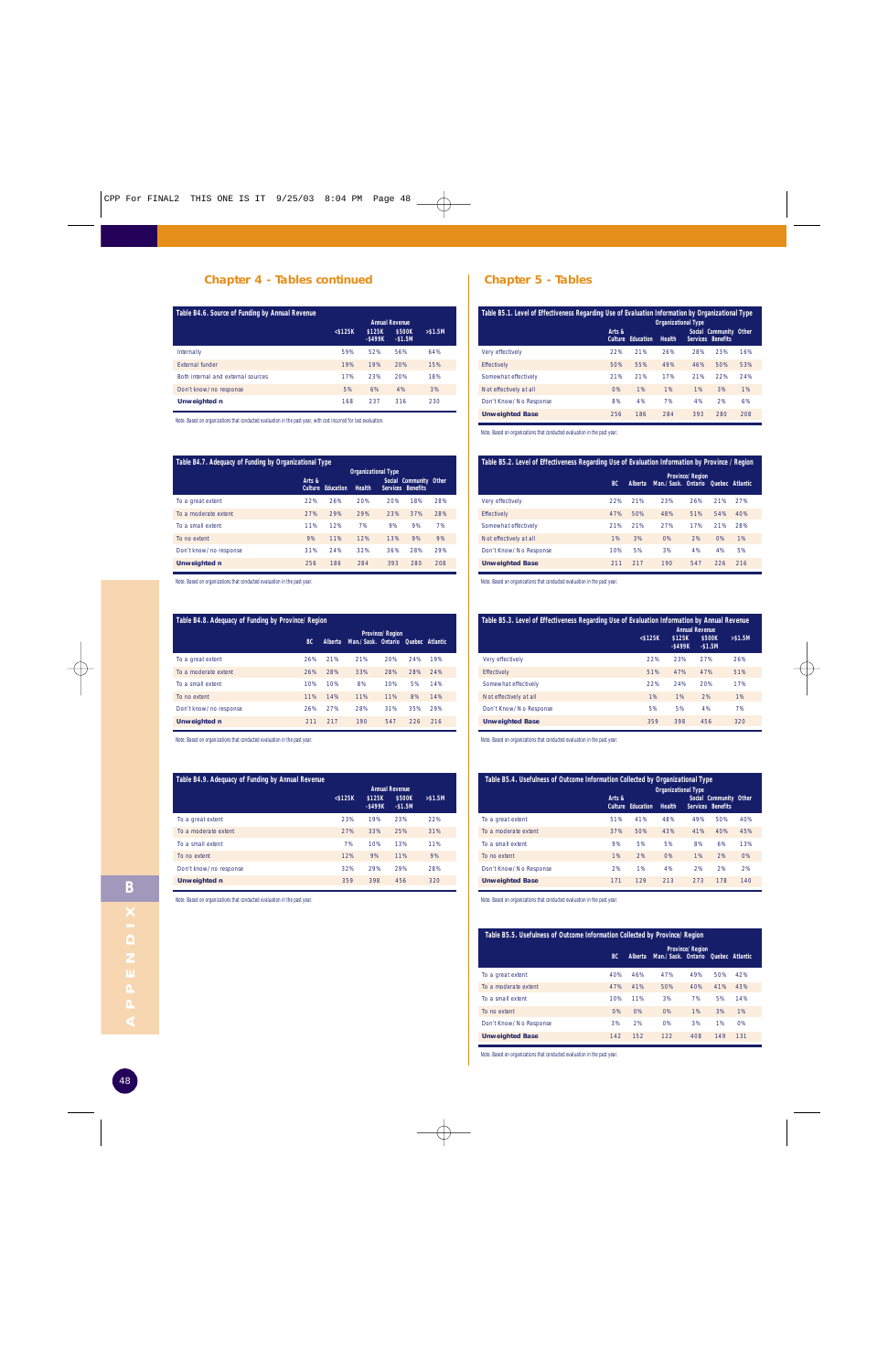| Table B5.6. Usefulness of Outcome Information Collected by Annual Revenue |                                                            |            |          |          |  |  |  |
|---------------------------------------------------------------------------|------------------------------------------------------------|------------|----------|----------|--|--|--|
|                                                                           | <b>Annual Revenue</b><br>$<$ \$125 $K$<br>\$125K<br>\$500K |            |          |          |  |  |  |
|                                                                           |                                                            | $-$ \$499K | $-$1.5M$ | > \$1.5M |  |  |  |
| To a great extent                                                         | 45%                                                        | 46%        | 52%      | 53%      |  |  |  |
| To a moderate extent                                                      | 46%                                                        | 40%        | 40%      | 40%      |  |  |  |
| To a small extent                                                         | 8%                                                         | 11%        | 6%       | 4%       |  |  |  |
| To no extent                                                              | 1%                                                         | 1%         | 1%       | O%       |  |  |  |
| Don't Know/No Response                                                    | 1%                                                         | 3%         | 2%       | 3%       |  |  |  |
| <b>Unweighted Base</b>                                                    | 215                                                        | 261        | 327      | 250      |  |  |  |

Note. Based on organizations that conducted evaluation in the past year.

| Table B5.7. Uses of Evaluation Information by Organizational Type |                            |                  |               |     |                                             |     |
|-------------------------------------------------------------------|----------------------------|------------------|---------------|-----|---------------------------------------------|-----|
|                                                                   | <b>Organizational Type</b> |                  |               |     |                                             |     |
|                                                                   | Arts &<br><b>Culture</b>   | <b>Education</b> | <b>Health</b> |     | Social Community Other<br>Services Benefits |     |
| Improve programs and services                                     |                            |                  |               |     |                                             |     |
| To a great extent                                                 | 60%                        | 75%              | 65%           | 73% | 61%                                         | 69% |
| To a moderate extent                                              | 30%                        | 16%              | 26%           | 21% | 29%                                         | 18% |
| Increase awareness                                                |                            |                  |               |     |                                             |     |
| To a great extent                                                 | 42%                        | 35%              | 37%           | 43% | 36%                                         | 35% |
| To a moderate extent                                              | 33%                        | 44%              | 35%           | 32% | 34%                                         | 36% |
| <b>Report to the funder</b>                                       |                            |                  |               |     |                                             |     |
| To a great extent                                                 | 32%                        | 33%              | 40%           | 36% | 40%                                         | 14% |
| To a moderate extent                                              | 24%                        | 24%              | 20%           | 25% | 23%                                         | 18% |
| <b>Strategic planning</b>                                         |                            |                  |               |     |                                             |     |
| To a great extent                                                 | 58%                        | 57%              | 63%           | 52% | 47%                                         | 59% |
| To a moderate extent                                              | 31%                        | 31%              | 27%           | 31% | 39%                                         | 27% |
| <b>Share information</b>                                          |                            |                  |               |     |                                             |     |
| To a great extent                                                 | 11%                        | 16%              | 17%           | 15% | 18%                                         | 12% |
| To a moderate extent                                              | 31%                        | 28%              | 35%           | 36% | 33%                                         | 27% |
| <b>Fundraising purposes</b>                                       |                            |                  |               |     |                                             |     |
| To a great extent                                                 | 29%                        | 16%              | 25%           | 24% | 25%                                         | 21% |
| To a moderate extent                                              | 33%                        | 35%              | 24%           | 28% | 28%                                         | 25% |
| <b>Unweighted n</b>                                               | 256                        | 186              | 284           | 393 | 280                                         | 208 |
|                                                                   |                            |                  |               |     |                                             |     |

Note. Based on organizations that conducted evaluation in the past year.

| Table B5.8. Uses of Evaluation Information by Province/Region |                        |                |                           |     |     |                 |
|---------------------------------------------------------------|------------------------|----------------|---------------------------|-----|-----|-----------------|
|                                                               | <b>Province/Region</b> |                |                           |     |     |                 |
|                                                               | <b>BC</b>              | <b>Alberta</b> | Man./Sask. Ontario Ouebec |     |     | <b>Atlantic</b> |
| Improve programs and services                                 |                        |                |                           |     |     |                 |
| To a great extent                                             | 64%                    | 62%            | 66%                       | 73% | 69% | 63%             |
| To a moderate extent                                          | 26%                    | 30%            | 25%                       | 20% | 22% | 28%             |
| Increase awareness                                            |                        |                |                           |     |     |                 |
| To a great extent                                             | 40%                    | 38%            | 31%                       | 40% | 37% | 46%             |
| To a moderate extent                                          | 36%                    | 34%            | 41%                       | 32% | 37% | 31%             |
| <b>Report to the funder</b>                                   |                        |                |                           |     |     |                 |
| To a great extent                                             | 28%                    | 36%            | 29%                       | 36% | 34% | 29%             |
| To a moderate extent                                          | 31%                    | 24%            | 21%                       | 23% | 21% | 16%             |
| <b>Strategic planning</b>                                     |                        |                |                           |     |     |                 |
| To a great extent                                             | 62%                    | 42%            | 51%                       | 61% | 53% | 46%             |
| To a moderate extent                                          | 25%                    | 44%            | 36%                       | 26% | 34% | 37%             |
| <b>Share information</b>                                      |                        |                |                           |     |     |                 |
| To a great extent                                             | 17%                    | 11%            | 8%                        | 15% | 16% | 21%             |
| To a moderate extent                                          | 27%                    | 34%            | 34%                       | 31% | 36% | 30%             |
| <b>Fundraising purposes</b>                                   |                        |                |                           |     |     |                 |
| To a great extent                                             | 28%                    | 23%            | 24%                       | 25% | 18% | 22%             |
| To a moderate extent                                          | 37%                    | 25%            | 24%                       | 28% | 26% | 29%             |
| <b>Unweighted n</b>                                           | 211                    | 217            | 190                       | 547 | 226 | 216             |

Note. Based on organizations that conducted evaluation in the past year.

| Table B5.9. Uses of Evaluation Information by Annual Revenue |               |            |                       |           |
|--------------------------------------------------------------|---------------|------------|-----------------------|-----------|
|                                                              |               |            | <b>Annual Revenue</b> |           |
|                                                              | $<$ \$125 $K$ | \$125K     | \$500K                | $> $1.5M$ |
|                                                              |               | $-$ \$499K | $-$1.5M$              |           |
| Improve programs and services                                |               |            |                       |           |
| To a great extent                                            | 63%           | 71%        | 72%                   | 74%       |
| To a moderate extent                                         | 26%           | 22%        | 22%                   | 18%       |
| Increase awareness                                           |               |            |                       |           |
| To a great extent                                            | 40%           | 36%        | 36%                   | 38%       |
| To a moderate extent                                         | 36%           | 36%        | 35%                   | 32%       |
| <b>Report to the funder</b>                                  |               |            |                       |           |
| To a great extent                                            | 29%           | 35%        | 41%                   | 36%       |
| To a moderate extent                                         | 20%           | 29%        | 22%                   | 21%       |
| <b>Strategic planning</b>                                    |               |            |                       |           |
| To a great extent                                            | 49%           | 57%        | 60%                   | 66%       |
| To a moderate extent                                         | 36%           | 31%        | 30%                   | 22%       |
| <b>Share information</b>                                     |               |            |                       |           |
| To a great extent                                            | 16%           | 13%        | 16%                   | 11%       |
| To a moderate extent                                         | 31%           | 32%        | 32%                   | 32%       |
| <b>Fundraising purposes</b>                                  |               |            |                       |           |
| To a great extent                                            | 19%           | 27%        | 31%                   | 26%       |
| To a moderate extent                                         | 30%           | 29%        | 26%                   | 22%       |
| <b>Unweighted n</b>                                          | 359           | 398        | 456                   | 320       |

Note. Based on organizations that conducted evaluation in the past year.

| Table B5.10 Level of Evaluation Satisfaction by who had Primary Responsibility for Last Evaluation |                                    |                     |                  |                          |  |  |  |  |  |
|----------------------------------------------------------------------------------------------------|------------------------------------|---------------------|------------------|--------------------------|--|--|--|--|--|
|                                                                                                    | <b>Level of Satisfaction</b>       |                     |                  |                          |  |  |  |  |  |
|                                                                                                    | <b>Verv</b><br><b>Dissatisfied</b> | <b>Dissatisfied</b> | <b>Satisfied</b> | Very<br><b>Satisfied</b> |  |  |  |  |  |
| External evaluator ( $n = 168$ )                                                                   | O%                                 | 2%                  | 33%              | 61%                      |  |  |  |  |  |
| Volunteers $(n = 174)$                                                                             | 1%                                 | 6%                  | 52%              | 41%                      |  |  |  |  |  |
| Internal staff $(n = 1227)$                                                                        | 1%                                 | 3%                  | 59%              | 37%                      |  |  |  |  |  |
| Student or a student intern (n = $17$ )*                                                           | O%                                 | 9%                  | 73%              | 18%                      |  |  |  |  |  |

Note. Based on organizations that conducted evaluation in the past year. \*Caution: small sample size

| Table B5.11. Level of Evaluation Satisfaction by Main Reason for Last Evaluation |                     |                              |                  |                  |  |  |  |  |  |  |
|----------------------------------------------------------------------------------|---------------------|------------------------------|------------------|------------------|--|--|--|--|--|--|
|                                                                                  | <b>Verv</b>         | <b>Level of Satisfaction</b> |                  | <b>Very</b>      |  |  |  |  |  |  |
|                                                                                  | <b>Dissatisfied</b> | <b>Dissatisfied</b>          | <b>Satisfied</b> | <b>Satisfied</b> |  |  |  |  |  |  |
| It was required by funders ( $n = 204$ )                                         | 1%                  | 3%                           | 48%              | 47%              |  |  |  |  |  |  |
| It was encouraged by funders ( $n = 63$ )*                                       | 4%                  | 4%                           | 61%              | 30%              |  |  |  |  |  |  |
| For accreditation purposes ( $n = 81$ )                                          | O%                  | O%                           | 57%              | 44%              |  |  |  |  |  |  |
| It was a decision of the staff or board $(n = 1160)$                             | 1%                  | 3%                           | 58%              | 37%              |  |  |  |  |  |  |
| To comply with new funding requirements ( $n = 46$ )*                            | O%                  | 4%                           | 42%              | 54%              |  |  |  |  |  |  |

Note. Based on organizations that conducted evaluation in the past year. \*Caution: small sample size

| Table B5.12. Level of Evaluation Satisfaction by Source of Funding |                                    |                              |                  |                          |  |  |  |  |  |  |  |
|--------------------------------------------------------------------|------------------------------------|------------------------------|------------------|--------------------------|--|--|--|--|--|--|--|
|                                                                    |                                    | <b>Level of Satisfaction</b> |                  |                          |  |  |  |  |  |  |  |
|                                                                    | <b>Very</b><br><b>Dissatisfied</b> | <b>Dissatisfied</b>          | <b>Satisfied</b> | Very<br><b>Satisfied</b> |  |  |  |  |  |  |  |
| Both internal & external funding ( $n = 195$ )                     | 3%                                 | 1%                           | 48%              | 46%                      |  |  |  |  |  |  |  |
| Internal funding ( $n = 569$ )                                     | 0%                                 | 2%                           | 52%              | 45%                      |  |  |  |  |  |  |  |
| External funding ( $n = 184$ )                                     | 1%                                 | 3%                           | 55%              | 40%                      |  |  |  |  |  |  |  |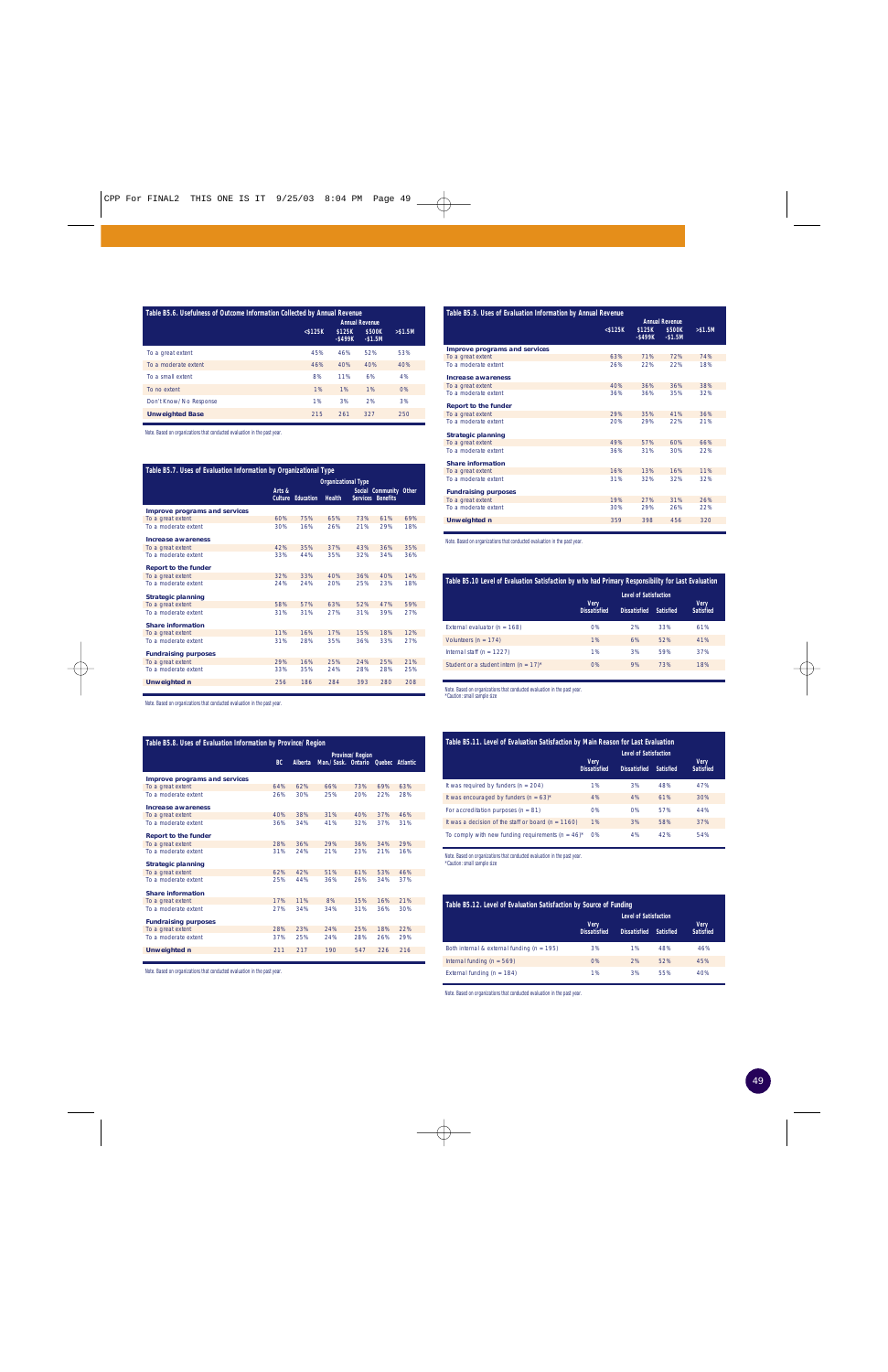#### **Chapter 5 - Tables continued Chapter 6 - Tables**

| Table B5.13. Level of Evaluation Satisfaction by Organizational Type |                                                                |                  |        |                   |     |     |  |  |  |  |
|----------------------------------------------------------------------|----------------------------------------------------------------|------------------|--------|-------------------|-----|-----|--|--|--|--|
|                                                                      | <b>Organizational Type</b><br>Arts &<br>Social Community Other |                  |        |                   |     |     |  |  |  |  |
|                                                                      | <b>Culture</b>                                                 | <b>Education</b> | Health | Services Benefits |     |     |  |  |  |  |
| <b>Very Satisfied</b>                                                | 34%                                                            | 37%              | 39%    | 41%               | 43% | 36% |  |  |  |  |
| Satisfied                                                            | 61%                                                            | 60%              | 55%    | 54%               | 51% | 54% |  |  |  |  |
| <b>Dissatisfied</b>                                                  | 3%                                                             | 1%               | 3%     | 1%                | 4%  | 8%  |  |  |  |  |
| Very dissatisfied                                                    | 1%                                                             | 2%               | O%     | 1%                | O%  | 1%  |  |  |  |  |
| Don't Know/No Response                                               | 1%                                                             | 1%               | 3%     | 2%                | 2%  | 2%  |  |  |  |  |
| <b>Unweighted Base</b>                                               | 256                                                            | 186              | 284    | 393               | 280 | 208 |  |  |  |  |

Note. Based on organizations that conducted evaluation in the past year.

#### **Table B5.14. Level of Evaluation Satisfaction by Province/Region**

|                        |     | <b>Province/Region</b> |                                    |     |     |     |  |  |  |
|------------------------|-----|------------------------|------------------------------------|-----|-----|-----|--|--|--|
|                        | BC  | <b>Alberta</b>         | Man./Sask. Ontario Quebec Atlantic |     |     |     |  |  |  |
| <b>Very Satisfied</b>  | 37% | 32%                    | 35%                                | 45% | 34% | 40% |  |  |  |
| Satisfied              | 55% | 61%                    | 58%                                | 50% | 61% | 55% |  |  |  |
| <b>Dissatisfied</b>    | 5%  | 6%                     | 4%                                 | 3%  | 0%  | 4%  |  |  |  |
| Very dissatisfied      | O%  | 2%                     | 2%                                 | O%  | 2%  | O%  |  |  |  |
| Don't Know/No Response | 2%  | 0%                     | 2%                                 | 2%  | 3%  | 2%  |  |  |  |
| <b>Unweighted Base</b> | 211 | 217                    | 190                                | 547 | 226 | 216 |  |  |  |

Note. Based on organizations that conducted evaluation in the past year.

#### **Table B5.15. Level of Evaluation Satisfaction by Annual Revenue**

|                        | $<$ \$125 $K$ | \$125K<br>$-$ \$499K | <b>Annual Revenue</b><br>\$500K<br>$-$1.5M$ | $> $1.5M$ |
|------------------------|---------------|----------------------|---------------------------------------------|-----------|
| <b>Very Satisfied</b>  | 39%           | 36%                  | 39%                                         | 38%       |
| Satisfied              | 56%           | 57%                  | 57%                                         | 59%       |
| <b>Dissatisfied</b>    | 3%            | 3%                   | 2%                                          | 2%        |
| Very dissatisfied      | 1%            | 2%                   | O%                                          | 0%        |
| Don't Know/No Response | 1%            | 2%                   | 2%                                          | 2%        |
| <b>Unweighted Base</b> | 359           | 398                  | 456                                         | 320       |

Note. Based on organizations that conducted evaluation in the past year.

| Table B6.1. Evaluation Strengths of Voluntary Organizations by Organizational Type |                |                            |               |                 |                  |       |  |  |  |
|------------------------------------------------------------------------------------|----------------|----------------------------|---------------|-----------------|------------------|-------|--|--|--|
|                                                                                    |                | <b>Organizational Type</b> |               |                 |                  |       |  |  |  |
|                                                                                    | Arts &         |                            |               |                 | Social Community | Other |  |  |  |
|                                                                                    | <b>Culture</b> | <b>Education</b>           | <b>Health</b> | <b>Services</b> | <b>Benefits</b>  |       |  |  |  |
| Understanding of projects and program                                              |                |                            |               |                 |                  |       |  |  |  |
| <b>Great Extent</b>                                                                | 61%            | 73%                        | 65%           | 63%             | 58%              | 58%   |  |  |  |
| Moderate Extent                                                                    | 33%            | 23%                        | 32%           | 29%             | 36%              | 41%   |  |  |  |
| <b>Small Extent</b>                                                                | 4%             | 4%                         | 2%            | 5%              | 4%               | 1%    |  |  |  |
| No extent                                                                          | 1%             | 0%                         | 1%            | 1%              | 0%               | 0%    |  |  |  |
| Don't Know/No Response                                                             | 2%             | 1%                         | O%            | 2%              | 2%               | 1%    |  |  |  |
|                                                                                    |                |                            |               |                 |                  |       |  |  |  |
| Understanding the needs of the community                                           |                |                            |               |                 |                  |       |  |  |  |
| <b>Great Extent</b>                                                                | 42%            | 60%                        | 64%           | 67%             | 61%              | 49%   |  |  |  |
| Moderate Extent                                                                    | 50%            | 34%                        | 34%           | 27%             | 33%              | 45%   |  |  |  |
| <b>Small Extent</b>                                                                | 6%             | 2%                         | 2%            | 6%              | 3%               | 5%    |  |  |  |
| No extent                                                                          | 0%             | 1%                         | 0%            | 0%              | 0%               | 0%    |  |  |  |
| Don't Know/No Response                                                             | 1%             | 3%                         | 1%            | 1%              | 2%               | 1%    |  |  |  |
| A positive attitude towards evaluation                                             |                |                            |               |                 |                  |       |  |  |  |
| <b>Great Extent</b>                                                                | 46%            | 56%                        | 46%           | 56%             | 53%              | 53%   |  |  |  |
| <b>Moderate Extent</b>                                                             | 44%            | 34%                        | 46%           | 35%             | 38%              | 36%   |  |  |  |
| <b>Small Extent</b>                                                                | 8%             | 7%                         | 6%            | 8%              | 6%               | 8%    |  |  |  |
| No extent                                                                          | 0%             | 1%                         | 2%            | 0%              | 2%               | 1%    |  |  |  |
| Don't Know/No Response                                                             | 1%             | 2%                         | 1%            | 1%              | 0%               | 3%    |  |  |  |
|                                                                                    |                |                            |               |                 |                  |       |  |  |  |
| Ability to communicate evaluation results                                          |                |                            |               |                 |                  |       |  |  |  |
| <b>Great Extent</b>                                                                | 36%            | 33%                        | 38%           | 37%             | 37%              | 34%   |  |  |  |
| Moderate Extent                                                                    | 52%            | 59%                        | 53%           | 54%             | 48%              | 53%   |  |  |  |
| <b>Small Extent</b>                                                                | 10%            | 6%                         | 7%            | 8%              | 12%              | 10%   |  |  |  |
| No extent                                                                          | 1%             | 1%                         | 1%            | 0%              | 2%               | 2%    |  |  |  |
| Don't Know/No Response                                                             | 1%             | 2%                         | 2%            | 1%              | 2%               | 0%    |  |  |  |
|                                                                                    |                |                            |               |                 |                  |       |  |  |  |
| <b>Evaluation skills and knowledge</b>                                             |                |                            |               |                 |                  |       |  |  |  |
| <b>Great Extent</b>                                                                | 22%            | 27%                        | 28%           | 28%             | 20%              | 23%   |  |  |  |
| Moderate Extent                                                                    | 60%            | 53%                        | 55%           | 58%             | 59%              | 54%   |  |  |  |
| <b>Small Extent</b>                                                                | 14%            | 16%                        | 16%           | 12%             | 16%              | 18%   |  |  |  |
| No extent                                                                          | 2%             | 2%                         | 1%            | 2%              | 3%               | 3%    |  |  |  |
| Don't Know/No Response                                                             | 3%             | 2%                         | 1%            | 1%              | 2%               | 3%    |  |  |  |
| <b>Unweighted Base</b>                                                             | 256            | 186                        | 284           | 393             | 280              | 208   |  |  |  |

| Table B6.2. Evaluation Strengths of Voluntary Organizations by Province/Region |     |                        |                           |     |     |                 |  |  |  |
|--------------------------------------------------------------------------------|-----|------------------------|---------------------------|-----|-----|-----------------|--|--|--|
|                                                                                |     | <b>Province/Region</b> |                           |     |     |                 |  |  |  |
|                                                                                | BC. | <b>Alberta</b>         | Man./Sask. Ontario Ouebec |     |     | <b>Atlantic</b> |  |  |  |
| Understanding of projects and program                                          |     |                        |                           |     |     |                 |  |  |  |
| <b>Great Extent</b>                                                            | 73% | 56%                    | 63%                       | 68% | 52% | 61%             |  |  |  |
| Moderate Extent                                                                | 23% | 39%                    | 33%                       | 29% | 40% | 33%             |  |  |  |
| Small Extent                                                                   | 1%  | 3%                     | 3%                        | 2%  | 6%  | 6%              |  |  |  |
| No extent                                                                      | 2%  | 1%                     | 0%                        | 0%  | 1%  | 0%              |  |  |  |
| Don't Know/No Response                                                         | 1%  | 1%                     | 1%                        | 2%  | 1%  | O%              |  |  |  |
| Understanding the needs of the community                                       |     |                        |                           |     |     |                 |  |  |  |
| <b>Great Extent</b>                                                            | 58% | 52%                    | 54%                       | 65% | 58% | 55%             |  |  |  |
| Moderate Extent                                                                | 40% | 40%                    | 41%                       | 31% | 35% | 41%             |  |  |  |
| <b>Small Extent</b>                                                            | 2%  | 7%                     | 4%                        | 3%  | 7%  | 4%              |  |  |  |
| No extent                                                                      | 0%  | 2%                     | 0%                        | 0%  | 0%  | 0%              |  |  |  |
| Don't Know/No Response                                                         | O%  | O%                     | 2%                        | 2%  | 0%  | 1%              |  |  |  |
| A positive attitude towards evaluation                                         |     |                        |                           |     |     |                 |  |  |  |
| <b>Great Extent</b>                                                            | 53% | 45%                    | 48%                       | 58% | 51% | 51%             |  |  |  |
| Moderate Extent                                                                | 37% | 44%                    | 44%                       | 33% | 41% | 42%             |  |  |  |
| <b>Small Extent</b>                                                            | 7%  | 10%                    | 6%                        | 8%  | 6%  | 7%              |  |  |  |
| No extent                                                                      | 1%  | 1%                     | 3%                        | 1%  | 0%  | 0%              |  |  |  |
| Don't Know/No Response                                                         | 2%  | 1%                     | O%                        | 1%  | 2%  | O%              |  |  |  |
| Ability to communicate evaluation results                                      |     |                        |                           |     |     |                 |  |  |  |
| <b>Great Extent</b>                                                            | 31% | 32%                    | 38%                       | 38% | 36% | 38%             |  |  |  |
| Moderate Extent                                                                | 53% | 58%                    | 48%                       | 52% | 58% | 48%             |  |  |  |
| <b>Small Extent</b>                                                            | 13% | 8%                     | 12%                       | 9%  | 5%  | 12%             |  |  |  |
| No extent                                                                      | 3%  | 2%                     | 1%                        | 0%  | 1%  | 1%              |  |  |  |
| Don't Know/No Response                                                         | 0%  | 1%                     | 3%                        | 1%  | 0%  | 2%              |  |  |  |
| <b>Evaluation skills and knowledge</b>                                         |     |                        |                           |     |     |                 |  |  |  |
| <b>Great Extent</b>                                                            | 28% | 19%                    | 19%                       | 27% | 24% | 30%             |  |  |  |
| Moderate Extent                                                                | 50% | 61%                    | 62%                       | 55% | 61% | 52%             |  |  |  |
| <b>Small Extent</b>                                                            | 17% | 18%                    | 17%                       | 14% | 11% | 19%             |  |  |  |
| No extent                                                                      | 2%  | 2%                     | 2%                        | 2%  | 3%  | 0%              |  |  |  |
| Don't Know/No Response                                                         | 4%  | 1%                     | 1%                        | 2%  | 2%  | 0%              |  |  |  |
| <b>Unweighted Base</b>                                                         | 211 | 217                    | 190                       | 547 | 226 | 216             |  |  |  |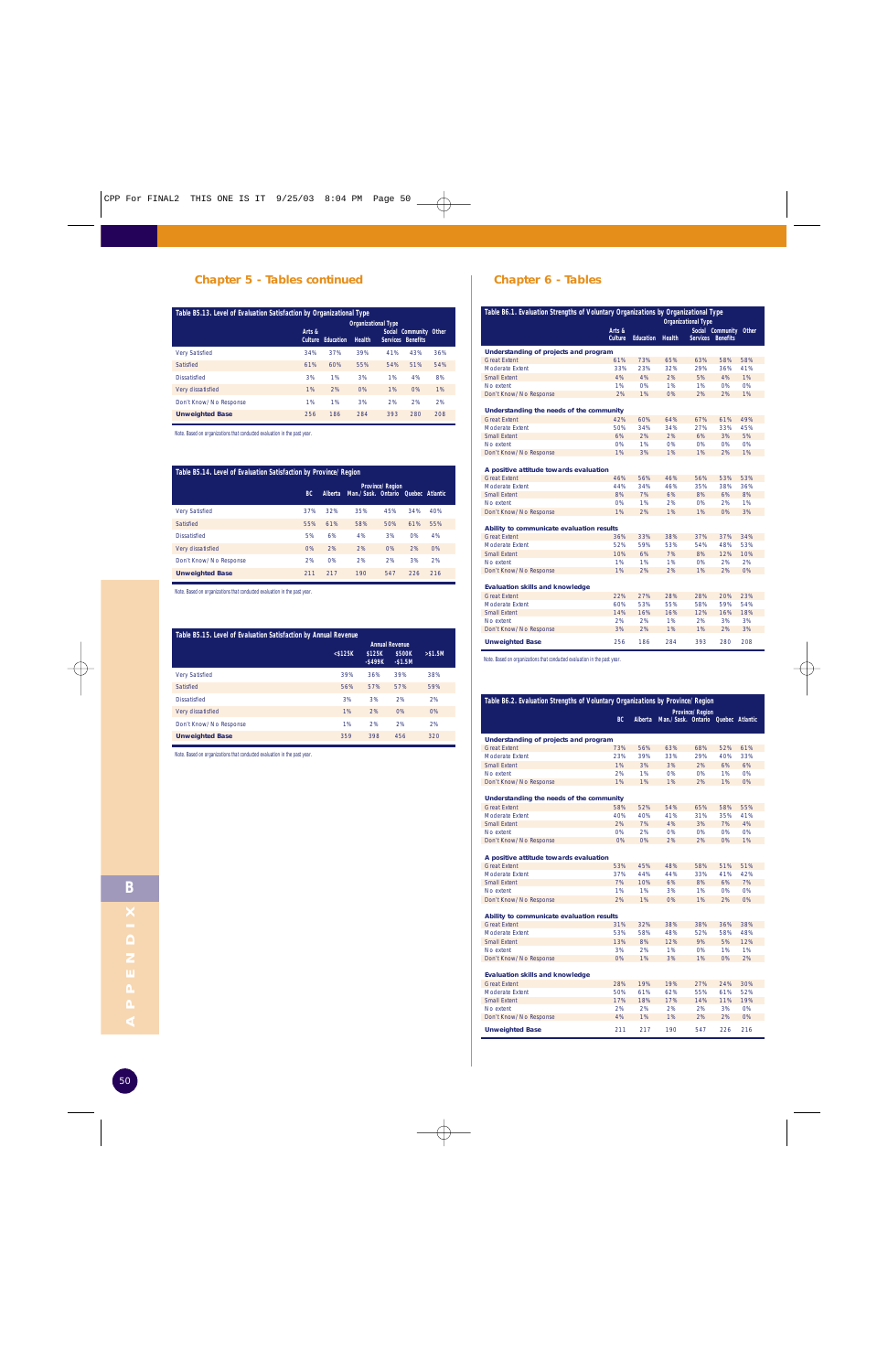| Table B6.3. Evaluation Strengths of Voluntary Organizations by Annual Revenue |                                                                                      |     |     |          |  |  |  |  |  |
|-------------------------------------------------------------------------------|--------------------------------------------------------------------------------------|-----|-----|----------|--|--|--|--|--|
|                                                                               | <b>Annual Revenue</b><br>$<$ \$125 $K$<br>\$125K<br>\$500K<br>$-$ \$499K<br>$-$1.5M$ |     |     | > \$1.5M |  |  |  |  |  |
|                                                                               |                                                                                      |     |     |          |  |  |  |  |  |
| Understanding of projects and program                                         |                                                                                      |     |     |          |  |  |  |  |  |
| <b>Great Extent</b>                                                           | 59%                                                                                  | 62% | 69% | 71%      |  |  |  |  |  |
| Moderate Extent                                                               | 34%                                                                                  | 34% | 27% | 27%      |  |  |  |  |  |
| Small Extent                                                                  | 5%                                                                                   | 2%  | 4%  | 1%       |  |  |  |  |  |
| No extent                                                                     | 1%                                                                                   | 1%  | 0%  | 0%       |  |  |  |  |  |
| Don't Know/No Response                                                        | 1%                                                                                   | 2%  | 0%  | 1%       |  |  |  |  |  |
| Understanding the needs of the community                                      |                                                                                      |     |     |          |  |  |  |  |  |
| <b>Great Extent</b>                                                           | 55%                                                                                  | 57% | 65% | 63%      |  |  |  |  |  |
| Moderate Extent                                                               | 39%                                                                                  | 36% | 31% | 33%      |  |  |  |  |  |
| Small Extent                                                                  | 5%                                                                                   | 5%  | 3%  | 2%       |  |  |  |  |  |
| No extent                                                                     | 0%                                                                                   | 1%  | 0%  | 1%       |  |  |  |  |  |
| Don't Know/No Response                                                        | 1%                                                                                   | 1%  | 1%  | 1%       |  |  |  |  |  |
|                                                                               |                                                                                      |     |     |          |  |  |  |  |  |
| A positive attitude towards evaluation                                        |                                                                                      |     |     |          |  |  |  |  |  |
| <b>Great Extent</b>                                                           | 51%                                                                                  | 56% | 49% | 50%      |  |  |  |  |  |
| Moderate Extent                                                               | 39%                                                                                  | 34% | 43% | 44%      |  |  |  |  |  |
| Small Extent                                                                  | 8%                                                                                   | 7%  | 7%  | 4%       |  |  |  |  |  |
| No extent                                                                     | 1%                                                                                   | 1%  | 1%  | 2%       |  |  |  |  |  |
| Don't Know/No Response                                                        | 1%                                                                                   | 2%  | 1%  | 1%       |  |  |  |  |  |
|                                                                               |                                                                                      |     |     |          |  |  |  |  |  |
| Ability to communicate evaluation results                                     |                                                                                      |     |     |          |  |  |  |  |  |
| <b>Great Extent</b>                                                           | 35%                                                                                  | 36% | 37% | 36%      |  |  |  |  |  |
| Moderate Extent                                                               | 53%                                                                                  | 52% | 52% | 58%      |  |  |  |  |  |
| Small Extent                                                                  | 9%                                                                                   | 10% | 9%  | 5%       |  |  |  |  |  |
| No extent                                                                     | 1%                                                                                   | 1%  | 0%  | 0%       |  |  |  |  |  |
| Don't Know/No Response                                                        | 1%                                                                                   | 1%  | 1%  | 0%       |  |  |  |  |  |
|                                                                               |                                                                                      |     |     |          |  |  |  |  |  |
| <b>Evaluation skills and knowledge</b>                                        |                                                                                      |     |     |          |  |  |  |  |  |
| <b>Great Extent</b>                                                           | 24%                                                                                  | 26% | 25% | 27%      |  |  |  |  |  |
| Moderate Extent                                                               | 57%                                                                                  | 54% | 55% | 62%      |  |  |  |  |  |
| Small Extent                                                                  | 14%                                                                                  | 18% | 18% | 10%      |  |  |  |  |  |
| No extent                                                                     | 3%                                                                                   | 1%  | 1%  | 1%       |  |  |  |  |  |
| Don't Know/No Response                                                        | 2%                                                                                   | 1%  | 2%  | 1%       |  |  |  |  |  |
| <b>Unweighted Base</b>                                                        | 359                                                                                  | 398 | 456 | 320      |  |  |  |  |  |

Note. Based on organizations that conducted evaluation in the past year.

| Table B6.4. Evaluation Barriers Perceived as a Big Problem by Organizational Type<br><b>Organizational Type</b> |                          |                  |               |                 |                                           |     |  |  |  |  |
|-----------------------------------------------------------------------------------------------------------------|--------------------------|------------------|---------------|-----------------|-------------------------------------------|-----|--|--|--|--|
|                                                                                                                 | Arts &<br><b>Culture</b> | <b>Education</b> | <b>Health</b> | <b>Services</b> | Social Community Other<br><b>Benefits</b> |     |  |  |  |  |
| Lack of internal capacity (e.g., staff/time)                                                                    | 34%                      | 35%              | 41%           | 39%             | 39%                                       | 28% |  |  |  |  |
| A lack of money for evaluation                                                                                  | 32%                      | 34%              | 37%           | 39%             | 36%                                       | 20% |  |  |  |  |
| Unclear expectations from funders<br>about what is expected                                                     | 8%                       | 12%              | 18%           | 15%             | 10%                                       | 3%  |  |  |  |  |
| A lack of skills and knowledge in<br>conducting evaluations                                                     | 3%                       | 6%               | 5%            | 2%              | 5%                                        | 3%  |  |  |  |  |
| Need to present your activities<br>in a good light                                                              | 5%                       | 7%               | 6%            | 8%              | 6%                                        | 4%  |  |  |  |  |
| Lack of understanding of value<br>of evaluation                                                                 | 3%                       | 5%               | 3%            | 6%              | 7%                                        | 6%  |  |  |  |  |
| A lack of confidence in your ability<br>to perform evaluation                                                   | 1%                       | 1%               | 1%            | 3%              | 2%                                        | 1%  |  |  |  |  |
| Difficulty working with evaluation<br>consultants                                                               | 3%                       | 2%               | 7%            | 6%              | 5%                                        | 3%  |  |  |  |  |
| Unweighted n                                                                                                    | 256                      | 186              | 284           | 393             | 280                                       | 208 |  |  |  |  |

Note. Based on organizations that conducted evaluation in the past year.

| Table B6.5. Evaluation Barriers Perceived as a Big Problem by Province/Region |           |         |                           |                        |     |                 |  |  |  |  |
|-------------------------------------------------------------------------------|-----------|---------|---------------------------|------------------------|-----|-----------------|--|--|--|--|
|                                                                               | <b>BC</b> | Alberta | Man./Sask. Ontario Quebec | <b>Province/Region</b> |     | <b>Atlantic</b> |  |  |  |  |
| Lack of internal capacity (e.g., staff/time)                                  | 37%       | 32%     | 35%                       | 38%                    | 38% | 34%             |  |  |  |  |
| A lack of money for evaluation                                                | 30%       | 35%     | 23%                       | 35%                    | 36% | 41%             |  |  |  |  |
| Unclear expectations from funders<br>about what is expected                   | 11%       | 12%     | 7%                        | 11%                    | 15% | 7%              |  |  |  |  |
| A lack of skills and knowledge in<br>conducting evaluations                   | 4%        | 4%      | 6%                        | 3%                     | 3%  | 6%              |  |  |  |  |
| Need to present your activities<br>in a good light                            | 6%        | 8%      | 6%                        | 8%                     | 3%  | 8%              |  |  |  |  |
| Lack of understanding of value<br>of evaluation                               | 4%        | 3%      | 8%                        | 5%                     | 6%  | 9%              |  |  |  |  |
| A lack of confidence in your ability<br>to perform evaluation                 | 1%        | 1%      | 3%                        | 1%                     | 2%  | 4%              |  |  |  |  |
| Difficulty working with evaluation<br>consultants                             | 2%        | 2%      | 4%                        | 2%                     | 10% | 3%              |  |  |  |  |
| <b>Unweighted Base</b>                                                        | 211       | 217     | 190                       | 547                    | 226 | 216             |  |  |  |  |

Note. Based on organizations that conducted evaluation in the past year.

| Table B6.6. Evaluation Barriers Perceived as a Big Problem by Annual Revenue<br><b>Annual Revenue</b> |            |                      |                    |          |  |  |  |  |
|-------------------------------------------------------------------------------------------------------|------------|----------------------|--------------------|----------|--|--|--|--|
|                                                                                                       | $<$ \$125K | \$125K<br>$-$ \$499K | \$500K<br>$-$1.5M$ | > \$1.5M |  |  |  |  |
| Lack of internal capacity (e.g., staff/time)                                                          | 35%        | 36%                  | 36%                | 39%      |  |  |  |  |
| A lack of money for evaluation                                                                        | 32%        | 32%                  | 38%                | 37%      |  |  |  |  |
| Unclear expectations from funders about what is expected                                              | 11%        | 11%                  | 11%                | 9%       |  |  |  |  |
| Need to present your activities in a good light                                                       | 6%         | 6%                   | 8%                 | 6%       |  |  |  |  |
| A lack of skills and knowledge in conducting evaluations                                              | 3%         | 5%                   | 6%                 | 5%       |  |  |  |  |
| Lack of understanding of value of evaluation                                                          | 5%         | 7%                   | 5%                 | 6%       |  |  |  |  |
| A lack of confidence in your ability to perform evaluation                                            | 1%         | 2%                   | 2%                 | 2%       |  |  |  |  |
| Difficulty working with evaluation consultants                                                        | 4%         | 5%                   | 5%                 | 3%       |  |  |  |  |
| <b>Unweighted n</b>                                                                                   | 359        | 398                  | 456                | 320      |  |  |  |  |

Note. Based on organizations that conducted evaluation in the past year.

| Table B6.7. Confidence in Ability to Perform Evaluation by Organizational Type<br><b>Organizational Type</b> |        |                          |               |                   |                        |     |  |  |  |  |  |
|--------------------------------------------------------------------------------------------------------------|--------|--------------------------|---------------|-------------------|------------------------|-----|--|--|--|--|--|
|                                                                                                              | Arts & | <b>Culture Education</b> | <b>Health</b> | Services Benefits | Social Community Other |     |  |  |  |  |  |
| Very confident                                                                                               | 1%     | 23%                      | 0%            | 28%               | 0%                     | 2%  |  |  |  |  |  |
| Confident                                                                                                    | 76%    | 67%                      | 62%           | 68%               | 70%                    | 66% |  |  |  |  |  |
| Unconfident                                                                                                  | 6%     | 8%                       | 9%            | 4%                | 10%                    | 10% |  |  |  |  |  |
| Very unconfident                                                                                             | 1%     | O%                       | 0%            | O%                | O%                     | 2%  |  |  |  |  |  |
| Don't Know/No Response                                                                                       | 1%     | 3%                       | 1%            | O%                | 1%                     | 0%  |  |  |  |  |  |
| <b>Unweighted Base</b>                                                                                       | 256    | 186                      | 284           | 393               | 280                    | 208 |  |  |  |  |  |

Note. Based on organizations that conducted evaluation in the past year.

| Table B6.8. Confidence in Ability to Perform Evaluation by Province/Region |     |                |                                    |                        |     |     |  |
|----------------------------------------------------------------------------|-----|----------------|------------------------------------|------------------------|-----|-----|--|
|                                                                            | BC. | <b>Alberta</b> | Man./Sask. Ontario Ouebec Atlantic | <b>Province/Region</b> |     |     |  |
| Very confident                                                             | 19% | 20%            | 23%                                | 23%                    | 28% | 26% |  |
| Confident                                                                  | 72% | 74%            | 68%                                | 68%                    | 67% | 60% |  |
| Unconfident                                                                | 9%  | 6%             | 8%                                 | 9%                     | 2%  | 14% |  |
| Very unconfident                                                           | 0%  | O%             | 1%                                 | 0%                     | 2%  | O%  |  |
| Don't Know/No Response                                                     | 0%  | O%             | 1%                                 | 1%                     | 1%  | O%  |  |
| <b>Unweighted Base</b>                                                     | 211 | 217            | 190                                | 547                    | 226 | 216 |  |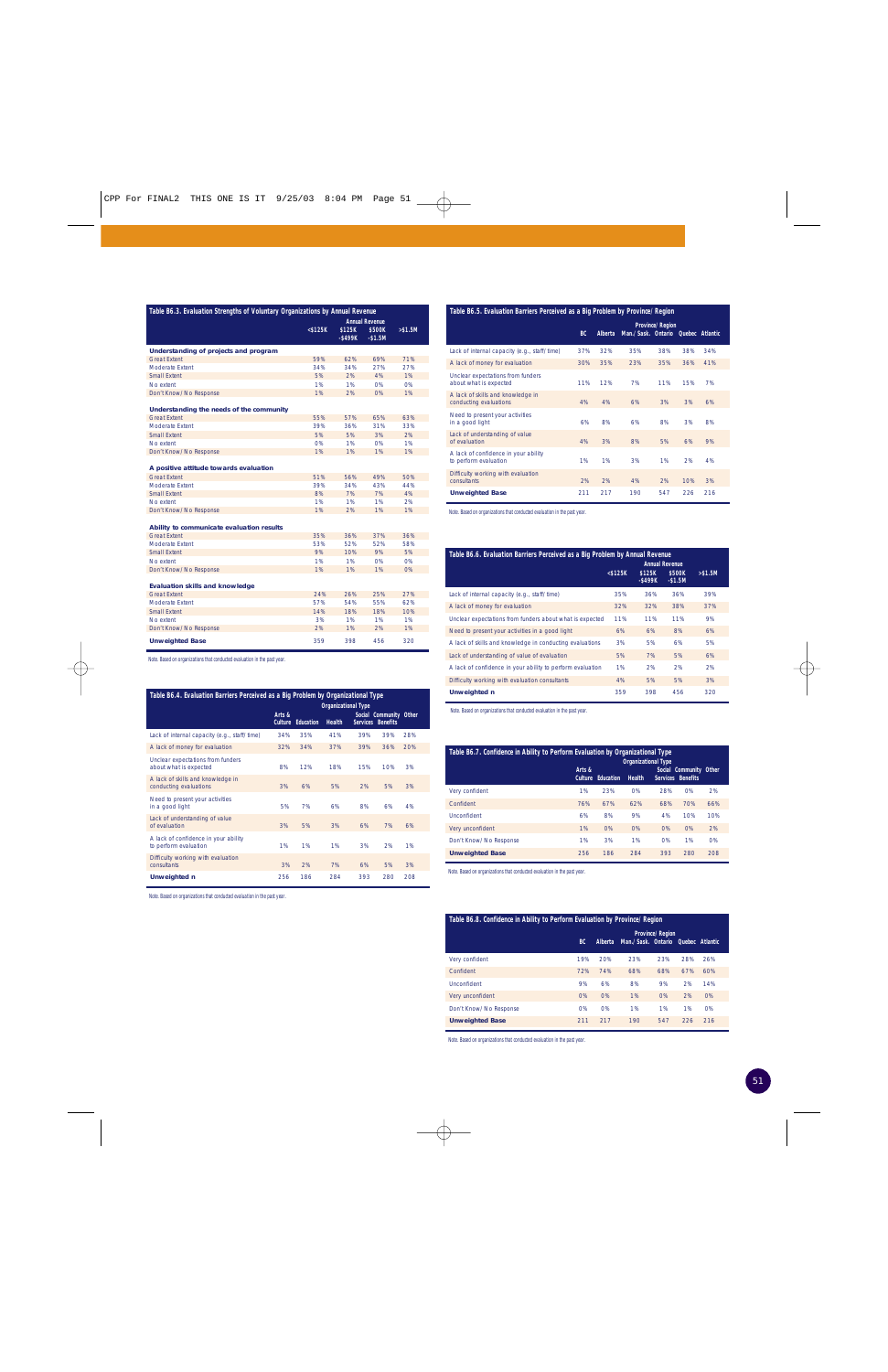#### **Chapter 6 - Tables continued**

| Table B6.9. Confidence in Ability to Perform Evaluation by Annual Revenue |               |                                               |                    |          |
|---------------------------------------------------------------------------|---------------|-----------------------------------------------|--------------------|----------|
|                                                                           | $<$ \$125 $K$ | <b>Annual Revenue</b><br>\$125K<br>$-$ \$499K | \$500K<br>$-$1.5M$ | > \$1.5M |
| Very confident                                                            | 23%           | 21%                                           | 24%                | 27%      |
| Confident                                                                 | 69%           | 70%                                           | 65%                | 66%      |
| Unconfident                                                               | 6%            | 8%                                            | 11%                | 8%       |
| Very unconfident                                                          | 1%            | 0%                                            | 0%                 | 0%       |
| Don't Know/No Response                                                    | 1%            | 2%                                            | 0%                 | 0%       |
| unweighted base                                                           | 359           | 398                                           | 456                | 320      |

Note. Based on organizations that conducted evaluation in the past year.

| Social Community Other                                                                                 |
|--------------------------------------------------------------------------------------------------------|
| 24%                                                                                                    |
| 20%                                                                                                    |
| 18%                                                                                                    |
| 21%                                                                                                    |
| 16%                                                                                                    |
| 12%                                                                                                    |
| 13%                                                                                                    |
| 12%                                                                                                    |
| 8%                                                                                                     |
| 13%                                                                                                    |
| 11%                                                                                                    |
| 208                                                                                                    |
| Table B6.10. Evaluation Improvements Perceived as a Big Need by Organizational Type<br><b>Benefits</b> |

Note. Based on organizations that conducted evaluation in the past year.

| Table B6.11. Evaluation Improvements Perceived as a Big Need by Province/Region |     |                |                                    |                        |     |     |
|---------------------------------------------------------------------------------|-----|----------------|------------------------------------|------------------------|-----|-----|
|                                                                                 | BC. | <b>Alberta</b> | Man./Sask. Ontario Ouebec Atlantic | <b>Province/Region</b> |     |     |
| More Financial Resources                                                        | 45% | 41%            | 28%                                | 43%                    | 47% | 46% |
| Better access to information about what<br>other organizations are doing        | 23% | 22%            | 22%                                | 25%                    | 23% | 29% |
| Staff Training about Evaluation                                                 | 25% | 26%            | 20%                                | 23%                    | 27% | 23% |
| <b>Better Access to Technology</b><br>(e.g., Computer Software)                 | 23% | 24%            | 20%                                | 28%                    | 37% | 33% |
| <b>Better Access to Resource Tools</b><br>(manuals, books, etc.)                | 22% | 20%            | 19%                                | 21%                    | 31% | 22% |
| Greater Consistency from Funders in<br>their Use of Evaluation Terminology      | 24% | 23%            | 21%                                | 29%                    | 25% | 20% |
| Better Access to University/College<br>Students to Help with Evaluation         | 20% | 17%            | 18%                                | 22%                    | 20% | 20% |
| Greater Clarity from Funders in their<br>Use of Evaluation Terminology          | 25% | 24%            | 16%                                | 25%                    | 31% | 18% |
| More Advice from Funders about<br>how to do Evaluation                          | 15% | 22%            | 17%                                | 18%                    | 19% | 22% |
| Funders asking for Similar Evaluation<br>Information                            | 24% | 18%            | 18%                                | 26%                    | 21% | 20% |
| Better Access to Consultants to do Evaluation                                   | 20% | 22%            | 15%                                | 17%                    | 19% | 26% |
| <b>Unweighted n</b>                                                             | 211 | 217            | 190                                | 547                    | 226 | 216 |

Note. Based on organizations that conducted evaluation in the past year.

| Table B6.12. Evaluation Improvements Perceived as a Big Need by Annual Revenue |            |                      |                                             |          |
|--------------------------------------------------------------------------------|------------|----------------------|---------------------------------------------|----------|
|                                                                                | $<$ \$125K | \$125K<br>$-$ \$499K | <b>Annual Revenue</b><br>\$500K<br>$-$1.5M$ | > \$1.5M |
| More Financial Resources                                                       | 37%        | 46%                  | 51%                                         | 45%      |
| Better access to information about what other<br>organizations are doing       | 22%        | 27%                  | 26%                                         | 27%      |
| Staff Training about Evaluation                                                | 21%        | 27%                  | 27%                                         | 26%      |
| Better Access to Technology (e.g., Computer Software)                          | 29%        | 25%                  | 29%                                         | 34%      |
| Better Access to Resource Tools (manuals, books, etc.)                         | 24%        | 21%                  | 26%                                         | 22%      |
| Greater Consistency from Funders in Use of<br><b>Fvaluation Terms</b>          | 20%        | 29%                  | 31%                                         | 28%      |
| Better Access to University/College Students<br>to Help with Evaluation        | 19%        | 20%                  | 22%                                         | 20%      |
| Greater Clarity from Funders in Use of Evaluation Terms                        | 21%        | 29%                  | 27%                                         | 26%      |
| More Advice From Funders on How to Do Evaluation                               | 19%        | 18%                  | 20%                                         | 16%      |
| Funders Asking for Similar Evaluation Information                              | 17%        | 24%                  | 30%                                         | 29%      |
| Better Access to Consultants to do Evaluation                                  | 19%        | 17%                  | 23%                                         | 18%      |
| <b>Unweighted n</b>                                                            | 359        | 398                  | 456                                         | 320      |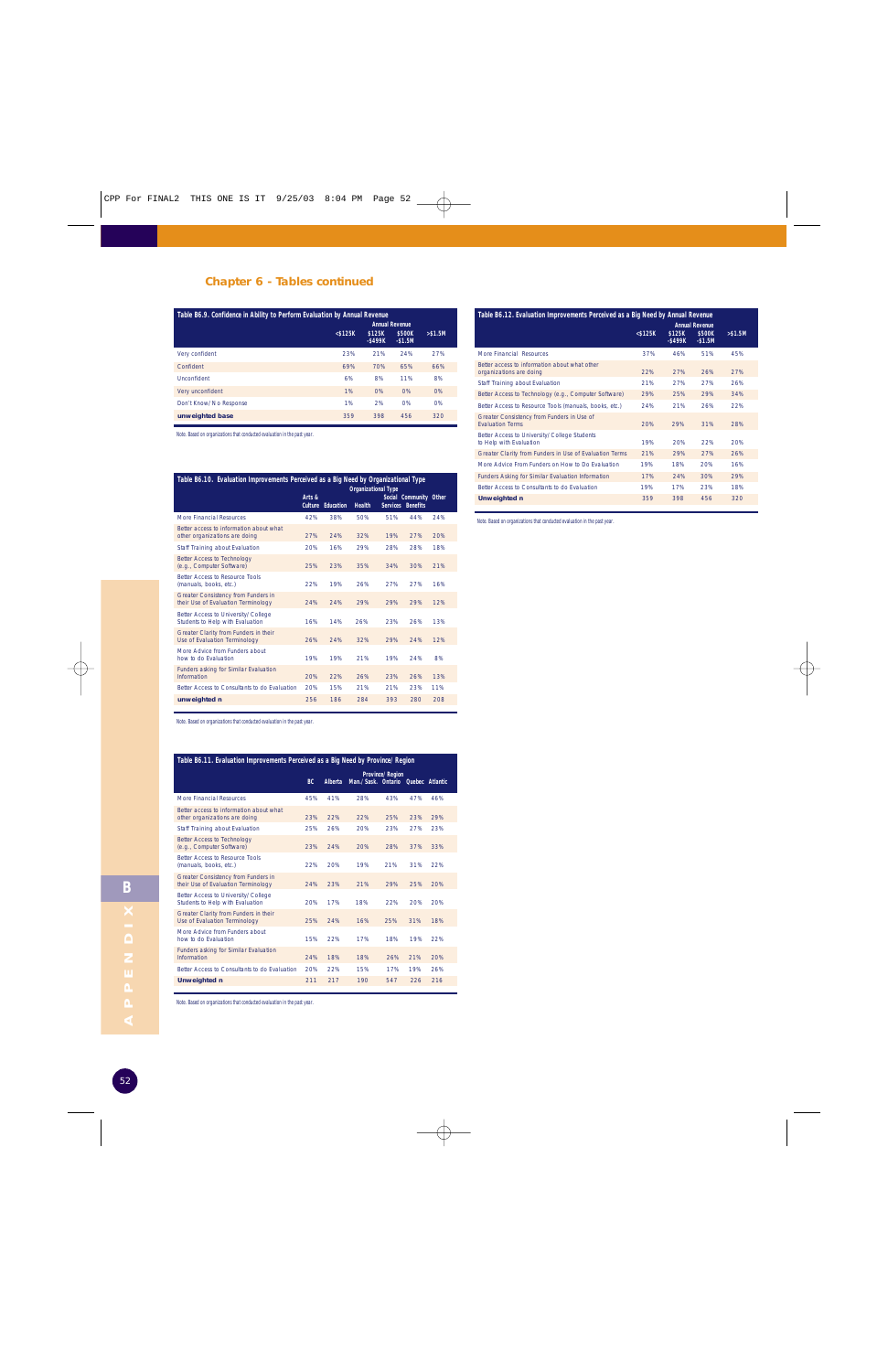## APPENDIX C

#### **Follow Up Interviews Regarding Understanding of Outcome Evaluation**

Post-survey interviews were conducted with six voluntary organizations to determine how the term 'outcome' or 'impact' was understood. These fifteenminute interviews were conducted by telephone.

The results of the interviews showed that the majority of the organizations conducted evaluations of programs/ projects (most frequently cited), client or user satisfaction, financial costs, and outcome or impacts. However, further probing into outcome evaluation practices revealed that the term 'outcomes' appears to be misconstrued as 'outputs'. In the interviews, we asked respondents "Could you describe for me the type of outcome or impact information that was collected?" and "When we use the term, outcomes, what do you understand that to mean?". Most respondents gave general responses such as "how did our program benefit others?", "did we meet expectations?", "how effective were our programs?", "were our goals met?", "did we make a difference?". But when asked about how they actually measured outcomes, many respondents gave examples of output measures such as number of visits, level of usage of program/service, increases to donor base, number of people who saw ads, participant/funder satisfaction assessment or number of clients served. When asked more specifically about the kinds of measures or indicators that were used to assess outcomes, respondents either provided more examples of output measures or could not provide a clear response at all.

With respect to the usefulness of the information collected, virtually all respondents reported that the evaluation information was useful to their organization to a great extent. Respondents said that the information provided them with a measurement of their organization's performance; provided documentation of the effectiveness of their program; helped them identify problem areas; provided direction for future improvements; was useful in reporting to funders; and helped to increase their skills and knowledge.

Because respondents were most likely thinking of 'outputs' rather than 'outcomes,' they tended to report that identifying outcome measures and collecting outcome information were "somewhat easy" or "very easy," mainly because they had a clear understanding of their programs and knew what they wanted to achieve from the outset. Analyzing and interpreting the information was also deemed to be somewhat or very easy. A few respondents reported that the level of ease depended on what was being evaluated and on the skill of the evaluator/project team. Overall, respondents were satisfied with their evaluations.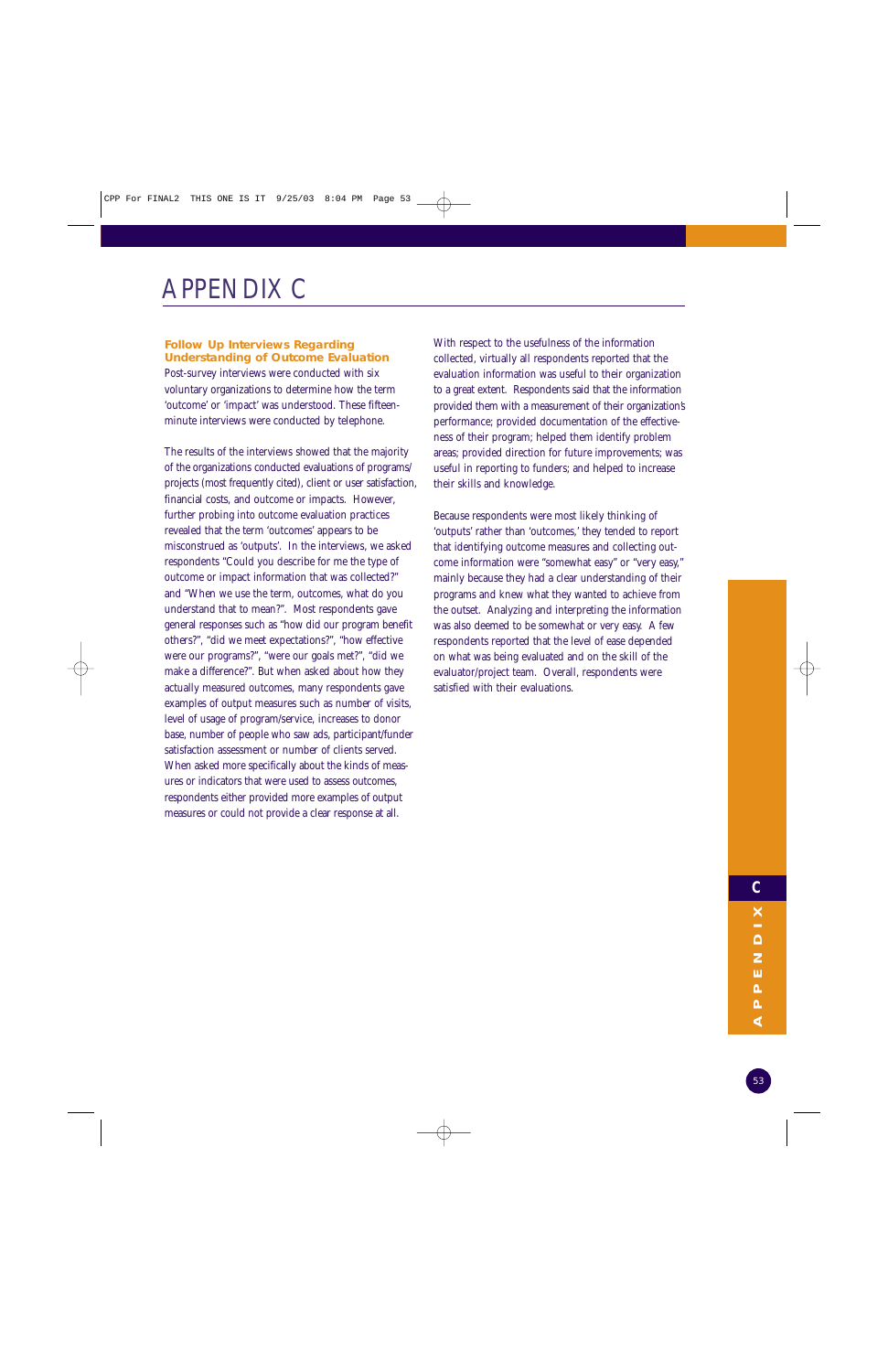## APPENDIX D

#### **ADDITIONAL TABLES: VARIATIONS AMONG FUNDERS**

#### **Chapter 6 - Tables**

| Table D6.1. Evaluation Barriers Perceived as a Big Problem by Funder Type |                                                              |     |  |
|---------------------------------------------------------------------------|--------------------------------------------------------------|-----|--|
|                                                                           | <b>Funder Type</b><br><b>Government</b><br><b>Foundation</b> |     |  |
| Understanding of projects and program                                     | 53%                                                          | 73% |  |
| Understanding the needs of the community                                  | 66%                                                          | 76% |  |
| A positive attitude towards evaluation                                    | 23%                                                          | 39% |  |
| Ability to communicate evaluation results                                 | 19%                                                          | 36% |  |
| Evaluation skills and knowledge                                           | 10%                                                          | 23% |  |
| <b>Unweighted n</b>                                                       | 126                                                          | 92  |  |

Note. Based on funded organizations that conducted evaluation in the past year.

| Table D6.2. Evaluation Barriers Perceived as a Big Problem by Funder Type |                   |                                         |  |
|---------------------------------------------------------------------------|-------------------|-----------------------------------------|--|
|                                                                           | <b>Government</b> | <b>Funder Type</b><br><b>Foundation</b> |  |
| Lack of internal capacity (e.g., staff/time)                              | 62%               | 52%                                     |  |
| A lack of money for evaluation                                            | 35%               | 46%                                     |  |
| Unclear expectations from funders about what is expected                  | 22%               | 17%                                     |  |
| A lack of skills and knowledge in conducting evaluations                  | 24%               | 24%                                     |  |
| Need to present your activities in a good light                           | 18%               | 14%                                     |  |
| Lack of understanding of value of evaluation                              | 18%               | 9%                                      |  |
| A lack of confidence in your ability to perform evaluation                | 15%               | 10%                                     |  |
| Difficulty working with evaluation consultants                            | 11%               | 4%                                      |  |
| <b>Unweighted n</b>                                                       | 126               | 92                                      |  |

Note. Based on funded organizations that conducted evaluation in the past year.

| Table D6.3. Evaluation Improvements Perceived as a Big Need by Funder Type |                   |                                         |  |  |
|----------------------------------------------------------------------------|-------------------|-----------------------------------------|--|--|
|                                                                            | <b>Government</b> | <b>Funder Type</b><br><b>Foundation</b> |  |  |
| More Financial Resources                                                   | 51%               | 43%                                     |  |  |
| Better access to information about what other organizations are doing      | 37%               | 37%                                     |  |  |
| Staff Training about Evaluation                                            | 41%               | 36%                                     |  |  |
| Better Access to Technology (e.g., Computer Software)                      | 24%               | 25%                                     |  |  |
| Better Access to Resource Tools (manuals, books, etc.)                     | 24%               | 27%                                     |  |  |
| Greater Consistency from Funders in Use of Evaluation Terms                | 50%               | 39%                                     |  |  |
| Better Access to University/College Students to Help with Evaluation       | 17%               | 19%                                     |  |  |
| Greater Clarity from Funders in Use of Evaluation Terms                    | 44%               | 33%                                     |  |  |
| More Advice From Funders on How to Do Evaluation                           | 41%               | 24%                                     |  |  |
| Funders Asking for Similar Evaluation Information                          | 52%               | 51%                                     |  |  |
| Better Access to Consultants to do Evaluation                              | 19%               | 14%                                     |  |  |
| <b>Unweighted n</b>                                                        | 126               | 92                                      |  |  |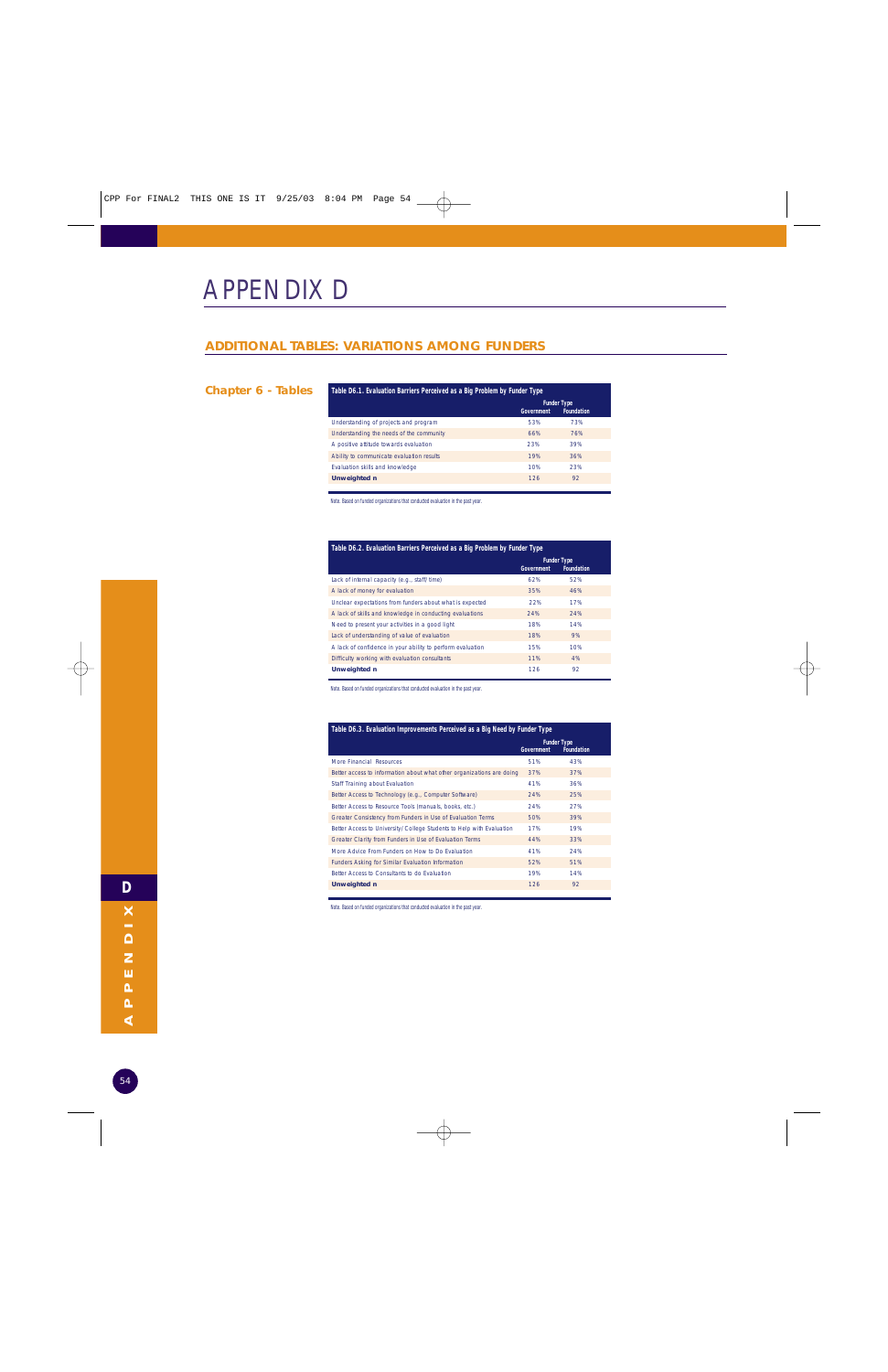## APPENDIX E

#### **VSERP PARTNERS**

Voluntary Sector Evaluation Research Project (VSERP) is a joint project of the Canadian Centre for Philanthropy (CCP) and the Centre for Voluntary Sector Research and Development (CVSRD), Carleton University. Dr. Michael Hall and Dr. Susan Phillips serve as co-directors of the project.

CCP is a membership-based organization that works with charities, governments, and corporations to advance the role and interests of the charitable sector for the benefit of Canadian communities.

CVSRD is a partnership of the voluntary sector, the Faculty of Public Affairs and Management at Carleton University and the Centre for Governance at the University of Ottawa. It is working to build a network of researchers and voluntary sector practitioners across Canada who are interested in promoting and undertaking collaborative research and learning about governance, policy, management, and emerging issues in the sector.

Over the last three years, CCP and CVSRD team members, including Katherine Graham, Michael Hall, and Susan Phillips, presented papers related to evaluation and accountability in the voluntary sector at several international conferences in order to foster continued dialogue between voluntary sector organizations and funders about their evaluation needs and resources. CCP and CVSRD also work in close collaboration with the Community Based Research Network of Ottawa (CBRNO) and the Halifax Evaluation Research Network (HERN) in conducting and sharing community-based research, and promoting partnerships among universities, social agencies, and other organizations that have an interest in research and evaluation. Two Carleton faculty (Dr. Phillips and Dr. Whitmore) sit on the CBRNO Steering Committee.

By providing links to the nonprofit sector as well as to the academic community, CCP and CVSRD are committed to advancing the dialogue on evaluation needs and resources of the voluntary sector and funders via research, knowledge sharing, and dissemination.

#### **VSERP National Partners**

**COMMUNITY FOUNDATIONS OF CANADA** (CFC) seeks to enhance the quality of life and vitality in Canadian communities by supporting and promoting the fund development, grant making, and leadership of community foundations. With input from community foundations, VSERP, and other philanthropic networks, CFC is undertaking the GrantBenefit initiative. This initiative will allow grant makers to participate in learning circles to explore assessment and evaluation strategies. The GrantBenefit Web site (www.grantbenefit.org) offers a logical framework to guide assessment and evaluation.

**PHILANTHROPIC FOUNDATIONS CANADA** (PFC)is a membership-based organization representing over 70 private and public foundations across Canada. PFC is participating in the VSERP project to gain knowledge and to exchange experiences and thinking about evaluation with others in the broader community of the voluntary sector. PFC's mandate as a membershipbased organization is to promote the development of effective and responsible foundations. The PFC Web site (www.pfc.ca) incorporates many references to evaluation resources.

**CCAF-FCVI INC.** (formerly the Canadian Comprehensive Auditing Foundation) is a publicprivate sector partner with VSERP, which seeks to provide exemplary thought leadership and to build both knowledge and capacity for effective governance, meaningful accountability, management, and audit. The results of the CCAF's work related to performance assessment and evaluation are available at the CCAF (www.ccaf-fcvi.com) and VSERP (www.vserp.ca) Web sites.

**UNITED WAY OF CANADA - CENTRAIDE CANADA (UWC-CC)** is a national, membership-based organization which provides leadership programs and services to its members. UWC-CC provides evaluation support to agencies they fund, and encourages them to develop their own resources. The United Way of Greater Toronto (UWGT) has developed an online Program Effectiveness Organization Development (PEOD) Evaluation Clearinghouse to help agencies locate evaluation